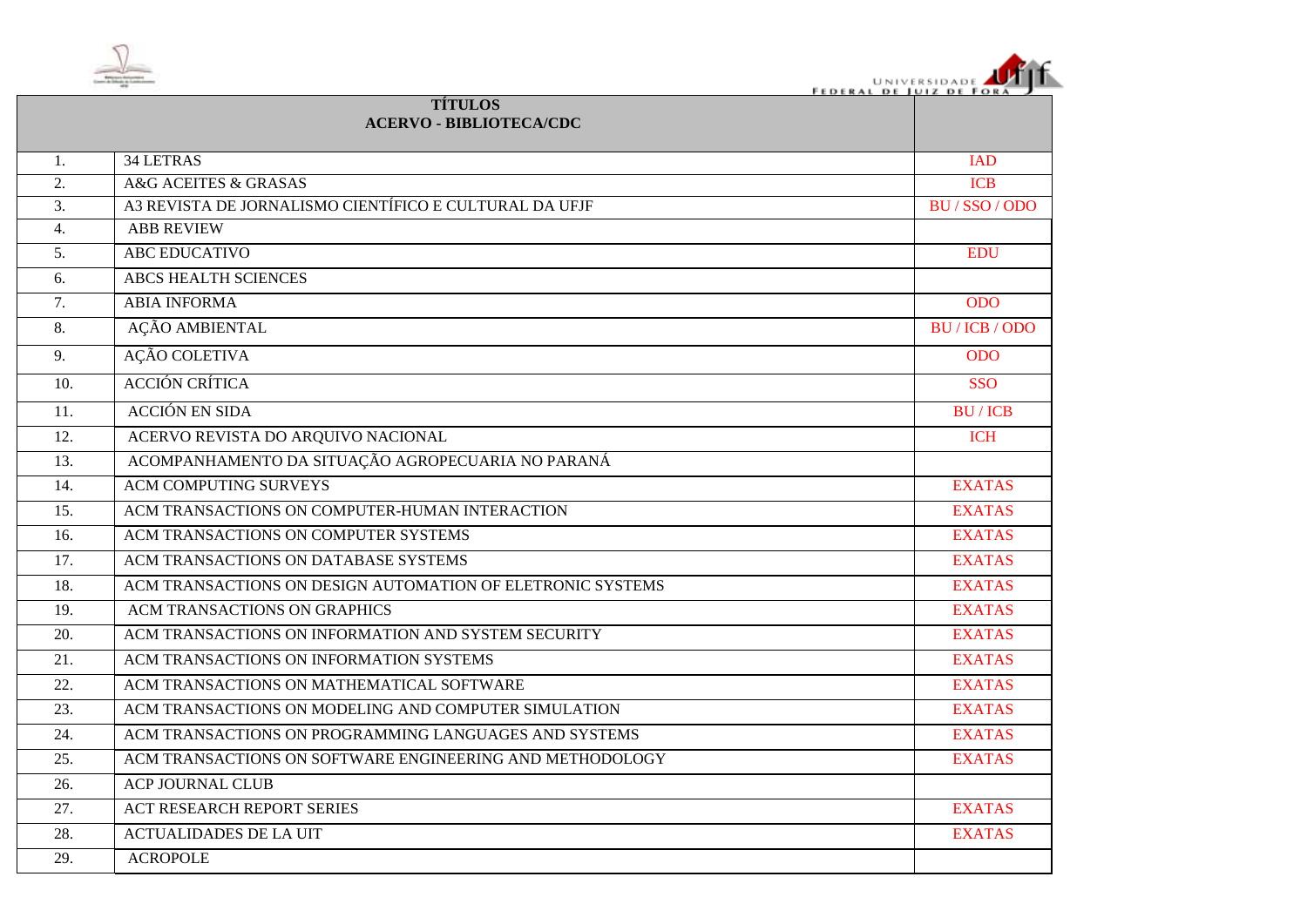| 30. | <b>ACTA AMAZONICA</b>                               | <b>BU</b> /ICB                      |
|-----|-----------------------------------------------------|-------------------------------------|
| 31. | <b>ACTA BIOLÓGICA PARANAENSE</b>                    | <b>BU</b> / <b>ICB</b> / <b>ODO</b> |
| 32. | ACTA BIOLÓGICA VENEZUELICA                          | <b>BU</b> /ICB                      |
| 33. | ACTA BIO-MEDICA DE L'ATENEO PARMENSE                |                                     |
| 34. | <b>ACTA BOTÂNICA BRASILICA</b>                      | <b>ICB</b>                          |
| 35. | ACTA CIRÚRGICA BRASILEIRA                           | <b>ICB</b>                          |
| 36. | <b>ACTA FARMACEUTICA BONAERENSE</b>                 | BU/ODO                              |
| 37. | ACTA LIMNOLOGICA BRASILIENSIA                       | <b>BU/ICB</b>                       |
| 38. | ACTA MICROSCÓPICA                                   | <b>ICB</b>                          |
| 39. | ACTA ONCOLOGICA BRASILEIRA                          |                                     |
| 40. | ACTA ODONTOLOGICA SCANDINAVICA                      | <b>ODO</b>                          |
| 41. | ACTA ODONTOLOGICA VENEZOLANA                        | <b>ODO</b>                          |
| 42. | ACTA PHARMACOLOGICA ET TOXICOLOGICA                 | <b>ODO</b>                          |
| 43. | ACTA POLITECNICA MEXICANA                           |                                     |
| 44. | ACTA REUMATOLÓGICA PORTUGUESA                       |                                     |
| 45. | <b>ACTA SCIENTIARUM</b>                             |                                     |
| 46. | <b>ACTA SCIENTIARUM - HUMAN AND SOCIAL SCIENCES</b> |                                     |
| 47. | ACTA SCIENTIARUM - LANGUAGE AND CULTURE             |                                     |
| 48. | <b>ACTA SCIENTIARUM - AGRICULTURAL SCIENCES</b>     |                                     |
| 49. | <b>ACTA SCIENTIARUM - AGRONOMY</b>                  |                                     |
| 50. | <b>ACTA SCIENTIARUM - ANIMAL SCIENCES</b>           |                                     |
| 51. | ACTA SCIENTIARUM - BIOLOGICAL AND HEALTH SCIENCES   |                                     |
| 52. | <b>ACTA SCIENTINARUM - EDUCATION</b>                |                                     |
| 53. | <b>ACTA SCIENTIARUM - HEALTH SCIENCES</b>           |                                     |
| 54. | <b>ACTA SCIENTIARUM - TECHNOLOGY</b>                |                                     |
| 55. | <b>ACTA SCIENTIARUM - ZOOTECHNY</b>                 |                                     |
| 56. | <b>ACTA ZOOLÓGICA</b>                               | <b>ICB</b>                          |
| 57. | ACTA ZOOLÓGICA CRACOVIENSIA                         |                                     |
| 58. | ACTA ZOOLÓGICA LILLOANA                             | <b>ICB</b>                          |
| 59. | ACTES DE LA RECHERCHE EN SCIENCES SOCIALES          |                                     |
| 60. | ACÚSTICA EM FOCO                                    |                                     |
| 61. | ADAPETD PHYSICAL ACTIVITY QUARTERLY                 |                                     |
| 62. | <b>ADISTA</b>                                       |                                     |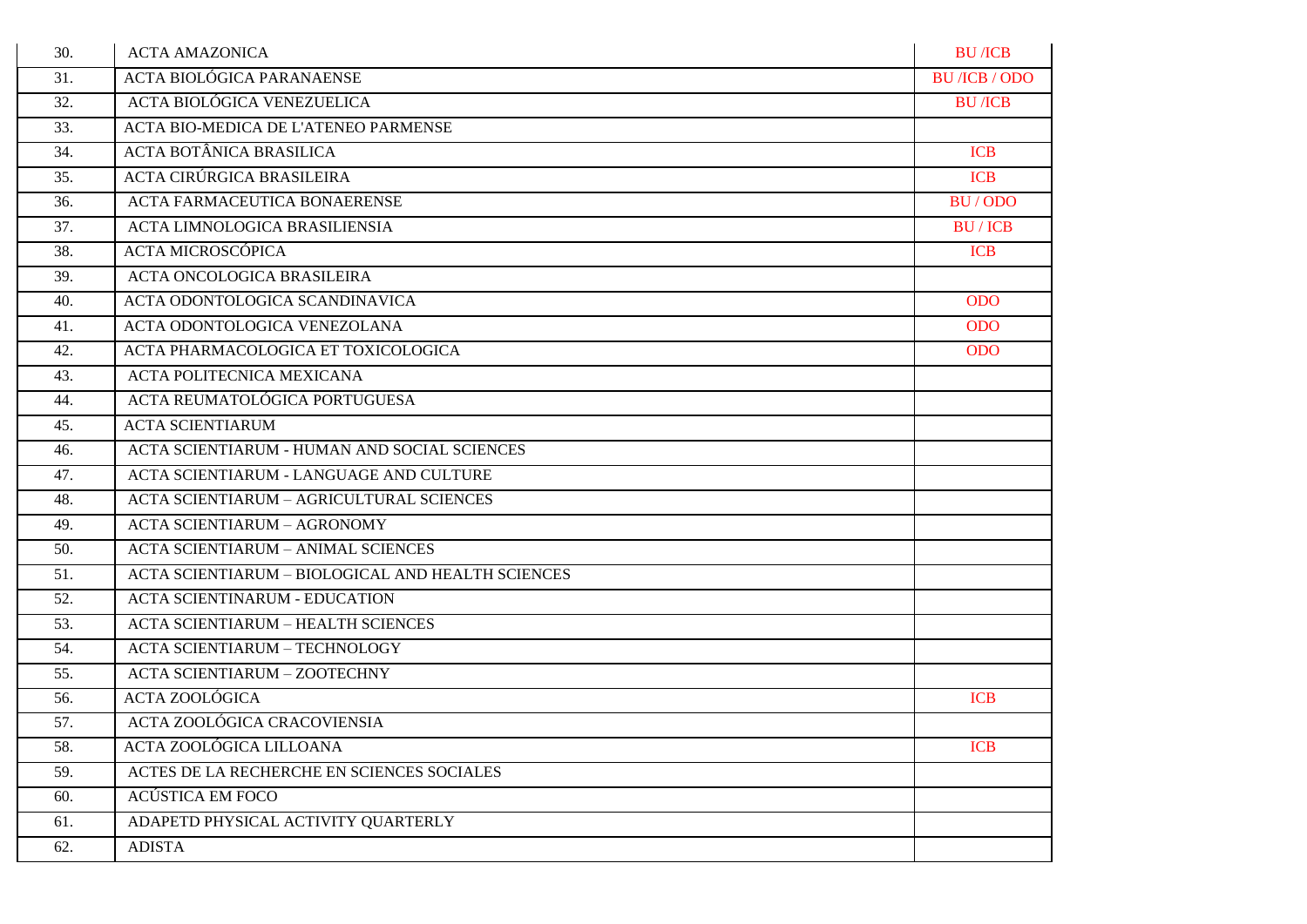| 63. | <b>ADITIVOS E INGREDIENTES</b>                          | <b>ODO</b>    |
|-----|---------------------------------------------------------|---------------|
| 64. | ADM. MADE                                               | <b>ADM</b>    |
| 65. | ADMINISTRAÇÃO E LEGISLAÇÃO                              |               |
| 66. | ADMINISTRAÇÃO EM REVISTA                                |               |
| 67. | ADMINISTRAÇÃO ENSINO E PESQUISA- RAEP                   | <b>ADM</b>    |
| 68. | ADMINISTRAÇÃO FEDERAL                                   | <b>ICB</b>    |
| 69. | ADMINISTRAÇÃO PAULISTA                                  |               |
| 70. | ADMINISTRADOR PROFISSIONAL                              | <b>ADM</b>    |
| 71. | ADOLESCÊNCIA E SAÚDE                                    | <b>SSO</b>    |
| 72. | <b>ADVANCED IMAGING</b>                                 | <b>EXATAS</b> |
| 73. | ADVANCES IN DIFFERENTIAL EQUATIONS                      | <b>EXATAS</b> |
| 74. | <b>ADVANCES IN PHYSICS</b>                              |               |
| 75. | AEI ENGINEERING - ASSOCIATED INDUSTRIES LIMITED         |               |
| 76. | <b>AEROSOL E COSMÉTICOS</b>                             | <b>ODO</b>    |
| 77. | <b>AEROVISÃO</b>                                        |               |
| 78. | <b>AFINAL</b>                                           |               |
| 79. | ÁFRICA DO SUL EM NOTÍCIAS                               | <b>ICH</b>    |
| 80. | AFRICAN JOURNAL OF PHARMACY AND PHARMACEUTICAL SCIENCES | <b>ODO</b>    |
| 81. | <b>AFROCHAMBER</b>                                      |               |
| 82. | AGORA - REVISTA DA ASS. DE AMIGOS DO ARQUIVO PÚBLICO    | <b>ICH</b>    |
| 83. | ÁGORA – REVISTA DE DIVULGAÇÃO CIENTÍFICA – UNC          | <b>ICH</b>    |
| 84. | ÁGORA – REVISTA DE HISTORIA E GEOGRAFIA                 | <b>ICH</b>    |
| 85. | ÁGORA – ESTUDOS EM TEORIA DA PSICANALÍTICA              | <b>ICH</b>    |
| 86. | ÁGORA FILOSOFICA - UNICAP                               | <b>ICH</b>    |
| 87. | <b>AGRICULTURA DE HOJE</b>                              | <b>ODO</b>    |
| 88. | AGRICULTURA EM SÃO PAULO                                | <b>ODO</b>    |
| 89. | AGRICULTURAL RESEARCH SERVICE                           | <b>ODO</b>    |
| 90. | <b>AGROANALYSIS</b>                                     |               |
| 91. | AGROQUÍMICA                                             |               |
| 92. | <b>AGUA EM REVISTA (A)</b>                              | ICB / ODO     |
| 93. | AID RESEARCH & DEVELOPMENT ABSTRACTS                    |               |
| 94. | AIRCRAFT MAINTENANCE TECHNOLOGY - AMT                   | <b>EXATAS</b> |
| 95. | AJPS - AMERICAN JOURNAL OF POLITICAL SCIENCE            | <b>EDU</b>    |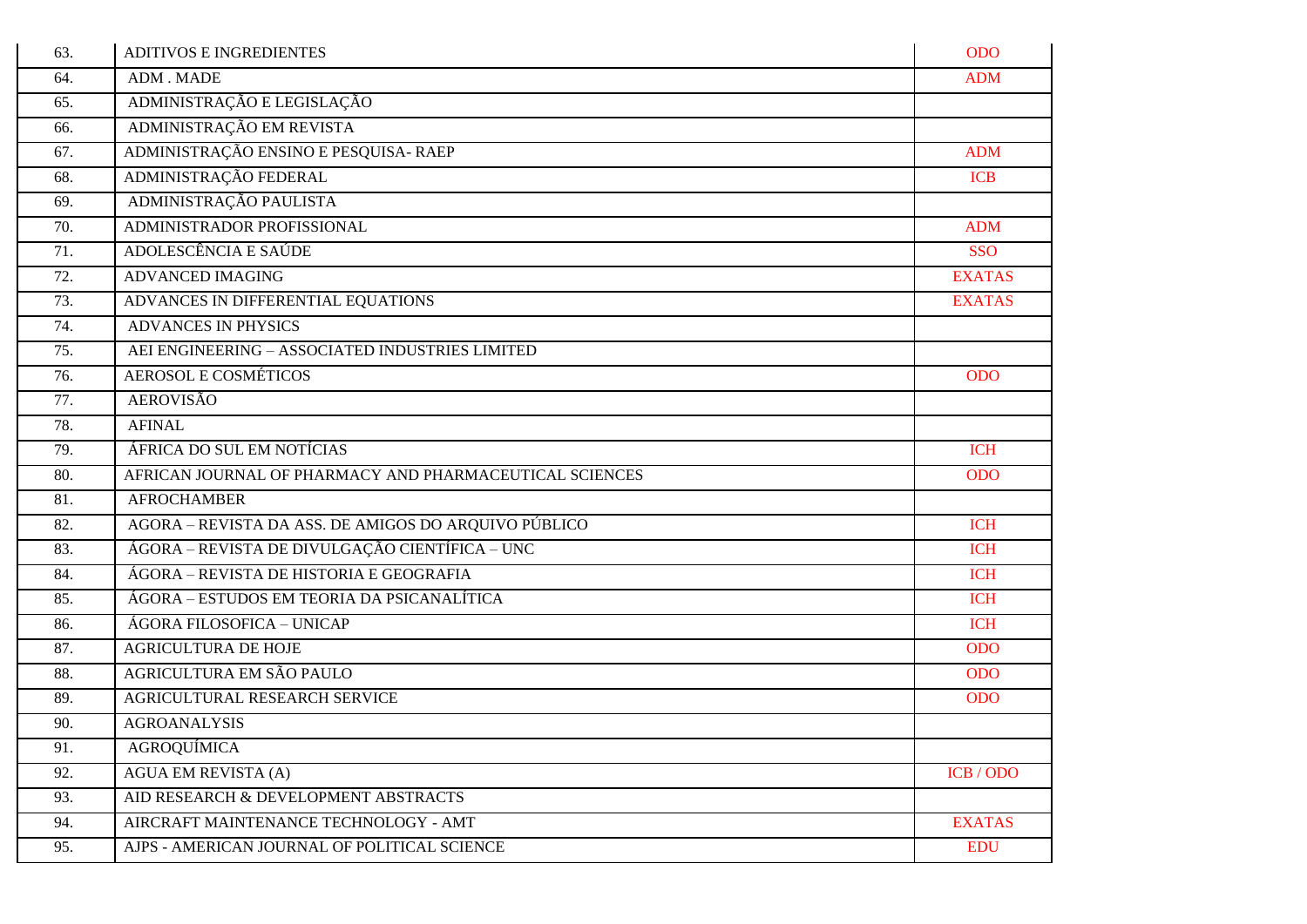| 96.  | AJS - AMERICAN JOURNAL OF SOCIOLOGY                                              | <b>EDU</b>          |
|------|----------------------------------------------------------------------------------|---------------------|
| 97.  | <b>AJURIS</b>                                                                    |                     |
| 98.  | AKRÓPOLIS - REVISTA DE CIÊNCIAS HUMANAS                                          | <b>ICH</b>          |
| 99.  | <b>ALCANCE</b>                                                                   | <b>BU</b> /ICH/ ODO |
| 100. | ALEMANHA INTERNACIONAL - REVISTA DE POLÍTICA ECONOMIA, CIÊNCIA E DESENVOLVIMENTO |                     |
| 101. | <b>ALETHES</b>                                                                   | <b>DIREITO</b>      |
| 102. | ALFA - REVISTA DE LINGUÍSTICA                                                    |                     |
| 103. | ALFERES (O)                                                                      |                     |
| 104. | ALIMENTAÇÃO & NUTRIÇÃO                                                           |                     |
| 105. | ALIMENTACION LATINOAMERICANA (LA)                                                |                     |
| 106. | ALIMENTARIA REVISTA DE TECNOLOGIA E HIGIENE DE LOS ALIMENTOS                     | <b>ODO</b>          |
| 107. | <b>ALIMENTOS &amp; TECNOLOGIA</b>                                                | <b>ODO</b>          |
| 108. | ALIMENTOS E NUTRIÇÃO - UNESP                                                     | <b>BU/ODO</b>       |
| 109. | <b>ALIMENTOS PROCESSADOS</b>                                                     | <b>ODO</b>          |
| 110. | <b>AMAE EDUCANDO</b>                                                             | <b>BU/EDU</b>       |
| 111. | <b>AMANHÃ</b>                                                                    |                     |
| 112. | <b>AMAZÔNIA</b>                                                                  |                     |
| 113. | <b>AMAZONIANA</b>                                                                | <b>ICB</b>          |
| 114. | <b>AMAZONIDA</b>                                                                 | <b>EDU</b>          |
| 115. | AMBIÊNCIA                                                                        |                     |
| 116. | <b>AMBIO</b>                                                                     | <b>ICB</b>          |
| 117. | ÂMBITO FARMACÊUTICO                                                              | BU/ODO              |
| 118. | ÂMBITO HOSPITALAR – VER. CIENTÍFICA PARA PROFISSIONAIS DA SAÚDE                  |                     |
| 119. | ÂMBITO MEDICINA DESPORTIVA                                                       |                     |
| 120. | ÂMBITO ODONTOLÓGICO                                                              | <b>ODO</b>          |
| 121. | AMERICAN ECONOMIC REVIEW (THE)                                                   |                     |
| 122. | <b>AMERICAN EDUCATION</b>                                                        |                     |
| 123. | AMERICAN FERN JOURNAL                                                            | <b>ICB</b>          |
| 124. | AMERICAN JORNAL OF KIDNEY DISEASES                                               |                     |
| 125. | AMERICAN JOURNAL OF MEDICINE (THE)                                               | <b>ICB</b>          |
| 126. | AMERICAN JORNAL OF OBSTETRICS AND GINECOLOGY                                     |                     |
| 127. | AMERICAN JOURNAL OF ORTHODONTICS AND DENTOFACIAL ORTHOPEDICS                     | <b>ODO</b>          |
| 128. | AMERICAN JOURNAL OF PATHOLOGY (THE)                                              | <b>ODO</b>          |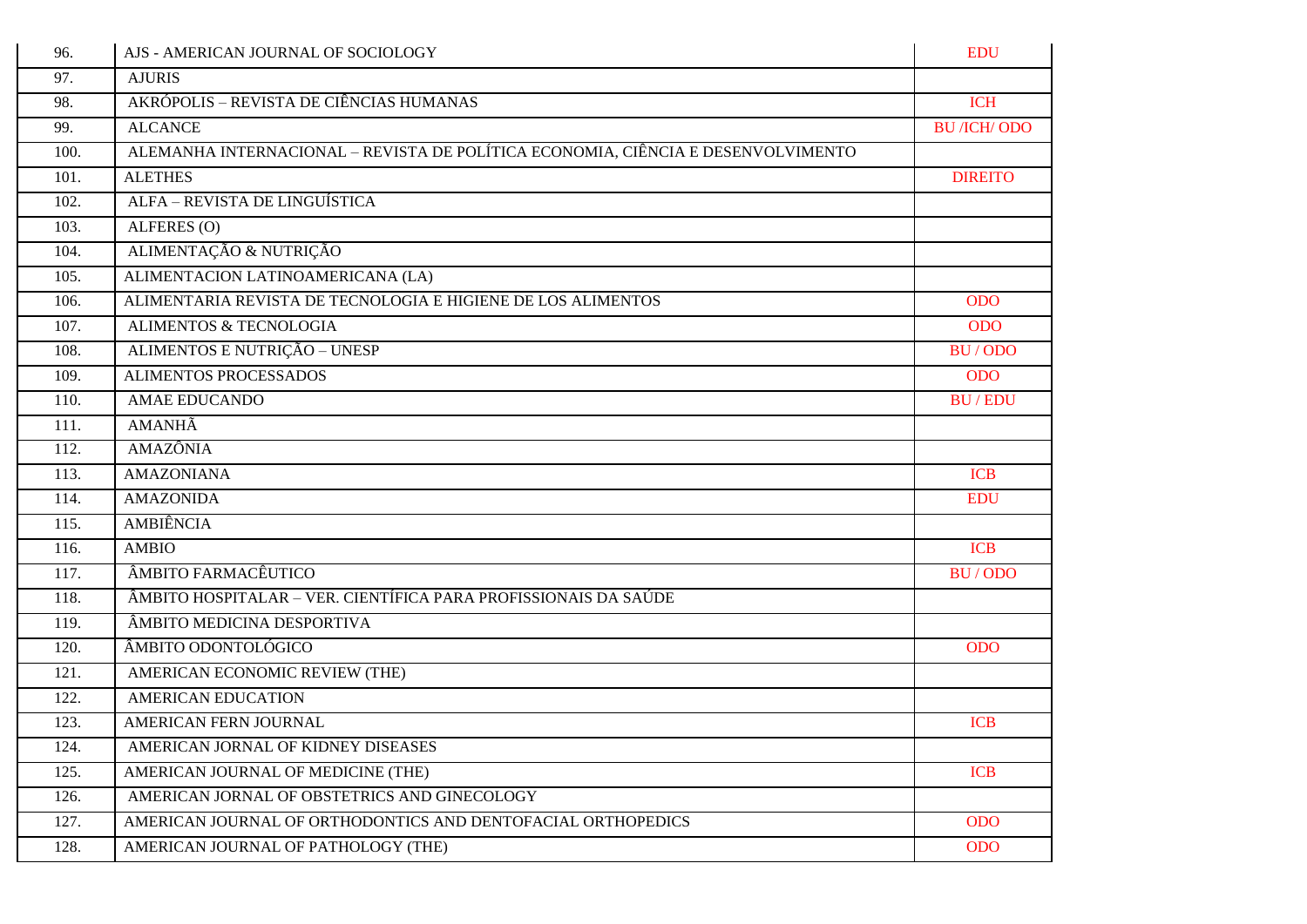| 129. | AMERICAN JOURNAL OF PHYSICS                                                  | <b>BU/EXATAS</b>    |
|------|------------------------------------------------------------------------------|---------------------|
| 130. | AMERICAN JOURNAL OF PHYSIOLOGY                                               | <b>ICB</b>          |
| 131. | AMERICAN JOURNAL OF TROPICAL MEDICINE AND HYGIENE (THE)                      | <b>ICB</b>          |
| 132. | AMERICAN NATURALIST (THE)                                                    | <b>ICB</b>          |
| 133. | AMERICAN REVIEW OF RESPIRATORY DISEASE                                       |                     |
| 134. | <b>AMERICAN SCIENTIST</b>                                                    | <b>EXATAS / ICB</b> |
| 135. | AMERICAN STATISTICIAN (THE)                                                  | <b>EXATAS</b>       |
| 136. | <b>AMÉRICAS</b>                                                              |                     |
| 137. | AMITIÉS CATHOLIQUES FRANÇAISES                                               | <b>ICH</b>          |
| 138. | <b>AMSTAT NEWS</b>                                                           | <b>EXATAS</b>       |
| 139. | <b>ANAIS AZEVEDOS</b>                                                        | <b>ODO</b>          |
| 140. | ANAIS BRASILEIROS DE DERMATOLOGIA                                            |                     |
| 141. | ANAIS DA ACADEMIA BRASILEIRA DE CIÊNCIAS                                     | <b>ICB</b>          |
| 142. | ANAIS DA ACADEMIA BRASILEIRA DE ODONTOLOGIA                                  | <b>ODO</b>          |
| 143. | ANAIS DA ACADEMIA NACIONAL DE FARMÁCIA                                       | <b>ODO</b>          |
| 144. | ANAIS DA ACADEMIA NACIONAL DE MEDICINA                                       | <b>ICB</b>          |
| 145. | ANAIS DA ESCOLA SUPERIOR DE AGRICULTURA LUIZ DE QUEIROZ                      | <b>ODO</b>          |
| 146. | ANAIS DA FACULDADE DE FARMÁCIA DA UNIVERSIDADE DO RECIFE                     | <b>ODO</b>          |
| 147. | ANAIS DA FACULDADE DE FARMÁCIA DA UNIVERSIDADE FEDERAL DE PERNAMBUCO         | <b>ODO</b>          |
| 148. | ANAIS DA FACULDADE DE FARMÁCIA E ODONTOLOGIA DA UNIVERSIDADE DE SÃO PAULO    | <b>ODO</b>          |
| 149. | ANAIS DA FACULDADE DE MEDICINA DE PORTO ALEGRE                               |                     |
| 150. | ANAIS DA FACULDADE DE ODONTOLOGIA DA UNIVERSIDADE DO PARANÁ                  | <b>ODO</b>          |
| 151. | ANAIS DA FACULDADE DE ODONTOLOGIA DA UNIVERSIDADE DO RECIFE                  |                     |
| 152. | ANAIS DA FACULDADE DE ODONTOLOGIA DA UNIVERSIDADE FEDERAL DE PERNAMBUCO      | <b>ODO</b>          |
| 153. | ANAIS DA FACULDADE DE ODONTOLOGIA E FARMÁCIA DA UNIVERSIDADE DE MINAS GERAIS | <b>ODO</b>          |
| 154. | ANAIS DA FACULDADE NACIONAL DE FARMÁCIA                                      | <b>ODO</b>          |
| 155. | ANAIS DA FACULDADE NACIONAL DE ODONTOLOGIA                                   | <b>ODO</b>          |
| 156. | ANAIS DA JORNADA FLUMINENSE DE ODONTOLOGIA PROFESSOR COELHO E SOUZA          | <b>ODO</b>          |
| 157. | ANAIS DA SOCIEDADE ENTOMOLÓGICA DO BRASIL                                    | <b>BU/ICB</b>       |
| 158. | ANAIS DA UNIVERSIDADE DO CEARÁ                                               | <b>ODO</b>          |
| 159. | ANAIS DA UNIVERSIDADE FEDERAL DE JUIZ DE FORA                                | <b>BU/ICB</b>       |
| 160. | ANAIS DE FARMÁCIA E QUÍMICA                                                  | <b>ODO</b>          |
| 161. | ANAIS DE HISTÓRIA DE ALÉM-MAR                                                | <b>ICH</b>          |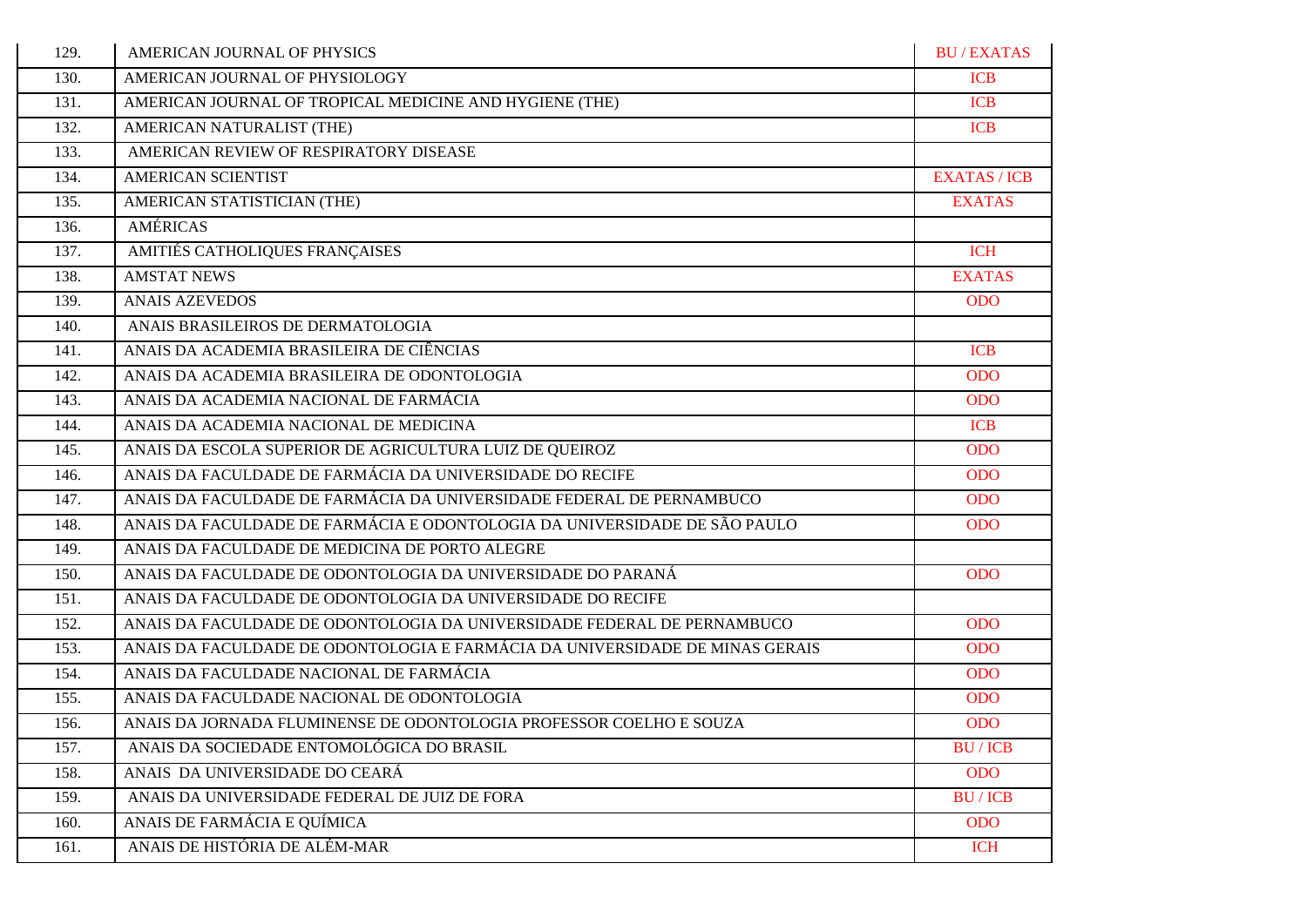| 162. | ANAIS DE MICROBIOLOGIA                                              | <b>ODO</b>       |
|------|---------------------------------------------------------------------|------------------|
| 163. | ANAIS DO HOSPITAL DA SIDERÚRGICA NACIONAL                           |                  |
| 164. | ANAIS DO MUSEU PAULISTA                                             |                  |
| 165. | <b>ANAIS DO SENADO</b>                                              |                  |
| 166. | ANAIS DO SENADO DO IMPÉRIO DO BRASIL                                |                  |
| 167. | ANAIS DO SENADO FEDERAL                                             |                  |
| 168. | <b>ANAIS NESTLÉ</b>                                                 |                  |
| 169. | ANAIS PAULISTAS DE MEDICINA E CIRURGIA                              |                  |
| 170. | ANALES DE LA REAL ACADEMIA DE FARMACIA                              | <b>ODO</b>       |
| 171. | ANALES DE LACTOLOGIA Y QUÍMICA AGRICOLA DE ZARAGOZO                 | <b>ODO</b>       |
| 172. | ANÁLISE (PORTO ALEGRE)                                              |                  |
| 173. | ANÁLISE CONJUNTURAL                                                 |                  |
| 174. | ANÁLISE CONJUNTURAL DA ECONOMIA CEARENSE                            |                  |
| 175. | ANÁLISE E CONJUNTURA                                                | <b>BU/EXATAS</b> |
| 176. | <b>ANÁLISE SOCIAL</b>                                               | <b>EDU</b>       |
| 177. | <b>ANALYTICA</b>                                                    | <b>ODO</b>       |
| 178. | ANALYTICAL CHEMISTRY                                                | <b>EXATAS</b>    |
| 179. | ANATOMY AND EMBRYOLOGY                                              | <b>ICB</b>       |
| 180. | ANDRADE GUTIERREZ EM REVISTA                                        |                  |
| 181. | <b>ANGEWANDTE CHEMIE</b>                                            |                  |
| 182. | <b>ANGOLA HOJE</b>                                                  | <b>ICH</b>       |
| 183. | <b>ANIMAL BEHAVIOUR</b>                                             | <b>ICB</b>       |
| 184. | <b>ANIMAL BUSINESS - BRASIL</b>                                     |                  |
| 185. | ANIMAIS E VETERINÁRIA                                               |                  |
| 186. | ANNALES HOMEOPATHIQUES FRANCAISES (LES)                             | <b>ODO</b>       |
| 187. | ANNALES PHARMACEUTIQUES BELGES                                      | <b>ODO</b>       |
| 188. | ANNALES PHARMACEUTIQUES FRANCAISES                                  | <b>ODO</b>       |
| 189. | ANNALES SCIENTIFIQUES DE L'UNIVERSITÉ DE BESANÇON - BOTANIQUE       |                  |
| 190. | ANNALES SCIENTIFIQUES DE L'UNIVERSITÉ DE BESANÇON-B. ANIMALE        |                  |
| 191. | ANNALES SCIENTIFIQUES DE L'UNIVERSITÉ DE BESANÇON-BIOLOGIE VÉGÉTALE |                  |
| 192. | ANNALES SCIENTIFIQUES DE L'UNIVERSITÉ DE BESANÇON-CHIMIE            |                  |
| 193. | ANNALES SCIENTIFIQUES DE L'UNIVERSITÉ DE BESANÇON-GEOLOGIE          |                  |
| 194. | ANNALES SCIENTIFIQUES DE L'UNIVERSITÉ DE BESANÇON-MATHÉMATIQUE      |                  |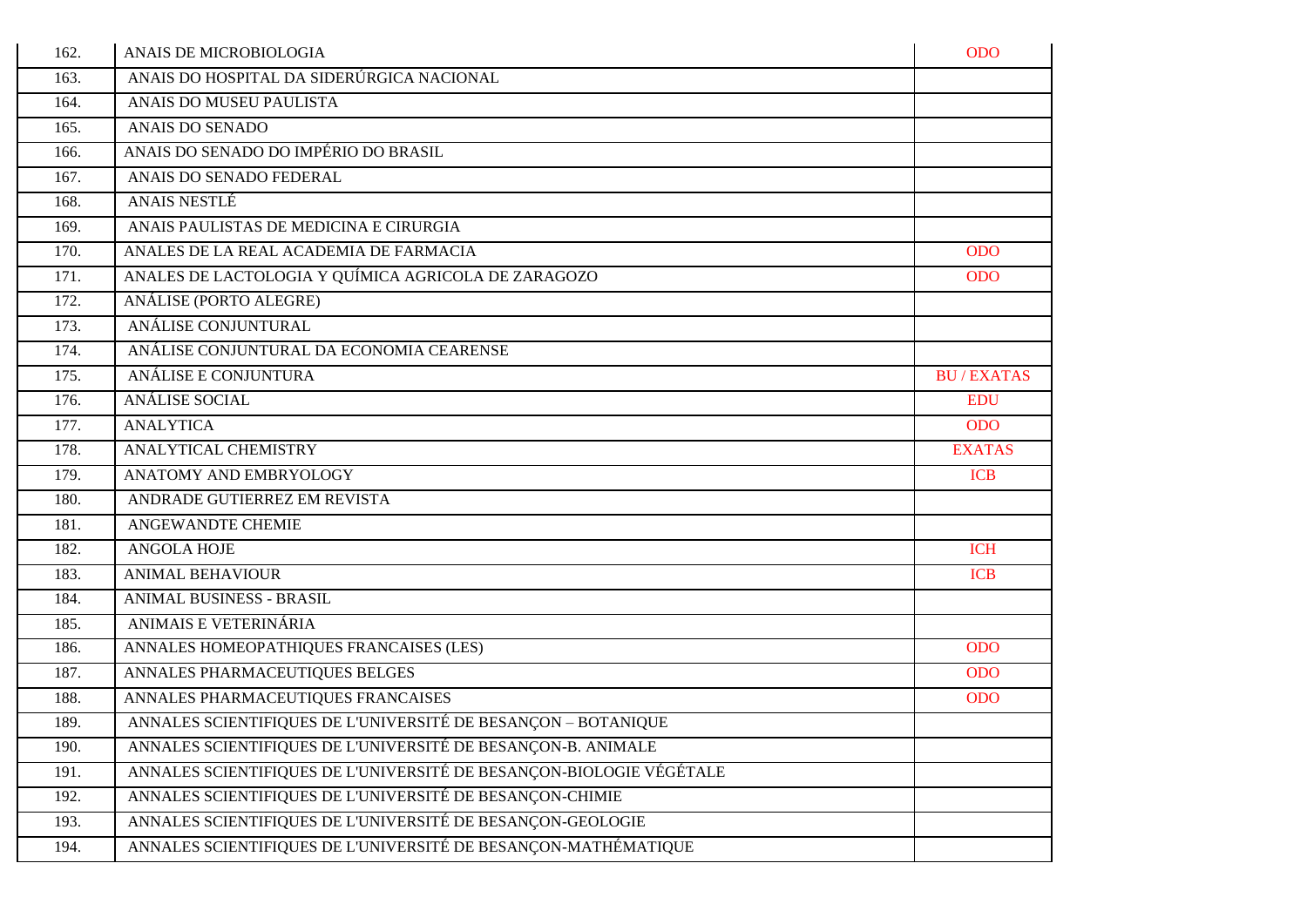| 195.               | ANNALES SCIENTIFIQUES DE L'UNIVERSITÉ DE BESANÇON-MÉCNIQUE ET PHYSIQUE   |                     |
|--------------------|--------------------------------------------------------------------------|---------------------|
| 196.               | ANNALES SCIENTIFIQUES DE L'UNIVERSITÉ DE BESANÇON-PHYSIQUE               |                     |
| 197.               | ANNALES SCIENTIFIQUES DE L'UNIVERSITÉ DE FRANCHE-COMTÉ-BIOLOGIE-ÉCOLOGIE |                     |
| 198.               | ANNALES SCIENTIFIQUES DE L'UNIVERSITÉ DE FRANCHE-COMTÉ-CHIMIE            |                     |
| 199.               | ANNALES SCIENTIFIQUES DE L'UNIVERSITÉ DE FRANCHE-COMTÉ-GÉOLOGIE          |                     |
| 200.               | ANNALES SCIENTIFIQUES DE L'UNIVERSITÉ DE FRANCHE-COMTÉ-MATHÉMATIQUES     |                     |
| 201.               | ANNALES SCIENTIFIQUES DE L'UNIVERSITÉ DE FRANCHE-COMTÉ-PHYSIQUE          |                     |
| 202.               | <b>ANNALS OF MATHEMATICS</b>                                             |                     |
| 203.               | ANNALS OF THE AMERICAN ACADEMY OF POLITICAL ANS SOCIAL SCIENSE (THE)     | <b>EDU</b>          |
| 204.               | ANNALS OF THE ENTOMOLOCICAL SOCIETY OF AMERICA                           |                     |
| 205.               | ANNUAL REVIEW OF ENTOMOLOGY                                              | <b>ICB</b>          |
| 206.               | <b>ANPED</b>                                                             | <b>EDU</b>          |
| 207.               | ANTENNA (RIO DE JANEIRO)                                                 |                     |
| 208.               | ANTENNA ELETRÔNICA POPULAR                                               |                     |
| 209.               | <b>ANTHROPOS</b>                                                         |                     |
| 210.               | <b>ANUARIO ANALISE</b>                                                   | <b>ECO</b>          |
| 211.               | ANUÁRIO ASTRONÔMICO DO INSTITUTO ASTRONÔMICO E GEOFÍSICO DA USP          |                     |
| $\overline{212}$ . | ANUÁRIO DA MINERAÇÃO                                                     | <b>ICB</b>          |
| 213.               | ANUÁRIO DE ODONTOLOGIA                                                   | <b>ODO</b>          |
| 214.               | ANUÁRIO DO MUSEU IMPERIAL                                                |                     |
| 215.               | ANUÁRIO ESTATÍSTICO DA PREVIDÊNCIA SOCIAL                                |                     |
| 216.               | ANUÁRIO ESTATÍSTICO DE JUIZ DE FORA - UFJF                               | <b>SSO</b>          |
| 217.               | ANUÁRIO ESTATÍSTICO DE SAÚDE DO BRASIL                                   | <b>ICB</b>          |
| 218.               | ANUÁRIO ESTATÍSTICO DO BRASIL                                            |                     |
| 219.               | <b>ANUÁRIO RAIS - BRASIL</b>                                             |                     |
| 220.               | ANUÁRIO RAIS - REGIÃO SUDESTE                                            |                     |
| 221.               | ANUÁRIO RAIS - REGIÃO SUL                                                |                     |
| 222.               | APICULTURA NO BRASIL                                                     | <b>ICB</b>          |
| 223.               | APPLIED ANIMAL BEHAVIOUR SCIENCE                                         | <b>ICB</b>          |
| 224.               | <b>APPLIED OPTICS</b>                                                    | <b>BU/EXATAS</b>    |
| 225.               | <b>APPLIED PHYSICS B</b>                                                 | <b>EXATAS</b>       |
| 226.               | APPLIED PHYSICS LETTERS                                                  | <b>EXATAS</b>       |
| 227.               | APPLIED SPECTROSCOPY                                                     | <b>EXATAS / ICB</b> |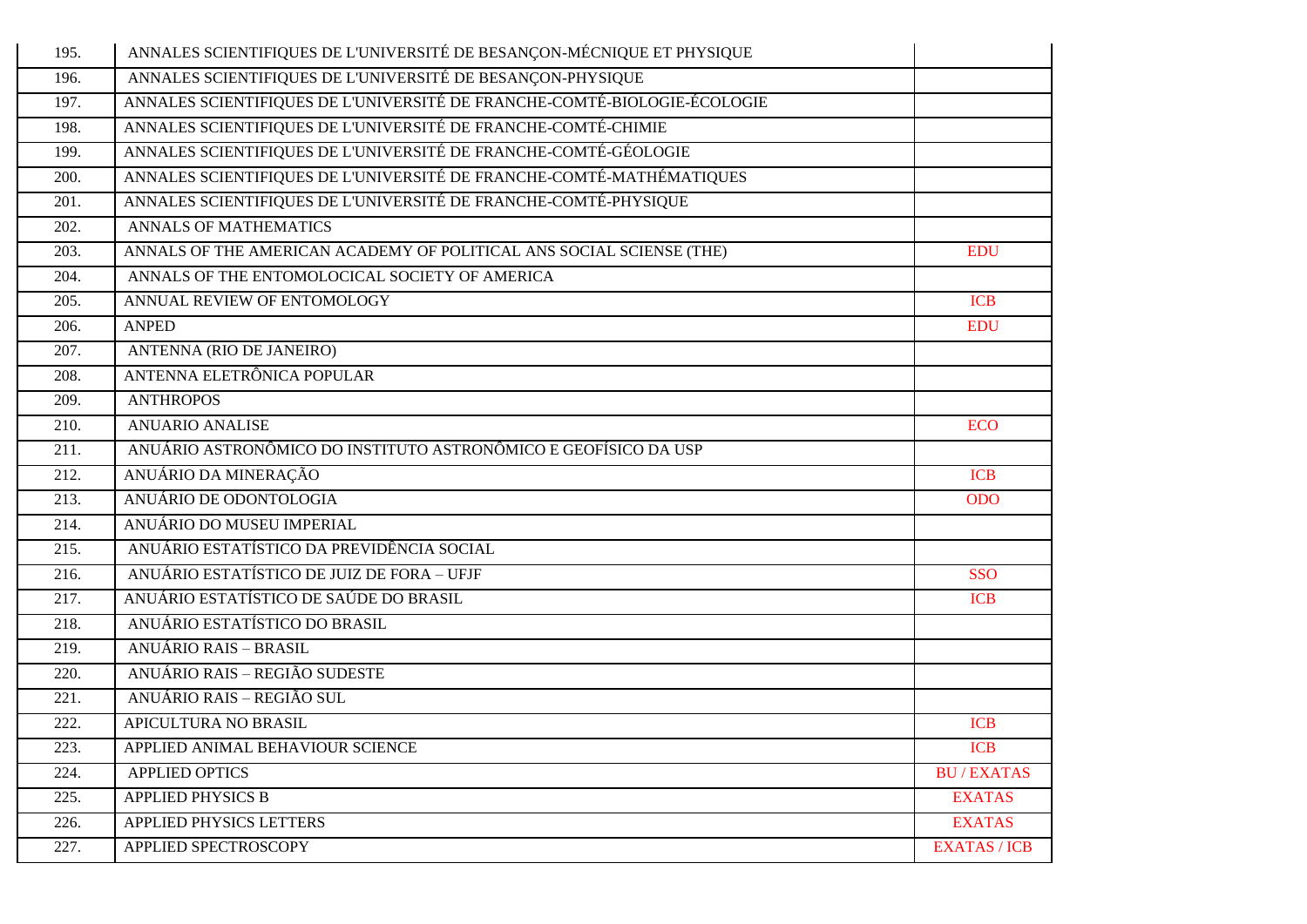| 228. | ARARAJUBA REVISTA BRASILEIRA DE ORNITOLOGIA            | <b>BU/ICB</b>    |
|------|--------------------------------------------------------|------------------|
| 229. | <b>ARAUCÁRIAS</b>                                      | <b>EDU</b>       |
| 230. | ARCHÉ: INTERDISCIPLINAR                                |                  |
| 231. | <b>ARCHÉTYPON</b>                                      |                  |
| 232. | ARCHITEC & BUILDING NEWS (THE)                         |                  |
| 233. | ARCHITECTURAL DIGEST                                   | <b>EXATAS</b>    |
| 234. | ARCHITECTURAL FORUM                                    |                  |
| 235. | ARCHITECTURAL RECORD                                   | <b>EXATAS</b>    |
| 236. | L'ARCHITECTURE D'AUJOURD'HUI                           |                  |
| 237. | L'ARCHITETTURA CRONACHE E STORIA                       |                  |
| 238. | ARCHIVE FOR RATIONAL MECHANICS AND ANALYSIS            | <b>EXATAS</b>    |
| 239. | ARCHIVES OF MEDICAL RESEARCH                           | <b>ICB</b>       |
| 240. | ARCHIVES OF PATHOLOGY E LABORATORY MEDICINE            | <b>ODO</b>       |
| 241. | <b>ARGO</b>                                            | <b>BU/IAD</b>    |
| 242. | <b>ARGUMENTUM</b>                                      |                  |
| 243. | <b>ARQUEIRO</b>                                        |                  |
| 244. | <b>ARQUITETO</b>                                       |                  |
| 245. | <b>ARQUITETURA</b>                                     | <b>BU/EXATAS</b> |
| 246. | ARQUITETURA & CONSTRUÇÃO                               | <b>EXATAS</b>    |
| 247. | ARQUITETURA E ENGENHARIA                               |                  |
| 248. | ARQUIVO & ADMINISTRAÇÃO                                |                  |
| 249. | ARQUIVO BOLETIM HISTÓRICO E INFORMATIVO                |                  |
| 250. | ARQUIVO BRASILEIRO DE MEDICINA VETERINÁRIA E ZOOTECNIA |                  |
| 251. | ARQUIVO BRASILEIRO DE ODONTOLOGIA                      | <b>ODO</b>       |
| 252. | ARQUIVOS BRASILEIROS DE CARDIOLOGIA                    | BU/ICB/ODO       |
| 253. | ARQUIVOS BRASILEIROS DE CIÊNCIAS DA SAÚDE              |                  |
| 254. | ARQUIVOS BRASILEIROS DE ENDOCRINOLOGIA & METABOLOGIA   |                  |
| 255. | ARQUIVOS BRASILEIROS DE MEDICINA                       |                  |
| 256. | ARQUIVOS BRASILEIROS DE NEUROCIRURGIA                  |                  |
| 257. | ARQUIVOS BRASILEIROS DE NUTRIÇÃO                       |                  |
| 258. | ARQUIVOS BRASILEIROS DE OFTALMOLOGIA                   |                  |
| 259. | ARQUIVIS BRASILEIROS DE PSICOLOGIA APLICADA            |                  |
| 260. | ARQUIVOS BRASILEIROS DE PSICOTÉCNICA                   | <b>ICH</b>       |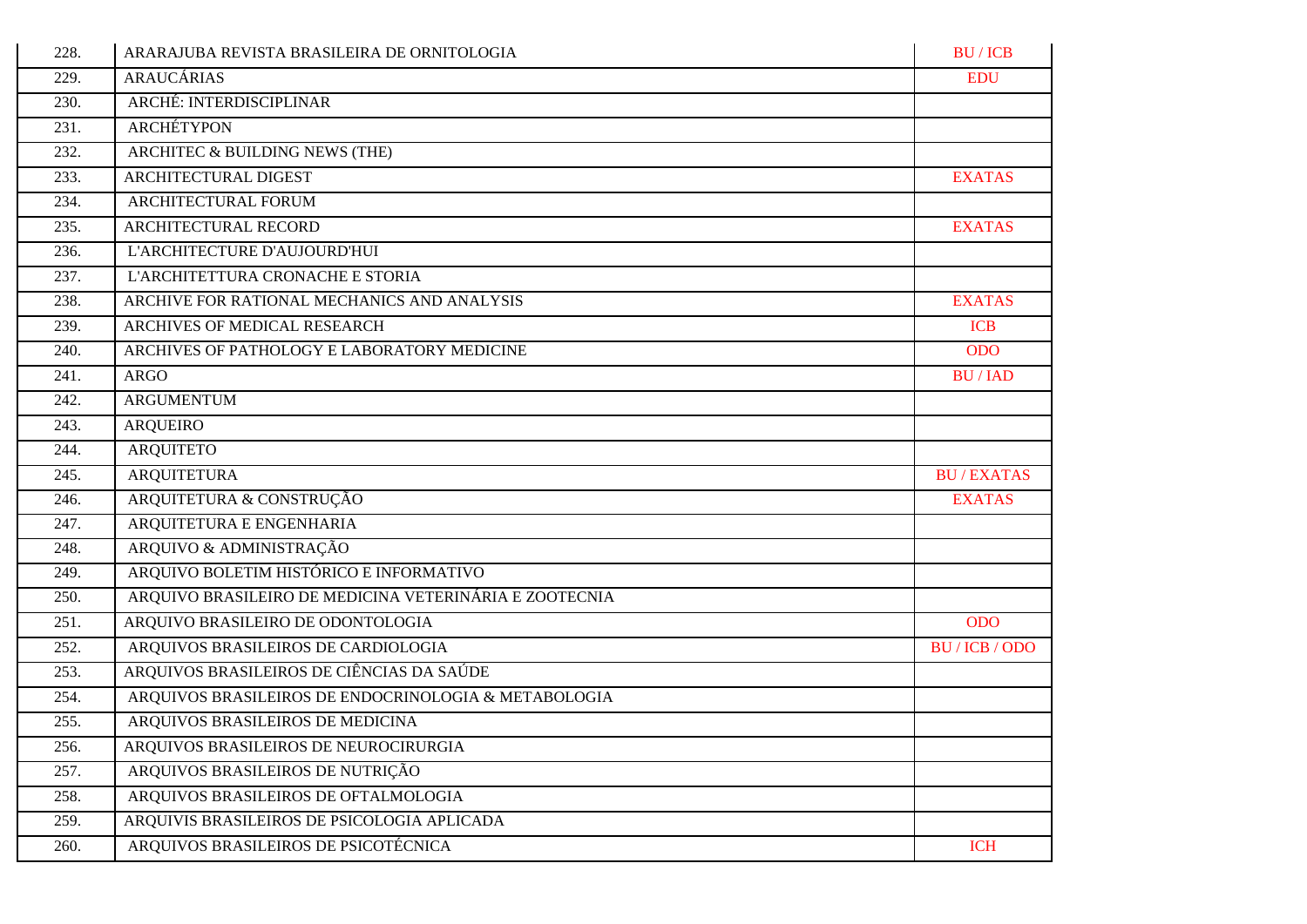| 261. | ARQUIVOS DE BIOLOGIA E TECNOLOGIA                                                                  | ICB / ODO     |
|------|----------------------------------------------------------------------------------------------------|---------------|
| 262. | ARQUIVOS DE BROMATOLOGIA                                                                           | <b>ODO</b>    |
| 263. | ARQUIVOS DE CIÊNCIAS DA SAÚDE DA UNIPAR                                                            |               |
| 264. | ARQUIVOS DE CIÊNCIAS DO MAR                                                                        | <b>BU/ICB</b> |
| 265. | ARQUIVOS DE CIÊNCIAS VETERINÁRIAS E ZOOLOGIA DA UNIPAR                                             |               |
| 266. | ARQUIVOS DE CIRURGIA CLÍNICA E EXPERIMENTAL                                                        |               |
| 267. | ARQUIVOS DE CLÍNICA                                                                                |               |
| 268. | <b>ARQUIVOS DE DIREITO</b>                                                                         |               |
| 269. | ARQUIVOS DE GASTROENTEROLOGIA                                                                      | <b>BU/ICB</b> |
| 270. | ARQUIVOS DE NEUROPSIQUIATRIA                                                                       |               |
| 271. | ARQUIVOS DE OTORRINOLARINGOLOGISTA                                                                 |               |
| 272. | ARQUIVOS DE ZOOLOGIA                                                                               | <b>BU/ICB</b> |
| 273. | ARQUIVOS DO CENTRO DE ESTUDO DA FACULDADE DE ODONTOLOGIA DA UNIVERSIDADE DE MINAS<br><b>GERAIS</b> | <b>ODO</b>    |
| 274. | ARQUIVOS DO CENTRO DE ESTUDOS DO CURSO DE ODONTOLOGIA                                              | <b>ODO</b>    |
| 275. | ARQUIVOS DO CONSELHO REGIONAL DE MEDICINA DO PARANÁ                                                | <b>BU/ICB</b> |
| 276. | ARQUIVOS DO INSTITUTO PENIDO BURNIER                                                               |               |
| 277. | ARQUIVOS DO JARDIM BOTÂNICO DO RIO DE JANEIRO                                                      |               |
| 278. | ARQUIVOS DO MINISTÉRIO DA JUSTIÇA                                                                  |               |
| 279. | ARQUIVOS DO MUSEU NACIONAL                                                                         | <b>BU/ICB</b> |
| 280. | ARQUIVOS DO MUSEU PARANAENSE                                                                       |               |
| 281. | ARQUIVOS EM ODONTOLOGIA                                                                            | <b>ODO</b>    |
| 282. | ARQUIVOS MÉDICOS DO ABC                                                                            |               |
| 283. | ARQUIVOS MÉDICOS DOS HOSPITAIS E DA FAC. DE CIENCIAS MÉD. DA SANTA CASA DE SP                      |               |
| 284. | <b>ARS CVRANDI</b>                                                                                 | <b>ICB</b>    |
| 285. | ARS CVRANDI - CARDIOLOGIA                                                                          | ODO           |
| 286. | ARS CVRANDI - CLINICA MÉDICA                                                                       |               |
| 287. | ARS CVRANDI - EM ODONTOLOGIA                                                                       | BU/ODO        |
| 288. | ARS CVRANDI - GASTROENTEROLOGIA                                                                    |               |
| 289. | ARS CVRANDI - HOSPITALAR                                                                           |               |
| 290. | <b>ARS MEDICA</b>                                                                                  | <b>BU/ICB</b> |
| 291. | ARTEXTOS - REVISTA DO DEPARTAMENTO DE LETRAS E ARTES                                               |               |
| 292. | ARTIFICIAL INTELLIGENCE                                                                            | <b>EXATAS</b> |
| 293. | ARTIGOS SELECIONADOS - CÂMARA DOS DEPUTADOS                                                        |               |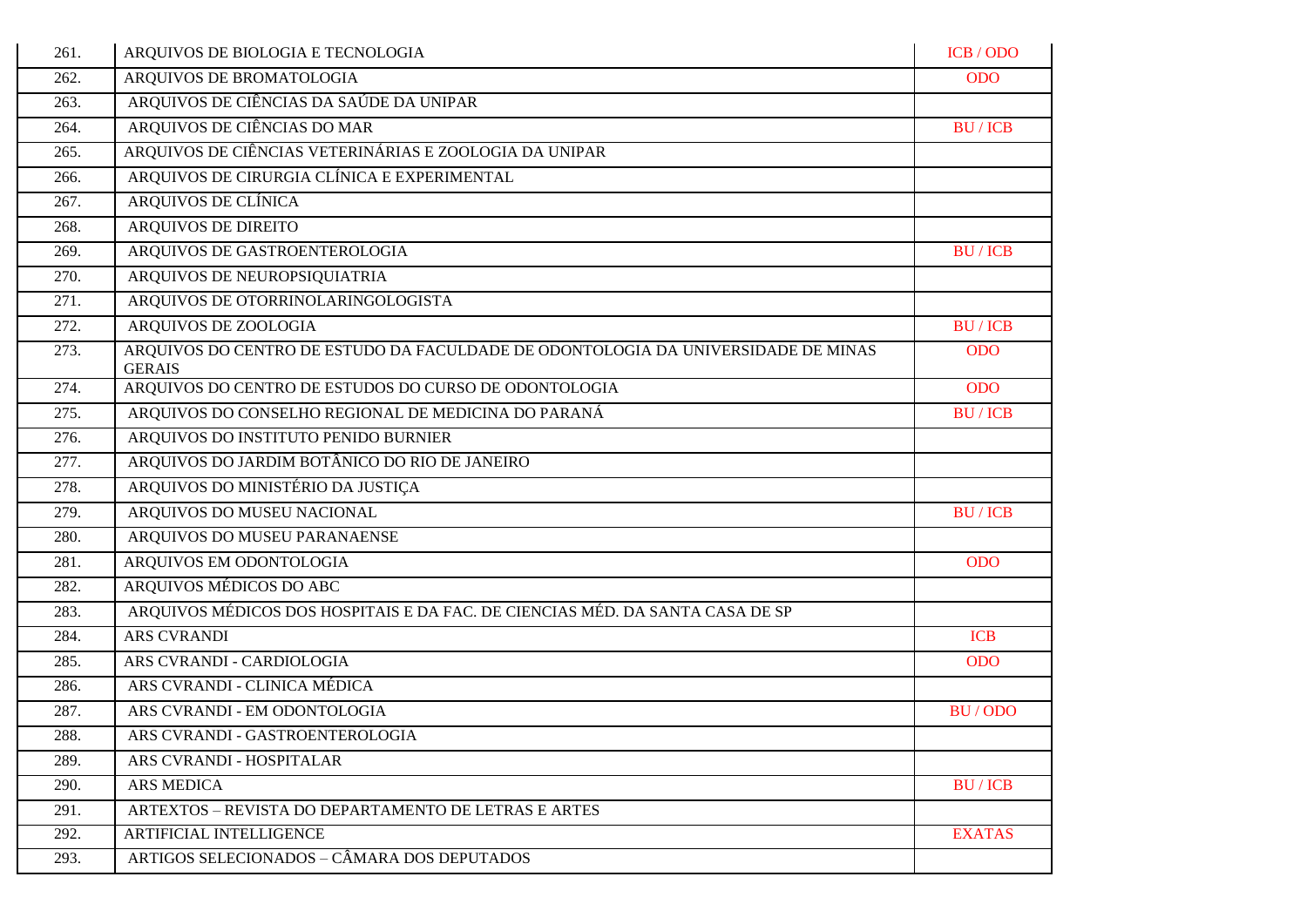| 294. | <b>ARTS &amp; ARCHITECTURE</b>                       |                  |
|------|------------------------------------------------------|------------------|
| 295. | <b>ASAS DA PALAVRA - UNAMA</b>                       |                  |
| 296. | ASCE HYDRAULICS DIVISION                             |                  |
| 297. | <b>ASPECTOS</b>                                      |                  |
| 298. | <b>ASPECTS CIBA - GEIGY</b>                          |                  |
| 299. | ASR - AMERICAN SOCIOLOGICAL REVIEW                   | <b>EDU</b>       |
| 300. | <b>ASTRONAUTICS &amp; AERONAUTICS</b>                |                  |
| 301. | ASTRONOMY AND ASTROPHYSICS                           | <b>EXATAS</b>    |
| 302. | ASTROPHYSICAL JOURNAL (THE)                          | <b>EXATAS</b>    |
| 303. | AT & T - TECHNICAL JOURNAL                           | <b>EXATAS</b>    |
| 304. | ATIVIDADE - PROGRAMA DE EXTENSÃO UFJF/TERCEIRA IDADE | <b>SSO</b>       |
| 305. | ATUALIDADE TEOLÓGICA                                 | <b>ICH</b>       |
| 306. | ATUALIDADES ADMINISTRATIVAS                          |                  |
| 307. | ATUALIDADES AGROPECUÁRIAS                            |                  |
| 308. | ATUALIDADES AGROVETERINÁRIAS                         | <b>BU/ICB</b>    |
| 309. | ATUALIDADES DO CONSELHO NACIONAL DO PETRÓLEO         |                  |
| 310. | <b>ATUALIDADES FORENSE</b>                           |                  |
| 311. | <b>ATUALIDADES SANBRA</b>                            | BU/ODO           |
| 312. | ATUALIZAÇÃO ODONTOLÓGICA BRASILEIRA                  | <b>ODO</b>       |
| 313. | AU - ARCHITECTURE AND URBANISM                       | <b>EXATAS</b>    |
| 314. | AU - ARQUITETURA E URBANISMO                         | <b>BU/EXATAS</b> |
| 315. | AUK (THE)                                            | <b>ICB</b>       |
| 316. | <b>AUSSEN POLITIK</b>                                |                  |
| 317. | AUTÊNTICA REVISTA DOS NOTÁRIOS E REGISTRADORES       | <b>ODO</b>       |
| 318. | <b>AUTOMÁTICA</b>                                    | <b>BU/EXATAS</b> |
| 319. | <b>AVALIAÇÃO</b>                                     | <b>ICB</b>       |
| 320. | AVALIAÇÃO UNIVERSIDADE DE SOROCABA                   | <b>EDU</b>       |
| 321. | AVENTURA DE LA HISTORIA (LA)                         | <b>ICH</b>       |
| 322. | AVICULTURA E SUINOCULTURA INDUSTRIAL                 | <b>ODO</b>       |
| 323. | AVICULTURA INDUSTRIAL                                |                  |
| 324. | <b>AVICULTURA INDUSTRIAL 1979</b>                    |                  |
| 325. | AVICULTURA INDUSTRIAL PORTO ALEGRE                   |                  |
| 326. | <b>AXIS MUNDI</b>                                    | <b>ICH</b>       |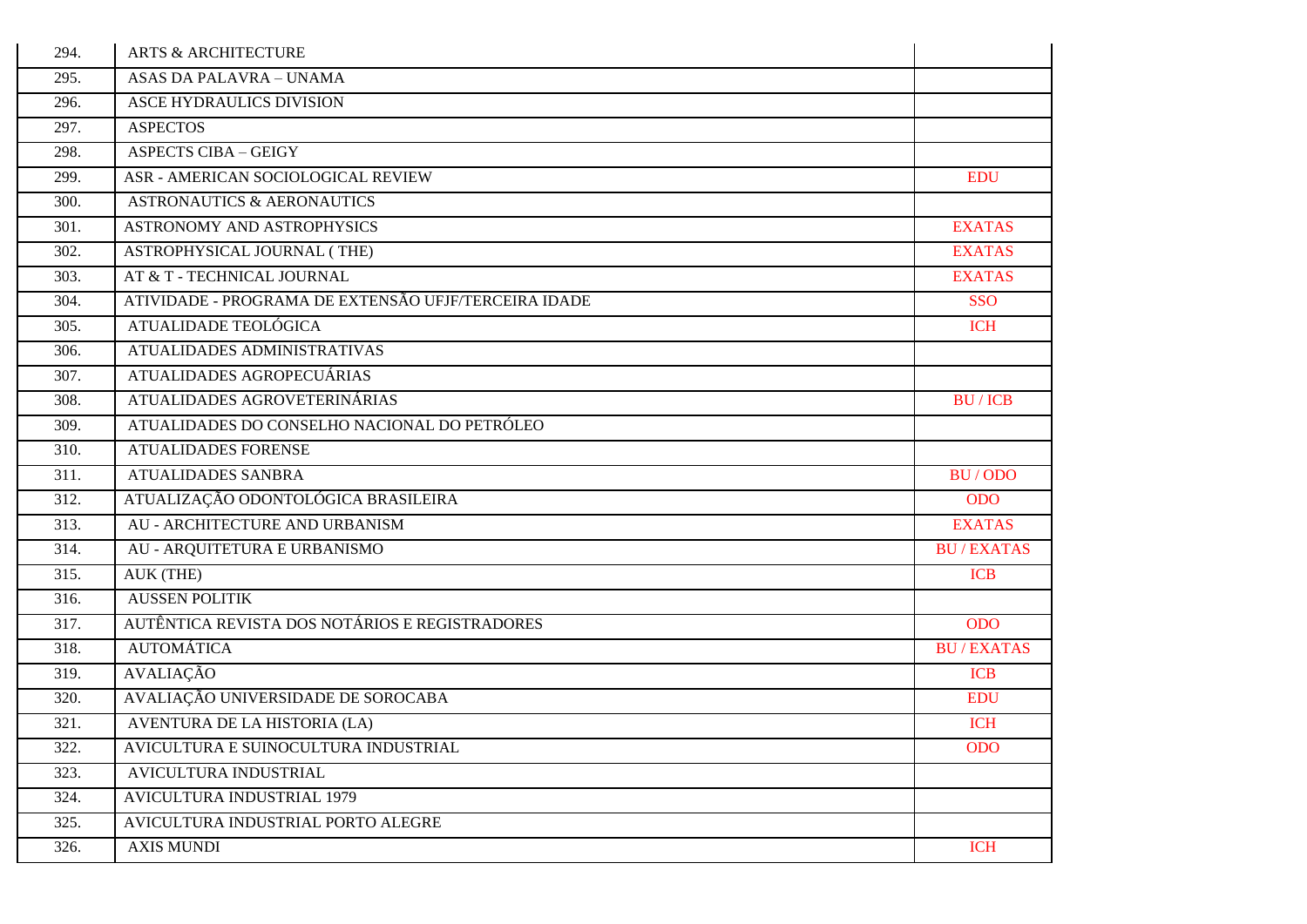| 327. | AZ REVISTA DE CULTURA                                          | <b>BU/ICB</b>  |
|------|----------------------------------------------------------------|----------------|
| 328. | <b>B2B MAGAZINE</b>                                            |                |
| 329. | <b>BAHIA ANALISE &amp; DADOS</b>                               |                |
| 330. | BAHIA BOLETIM INFORMATIVO SETOR MINERAL                        | <b>ICB</b>     |
| 331. | <b>BALDE BRANCO</b>                                            | BU/ODO         |
| 332. | BARBARÓI: REVISTA DO DEPARTAMENTO DE CIÊNCIAS HUMANAS          |                |
| 333. | BASIC KEY TO THE WORD'S BIOLOGICAL ABSTRACTS                   | <b>ICB</b>     |
| 334. | BCI - REVISTA BRASILEIRA DE CIRURGIA E IMPLANTADONTIA          | <b>ODO</b>     |
| 335. | BEE INFORMA - ESCOLA DE ENGENHARIA                             |                |
| 336. | <b>BEHAVIORAL DISORDERS</b>                                    | <b>ICH</b>     |
| 337. | BEHAVIORAL ECOLOGY AND SOCIOBIOLOGY                            | <b>ICB</b>     |
| 338. | BEHAVIOUR - INTERNATIONAL JOURNAL BRILL OF BEHAVIOURAL BIOLOGY | <b>BU/ICB</b>  |
| 339. | BIBLIOGRAFIA BRASILEIRA DE EDUCAÇÃO                            | <b>EDU</b>     |
| 340. | <b>BIBLOS</b>                                                  |                |
| 341. | BICENTENARIO EL AYER Y HOY DE MEXICO                           | <b>ICH</b>     |
| 342. | BIE - BOLETIM DE INDICADORES EDUCACIONAIS                      | <b>EDU</b>     |
| 343. | <b>BIOCHEMICAL EDUCATION</b>                                   | ICB / ODO      |
| 344. | BIOCHEMICAL JOURNAL (THE) (1906 - 1972)                        |                |
| 345. | BIOCHEMICAL JOURNAL (THE) (1984 -)                             |                |
| 346. | BIOCHEMICAL JOURNAL (THE) - CELULAR ASPECTS                    |                |
| 347. | BIOCHEMICAL JOURNAL (THE) - MOLECULAR ASPECTS                  |                |
| 348. | <b>BIOCHEMISTRY</b>                                            | BU / ICB / ODO |
| 349. | BIODIVERSITY AND CONSERVATION                                  | <b>ICB</b>     |
| 350. | <b>BIODIVERSITY LETTERS</b>                                    | <b>ICB</b>     |
| 351. | <b>BIOÉTICA</b>                                                | BU / ICB / ODO |
| 352. | <b>BIOIKOS</b>                                                 | <b>BU/ICB</b>  |
| 353. | <b>BIOLOGICAL ABSTRACTS</b>                                    | <b>ICB</b>     |
| 354. | <b>BIOLOGICAL SCIENCES</b>                                     | <b>ICB</b>     |
| 355. | <b>BIOMETRIKA</b>                                              | <b>EXATAS</b>  |
| 356. | BIOORGANIC & MEDICINAL CHEMISTRY LETTERS                       | <b>EXATAS</b>  |
| 357. | <b>BIORESEARCH INDEX</b>                                       | <b>ICB</b>     |
| 358. | <b>BIORESEARCH TITLES</b>                                      | <b>ICB</b>     |
| 359. | <b>BIOS</b>                                                    | <b>ICB</b>     |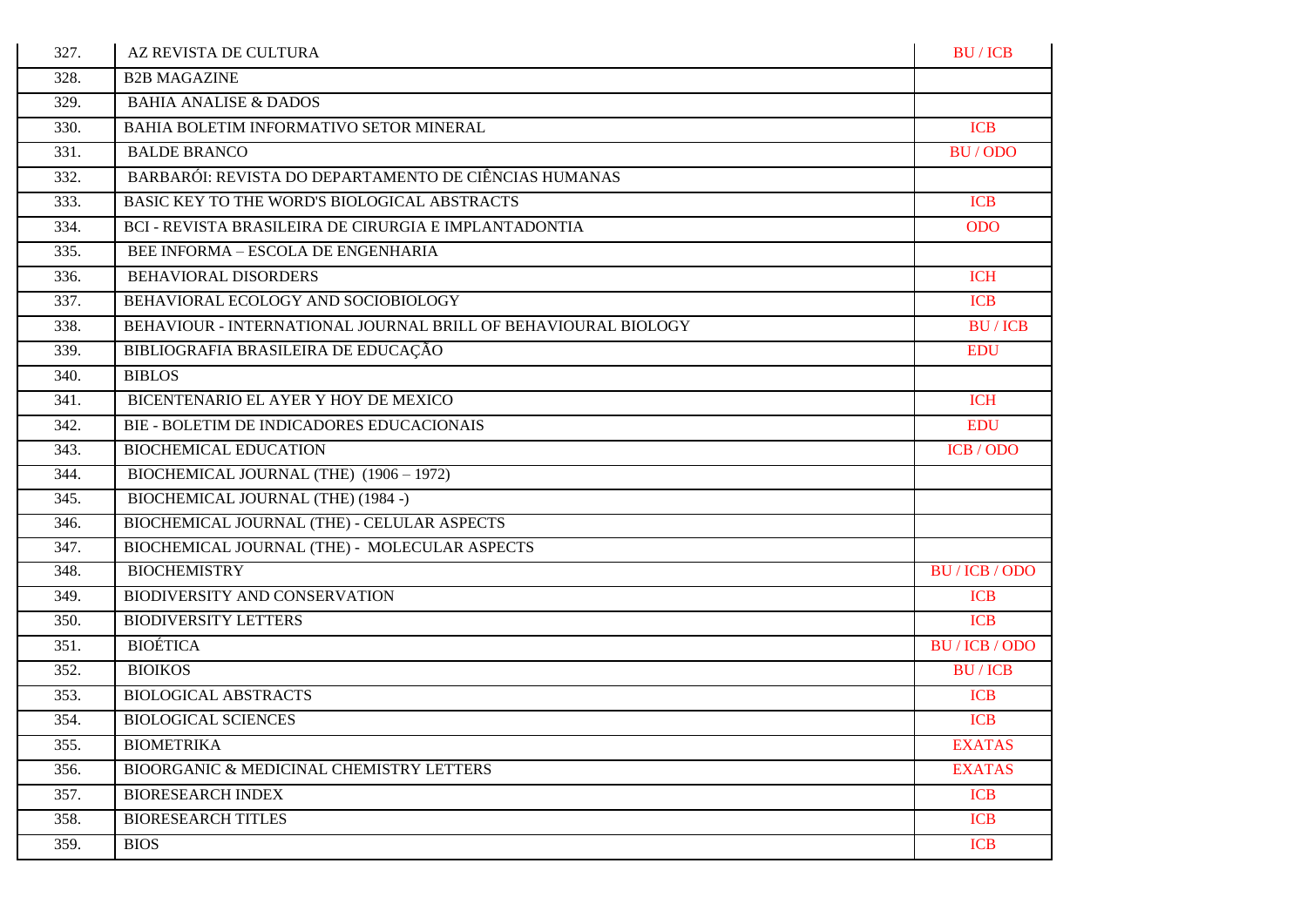| 360. | BIOS - BOLETIM DO MUSEU DE CIÊNCIAS NATURAIS                                                          | <b>ICB</b>     |
|------|-------------------------------------------------------------------------------------------------------|----------------|
| 361. | <b>BIOS - PUCMINAS</b>                                                                                |                |
| 362. | BIOTECHNOLOGY AND BIOENGINEERING                                                                      |                |
| 363. | BIOTECNOLOGIA CIÊNCIA & DESENVOLVIMENTO                                                               | BU / ICB / ODO |
| 364. | <b>BIOTRÓPICA</b>                                                                                     | <b>ICB</b>     |
| 365. | BIS - BOLETIM DO INSTITUTO DE SAÚDE                                                                   |                |
| 366. | <b>BNDES SETORIAL</b>                                                                                 | <b>BU/ECO</b>  |
| 367. | BOLEMA BOLETIM DE EDUCAÇÃO MATEMÁTICA                                                                 | <b>EXATAS</b>  |
| 368. | <b>BOLETIM - CENTRO DE LETRAS E CIÊNCIAS HUMANAS - UEL</b>                                            |                |
| 369. | BOLETIM - INSTITUTO DE CIÊNCIAS BIOLÓGICAS E GEOCIÊNCIAS - UFJF                                       | <b>BU/ICB</b>  |
| 370. | <b>BOLETIM - PARQUE NACIONAL DE ITATIAIA</b>                                                          |                |
| 371. | <b>BOLETIM - UNIVERSIDADE DO CEARÁ</b>                                                                |                |
| 372. | BOLETIM - UNIVERSIDADE FEDERAL DO CEARÁ                                                               |                |
| 373. | BOLETIM BIBLIOGRAFICO DO CDDC                                                                         |                |
| 374. | <b>BOLETIM CARTA SEMANAL</b>                                                                          | <b>ODO</b>     |
| 375. | BOLETIM CENTRO DE ESTUDOS ORNITOLÓGICOS                                                               | <b>ICB</b>     |
| 376. | BOLETIM CIENTÍFICO - ESCOLA SUPERIOR DO MINISTÉRIO PÚBLICO DA UNIÃO                                   |                |
| 377. | BOLETIM CIENTÍFICO DO INSTITUTO AGRONÔMICO                                                            |                |
| 378. | BOLETIM CULTURAL - UNIV. SAGRADO CORAÇÃO                                                              | BU / ICB / ODO |
| 379. | BOLETIM DA BIBLIOTECA SENADO FEDERAL                                                                  |                |
| 380. | BOLETIM DA DISCIPLINA DE MATERIAIS DENTARIOS                                                          | <b>ODO</b>     |
| 381. | BOLETIM DA ESCOLA DE FARMÁCIA (ED. CIENTÍFICA) UNIVERSIDADE DE COIMBRA                                | <b>ODO</b>     |
| 382. | BOLETIM DA ESCOLA DE FARMÁCIA (ED. DIDÁTICA) UNIVERSIDADE DE COIMBRA-NOTÍCIAS<br><b>FARMACÊUTICAS</b> | <b>ODO</b>     |
| 383. | BOLETIM DA ESCOLA DE FARMÁCIA DE COIMBRA                                                              | <b>ODO</b>     |
| 384. | BOLETIM DA FACULDADE DE CIÊNCIAS AGRÁRIAS DO PARÁ                                                     | <b>ICB</b>     |
| 385. | BOLETIM DA FACULDADE DE DIREITO - UNIVERSIDADE DE COIMBRA                                             |                |
| 386. | BOLETIM DA FACULDADE DE FARMÁCIA E ODONTOLOGIA DE RIBEIRÃO PRÊTO                                      | <b>ODO</b>     |
| 387. | BOLETIM DA FACULDADE DE ODONTOLOGIA DE PIRACICABA                                                     | <b>ODO</b>     |
| 388. | BOLETIM DA REITORIA - UNIVERSIDADE FEDERAL DE JUIZ DE FORA                                            | <b>BU/ICB</b>  |
| 389. | <b>BOLETIM DA SAÚDE</b>                                                                               |                |
| 390. | BOLETIM DA SOCIEDADE BRASILEIRA DE CIÊNCIA E TECNOLOGIA DE ALIMENTOS                                  | BU / ICB / ODO |
| 391. | BOLETIM DA SOCIEDADE BRASILEIRA DE MATEMÁTICA                                                         | <b>EXATAS</b>  |
| 392. | BOLETIM DA SOCIEDADE DE MATEMÁTICA DE SÃO PAULO                                                       |                |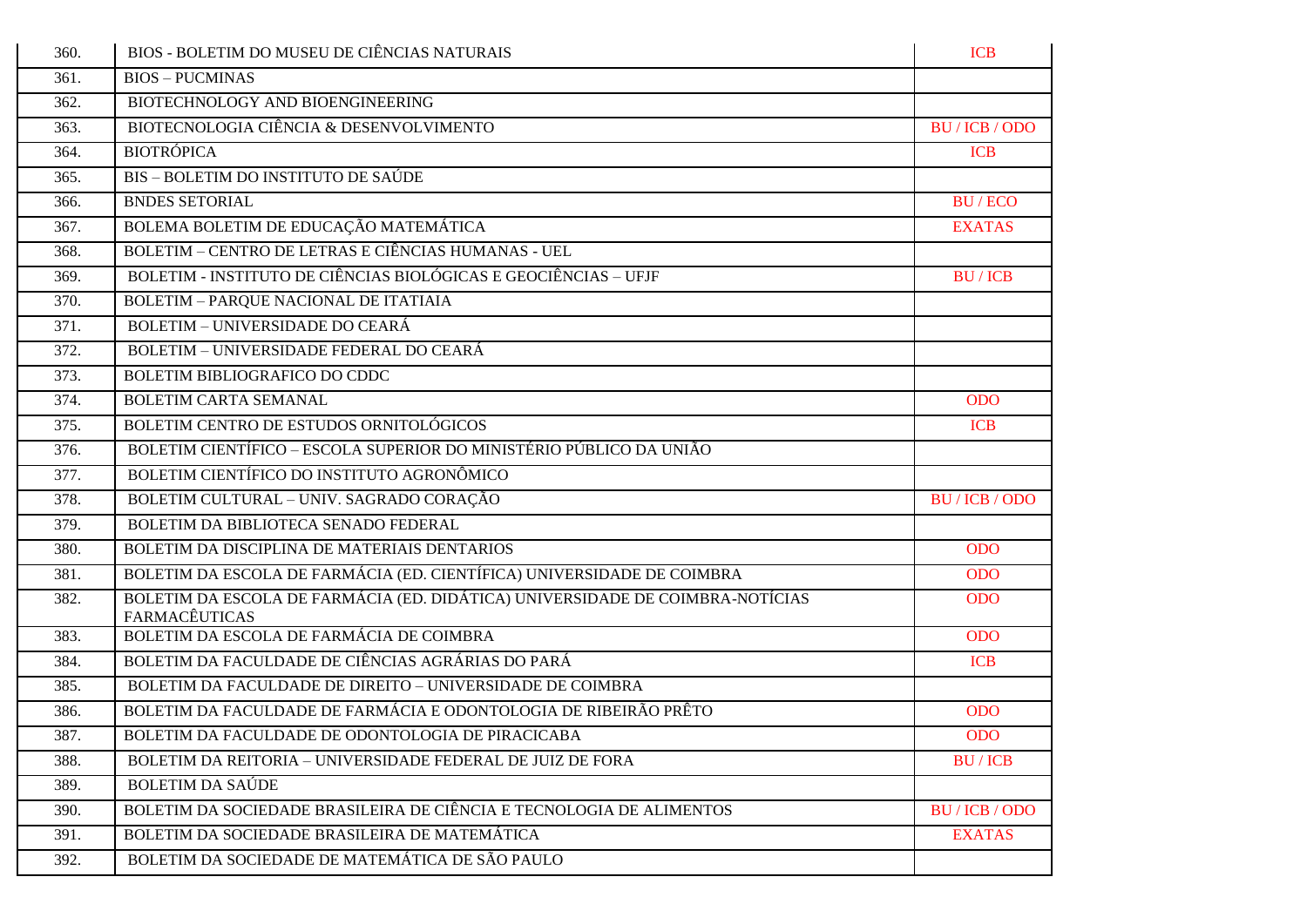| 393. | BOLETIM DA SOCIEDADE DE REUMATOLOGIA DO RIO DE JANEIRO                     |                  |
|------|----------------------------------------------------------------------------|------------------|
| 394. | BOLETIM DA SOCIEDADE PARANAENSE DE MATEMÁTICA                              |                  |
| 395. | <b>BOLETIM DA UROLOGIA</b>                                                 |                  |
| 396. | <b>BOLETIM DE BOTÂNICA</b>                                                 |                  |
| 397. | BOLETIM DE BOTÂNICA DA UNIVERSIDADE DE SÃO PAULO                           | <b>ICB</b>       |
| 398. | <b>BOLETIM DE CIÊNCIAS DO MAR</b>                                          | <b>BU/ICB</b>    |
| 399. | BOLETIM DE CIÊNCIAS GEODÉSICAS                                             |                  |
| 400. | <b>BOLETIM DE CIÊNCIAS SOCIAIS</b>                                         |                  |
| 401. | <b>BOLETIM DE CONJUNTURA</b>                                               |                  |
| 402. | <b>BOLETIM DE CUSTOS</b>                                                   | <b>BU/EXATAS</b> |
| 403. | BOLETIM DE DIREITO EDUCACIONAL                                             |                  |
| 404. | BOLETIM DE ECONOMIA E POLITICA INTERNACIONAL                               | <b>ECO</b>       |
| 405. | BOLETIM DE ESTUDOS DE CIÊNCIAS DO MAR                                      | <b>ICB</b>       |
| 406. | BOLETIM DE GEOGRAFIA TEORETICA                                             | <b>ICH</b>       |
| 407. | <b>BOLETIM DE INTERCÂMBIO</b>                                              |                  |
| 408. | <b>BOLETIM DE JURISPRUDÊNCIA</b>                                           |                  |
| 409. | BOLETIM DE MATERIAIS DENTÁRIOS (PIRACICABA)                                | <b>ODO</b>       |
| 410. | <b>BOLETIM DE ONCOLOGIA</b>                                                |                  |
| 411. | BOLETIM DE PESQUISA - CENTRO DE TECNOLOGIA AGRÍCOLA E ALIMENTAR            | <b>ODO</b>       |
| 412. | <b>BOLETIM DE PSICOLOGIA</b>                                               | <b>ICH</b>       |
| 413. | <b>BOLETIM DE RECURSOS NATURAIS</b>                                        |                  |
| 414. | BOLETIM DE ZOOLOGIA-UNIVERSIDADE DE SÃO PAULO                              |                  |
| 415. | <b>BOLETIM DIEESE</b>                                                      |                  |
| 416. | BOLETIM DO BANCO CENTRAL DO BRASIL (1993)                                  | BU/ECO           |
| 417. | <b>BOLETIM DO BANCO DO BRASIL</b>                                          |                  |
| 418. | BOLETIM DO CENTRO DE BIOLOGIA DA REPRODUÇÃO - UFJF                         | BU/ICB/ODO       |
| 419. | BOLETIM DO CENTRO DE PESQUISA E PROCESSAMENTO DE ALIMENTOS                 |                  |
| 420. | BOLETIM DO COLEGIO BRASILEIRO DE RADIOLOGIA E DIAGNÓSTICO POR IMAGEM - CBR |                  |
| 421. | <b>BOLETIM DO COMÉRCIO EXTERIOR</b>                                        |                  |
| 422. | BOLETIM DO CONSELHO FEDERAL DE CULTURA                                     |                  |
| 423. | BOLETIM DO CONSELHO FEDERAL DE MEDICINA                                    | <b>ICB</b>       |
| 424. | BOLETIM DO CONSELHO REGIONAL DE ODONTOLOGIA MG                             | <b>ODO</b>       |
| 425. | BOLETIM DO INSTITUTO ADOLFO LUTZ (BIAL)                                    |                  |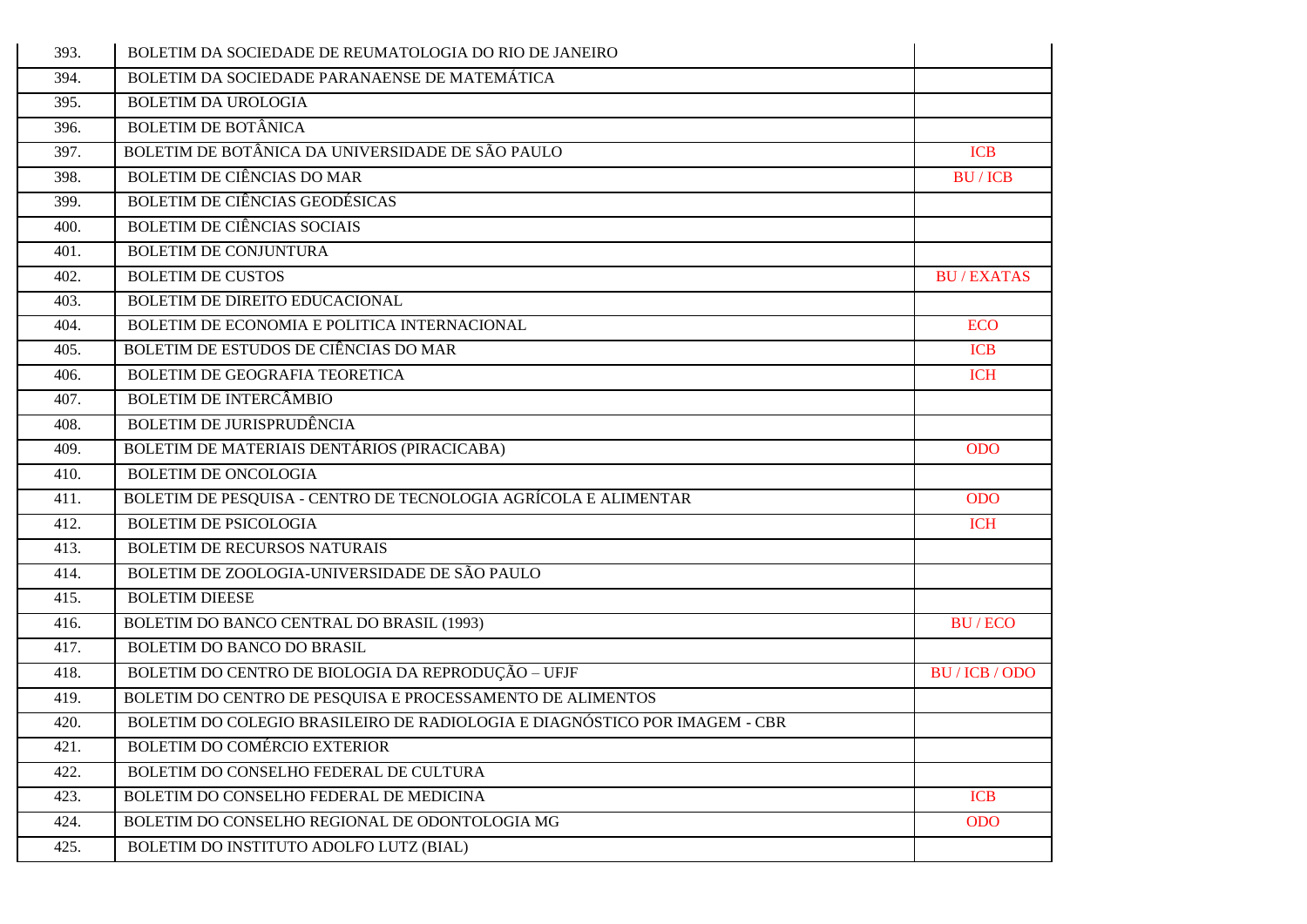| 426. | <b>BOLETIM DO INSTITUTO DE BIOCIÊNCIAS</b>                               | <b>BU/ICB</b>    |
|------|--------------------------------------------------------------------------|------------------|
| 427. | BOLETIN DE LA OFICINA SANITARIA PANAMERICANA                             | <b>ODO</b>       |
| 428. | BOLETIN DE LA SOCIEDADE ESPANOLA DE HISTÓRIA DE LA FARMÁCIA              | <b>ODO</b>       |
| 429. | BOLETIM DO INSTITUTO DE CIÊNCIAS NATURAIS DA UNIVERSIDADE DE SANTA MARIA | <b>ODO</b>       |
| 430. | BOLETIM DO INSTITUTO DE TECNOLOGIA DE ALIMENTOS                          | BU/ODO           |
| 431. | BOLETIM DO INSTITUTO HISTÓRICO, GEOGRÁFICO E ETNOGRÁFICO PARANAENSE      | <b>ICH</b>       |
| 432. | BOLETIM DO INSTITUTO JOAQUIM NABUCO DE PESQUISAS SOCIAIS                 |                  |
| 433. | BOLETIM DO INSTITUTO OCEANOGRÁFICO                                       | <b>ICB</b>       |
| 434. | BOLETIM DO INSTITUTO VITAL BRASIL                                        | <b>ICB</b>       |
| 435. | BOLETIM DO MUSEU DE BIOLOGIA MELLO LEITÃO                                | <b>BU/ICB</b>    |
| 436. | BOLETIM DO MUSEU NACIONAL ANTROPOLOGIA                                   | <b>ICB</b>       |
| 437. | BOLETIM DO MUSEU NACIONAL BOTÂNICA                                       | ICB / ODO        |
| 438. | BOLETIM DO MUSEU NACIONAL GEOLOGIA                                       | <b>ICB</b>       |
| 439. | BOLETIM DO MUSEU NACIONAL ZOOLOGIA                                       | <b>ICB</b>       |
| 440. | BOLETIM DO MUSEU PARAENSE EMÍLIO GOELDI- ANTROPOLOGIA                    | <b>ICB</b>       |
| 441. | BOLETIM DO MUSEU PARAENSE EMÍLIO GOELDI- BOTÂNICA                        | <b>ICB</b>       |
| 442. | BOLETIM DO MUSEU PARAENSE EMÍLIO GOELDI- CIÊNCIAS HUMANAS                | <b>ICB</b> / ICH |
| 443. | BOLETIM DO MUSEU PARAENSE EMÍLIO GOELDI- CIÊNCIAS NATURAIS               | <b>ICB</b>       |
| 444. | BOLETIM DO MUSEU PARAENSE EMÍLIO GOELDI-ZOOLOGIA                         | <b>ICB</b>       |
| 445. | <b>BOLETIM DO PESSOAL - UFJF</b>                                         |                  |
| 446. | BOLETIM DO SINDICATO DOS MÉDICOS DO RIO DE JANEIRO                       |                  |
| 447. | BOLETIM DOS CENTROS DE ESTUDOS                                           | <b>ICB</b>       |
| 448. | <b>BOLETIM ECONÔMICO - IPEA</b>                                          |                  |
| 449. | BOLETIM EPIDEMIOLÓGICO (RIO DE JANEIRO)                                  | BU / ICB / ODO   |
| 450. | <b>BOLETIM EPIDEMIOLÓGICO - AIDS</b>                                     | BU/ODO           |
| 451. | <b>BOLETIM EPIDEMIOLÓGICO - AIDS E DST</b>                               | BU/ODO           |
| 452. | <b>BOLETIM ESTATÍSTICO</b>                                               |                  |
| 453. | BOLETIM ESTATÍSTICO DE PESSOAL                                           |                  |
| 454. | <b>BOLETIM FÁRMACO TERAPÊUTICO</b>                                       | <b>ODO</b>       |
| 455. | <b>BOLETIM GEPEM</b>                                                     | <b>EXATAS</b>    |
| 456. | <b>BOLETIM INFORMATIVO</b>                                               | <b>ODO</b>       |
| 457. | <b>BOLETIM INFORMATIVO ABI/SAPRO</b>                                     | ODO              |
| 458. | <b>BOLETIM INFORMATIVO CBC</b>                                           | <b>ICB</b>       |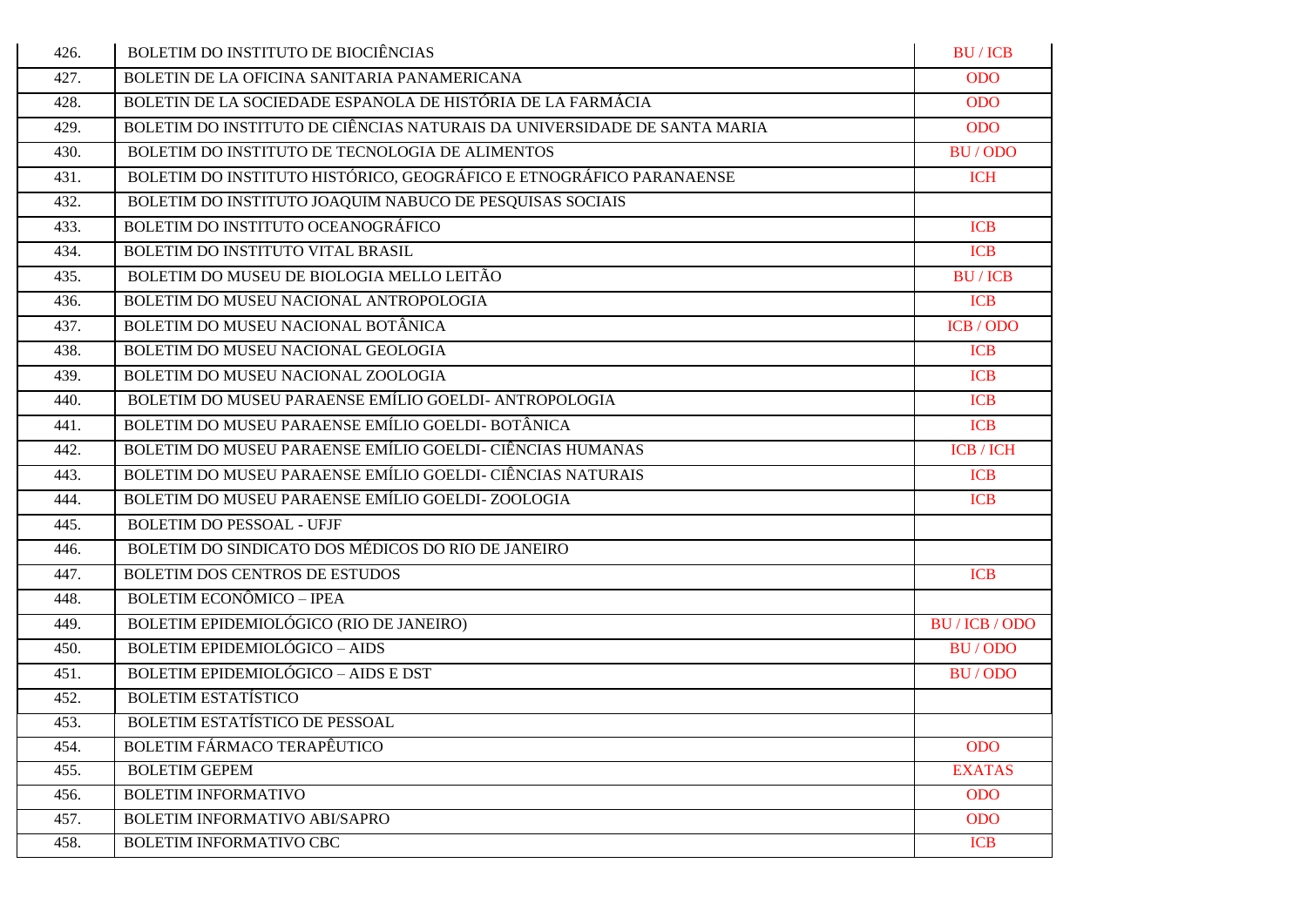| 459. | BOLETIM INFORMATIVO DA SOCIEDADE BRASILEIRA DE FÍSICA                            | <b>EXATAS</b> |
|------|----------------------------------------------------------------------------------|---------------|
| 460. | BOLETIM INFORMATIVO DO CDI                                                       |               |
| 461. | BOLETIM INFORMATIVO DO D.M.                                                      |               |
| 462. | BOLETIM INFORMATIVO DO SERFHAU                                                   |               |
| 463. | <b>BOLETIM MENSAL DE CUSTOS</b>                                                  |               |
| 464. | BOLETIM PARANAENSE DE GEOCIÊNCIAS                                                | <b>ICB</b>    |
| 465. | BOLETIM PARANAENSE DE GEOGRAFIA                                                  | <b>ICB</b>    |
| 466. | BOLETIM REGIONAL DO BANCO CENTRAL DO BRASIL                                      | <b>ECO</b>    |
| 467. | BOLETIM REGIONAL - INFORMATIVO DA POLITICA NACIONAL DE DESENVOLVIMENTO           | <b>ECO</b>    |
| 468. | BOLETIM REGIONAL, URBANO E AMBIENTAL                                             | <b>ECO</b>    |
| 469. | <b>BOLETIM TÉCNICO COPERSUCAR</b>                                                |               |
| 470. | <b>BOLETIM TÉCNICO CATI</b>                                                      | <b>ICB</b>    |
| 471. | BOLETIM TÉCNICO-CIENTÍFICO DE CEPENE                                             | <b>ICB</b>    |
| 472. | <b>BOLETIM TÉCNICO DAEE</b>                                                      |               |
| 473. | BOLETIM TÉCNICO DE EDUCAÇÃO FÍSICA E DESPORTOS                                   |               |
| 474. | <b>BOLETIM TÉCNICO DO CEPTA</b>                                                  | <b>ICB</b>    |
| 475. | <b>BOLETIM TÉCNICO DO SENAC</b>                                                  |               |
| 476. | <b>BOLETIM TRIMESTRAL - SIESE</b>                                                |               |
| 477. | <b>BOLETIM UEG</b>                                                               |               |
| 478. | BOLETIN CULTURAL Y BIBLIOGRAFICO                                                 |               |
| 479. | BOLETIN DE DOCUMENTACIÓN DEL FONDO PARA LA INVESTIGACIÓN ECONÔMICA Y SOCIAL      |               |
| 480. | <b>BOLETIN DE EDUCACION - CHILE</b>                                              |               |
| 481. | BOLETIN DE HISTORIA Y ANTIGUEDADES                                               | <b>ICH</b>    |
| 482. | BOLETIN DE LA ACADEMIA DE CIENCIAS FÍSICAS, MATEMÁTICAS Y NATURALES DE VENEZUELA |               |
| 483. | BOLETIN DE LA OFICINA SANITÁRIA PANAMERICANA                                     | <b>BU/ICB</b> |
| 484. | BOLETÍN DE LA ORGANIZACION MUNDIAL DE LA SALUD                                   | <b>ICB</b>    |
| 485. | BOLETIN DE LAS COMUNIDADES EUROPEAS                                              |               |
| 486. | BOLETIN DEL INSTITUTO INTERAMERICANO DEL ÑINO                                    |               |
| 487. | <b>BOLETIN MICOLÓGICO</b>                                                        | <b>ICB</b>    |
| 488. | BOLLETTINO CHIMICO FARMACEUTICO                                                  | <b>ODO</b>    |
| 489. | BOTANICAL JOURNAL OF THE LINNEAN SOCIETY                                         | <b>ICB</b>    |
| 490. | <b>BOTANICAL REVIEW (THE)</b>                                                    |               |
| 491. | <b>BRADEA</b>                                                                    | ICB / ODO     |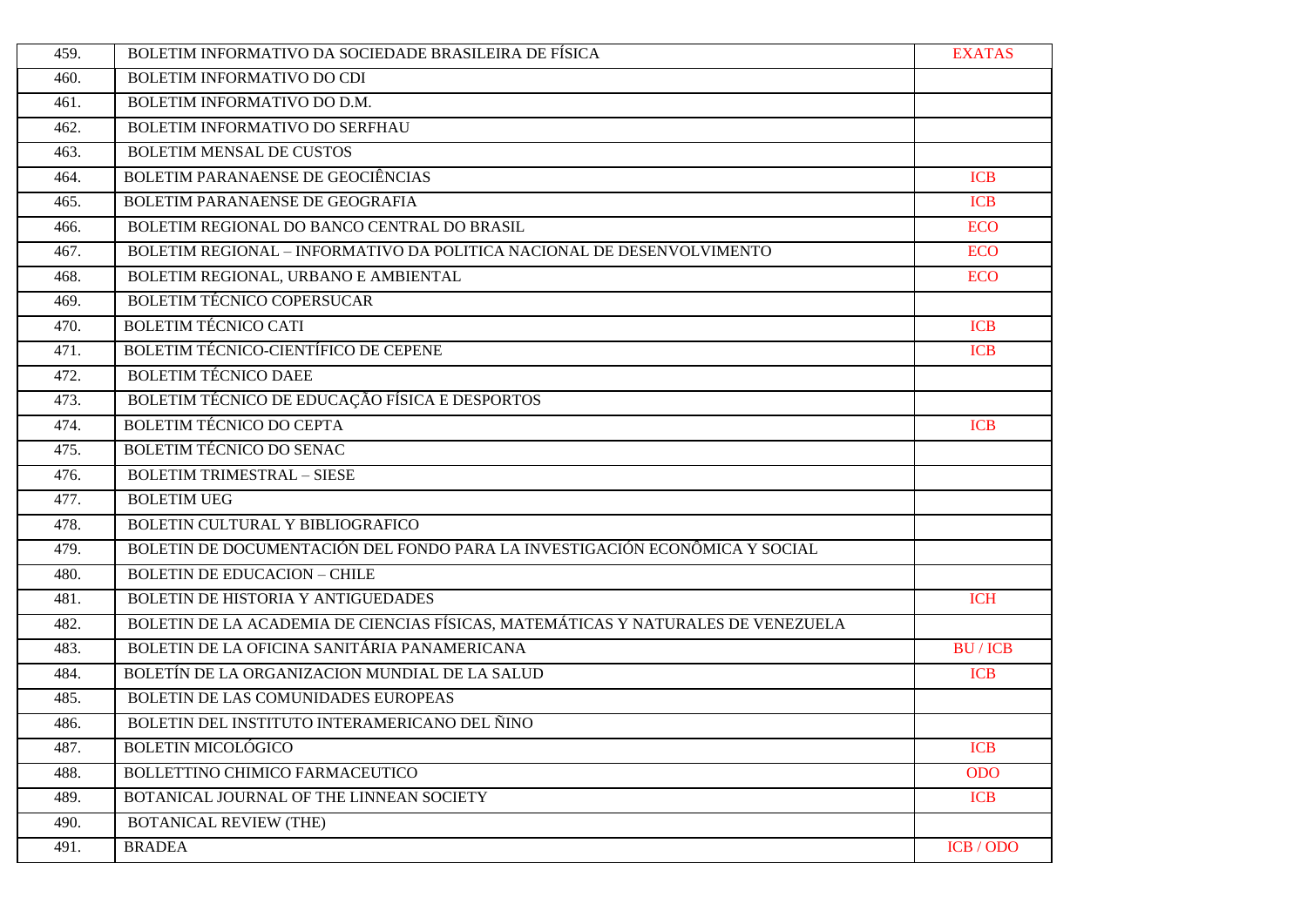| 492. | BRAILLE FUNDAÇÃO HAILTON ROCHA                                    | <b>EDU</b>       |
|------|-------------------------------------------------------------------|------------------|
| 493. | <b>BRAIN RESEARCH</b>                                             | <b>ICB</b>       |
| 494. | <b>BRASIL AÇUCAREIRO</b>                                          | <b>ODO</b>       |
| 495. | <b>BRASIL EM NÚMEROS - IBGE</b>                                   |                  |
| 496. | <b>BRASIL ENERGIA</b>                                             | <b>EXATAS</b>    |
| 497. | <b>BRASIL EXPORTAÇÃO</b>                                          |                  |
| 498. | <b>BRASIL FLORESTAL</b>                                           |                  |
| 499. | <b>BRASIL JOVEM</b>                                               |                  |
| 500. | <b>BRASIL NUCLEAR</b>                                             | <b>EXATAS</b>    |
| 501. | <b>BRASIL PARAOLÍMPICO</b>                                        |                  |
| 502. | BRAVO - REVISTA DA ASSOCIAÇÃO BRASILEIRA DOS DISTRIBUIDORES VOLVO |                  |
| 503. | BRAZILIAN ARCHIVES OF BIOLOGY AND TECHNOLOGY                      | <b>ICB</b>       |
| 504. | BRAZILIAN DENTAL JOURNAL                                          | <b>ODO</b>       |
| 505. | BRAZILIAN JOURNAL OF BIOLOGY                                      |                  |
| 506. | BRAZILIAN JOURNAL OF INFECTIONS DIEASES (THE)                     |                  |
| 507. | BRAZILIAN JOURNAL OF MEDICAL AND BIOLOGICAL RESEARCH              | <b>BU/ICB</b>    |
| 508. | BRAZILIAN JOURNAL OF ORAL SCIENCES                                | <b>ODO</b>       |
| 509. | BRAZILIAN JOURNAL OF PHARMACEUTICAL SCIENCES                      | BU/ODO           |
| 510. | <b>BRAZILIAN JOURNAL OF PHYSICS</b>                               | <b>BU/EXATAS</b> |
| 511. | BRAZILIAN JOURNAL OF PROBABILITY AND STATISTICS - REBRAPE         | <b>EXATAS</b>    |
| 512. | BRAZILIAN JOURNAL OF UROLOGY                                      |                  |
| 513. | BRÉVES NOUVELLES DE FRANCE                                        |                  |
| 514. | <b>BR HISTÓRIA</b>                                                |                  |
| 515. | <b>BRIEFING</b>                                                   |                  |
| 516. | BRITISH JOURNAL ON ALCOHOL AND ALCOHOLISM                         |                  |
| 517. | <b>BRITTONIA</b>                                                  | <b>ICB</b>       |
| 518. | <b>BROWN BOVERI REVIEW</b>                                        |                  |
| 519. | <b>BSBM - BRASÍLIA MÉDICA</b>                                     | <b>ICB</b>       |
| 520. | BULLETIN : THE JOURNAL OF THE INTERNACIONAL COLLEGE OF SURGEONS   |                  |
| 521. | BULLETIN DE LA COMMISSION INTERNACIONALE DE JURISTES              |                  |
| 522. | BULLETIN DE LA SOCIETÉ DE CHIMIE BIOLOGIQUE                       | <b>ODO</b>       |
| 523. | BULLETIN DE LA SOCIETE ZOOLOGIQUE DE FRANCE                       | <b>ICB</b>       |
| 524. | BULLETIN DE LIASION DES LABORATOIRES DES PONTS ET CHAUSSÉES       |                  |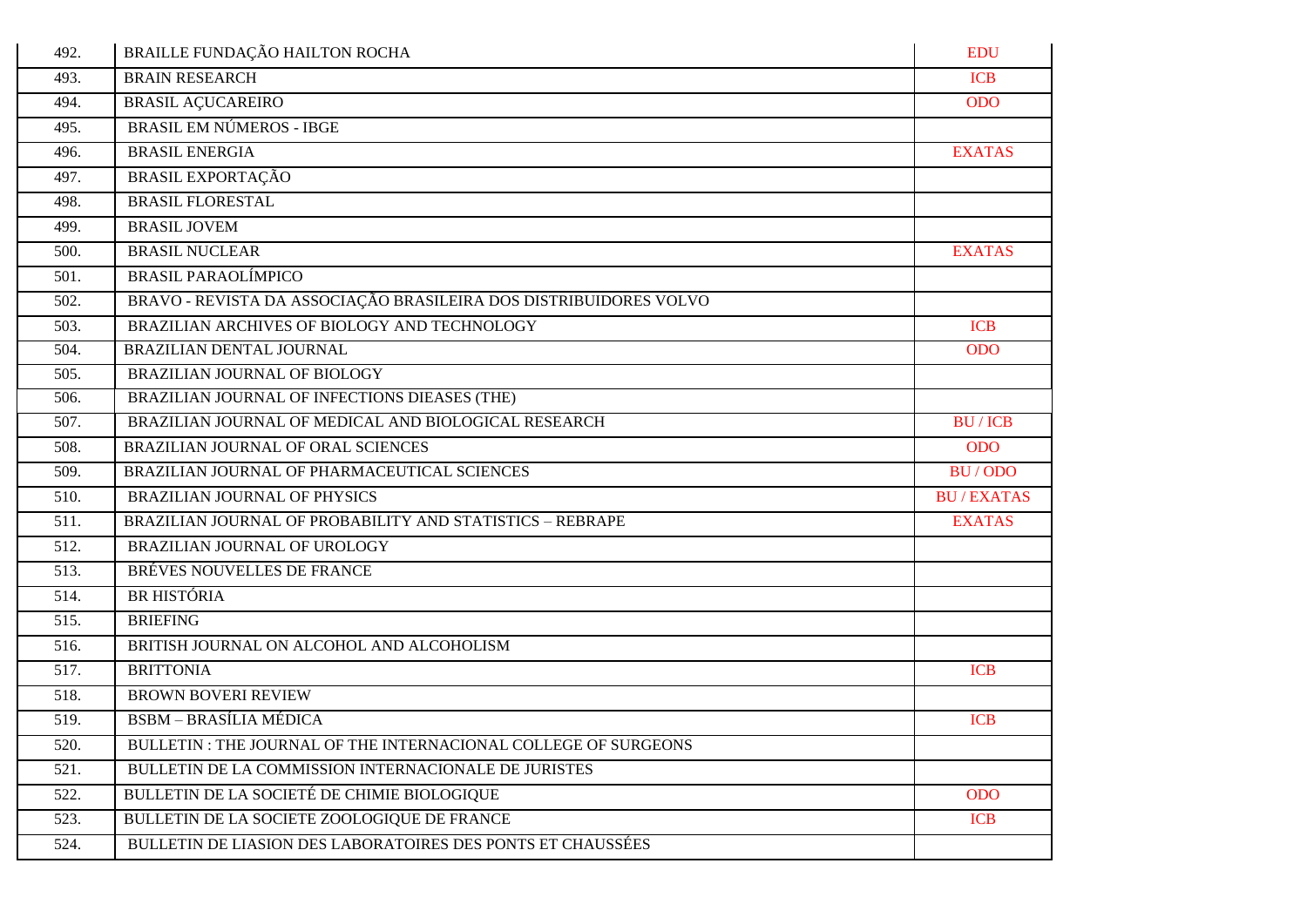| 525. | BULLETIN OF THE ATOMIC SCIENTISTS                                            | <b>EXATAS</b>               |
|------|------------------------------------------------------------------------------|-----------------------------|
| 526. | BULLETIN OF THE ENTOMOLOGICAL SOCIETY OF AMERICA                             | <b>ICB</b>                  |
| 527. | BULLETIN OF THE NEW YORK ACADEMY OF MEDICINE                                 |                             |
| 528. | BULLETIN OF THE TORREY BOTANICAL CLUB (THE)                                  | <b>ICB</b>                  |
| 529. | <b>BYTE</b>                                                                  | <b>BU/EXATAS</b>            |
| 530. | C&T - REVISTA MILITAR DE CIÊNCIA E TECNOLOGIA                                |                             |
| 531. | CADERNO BRASILEIRO DE ENSINO DE FÍSICA                                       | <b>BU/EXATAS</b>            |
| 532. | CADERNO CATARINENSE DE ENSINO DE FÍSICA                                      | <b>BU/EXATAS</b>            |
| 533. | <b>CADERNO CE</b>                                                            | <b>EDU</b>                  |
| 534. | <b>CADERNO CRH</b>                                                           | <b>SSO</b>                  |
| 535. | CADERNO DA BIODIVERSIDADE                                                    | <b>ICB</b>                  |
| 536. | <b>CADERNO DE CAMPO</b>                                                      |                             |
| 537. | <b>CADERNO DE FARMÁCIA</b>                                                   | <b>ODO</b>                  |
| 538. | <b>CADERNO DE GEOGRAFIA</b>                                                  | <b>ICH</b>                  |
| 539. | CADERNO DE PESQUISA - SÉRIE BOTÂNICA                                         |                             |
| 540. | CADERNO DE SERVIÇO SOCIAL - UNIOESTE                                         | <b>SSO</b>                  |
| 541. | CADERNO DIDÁTICO                                                             | <b>ICB</b>                  |
| 542. | CADERNO DO INTERNATO RURAL                                                   | <b>ICB</b>                  |
| 543. | CADERNO ESTATÍSTICO - UFJF                                                   | ICB / SSO                   |
| 544. | CADERNO FACULDADES INTERGRADAS SÃO CAMILO                                    |                             |
| 545. | <b>CADERNO FNEPAS</b>                                                        | <b>SSO</b>                  |
| 546. | CADERNO PÓS CIENCIAS SOCIAIS                                                 | <b>ICH</b>                  |
| 547. | <b>CADERNOS ABESS</b>                                                        | <b>SSO</b>                  |
| 548. | <b>CADERNOS ABONG</b>                                                        | <b>SSO</b>                  |
| 549. | <b>CADERNOS ADENAUER</b>                                                     | <b>BU/SSO</b>               |
| 550. | <b>CADERNOS ANDES</b>                                                        | <b>SSO</b>                  |
| 551. | CADERNOS ANPED - ASSOCIAÇÃO NACIONAL DE PÓS-GRADUAÇÃO E PESQUISA EM EDUCAÇÃO | <b>EDU</b>                  |
| 552. | <b>CADERNOS APUFSC</b>                                                       | <b>SSO</b>                  |
| 553. | <b>CADERNOS ASLEGIS</b>                                                      | <b>BU/JOAO XXIII</b>        |
| 554. | <b>CADERNOS BDMG</b>                                                         |                             |
| 555. | CADERNOS CAMILLIANI                                                          |                             |
| 556. | <b>CADERNOS CEDES</b>                                                        | <b>BU/EDU/</b><br>ODO / SSO |
| 557. | CADERNOS CENTRO UNIVERSITÁRIO SÃO CAMILO                                     |                             |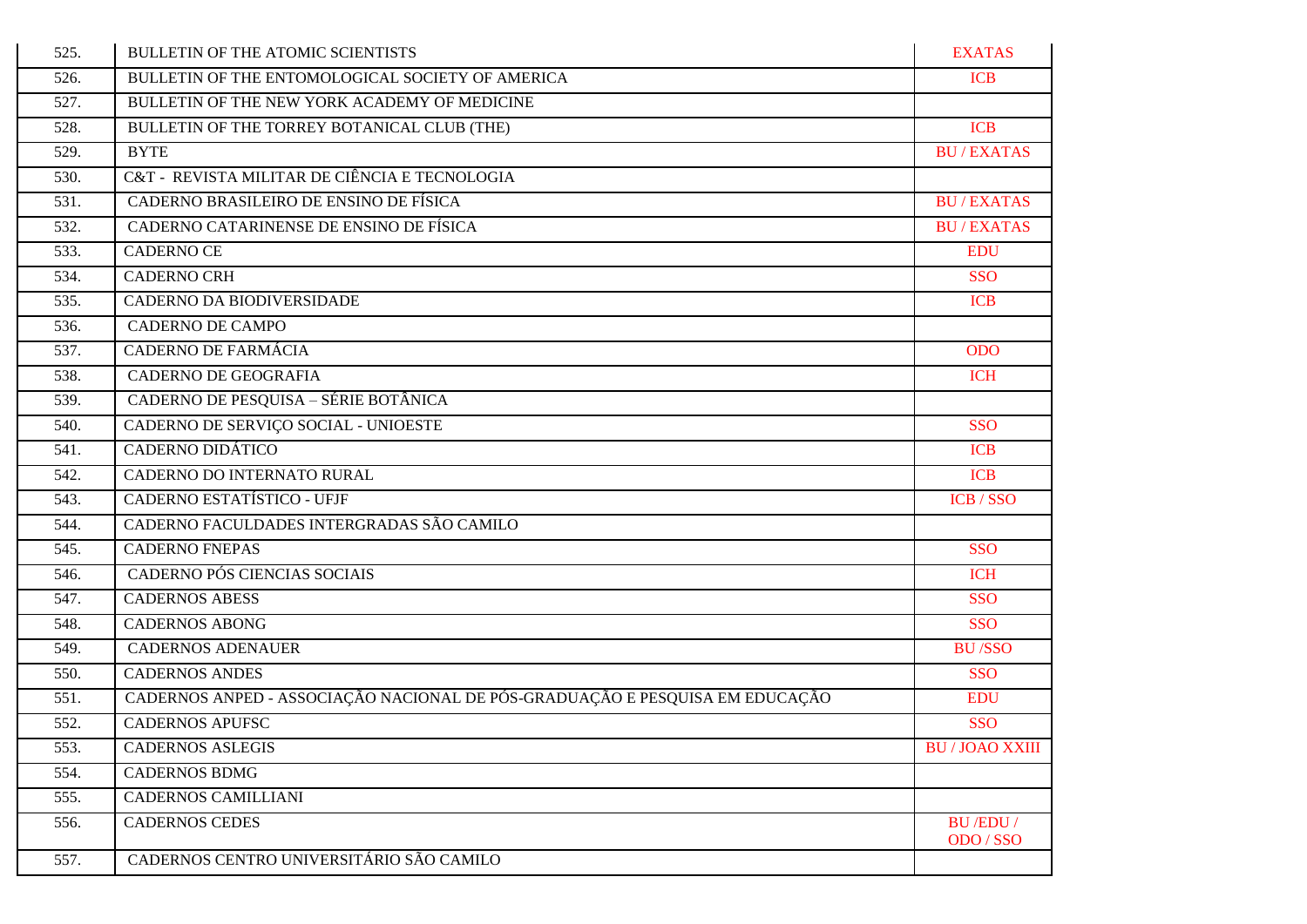| 558. | <b>CADERNOS DA ABEM</b>                                                  |                   |
|------|--------------------------------------------------------------------------|-------------------|
| 559. | <b>CADERNOS DA FACECA</b>                                                |                   |
| 560. | CADERNOS DA TERCEIRA IDADE - SESC-SP                                     | <b>SSO</b>        |
| 561. | CADERNOS DE ARQUITETURA E URBANISMO                                      |                   |
| 562. | CADERNOS DE CONJUNTURA - IUPERJ                                          | <b>SSO</b>        |
| 563. | CADERNOS DE DIVULGAÇÃO CULTURAL                                          | ICB / ODO         |
| 564. | CADERNOS DE EDUCAÇÃO - UFPEL                                             | <b>BU/EDU</b>     |
| 565. | CADERNOS DE EDUCAÇÃO - UNIVERSIDADE DE CUIABÁ                            | <b>EDU</b>        |
| 566. | CADERNOS DE ESTUDOS BRASILEIROS - UNIVERSIDADE FEDERAL DO RÍO DE JANEIRO |                   |
| 567. | CADERNOS DE ESTUDOS DESENVOLVIMENTO SOCIAL EM DEBATE                     | <b>SSO</b>        |
| 568. | CADERNOS DE FINANÇAS PÚBLICAS                                            | <b>ECO</b>        |
| 569. | <b>CADERNOS DE GEOCIÊNCIAS</b>                                           | <b>ICB</b>        |
| 570. | CADERNOS DE HISTÓRIA DA EDUCAÇÃO                                         |                   |
| 571. | CADERNOS DE HISTÓRIA E FILOSOFIA DA CIÊNCIA                              | <b>ICH</b>        |
| 572. | CADERNOS DE INICIAÇÃO CIENTÍFICA                                         | <b>ICB</b>        |
| 573. | CADERNOS DE JORNALISMOS E COMUNICAÇÃO                                    |                   |
| 574. | CADERNOS DE PESQUISA                                                     | <b>BU/SSO</b>     |
| 575. | CADERNOS DE PESQUISA DA FUNDAÇÃO CARLOS CHAGAS                           | <b>EDU</b>        |
| 576. | CADERNOS DE PSICOLOGIA SOCIAL DO TRABALHO                                |                   |
| 577. | <b>CADERNOS DE SAÚDE</b>                                                 | <b>ICB</b>        |
| 578. | CADERNOS DE SAÚDE PÚBLICA                                                | BU / ICB / SSO    |
| 579. | <b>CADERNOS DE SEGURO</b>                                                |                   |
| 580. | CADERNOS DE SERVIÇO SOCIAL - PUC - MINAS                                 | <b>SSO</b>        |
| 581. | CADERNOS DE SERVIÇO SOCIAL - PUCCAMP                                     | <b>SSO</b>        |
| 582. | CADERNOS DE SERVIÇO SOCIAL - UFPE                                        | <b>SSO</b>        |
| 583. | CADERNOS DE SERVIÇO SOCIAL I - ESCOLA DE SERVIÇO SOCIAL DE NITERÓI - UFF | <b>SSO</b>        |
| 584. | CADERNOS DE TEXTOS DE SERVIÇO SOCIAL                                     | <b>SSO</b>        |
| 585. | CADERNOS DE TRADUÇÃO                                                     |                   |
| 586. | CADERNOS DO APLICAÇÃO                                                    | <b>JOÃO XXIII</b> |
| 587. | <b>CADERNOS DO CEAM</b>                                                  |                   |
| 588. | <b>CADERNOS DO CEAS</b>                                                  | <b>SSO</b>        |
| 589. | CADERNOS DO DESENVOLVIMENTO                                              |                   |
| 590. | CADERNOS DO I.C.H.                                                       |                   |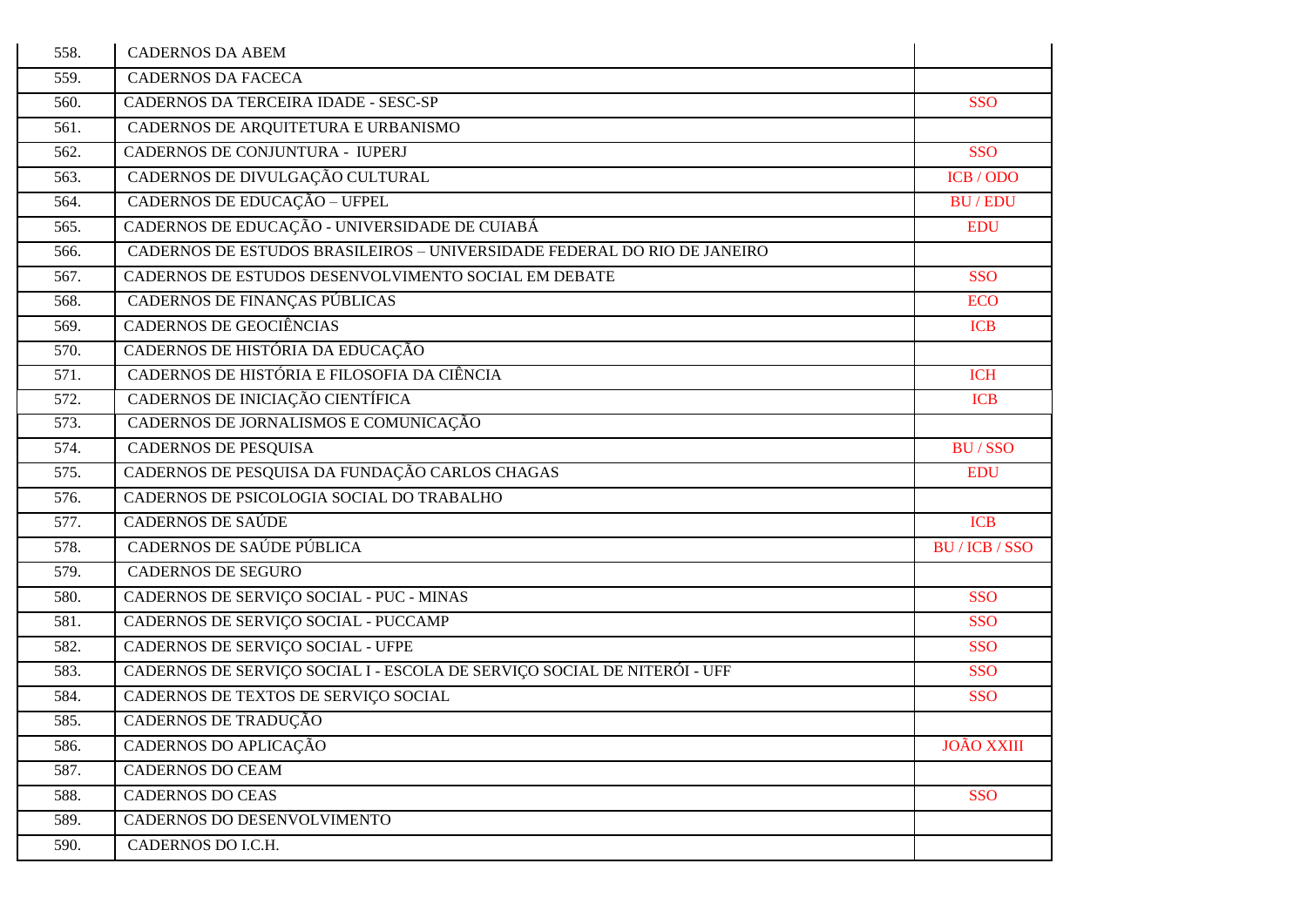| 591. | <b>CADERNOS DO IL</b>                                                     |                     |
|------|---------------------------------------------------------------------------|---------------------|
| 592. | CADERNOS DO NÚCLEO DE ESTUDOS E PESQUISA SOBRE IDENTIDADE - NEPI DA PUCSP | <b>SSO</b>          |
| 593. | CADERNOS DO NÚCLEO DE ESTUDOS E PESQUISA SOBRE MOVIMENTOS SOCIAIS - PUCSP | <b>SSO</b>          |
| 594. | CADERNOS DO PROGRAMA DE PÓS-GRADUAÇÃO EM DIREITO PPGDIR/UFRGS             |                     |
| 595. | CADERNOS DO TERCEIRO MUNDO                                                |                     |
| 596. | <b>CADERNOS ESPINOSANOS</b>                                               |                     |
| 597. | <b>CADERNOS FUNDAP</b>                                                    |                     |
| 598. | <b>CADERNOS IPPUR/UFRJ</b>                                                | <b>SSO</b>          |
| 599. | <b>CADERNOS PARA O PROFESSOR</b>                                          | <b>EDU</b>          |
| 600. | <b>CADERNOS PATRÍSTICOS</b>                                               |                     |
| 601. | CADERNOS PEDAGÓGICOS DO CEN-NITERÓI                                       | <b>EDU</b>          |
| 602. | CADERNOS SESC DE CIDADANIA - ART AND COMMUNITY ACTION                     | <b>SSO</b>          |
| 603. | CADERNOS TÉCNICOS DA ESCOLA DE VETERINÁRIA DA UFMG                        |                     |
| 604. | CADERNOS TÉCNICOS DE VETERINÁRIA E ZOOTECNIA                              |                     |
| 605. | <b>CADERNOS UNIFOA</b>                                                    | <b>EXATAS / SSO</b> |
| 606. | <b>CADESIGN</b>                                                           | <b>BU/IAD</b>       |
| 607. | <b>CAHIERS - ROUMAINS DÈTUDES LITTÈRAIRES</b>                             |                     |
| 608. | <b>CAHIERS D'ANESTHÉSIOLOGIE</b>                                          |                     |
| 609. | <b>CAHIERS PEDAGOGIQUES</b>                                               |                     |
| 610. | CAMPO (GOIÂNIA)                                                           |                     |
| 611. | <b>CAMPOS - REVISTA DE ANTROPOLOGIA</b>                                   |                     |
| 612. | <b>CAMPUS - UFJF</b>                                                      |                     |
| 613. | CANADIAN JOURNAL OF PHYSICS                                               |                     |
| 614. | <b>CANCER</b>                                                             | <b>ODO</b>          |
| 615. | <b>CANCER TREATMENT REVIEWS</b>                                           | <b>ODO</b>          |
| 616. | <b>CAPES</b>                                                              |                     |
| 617. | CAPÍTULO DEL SELA                                                         |                     |
| 618. | CARACTÉRISTIQUE HOMEOPATHIE                                               | <b>ODO</b>          |
| 619. | CARBOHYDRATE RESEARCH                                                     | <b>EXATAS</b>       |
| 620. | <b>CAROS AMIGOS</b>                                                       | <b>BU/SSO</b>       |
| 621. | CARTA APEC: ANÁLISE E PERSPECTIVA ECONÔMICA                               |                     |
| 622. | <b>CARTA CAPITAL</b>                                                      |                     |
| 623. | <b>CARTA CEPRO</b>                                                        |                     |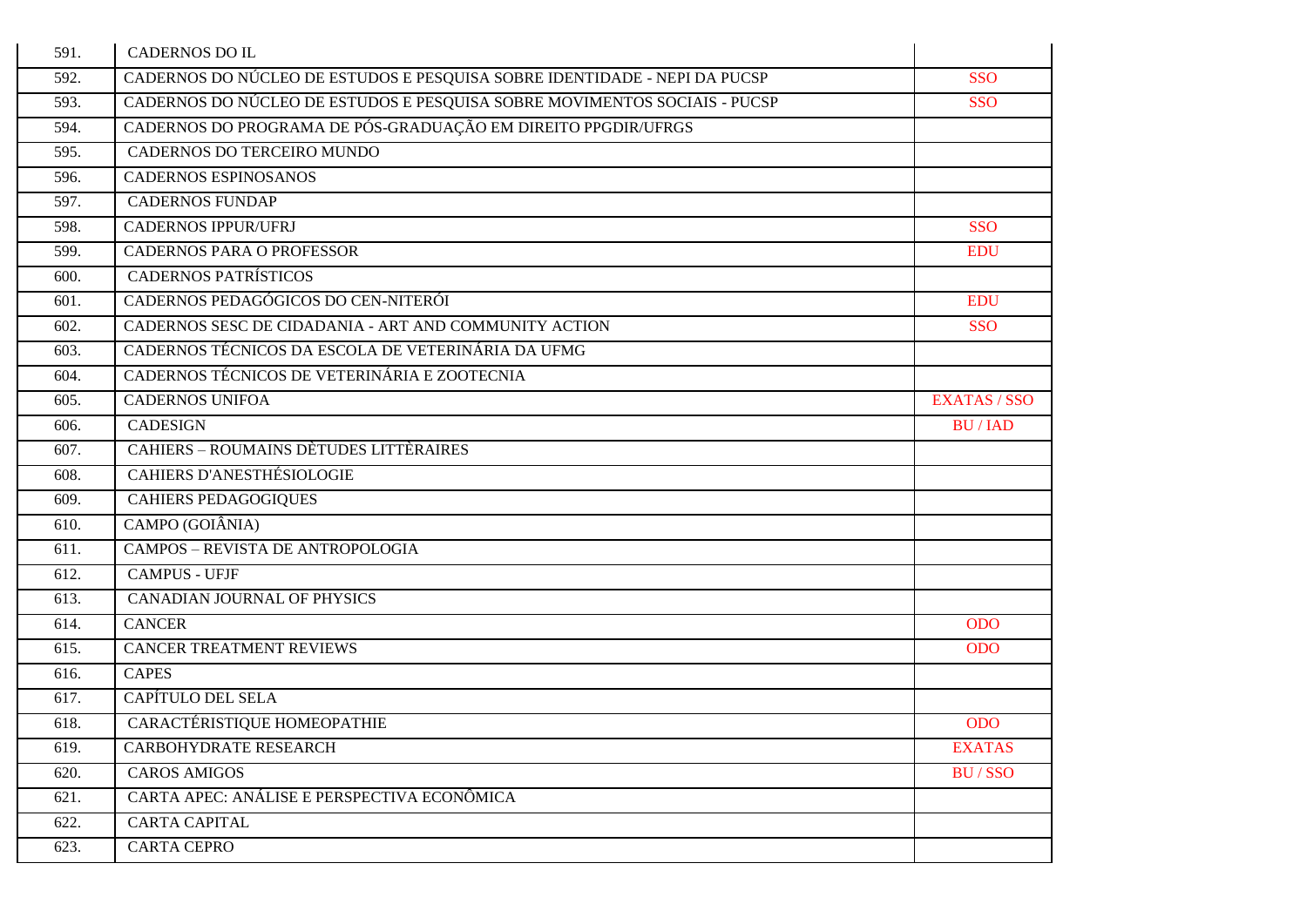| 624. | <b>CARTA DE CONJUNTURA</b>                            | <b>ECO</b>          |
|------|-------------------------------------------------------|---------------------|
| 625. | <b>CARTA DO MPAS</b>                                  |                     |
| 626. | CARTA ECONÔMICA                                       |                     |
| 627. | <b>CARTA MÉDICA</b>                                   | <b>ICB</b>          |
| 628. | <b>CARTA MENSAL</b>                                   | BU/ODO              |
| 629. | CASA DA AGRICULTURA                                   | <b>ODO</b>          |
| 630. | <b>CATEDRA PARALELA</b>                               | <b>SSO</b>          |
| 631. | CBCISS - COLEÇÃO TEMAS SOCIAIS                        | <b>SSO</b>          |
| 632. | CBCISS - COLEÇÃO ZENI MIRANDA                         | <b>SSO</b>          |
| 633. | CCS - CIÊNCIAS, CULTURA, SAÚDE.                       |                     |
| 634. | CCS - COMUNICAÇÃO EM CIENCIAS DA SAÚDE                |                     |
| 635. | CEA - REVISTA MILITAR DE CIÊNCIA E TECNOLOGIA         |                     |
| 636. | <b>CENA INTERNACIONAL</b>                             |                     |
| 637. | CENICAFÉ - CENTRO NACIONAL DE INVESTIGACIONES DE CAFÉ |                     |
| 638. | <b>CENSO AGROPECUÁRIO</b>                             |                     |
| 639. | CEPAL - NOTAS SOBRE LA ECONOMIA Y EL DESSAROLLO       |                     |
| 640. | <b>CEPALINDEX - RESUMENES</b>                         |                     |
| 641. | <b>CERN COURIER</b>                                   | <b>BU/EXATAS</b>    |
| 642. | <b>CERRADOS</b>                                       |                     |
| 643. | <b>CES REVISTA</b>                                    |                     |
| 644. | <b>CESGRANRIO</b>                                     | <b>BU/EDU</b>       |
| 645. | <b>CESPAULISTA</b>                                    |                     |
| 646. | <b>CHEMICAL ENGINEERING PROGRESS</b>                  | <b>EXATAS</b>       |
| 647. | <b>CHEMICAL PHYSICS</b>                               | <b>EXATAS</b>       |
| 648. | <b>CHEMICAL PHYSICS LETTERS</b>                       | <b>EXATAS</b>       |
| 649. | <b>CHEMICAL REVIEWS</b>                               | <b>EXATAS / ICB</b> |
| 650. | <b>CHEMICAL SOCIETY REVIEWS</b>                       | <b>EXATAS</b>       |
| 651. | <b>CHEMIVER-ZEITUNG</b>                               | <b>ODO</b>          |
| 652. | <b>CHILD EDUCATION</b>                                |                     |
| 653. | CHIMICA THERAPEUTICA=CHIMIETHÉRAPEUTIQUE              | <b>ODO</b>          |
| 654. | CHINA - REVISTA ILUSTRADA                             | <b>ICH</b>          |
| 655. | <b>CHINA HOY</b>                                      |                     |
| 656. | CHRISTIANITY AND LITERATURE                           |                     |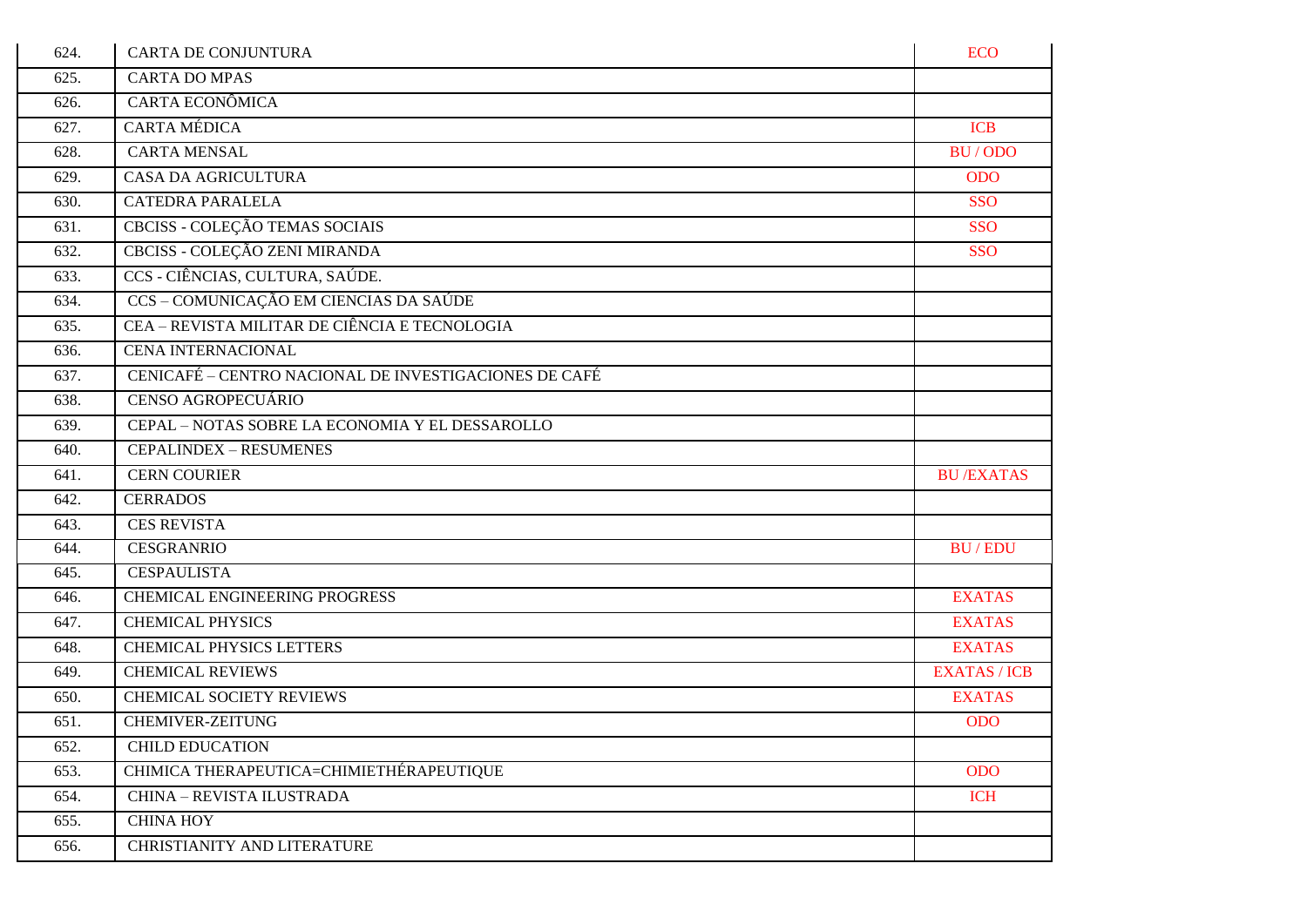| 657. | <b>CIAT INTERNATIONAL</b>                                  |                                                 |
|------|------------------------------------------------------------|-------------------------------------------------|
| 658. | <b>CIDADES - REVISTA CIENTÍFICA</b>                        | <b>SSO</b>                                      |
| 659. | CIÊNCIA & ENGENHARIA                                       | <b>EXATAS</b>                                   |
| 660. | CIÊNCIA & SAÚDE COLETIVA                                   | <b>BU/ICB/ODO/</b><br><b>SSO</b>                |
| 661. | CIÊNCIA & TECNOLOGIA NA AMAZÔNIA                           | <b>ICB</b>                                      |
| 662. | CIÊNCIA & TRÓPICO                                          |                                                 |
| 663. | CIÊNCIA AGRONÔMICA                                         | <b>ICB</b>                                      |
| 664. | <b>CIÊNCIA E AGROTECNOLOGIA</b>                            | <b>BU/ICB</b>                                   |
| 665. | CIÊNCIA E CULTURA (SÃO PAULO)                              | <b>BU/EXATAS/</b><br>EDU/IAD/<br><b>ICB/ODO</b> |
| 666. | CIÊNCIA E EDUCAÇÃO                                         | <b>EDU</b>                                      |
| 667. | <b>CIÊNCIA E NATURA</b>                                    |                                                 |
| 668. | <b>CIÊNCIA E PRÁTICA</b>                                   | <b>BU/ICB</b>                                   |
| 669. | CIÊNCIA E TECNOLOGIA DE ALIMENTOS                          | ICB / ODO                                       |
| 670. | CIÊNCIA E TECNOLOGIA NA AGROPECUÁRIA                       | <b>ICB</b>                                      |
| 671. | <b>CIÊNCIA EM MOVIMENTO</b>                                |                                                 |
| 672. | <b>CIÊNCIA HOJE</b>                                        | <b>BU/EXATAS/ICB</b><br>$/$ ODO                 |
| 673. | CIÊNCIA INTERAMERICANA                                     |                                                 |
|      |                                                            |                                                 |
| 674. | CIÊNCIA ODONTOLÓGICA BRASILEIRA                            | BU/ODO                                          |
| 675. | <b>CIÊNCIA RURAL</b>                                       | ICB/ODO                                         |
| 676. | CIÊNCIAS BIOLÓGICAS E DO AMBIENTE PUC-SP                   | <b>ICB</b>                                      |
| 677. | <b>CIÊNCIAS E LETRAS</b>                                   | <b>EDU</b>                                      |
| 678. | <b>CIENCIAS SOCIALES Y RELIGION</b>                        |                                                 |
| 679. | <b>CIENTÍFICA</b>                                          | <b>BU</b> / ICB / ODO                           |
| 680. | <b>CINERGIS</b>                                            |                                                 |
| 681. | <b>CIPA</b>                                                | <b>ODO</b>                                      |
| 682. | <b>CIRCULAR TÉCNICA</b>                                    | <b>ODO</b>                                      |
| 683. | CIVITAS REVISTA DE CIÊNCIAS SOCIAIS                        | <b>SSO</b>                                      |
| 684. | CJPS-RCSP CANADIAN JOURNAL OF POLITICAL SCIENCE            | <b>EDU</b>                                      |
| 685. | CLASSE REVISTA DA ASSOCIAÇÃO DOS DOCENTES DA UFF           | <b>SSO</b>                                      |
| 686. | CLASSICAL AND QUANTUM GRAVITY<br><b>CLÍNICA PEDIÁTRICA</b> | <b>BU/EXATAS/ICB</b>                            |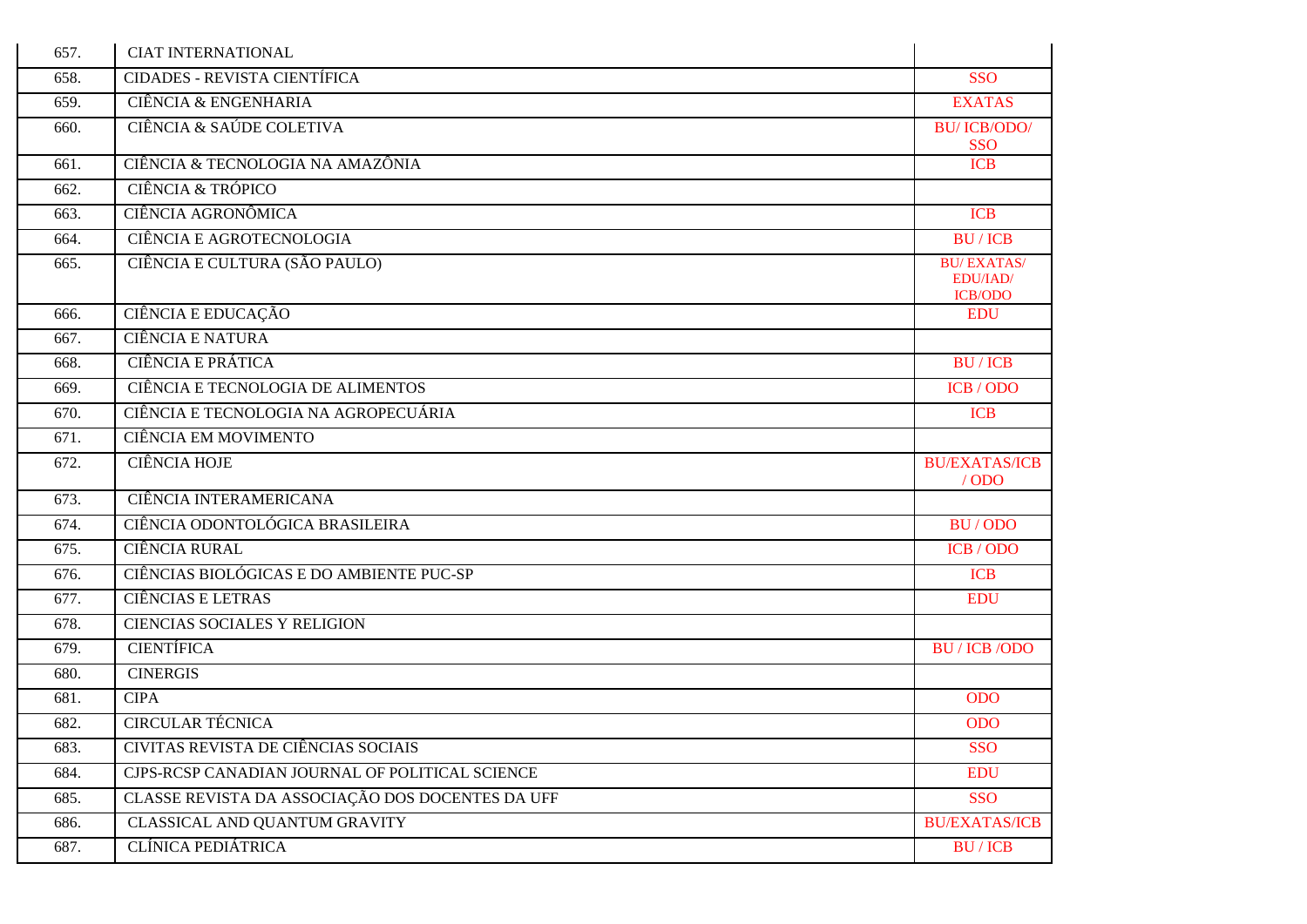| 688. | CLÍNICA VETERINÁRIA                                            |                     |
|------|----------------------------------------------------------------|---------------------|
| 689. | <b>CLINICAL NOTES ON RESPIRATORY DISEASES</b>                  |                     |
| 690. | <b>CLINICS</b>                                                 |                     |
| 691. | CNI- REVISTA DA CONFEDERAÇÃO NACIONAL DA INDÚSTRIA             | BU/ODO              |
| 692. | <b>CNT TRANSPORTE ATUAL</b>                                    | <b>ODO</b>          |
| 693. | <b>COFFEE SCIENCE</b>                                          |                     |
| 694. | <b>COGITARE ENFERMAGEM</b>                                     |                     |
| 695. | COLETÂNEA - INSTITUTO TEOLÓGICO DO MOSTEIRO DE SÃO BENTO DO RJ | <b>BU/ICH</b>       |
| 696. | COLETÂNEA DO INSTITUTO DE TECNOLOGIA DE ALIMENTOS              | <b>ODO</b>          |
| 697. | COLOQUIO - REVISTA DE ARTES E LETRAS                           |                     |
| 698. | <b>COLOQUIO ARTES</b>                                          |                     |
| 699. | COLOQUIO EDUCAÇÃO E SOCIEDADE                                  |                     |
| 700. | <b>COLOQUIO LETRAS</b>                                         |                     |
| 701. | COLUNA/COLUMNA                                                 |                     |
| 702. | COMENTÁRIO- INSTITUTO JUDIO ARGENTINO DE CULTURA E INFORMACION |                     |
| 703. | COMITÊ OLIMPICO BRASILEIRO - BOLETIM                           |                     |
| 704. | <b>COMMENTS ON NUCLEAR AND PARTICLE PHYSICS</b>                | <b>EXATAS</b>       |
| 705. | <b>COMMENTS ON SOLID STATE PHYSICS</b>                         | <b>EXATAS</b>       |
| 706. | <b>COMMUNICARE</b>                                             |                     |
| 707. | COMMUNICATIONS IN MATHEMATICAL PHYSICS                         |                     |
| 708. | <b>COMMUNICATIONS OF THE ACM</b>                               | <b>EXATAS</b>       |
| 709. | COMPUTACIONAL STATISTICS & DATA ANALYSIS                       | <b>EXATAS</b>       |
| 710. | <b>COMPUTER</b>                                                | <b>EXATAS</b>       |
| 711. | COMPUTER METHODS IN APLLIED MECHANICS AND ENGINEERING          |                     |
| 712. | COMPUTER PHYSICS COMMUNICATIONS                                | <b>EXATAS</b>       |
| 713. | <b>COMPUTER WORLD</b>                                          |                     |
| 714. | <b>COMPUTERS AND EDUCATION</b>                                 | <b>EDU / EXATAS</b> |
| 715. | COMPUTING IN SCIENCE & ENGINEERING                             | <b>EXATAS</b>       |
| 716. | <b>COMPUTING REVIEWS</b>                                       | <b>EXATAS</b>       |
| 717. | <b>COMUM</b>                                                   |                     |
| 718. | COMUNICAÇÃO & INFORMAÇÃO                                       |                     |
| 719. | COMUNICAÇÃO & SOCIEDADE                                        |                     |
| 720. | <b>COMUNICAÇOES DO ISER</b>                                    | <b>ICH</b>          |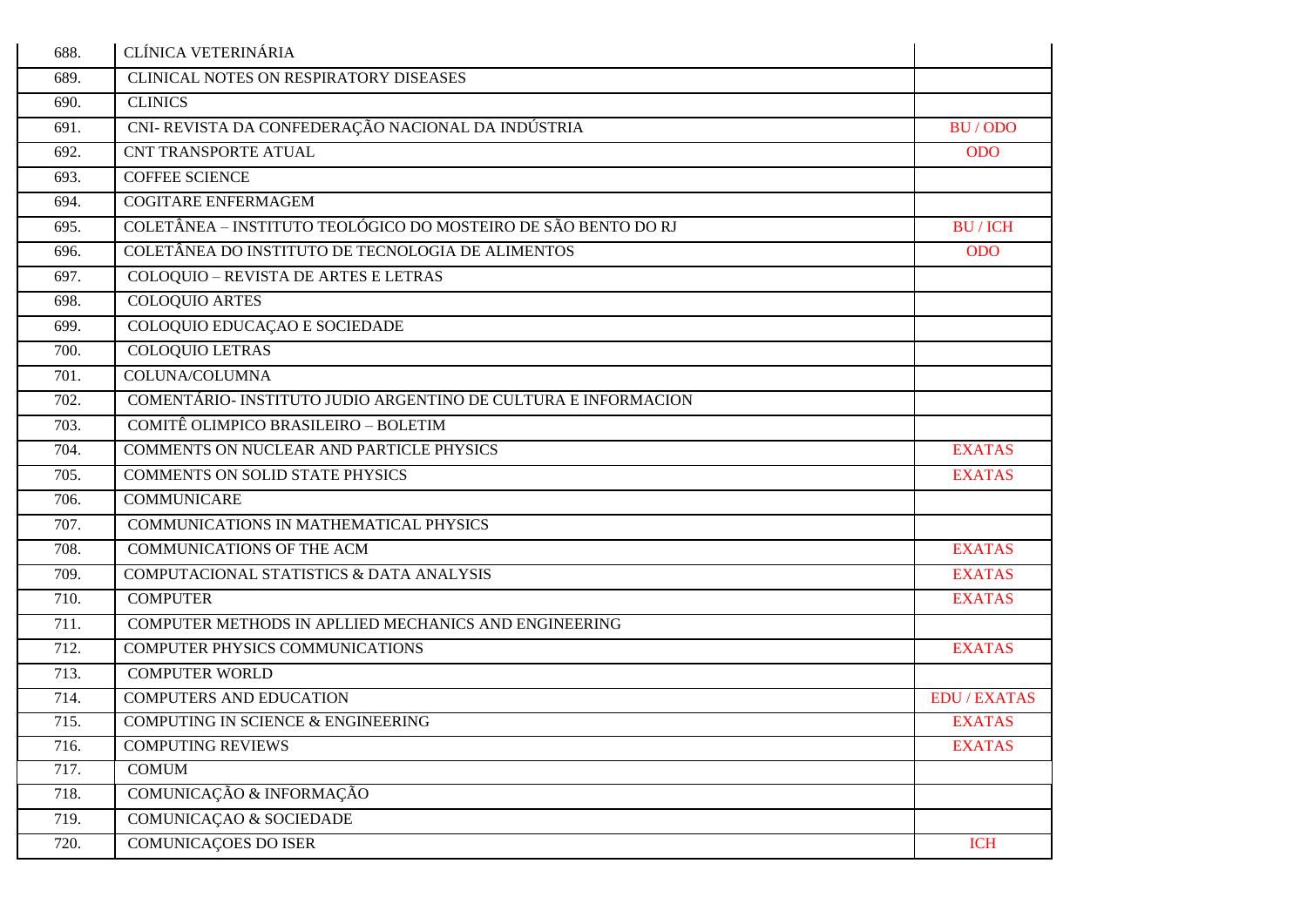| 721. | COMUNICAÇÕES DO MUSEU DE CIÊNCIAS E TECNOLOGIA DA PUCRS | <b>ICB</b>        |
|------|---------------------------------------------------------|-------------------|
| 722. | COMUNICAÇÕES UNIMEP                                     | <b>EDU</b>        |
| 723. | <b>COMUNICARTE</b>                                      |                   |
| 724. | COMUNIDAD EUROPEA - BOLETIN MENSAL                      |                   |
| 725. | <b>COMUNIDADE ESPORTIVA</b>                             |                   |
| 726. | <b>COMUNITÁRIAS</b>                                     |                   |
| 727. | <b>CONASEMS</b>                                         | <b>SSO</b>        |
| 728. | CONCILIUM - REVISTA INTERNACIONAL DE TEOLOGIA           | <b>ICH</b>        |
| 729. | <b>CONEXÃO</b>                                          | <b>JOÃO XXIII</b> |
| 730. | <b>CONGNITION</b>                                       | <b>EDU</b>        |
| 731. | <b>CONJECTURA</b>                                       | EDU/JOÃO XXIII    |
| 732. | CONJUNTURA DA CONSTRUÇÃO                                | <b>EXATAS</b>     |
| 733. | CONJUNTURA ECONÔMICA                                    |                   |
| 734. | <b>CONJUNTURA SOCIAL</b>                                | BU/SSO/ODO        |
| 735. | <b>CONNAISSANCE DES ARTS</b>                            | <b>IAD</b>        |
| 736. | <b>CONNOISSEUR</b>                                      | <b>IAD</b>        |
| 737. | <b>CONSCIENTIA</b>                                      | <b>ICH</b>        |
| 738. | <b>CONSTRUÇÃO</b>                                       |                   |
| 739. | CONSTRUÇÃO MERCADO                                      | <b>EXATAS</b>     |
| 740. | CONSTRUÇÃO METÁLICA                                     | <b>BU/EXATAS</b>  |
| 741. | CONSTRUÇÃO MINAS /CENTRO OESTE                          | <b>BU/EXATAS</b>  |
| 742. | CONSTRUÇÃO NORTE/NORDESTE                               |                   |
| 743. | CONSTRUÇÃO REGIÃO SUL                                   |                   |
| 744. | CONSTRUÇÃO RIO DE JANEIRO                               |                   |
| 745. | CONSTRUÇÃO SÃO PAULO                                    | <b>BU/EXATAS</b>  |
| 746. | <b>CONSTRUCTION METHODS</b>                             |                   |
| 747. | CONSTRUINDO O SERVIÇO SOCIAL                            | <b>SSO</b>        |
| 748. | CONTACTO (SÃO PAULO)                                    | <b>ODO</b>        |
| 749. | CONTEMPORANEIDADE E EDUCAÇÃO                            | <b>EDU</b>        |
| 750. | <b>CONTEMPORARY PHYSICS</b>                             | <b>EXATAS</b>     |
| 751. | <b>CONTEXTUS</b>                                        | <b>ECO</b>        |
| 752. | CONTROL ENGINEERING PRACTICE                            | <b>EXATAS</b>     |
| 753. | CONTROLE & AUTOMAÇÃO                                    | <b>EXATAS</b>     |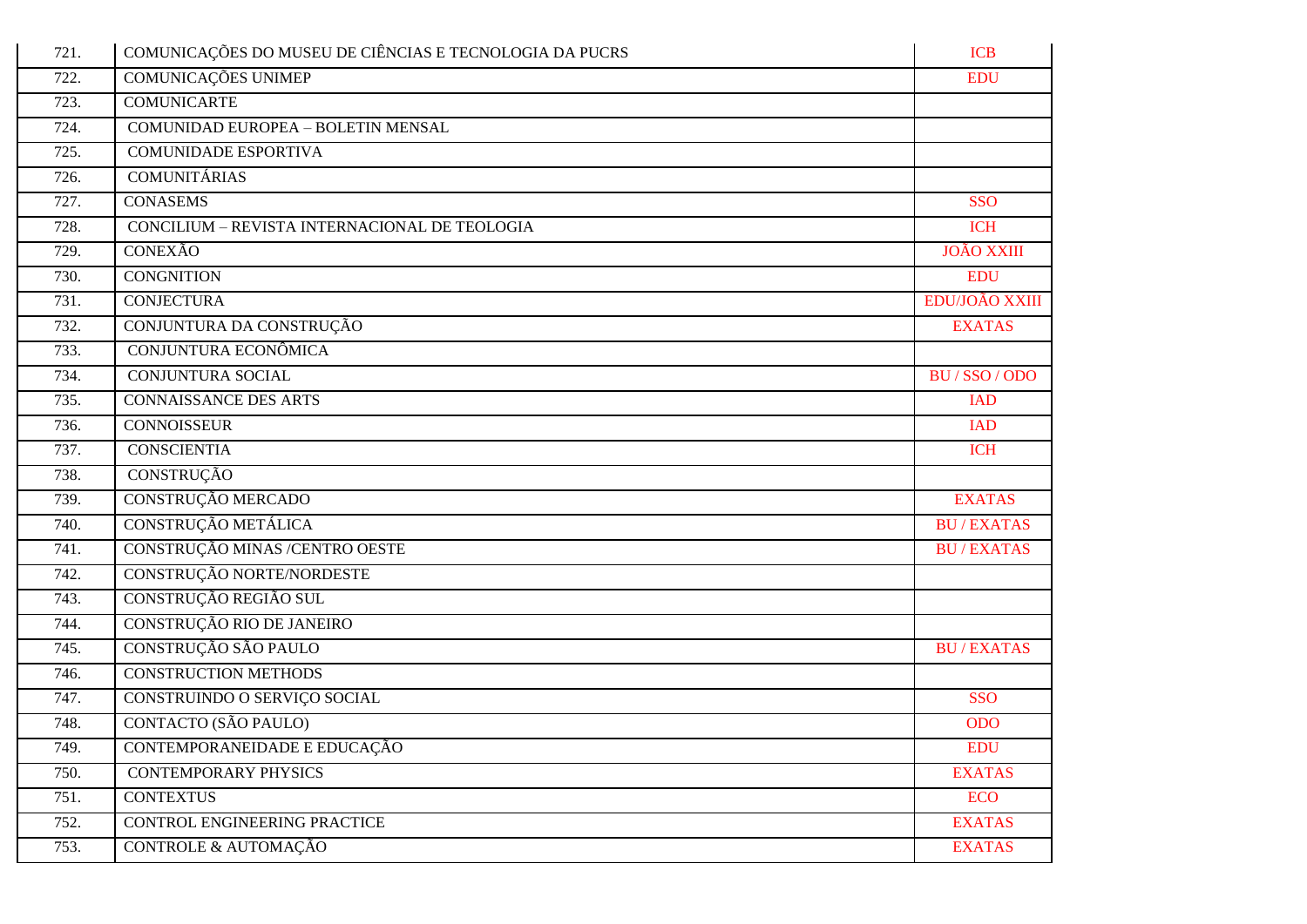| 754. | CONTROLE DE CONTAMINAÇÃO                                |                       |
|------|---------------------------------------------------------|-----------------------|
| 755. | COOPERATIVISMO & NORDESTE                               |                       |
| 756. | <b>COREA DE HOY</b>                                     |                       |
| 757. | CORREIO DA UNESCO (O)                                   | <b>BU/IAD</b>         |
| 758. | <b>CORREIO DO IBECC</b>                                 |                       |
| 759. | <b>CORREO DE LA UNESCO (EL)</b>                         |                       |
| 760. | <b>COSMÉTICOS ON LINE</b>                               | <b>ODO</b>            |
| 761. | <b>COSMETICS E TOILETRIES</b>                           | BU/ODO                |
| 762. | <b>COURRIER CERN</b>                                    | <b>BU/EXATAS</b>      |
| 763. | <b>COURRIER DE L'UNESCO (LE)</b>                        |                       |
| 764. | <b>CRIANÇA E ESCOLA</b>                                 | <b>EDU</b>            |
| 765. | CRIMINALISTICS LITERATURE MONTHLY REVIEW                | <b>ODO</b>            |
| 766. | CRISTIANESIMO NELLA STORIA                              | <b>ICH</b>            |
| 767. | <b>CRITICA MARXISTA</b>                                 | <b>SSO</b>            |
| 768. | <b>CRONACHE DI CHIMICA</b>                              | <b>ODO</b>            |
| 769. | <b>CRONICA DA HOLANDA</b>                               | IAD / ODO             |
| 770. | <b>CRONICA DE LA OMS</b>                                | <b>ODO</b>            |
| 771. | CROP BREEDING AND APPLIED BIOTECHNOLOGY                 |                       |
| 772. | <b>CRYOGENICS</b>                                       | <b>EXATAS</b>         |
| 773. | CUADERNO DEL INSTITUTO DE INVESTIGACIONES ODONTOLOGICAS | <b>ODO</b>            |
| 774. | CUADERNOS ANDALUCES DE BIENESTAR SOCIAL                 | <b>SSO</b>            |
| 775. | <b>CUADERNOS CELATS</b>                                 | <b>SSO</b>            |
| 776. | <b>CULTURA</b>                                          | <b>ICB</b>            |
| 777. | <b>CURRICULUM (F. GETULIO VARGAS)</b>                   | <b>EDU</b>            |
| 778. | CZECHOSLOVAK JOURNAL OF PHYSICS                         | <b>EXATAS</b>         |
| 779. | <b>D.O LEITURA</b>                                      | <b>BU/IAD/ICB/ODO</b> |
| 780. | <b>DABI SER &amp; VIVER</b>                             | <b>ODO</b>            |
| 781. | DADOS - REVISTA DE CIÊNCIAS SOCIAIS                     | <b>SSO</b>            |
| 782. | DADOS (RIO DE JANEIRO-1982)                             | <b>ODO</b>            |
| 783. | <b>DE JURE - REVISTA JURIDICA</b>                       | <b>DIREITO</b>        |
| 784. | DEBATE SOCIAL - UNB                                     | <b>SSO</b>            |
| 785. | DEBATES SOCIAIS - CBCISS                                | <b>SSO</b>            |
| 786. | DEFESA NACIONAL (A)                                     |                       |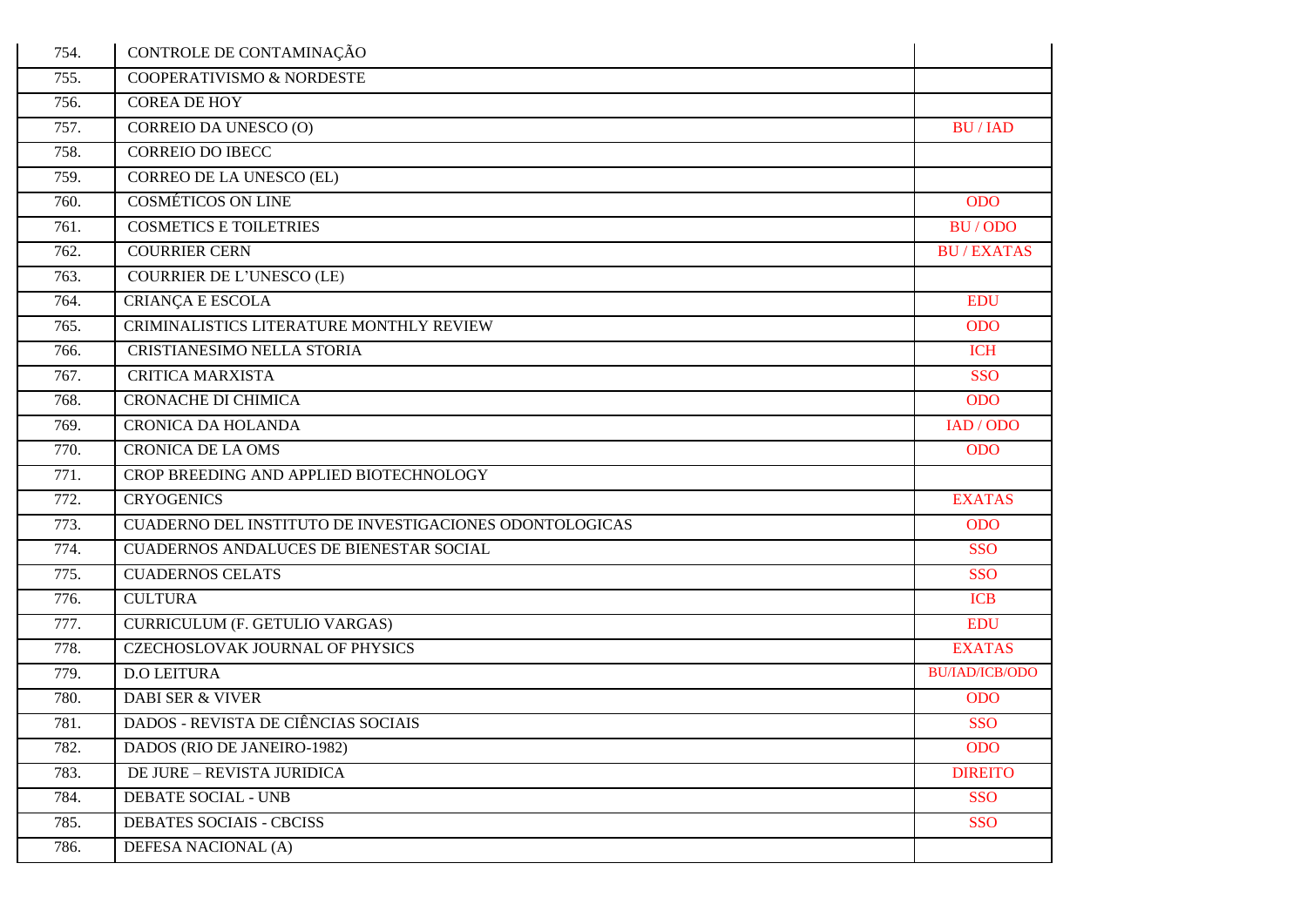| 787. | DEMENTIA & NEUROPSYCHOLOGIA                                |                |
|------|------------------------------------------------------------|----------------|
| 788. | <b>DENTAL ABSTRACTS</b>                                    | <b>ODO</b>     |
| 789. | DENTAL ADVISOR (ED. PORTUGUES) (THE)                       | <b>ODO</b>     |
| 790. | DENTAL CLINICS OF NORTH AMERICA                            | <b>ODO</b>     |
| 791. | <b>DENTAL ECHO</b>                                         | <b>ODO</b>     |
| 792. | <b>DENTAL GAUCHO</b>                                       | <b>ODO</b>     |
| 793. | <b>DENTAL HEALTH</b>                                       |                |
| 794. | <b>DENTAL SCIENCE</b>                                      | <b>ODO</b>     |
| 795. | DENTISTRY IN JAPAN                                         | <b>ODO</b>     |
| 796. | DEP - DIPLOMACIA, ESTRATEGIA E POLITICA (ED. PORTUGUÊS)    |                |
| 797. | DEPOIMENTOS - REVISTA DE DIREITO DAS FACULDADES DE VITORIA | <b>DIREITO</b> |
| 798. | <b>DESED</b>                                               |                |
| 799. | DESENVOLVIMENTO E MEIO AMBIENTE                            |                |
| 800. | <b>DESIGN GRÁFICO</b>                                      | <b>BU/IAD</b>  |
| 801. | DESLINDE – CUADERNOS DE CULTURA POLÍTICA UNIVERSITÁRIA     |                |
| 802. | DESPORTOS-ÓRGÃO DE DIVULGAÇÃO DO DESPORTO BRASILEIRO       |                |
| 803. | <b>DEUTSCHLAND</b>                                         | ICB/ODO        |
| 804. | <b>DEVELOPMENT</b>                                         | <b>ICB</b>     |
| 805. | <b>DIABETES CARE</b>                                       |                |
| 806. | DIABETES CARE (ED. BRASILEIRA)                             |                |
| 807. | <b>DIABETES CLÍNICA</b>                                    |                |
| 808. | <b>DIÁLOGO</b>                                             | <b>BU/ICH</b>  |
| 809. | DIÁLOGO - CANOAS                                           | <b>ICH</b>     |
| 810. | DIÁLOGO – REVISTA DE ENSINO RELIGIOSO                      | <b>ICH</b>     |
| 811. | DIÁLOGO CIENTÍFICO                                         |                |
| 812. | DIÁLOGO MÉDICO                                             | <b>ODO</b>     |
| 813. | <b>DIÁLOGOS</b>                                            | <b>ICH</b>     |
| 814. | <b>DIALOGUE</b>                                            |                |
| 815. | <b>DIDATICA</b>                                            | <b>EDU</b>     |
| 816. | DIFFERENTIAL AND INTEGRAL EQUATIONS                        | <b>EXATAS</b>  |
| 817. | <b>DIMENSÕES</b>                                           | <b>ICH</b>     |
| 818. | DIMENSÕES REVISTA DE POESIA                                |                |
| 819. | <b>DIREITO &amp; JUSTIÇA</b>                               |                |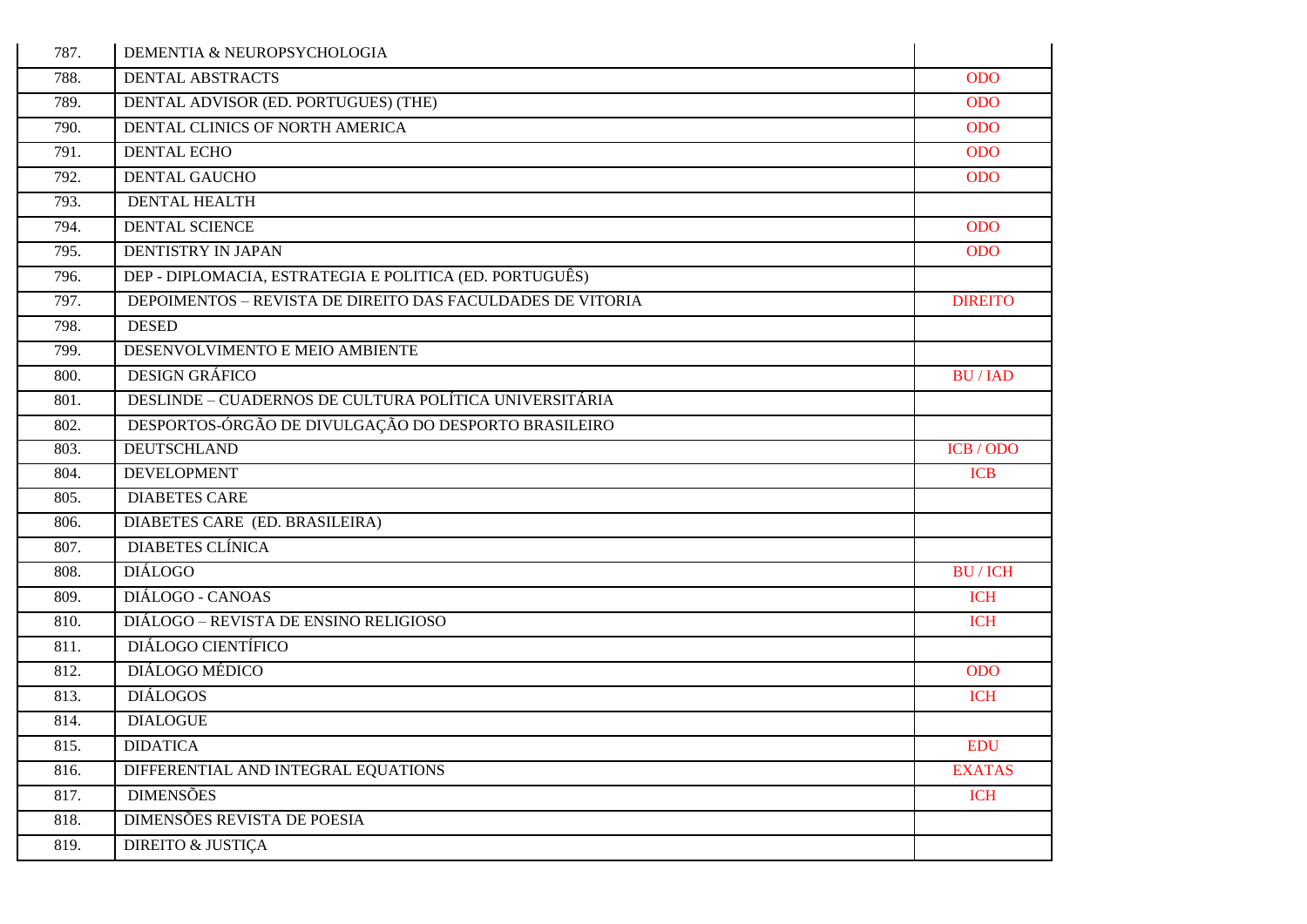| 820. | <b>DIREITO MILITAR</b>                                        |                      |
|------|---------------------------------------------------------------|----------------------|
| 821. | <b>DIRIGENTE CONSTRUTOR</b>                                   |                      |
| 822. | DIRIGENTE INDUSTRIAL (O)                                      | BU/ODO               |
| 823. | DIRIGENTE MUNICIPAL (O)                                       |                      |
| 824. | <b>DIRIGENTE RURAL</b>                                        |                      |
| 825. | DISCIPLINARUM SCIENTIA - SÉRIE ARTES, LETRAS E COMUNICAÇÃO    |                      |
| 826. | DISCIPLINARUM SCIENTIA – SÉRIE CIÊNCIAS DA SAÚDE              |                      |
| 827. | DISCIPLINARUM SCIENTIA - SÉRIE CIÊNCIAS HUMANAS               |                      |
| 828. | DISCIPLINARUM SCIENTIA - SÉRIE CIÊNCIAS NATURAIS TECNOLÓGICAS |                      |
| 829. | DISCIPLINARUM SCIENTIA – SÉRIE CIÊNCIAS SOCIAIS APLICADAS     |                      |
| 830. | <b>DISCURSOS FOTOGRÁFICOS</b>                                 |                      |
| 831. | DISCURSOS SEDICIOSOS - CRIME, DIREITO E SOCIEDADE             | <b>SSO</b>           |
| 832. | <b>DISSERTATIO</b>                                            |                      |
| 833. | DISTRIBUTED COMPUNTING                                        | <b>EXATAS</b>        |
| 834. | DIVULGACIÓN DE LA HOMEOPATIA                                  | <b>ODO</b>           |
| 835. | <b>DMC JOURNAL</b>                                            | <b>ODO</b>           |
| 836. | <b>DOCE REVISTA</b>                                           | <b>ODO</b>           |
| 837. | <b>DOCUMENTA</b>                                              | <b>EDU</b>           |
| 838. | <b>DOIS PONTOS - REVISTA DE FILOSOFIA</b>                     | EDU / ICH            |
| 839. | <b>DOMINIOS DA IMAGEM</b>                                     | <b>ICH</b>           |
| 840. | <b>DOMUS</b>                                                  | <b>BU/EXATAS</b>     |
| 841. | <b>DOSSIÊ NACIONAL</b>                                        | <b>SSO</b>           |
| 842. | DRUG AND COSMETIC INDUSTRY                                    | <b>ODO</b>           |
| 843. | DST - JORNAL BRASILEIRO DE DOENÇAS SEXUALMENTE TRANSMISSÍVEIS |                      |
| 844. | <b>DYNAMIS</b>                                                | <b>BU/EXATAS/ICB</b> |
| 845. | EARLY HUMAN DEVELOPMENT                                       | <b>EDU</b>           |
| 846. | EBSA – DOCUMENTÁRIO DO ENSINO                                 | <b>BU/EDU</b>        |
| 847. | ECCOS (CENTRO UNIV. NOVE DE JULHO)                            | <b>EDU</b>           |
| 848. | ECLÉTICA QUÍMICA                                              | <b>ODO</b>           |
| 849. | ECOLOGIA E DESENVOLVIMENTO                                    | <b>ICB</b>           |
| 850. | <b>ECONOMIA</b>                                               | <b>ECO</b>           |
| 851. | ECONOMÍA (LACEA)                                              | <b>ECO</b>           |
| 852. | ECONOMIA APLICADA                                             | <b>BU/ECO</b>        |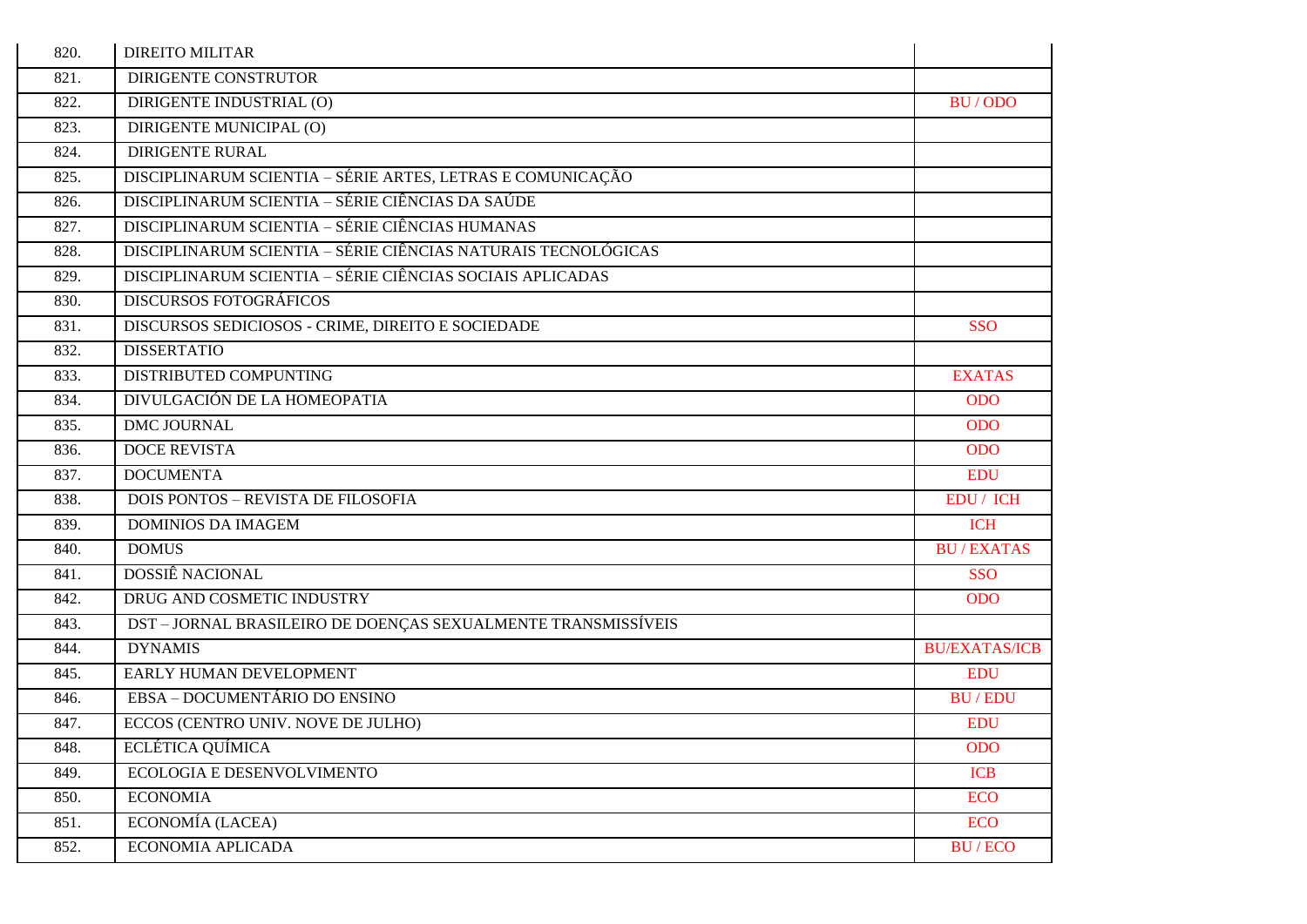| 853. | <b>ECONOMIA E GESTÃO</b>                   | <b>ECO</b>                        |
|------|--------------------------------------------|-----------------------------------|
| 854. | ECONOMIA E SOCIEDADE                       |                                   |
| 855. | <b>ECONOMIA E TECNOLOGIA</b>               | <b>ECO</b>                        |
| 856. | ECONOMIA POLITICA DO DESENVOLVIMENTO       | <b>ECO</b>                        |
| 857. | <b>ECONOMIA SELECTA</b>                    | <b>ECO</b>                        |
| 858. | <b>ECONÔMICA</b>                           | <b>ECO</b>                        |
| 859. | ECONOMICS OF INNOVATION AND NEW TECHNOLOGY | <b>ECO</b>                        |
| 860. | <b>ECONOMIST (THE)</b>                     | <b>ECO</b>                        |
| 861. | EDUCAÇÃO (CENTRO DE EDUCAÇÃO SANTA MARIA)  | <b>BU/EDU</b>                     |
| 862. | EDUCAÇÃO (MIN. DA EDUCAÇÃO)                | <b>EDU</b> / <b>ICB</b>           |
| 863. | EDUCAÇÃO & REALIDADE                       | <b>JOÃO XXIII/EDU</b>             |
| 864. | EDUCAÇÃO & TECNOLOGIA                      |                                   |
| 865. | EDUCAÇÃO BRASILEIRA                        | <b>BU/EDU</b>                     |
| 866. | EDUCAÇÃO E CIDADANIA                       | <b>JOÃO XXIII</b>                 |
| 867. | EDUCAÇÃO E CONTEMPORANEIDADE               | <b>EDU</b>                        |
| 868. | EDUCAÇÃO E CULTURA CONTEMPORÂNEA           | <b>EDU</b>                        |
| 869. | EDUCAÇÃO E DESENVOLVIMENTO MUNICIPAL       | <b>EDU</b>                        |
| 870. | EDUCAÇÃO E FILOSOFIA                       | <b>EDU</b> / ICH                  |
| 871. | <b>EDUCAÇÃO E PESQUISA</b>                 | <b>EDU</b>                        |
| 872. | EDUCAÇÃO E SELEÇÃO                         | <b>EDU</b>                        |
| 873. | EDUCAÇÃO E SOCIEDADE CEDES                 | <b>EDU</b>                        |
| 874. | EDUCAÇÃO E TECNOLOGIA                      | <b>EDU</b>                        |
| 875. | EDUCAÇÃO EM DEBATE                         | <b>EDU</b>                        |
| 876. | EDUCAÇÃO EM FOCO - UEMG                    | <b>EDU</b>                        |
| 877. | EDUCAÇÃO EM FOCO - UFJF                    | <b>BU/EDU/IAD/</b><br>ICB/SSO/ODO |
| 878. | EDUCAÇÃO EM QUESTÃO                        | EDU/JOÃO XXIII                    |
| 879. | EDUCAÇÃO EM REVISTA - UFMG                 | <b>BU/EDU</b>                     |
| 880. | EDUCAÇÃO EM REVISTA - UNESP                |                                   |
| 881. | EDUCAÇÃO FÍSICA - E.F.                     |                                   |
| 882. | EDUCAÇÃO MATEMÁTICA EM REVISTA             | <b>EDU/EXATAS</b>                 |
| 883. | <b>EDUCACIÓN</b>                           | <b>EDU</b>                        |
| 884. | EDUCACIÓN (LA)                             | <b>BU/EDU</b>                     |
| 885. | EDUCACIÓN MÉDICA Y SALUD                   | <b>BU/ICB/ODO</b>                 |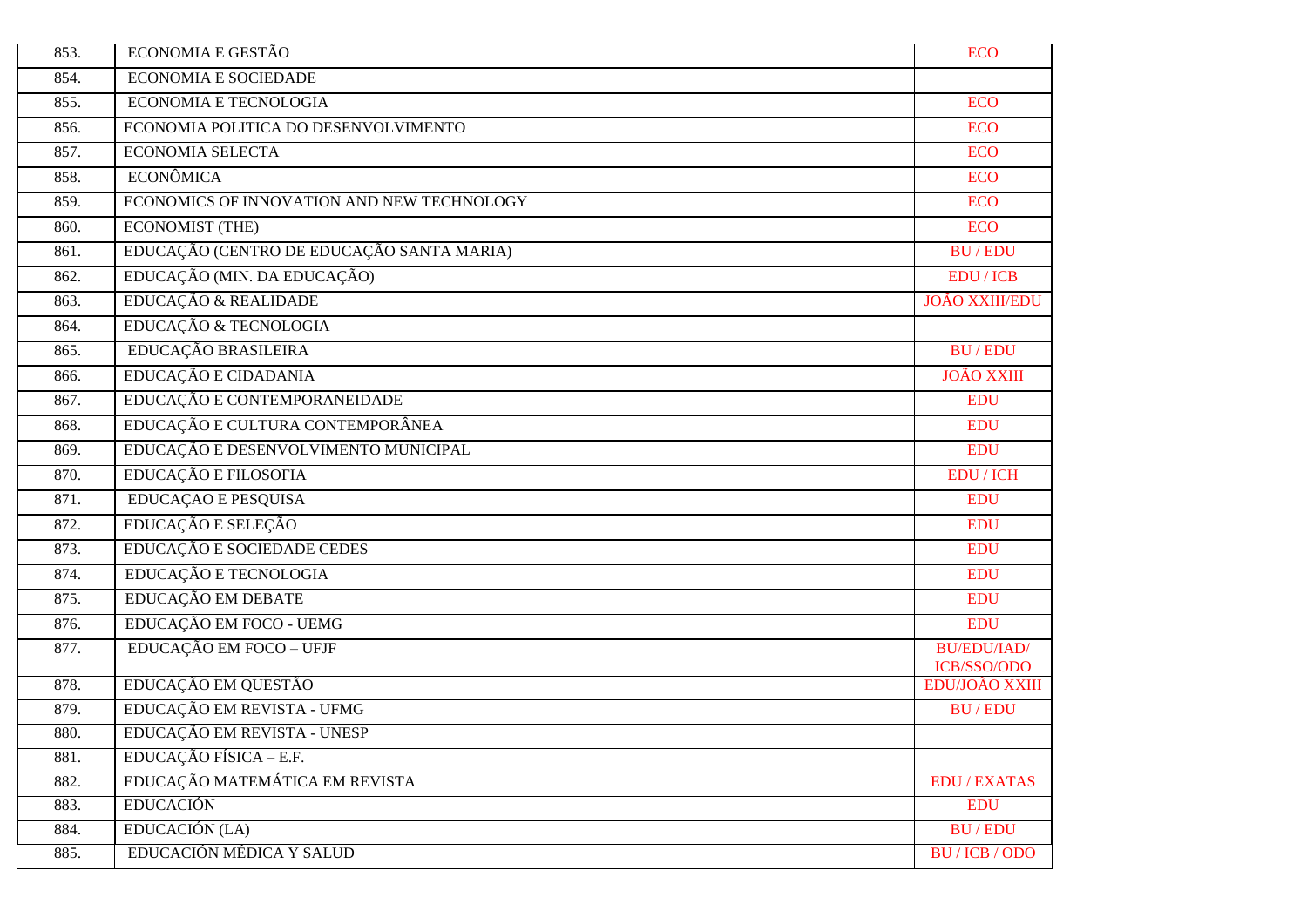| 886. | EDUCACION SUPERIOR - CRESALC / UNESCO                                 |                      |
|------|-----------------------------------------------------------------------|----------------------|
| 887. | <b>EDUCAR EM REVISTA</b>                                              | <b>BU/JOÃO XXIII</b> |
| 888. | <b>EDUCATION</b>                                                      | <b>EDU</b>           |
| 889. | <b>EDUCATION (TUBINGEN)</b>                                           |                      |
| 890. | <b>EDUCATION INDEX</b>                                                |                      |
| 891. | EDUCATIONAL ADMINISTRATION                                            | <b>EDU</b>           |
| 892. | EDUCATIONAL ADMINISTRATION ABSTRACTS                                  | <b>EDU</b>           |
| 893. | <b>EDUCATIVA</b>                                                      |                      |
| 894. | EDUCERE – REVISTA DA EDUCAÇÃO                                         |                      |
| 895. | <b>EDUCERE ET EDUCARE</b>                                             | <b>EDU</b>           |
| 896. | <b>EDUOLOGY</b>                                                       |                      |
| 897. | <b>EDUTEC</b>                                                         |                      |
| 898. | <b>EFA 2000</b>                                                       |                      |
| 899. | <b>EFICAZ</b>                                                         |                      |
| 900. | <b>EINSTEIN</b>                                                       |                      |
| 901. | EINSTEIN - EDUCAÇÃO CONTINUADA EM SAUDE                               |                      |
| 902. | EIXO E A RODA – REVISTA DE LITERATURA BRASILEIRA (O)                  |                      |
| 903. | <b>ELASTOMEROS</b>                                                    |                      |
| 904. | ELECTRIC POWER SYSTEMS RESEARCH                                       | <b>EXATAS</b>        |
| 905. | <b>ELECTRO MÉDICA</b>                                                 |                      |
| 906. | ELECTRO OPTICAL SYSTEMS DESEGN                                        | <b>EXATAS</b>        |
| 907. | <b>ELECTRO OPTICS</b>                                                 | <b>EXATAS</b>        |
| 908. | <b>ELECTRON</b>                                                       |                      |
| 909. | ELECTRON RADIO TELEVISÃO ELETRÔNICA GERAL                             |                      |
| 910. | <b>ELECTRONICS LETTERS</b>                                            | <b>EXATAS</b>        |
| 911. | ELETRICIDADE - ENERGIA - ELETRÔNICA                                   |                      |
| 912. | ELETRICIDADE- REVISTA PORTUGUESA DE ENGENHARIA ELETRÔNICA             |                      |
| 913. | ELETRICIDADE – REVISTA PORTUGUESA DE CULTURA ELETRÔNICA DO SÉCULO XXI |                      |
| 914. | ELETRICIDADE MODERNA                                                  | <b>BU/EXATAS</b>     |
| 915. | ELETRONIC ENGINEERING                                                 |                      |
| 916. | ELETRÔNICA DE POTÊNCIA                                                | <b>EXATAS</b>        |
| 917. | ELETRÔNICA POPULAR                                                    |                      |
| 918. | <b>ELETRONICS</b>                                                     |                      |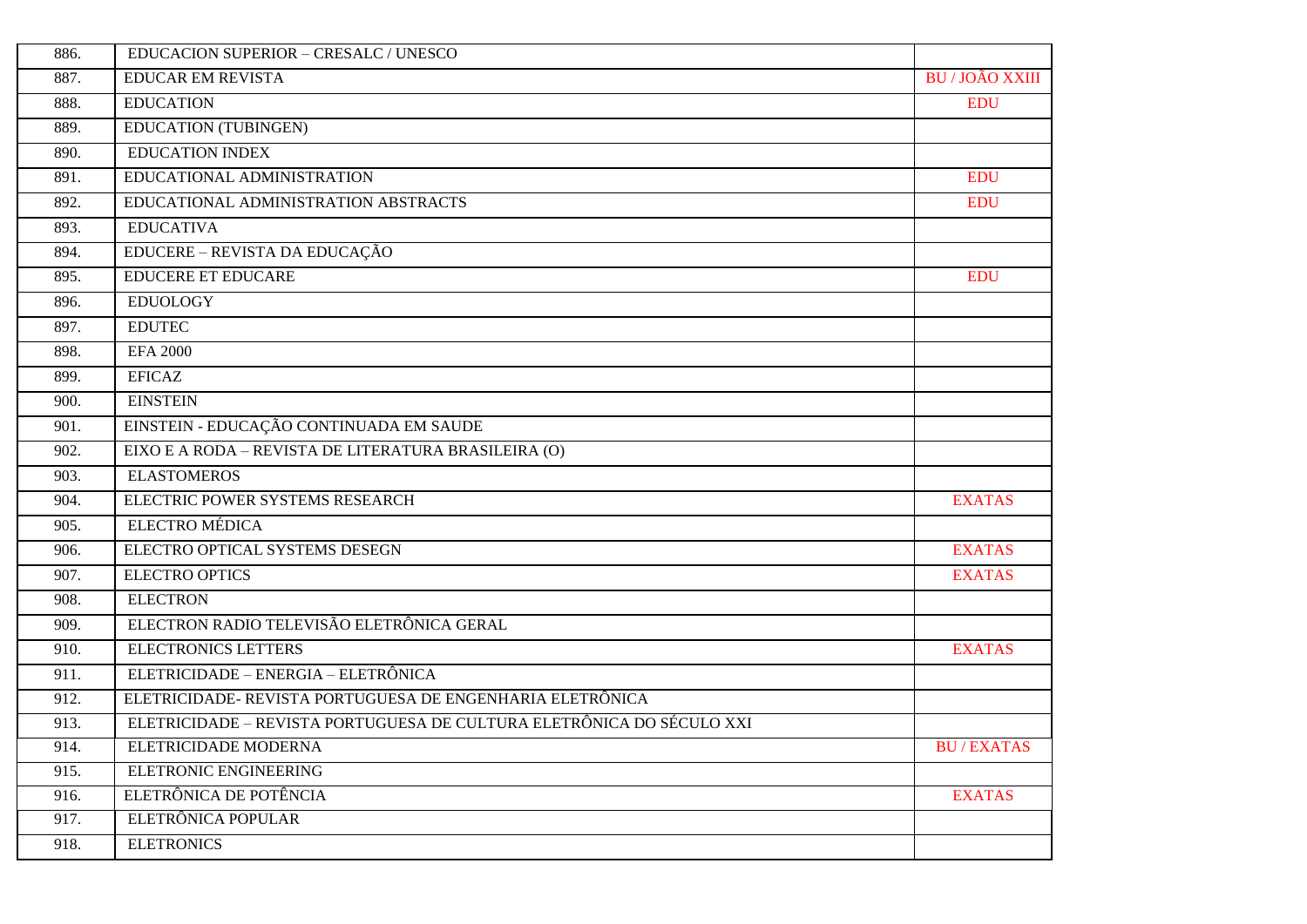| 919. | <b>ELETRONICS AND POWER</b>                                                         |                          |
|------|-------------------------------------------------------------------------------------|--------------------------|
| 920. | <b>EM ABERTO</b>                                                                    | BU / EDU/ SSO /          |
| 921. | <b>EM PAUTA - PORTO ALEGRE</b>                                                      | <b>ODO</b><br><b>IAD</b> |
| 922. | EM PAUTA - TEORIA SOCIAL E REALIDADE CONTEMPORÂNEA                                  | <b>SSO</b>               |
| 923. | EMANCIPAÇÃO - UEPG                                                                  | <b>SSO</b>               |
| 924. | <b>EMBALAGEM VENDE</b>                                                              | <b>IAD</b>               |
| 925. | EMBO JOURNAL (THE)                                                                  | <b>ICB</b>               |
| 926. | EMPREITEIRO (O)                                                                     |                          |
| 927. | <b>ENERGY INTERNATIONAL</b>                                                         |                          |
| 928. | <b>ENFERMAGEM ATUAL</b>                                                             |                          |
| 929. | ENFERMAGEM PRÁTICA                                                                  |                          |
| 930. | ENFOQUE (RIO GRANDE DO SUL)                                                         |                          |
| 931. | <b>ENFOQUE (SÃO PAULO)</b>                                                          |                          |
| 932. | ENGENHARIA (SÃO PAULO) - INSTITUTO DE ENGENHARIA                                    | <b>BU/EXATAS</b>         |
| 933. | ENGENHARIA CIVIL                                                                    | <b>EXATAS</b>            |
| 934. | ENGENHARIA DE TELEVISÃO                                                             |                          |
| 935. | ENGENHARIA ESTUDO E PESQUISA                                                        | <b>BU/EXATAS</b>         |
| 936. | ENGENHARIA MINERAÇÃO E METALURGIA                                                   |                          |
| 937. | ENGENHARIA SANITÁRIA                                                                |                          |
| 938. | ENGENHARIA SANITÁRIA E AMBIENTAL                                                    |                          |
| 939. | <b>ENGENHEIROS - UFJF - D.A</b>                                                     |                          |
| 940. | <b>ENGEVISTA</b>                                                                    | <b>EXATAS</b>            |
| 941. | ENGINEERING APPLICATIONS OF ARTIFICIAL INTELLIGENCE                                 | <b>BU/EXATAS</b>         |
| 942. | <b>ENGLISH TEACHING</b>                                                             |                          |
| 943. | ENSAIO - AVALIAÇÃO E POLÍTICAS PÚBLICAS EM EDUCAÇÃO                                 | <b>BU/EDU</b>            |
| 944. | <b>ENSAIO UFSM</b>                                                                  |                          |
| 945. | <b>ENSAIOS DE LINGÜÍSTICA</b>                                                       |                          |
| 946. | <b>ENSAIOS DE SEMIÓTICA</b>                                                         |                          |
| 947. | <b>ENSAIOS E CIENCIA</b>                                                            |                          |
| 948. | <b>ENSAIOS FEE</b>                                                                  |                          |
| 949. | ENSAIOS REVISTA DE CULTURA SECRETARIA DE EDUCAÇÃO E CULTURA DO ESTADO DE PERNAMBUCO |                          |
| 950. | ENSAIOS SÉRIE CIÊNCIAS HUMANAS SOCIAIS E DA EDUCAÇÃO UNIDERP                        |                          |
| 951. | ENSINO SECUNDÁRIO                                                                   | <b>EDU</b>               |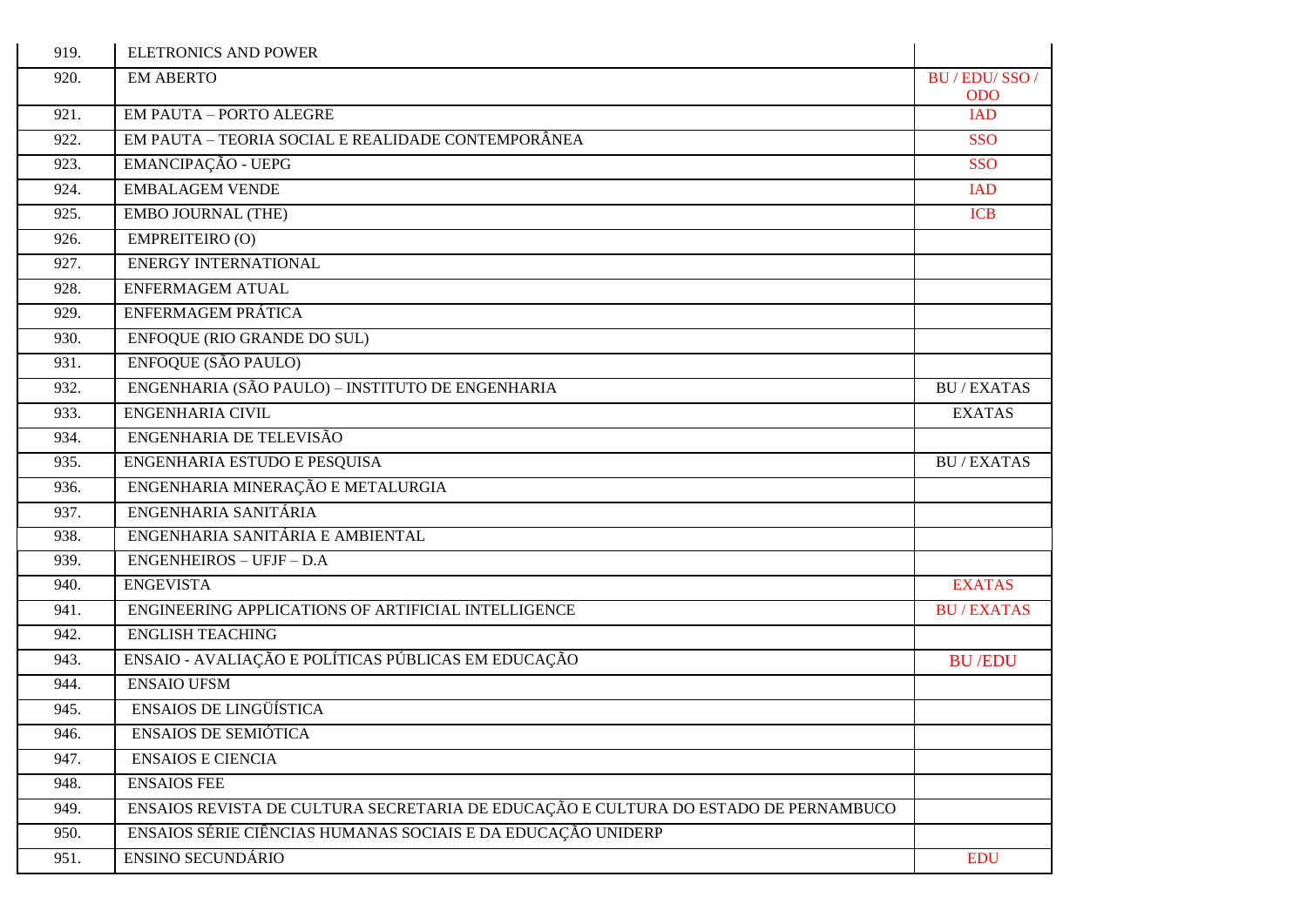| 952. | <b>ENSINO SUPERIOR</b>                                                                                            | <b>BU/EDU</b>     |
|------|-------------------------------------------------------------------------------------------------------------------|-------------------|
| 953. | <b>ENSINO SUPERIOR - UNICAMP</b>                                                                                  |                   |
| 954. | <b>ENSINO SUPLETIVO</b>                                                                                           | <b>EDU</b>        |
| 955. | <b>ENTOMOLOGIA Y VECTORES</b>                                                                                     | <b>ICB</b>        |
| 956. | <b>ENTOMOLOGICAL NEWS</b>                                                                                         |                   |
| 957. | ENTOMOLOGICAL REVIEW                                                                                              | <b>BU/ICB</b>     |
| 958. | ENTOMOLOGIST'S NONTHLY MAGAZINE (THE)                                                                             |                   |
| 959. | ENVIRONMENTAL MANAGEMENT                                                                                          | <b>ICB</b>        |
| 960. | ENVIRONMENTAL TECHNOLOGY                                                                                          |                   |
| 961. | EPGE ENSAIOS ECONÔMICOS                                                                                           |                   |
| 962. | EPIDEMIOLOGIA E SERVIÇOS DE SAÚDE                                                                                 | BU/ODO            |
| 963. | ÉPOCA                                                                                                             |                   |
| 964. | <b>ERICSSON REVIEW</b>                                                                                            |                   |
| 965. | <b>ESA NEWSLETTER</b>                                                                                             |                   |
| 966. | <b>ESCOLA SECUNDÁRIA</b>                                                                                          | <b>EDU</b>        |
| 967. | <b>ESPACIAL</b>                                                                                                   |                   |
| 968. | ESPAÇO (RIO DE JANEIRO)                                                                                           | <b>BU/EDU/SSO</b> |
| 969. | <b>ESPAÇO &amp; DEBATES</b>                                                                                       | <b>ICH</b>        |
| 970. | <b>ESPAÇO ENERGIA</b>                                                                                             |                   |
| 971. | ESPAÇO JURIDICO - REVISTA DO CURSO DE DIREITO - UNOESC - SÃO MIGUEL                                               | <b>DIREITO</b>    |
| 972. | ESPAÇO PEDAGÓGICO                                                                                                 | <b>EDU</b>        |
| 973. | <b>ESPAÇO PLURAL</b>                                                                                              | <b>ICH</b>        |
| 974. | ESPAÇOS - REVISTA DE TEOLOGIA E CULTURA                                                                           |                   |
| 975. | ESPECIARIA REVISTA DA UESC                                                                                        |                   |
| 976. | <b>ESPRIT</b>                                                                                                     | <b>BU/EDU</b>     |
| 977. | <b>ESTADO DE MINAS- ECONOMIA</b>                                                                                  |                   |
| 978. | <b>ESTILOS DA CLÍNICA</b>                                                                                         |                   |
| 979. | ESTOMATOLOGIA E CULTURA                                                                                           | <b>ODO</b>        |
| 980. | ESTRUTURA – REVISTA TECNICA DAS CONSTRUÇÕES ENGENHARIA E ARQUITETURA                                              | <b>BU/EXATAS</b>  |
| 981. | ESTUARINE COASTAL AND SHELF SCIENCE                                                                               | <b>ICB</b>        |
| 982. | ESTUDOS – REVISTA BRASILEIRA DE FILOSOFIA E CULTURA DA ASSOCIAÇÃO DE PROFESSORES<br>CATÓLICOS – PORTO ALEGRE – RS |                   |
| 983. | ESTUDOS - REVISTA DA UNIVERSIDADE CATÓLICA DE GOIÁS                                                               | ICH / ODO         |
| 984. | ESTUDOS - REVISTA DO MAEA - UFJF                                                                                  | <b>ICH</b>        |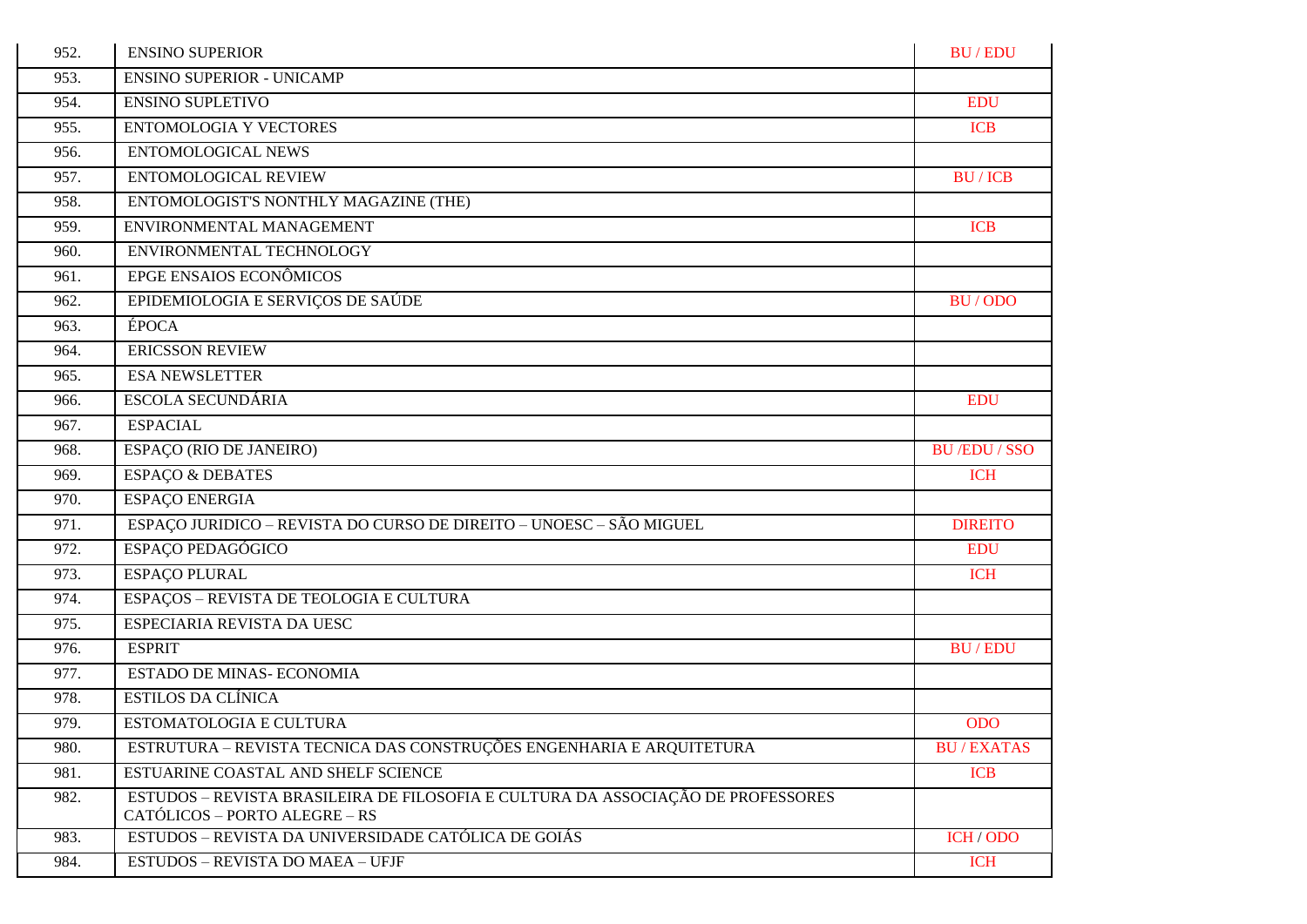| 985.  | ESTUDOS & PESQUISAS EDUCACIONAIS                                            |                                      |
|-------|-----------------------------------------------------------------------------|--------------------------------------|
| 986.  | <b>ESTUDOS ANGLO AMERICANOS</b>                                             |                                      |
| 987.  | <b>ESTUDOS AVANÇADOS</b>                                                    | <b>BU</b> /ICB                       |
| 988.  | <b>ESTUDOS BRASILEIROS</b>                                                  |                                      |
| 989.  | <b>ESTUDOS DE BIOLOGIA</b>                                                  | <b>ICB</b>                           |
| 990.  | <b>ESTUDOS DE ECONOMIA</b>                                                  |                                      |
| 991.  | ESTUDOS DE LITERATURA BRASILEIRA CONTEMPORÂNEA                              |                                      |
| 992.  | <b>ESTUDOS DE PSICOLOGIA</b>                                                | <b>ICH</b>                           |
| 993.  | <b>ESTUDOS ECONÔMICOS</b>                                                   |                                      |
| 994.  | ESTUDOS EM AVALIAÇÃO EDUCACIONAL                                            | <b>EDU</b>                           |
| 995.  | ESTUDOS EM SAÚDE COLETIVA                                                   |                                      |
| 996.  | <b>ESTUDOS IBERO-AMERICANOS</b>                                             | <b>ICH</b>                           |
| 997.  | ESTUDOS INTERDISCIPLINARES SOBRE O ENVELHECIMENTO                           |                                      |
| 998.  | <b>ESTUDOS JAPONESES</b>                                                    |                                      |
| 999.  | <b>ESTUDOS LEOPOLDINENSES</b>                                               |                                      |
| 1000. | ESTUDOS LEOPOLDINENSES - HISTÓRIA                                           |                                      |
| 1001. | <b>ESTUDOS SEBRAE - SP</b>                                                  |                                      |
| 1002. | ESTUDOS SOCIEDADE E AGRICULTURA                                             |                                      |
| 1003. | <b>ESTUDOS TEOLÓGICOS</b>                                                   | <b>ICH</b>                           |
| 1004. | <b>ETHICS</b>                                                               | <b>ICH</b>                           |
| 1005. | ETHOLOGY ECOLOGY E EVOLUTION                                                | <b>ICB</b>                           |
| 1006. | ETICA & FILOSOFIA POLITICA - UFJF                                           | <b>BU/DIREITO/EDU/</b><br><b>SSO</b> |
| 1007. | <b>ETVDES</b>                                                               |                                      |
| 1008. | EU RODO                                                                     |                                      |
| 1009. | EUREKA – REVISTA DE CIÊNCIAS E CULTURA DA UNIVERSIDADE ESTADUAL DE LONDRINA | <b>BU/ICB</b>                        |
| 1010. | EUROPEAN JOURNAL FARMACOLOGY NA INTERNATIONAL JOURNAL                       |                                      |
| 1011. | EUROPEAN JOURNAL OF DENTAL EDUCATION                                        | <b>ODO</b>                           |
| 1012. | EUROPEAN JOURNAL OF IMMUNOLOGY                                              | <b>ICB</b>                           |
| 1013. | EUROPEAN RESPIRATORY JOURNAL                                                |                                      |
| 1014. | EUVIRANMENTAL MANAGEMENT                                                    | <b>ICB</b>                           |
| 1015. | <b>EXAME</b>                                                                |                                      |
| 1016. | <b>EXACTA (UNINOVE)</b>                                                     | <b>EDU</b>                           |
| 1017. | EXATAS - REVISTA DO INSTITUTO DE CIENCIAS EXATAS DA UFJF                    | <b>BU/EXATAS/SSO</b>                 |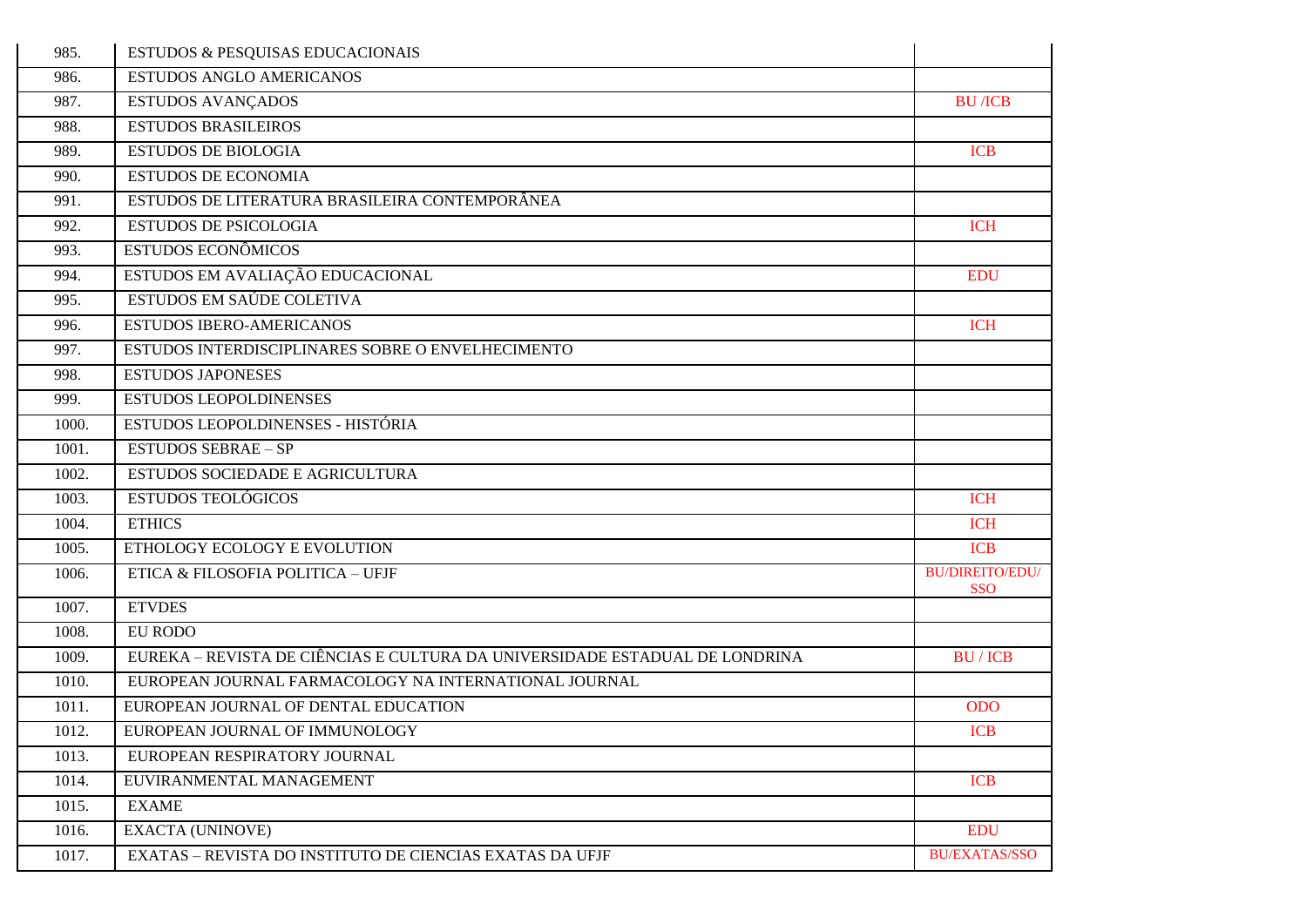| 1018. | <b>EXECUTIVE (THE)</b>                                   |                |
|-------|----------------------------------------------------------|----------------|
| 1019. | <b>EXECUTIVO</b>                                         |                |
| 1020. | EXPANSÃO - A REVISTA BRASILEIRA DE NEGÓCIOS              |                |
| 1021. | EXPEDICIONÁRIO (O)                                       |                |
| 1022. | <b>EXPERIENTIA</b>                                       |                |
| 1023. | <b>EXPERIENTIAE</b>                                      | <b>ODO</b>     |
| 1024. | EXPERIMENTAL AND APPLIED                                 | <b>ICB</b>     |
| 1025. | EXPRESSA EXTENSÃO - UNIVERSIDADE FEDERAL DE PELOTAS - RS |                |
| 1026. | <b>EXPRESSÕES SOCIAIS</b>                                | <b>SSO</b>     |
| 1027. | EXTENSÃO – PUC MINAS                                     |                |
| 1028. | EXTENSÃO EM FOCO                                         |                |
| 1029. | <b>EXTRA CLASSE</b>                                      | <b>BU/EDU</b>  |
| 1030. | EXU                                                      |                |
| 1031. | <b>FACES - FUMEC</b>                                     |                |
| 1032. | <b>FACETAS</b>                                           |                |
| 1033. | FADAP - REVISTA JURIDICA                                 | <b>DIREITO</b> |
| 1034. | <b>FAO</b>                                               | <b>ICB</b>     |
| 1035. | FAO MONTHLY BULLETIN OF STATISTICS                       |                |
| 1036. | FARMÁCIA MODERNA (SÃO PAULO)                             | <b>ODO</b>     |
| 1037. | FARMÁCIA REVISTA                                         | <b>ODO</b>     |
| 1038. | FÁRMACOS & MEDICAMENTOS                                  | BU/ODO         |
| 1039. | <b>FARMAKOTERAPI</b>                                     | <b>ODO</b>     |
| 1040. | FDI DENTAL WORLD                                         | <b>ODO</b>     |
| 1041. | <b>FEMINA</b>                                            |                |
| 1042. | FÊNIX                                                    | <b>EDU</b>     |
| 1043. | <b>FERROELECTRICS</b>                                    | <b>EXATAS</b>  |
| 1044. | FERTILITY AND STERILITY                                  | <b>ODO</b>     |
| 1045. | <b>FILME CULTURA</b>                                     | <b>BU/IAD</b>  |
| 1046. | FILOLOGIA E LINGUÍSTICA PORTUGUESA                       |                |
| 1047. | <b>FISICA NA ESCOLA</b>                                  |                |
| 1048. | <b>FISIO LÓGICA</b>                                      | <b>ODO</b>     |
| 1049. | FITOPATOLOGIA BRASILEIRA                                 |                |
| 1050. | FISIOTERAPIA EM MOVIMENTO                                |                |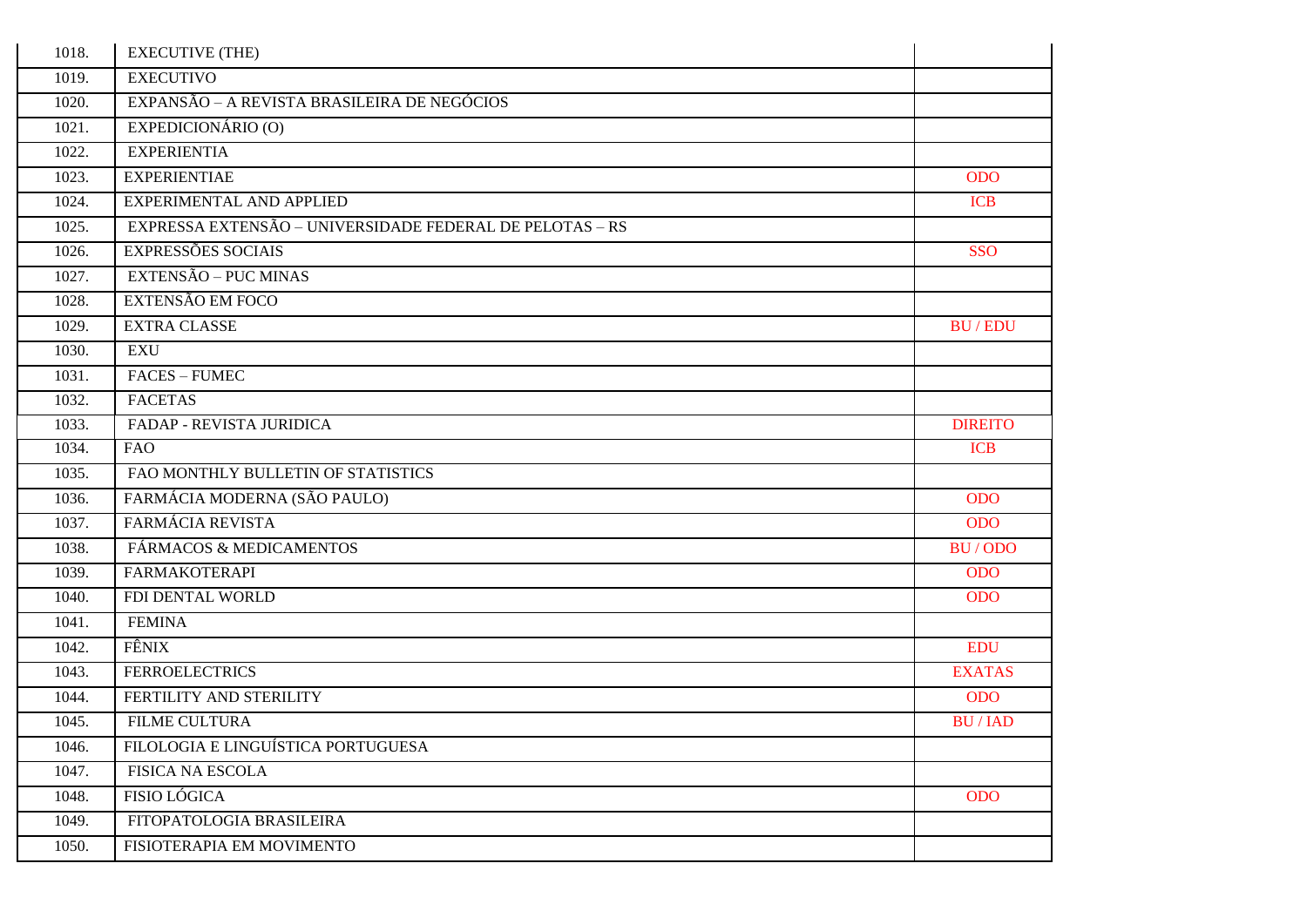| 1051. | FLORA DO ESTADO DE GOIÁS COLEÇÃO RIZZO                                                                             | <b>ICB</b>       |
|-------|--------------------------------------------------------------------------------------------------------------------|------------------|
| 1052. | FLORAL ILUSTRADA DO RIO GRANDE DO SUL                                                                              | <b>ODO</b>       |
| 1053. | FLORESTA - REVISTA DO CENTRO DE PESQUISAS FLORESTAIS                                                               |                  |
| 1054. | FMU DIREITO – REVISTA DO CURSO DE DIREITO DO CENTRO UNIVERSITÁRIO DAS FACULDADES<br>METROPOLITANAS UNIDAS - UNIFMU | <b>DIREITO</b>   |
| 1055. | <b>FOA</b>                                                                                                         | <b>ODO</b>       |
| 1056. | <b>FOCUS</b>                                                                                                       | <b>ICB</b>       |
| 1057. | FOLHA MÉDICA (A) [2006]                                                                                            | <b>BU/ICB</b>    |
| 1058. | <b>FOLHETIM</b>                                                                                                    |                  |
| 1059. | FONF CIÊNCIAS (REVISTA DA FACULDADE DE ODONTOLOGIA DE NOVA FRIBURGO)                                               | <b>ODO</b>       |
| 1060. | FOUNDATIONS OF PHYSICS                                                                                             | <b>BU/EXATAS</b> |
| 1061. | FOUNDATIONS OF PHYSICS LETTERS                                                                                     | <b>BU/EXATAS</b> |
| 1062. | <b>FONO ATUAL</b>                                                                                                  |                  |
| 1063. | <b>FONTE</b>                                                                                                       |                  |
| 1064. | FOOD AND COSMETICS TOXICOLOGY                                                                                      | <b>ODO</b>       |
| 1065. | FOOD ENZINEERING INTERNATIONAL                                                                                     | <b>ODO</b>       |
| 1066. | <b>FOOD INGREDIENTS</b>                                                                                            | <b>ODO</b>       |
| 1067. | FOOD TECHNOLOGY                                                                                                    | <b>ODO</b>       |
| 1068. | <b>FORCES</b>                                                                                                      |                  |
| 1069. | FORO MUNDIAL DE LA SALUD                                                                                           |                  |
| 1070. | FÓRUM EDUCACIONAL FGV                                                                                              | <b>EDU</b>       |
| 1071. | FOTOPTICA NOVIDADES                                                                                                |                  |
| 1072. | <b>FOUNDATIONS OF PHYSICS</b>                                                                                      | <b>BU/EXATAS</b> |
| 1073. | FOUNDATIONS OF PHYSICS LETTERS                                                                                     | <b>BU/EXATAS</b> |
| 1074. | <b>FRAGMENTA</b>                                                                                                   |                  |
| 1075. | FRAGMENTOS DE CULTURA                                                                                              |                  |
| 1076. | <b>FRANCE INFORMATIONS</b>                                                                                         |                  |
| 1077. | <b>FRANCE PHARMACIE</b>                                                                                            | <b>ODO</b>       |
| 1078. | <b>FRONTERAS</b>                                                                                                   | SSO              |
| 1079. | FUJITSU SCIENTIFIC & TECHNICAL JOURNAL                                                                             | <b>EXATAS</b>    |
| 1080. | FUNGAL GENETICS NEWSLETTER                                                                                         | <b>ICB</b>       |
| 1081. | <b>GACETA</b>                                                                                                      |                  |
| 1082. | GACETA DE LA UNIÓN INTERNACIONAL DE TELE COMUNICACIONES                                                            |                  |
| 1083. | <b>GALILEU</b>                                                                                                     |                  |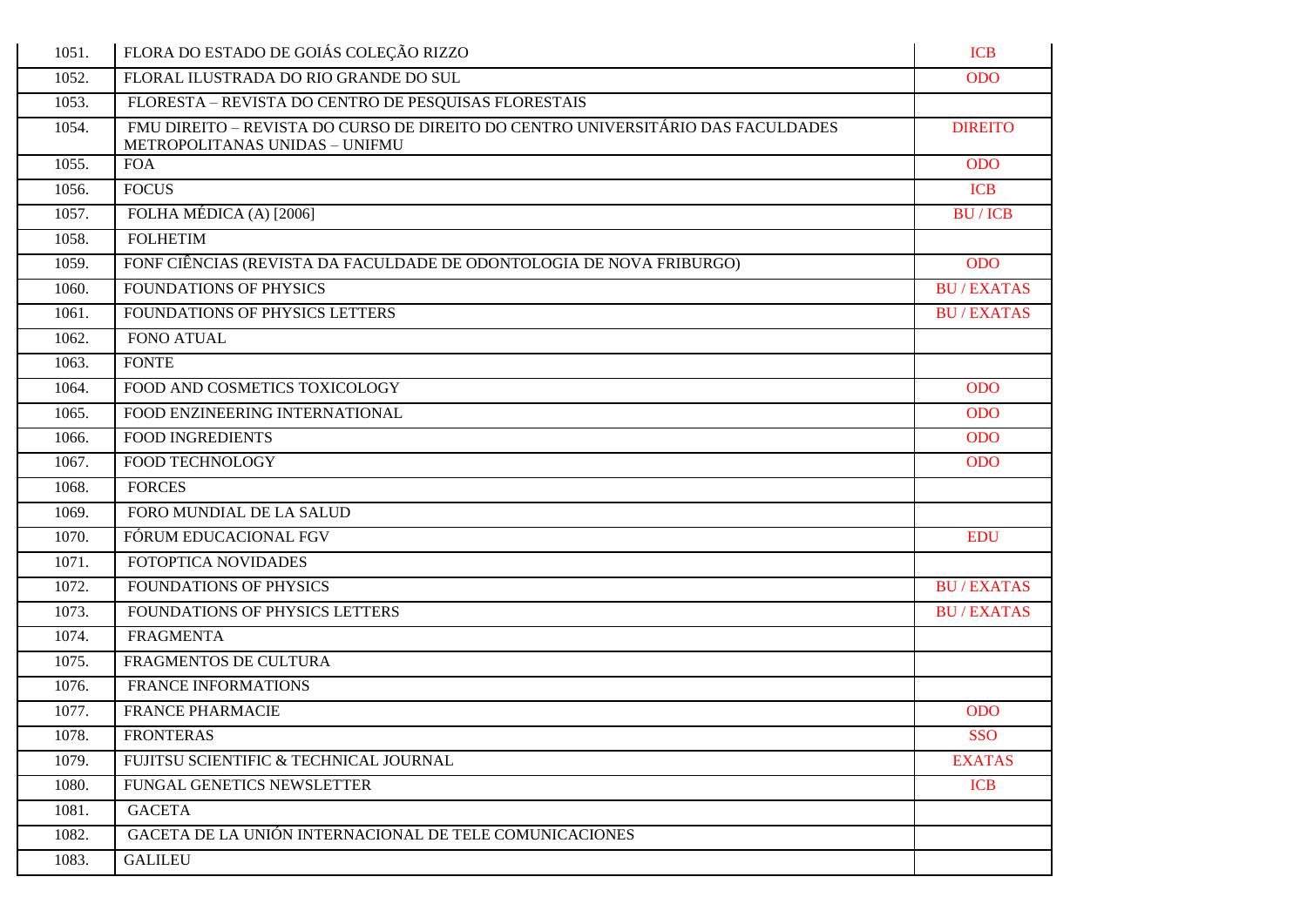| 1084. | <b>GARCIA DE ORTA - SÉRIE DE GEOGRAFIA</b>    | <b>ICH</b>     |
|-------|-----------------------------------------------|----------------|
| 1085. | <b>GARCIA DE ORTA – SÉRIE DE ZOOLOGIA</b>     |                |
| 1086. | <b>GARCIA DE ORTA - SÉRIE DE ANTROPOLOGIA</b> |                |
| 1087. | <b>GAZETILHA AGRICOLA</b>                     | <b>ODO</b>     |
| 1088. | <b>GAZZETTA SANITÁRIA</b>                     | <b>ODO</b>     |
| 1089. | <b>GAYANA ZOOLOGIA</b>                        | <b>ICB</b>     |
| 1090. | GENETICS AND MOLECULAR BIOLOGY                | <b>BU/ICB</b>  |
| 1091. | GENERAL RELATIVITY AND GRAVITATION            | <b>EXATAS</b>  |
| 1092. | GÊNERO                                        | <b>BU/SSO</b>  |
| 1093. | <b>GEOCIÊNCIAS</b>                            |                |
| 1094. | <b>GEOGRAFIAS</b>                             | <b>SSO</b>     |
| 1095. | GEOGRAPHIA - REVISTA DE PÓS-GRADUAÇÃO DA UFF  | <b>SSO</b>     |
| 1096. | <b>GEOLOGIA E METALURGIA</b>                  |                |
| 1097. | <b>GEPROS</b>                                 | <b>EXATAS</b>  |
| 1098. | GESTÃO EM AÇÃO                                | <b>EDU</b>     |
| 1099. | <b>GLÁUKS – REVISTA DE LETRAS E ARTES</b>     |                |
| 1100. | GLOBAL ECOLOGY AND BIOGEOGRAPHY LITTERS       | <b>ICB</b>     |
| 1101. | <b>GLOBAL HEALTH NEXUS</b>                    | <b>ODO</b>     |
| 1102. | <b>GLOBO CIÊNCIA</b>                          | <b>EDU</b>     |
| 1103. | <b>GLOBO RURAL</b>                            |                |
| 1104. | <b>GOELDIANA</b>                              | <b>ICB</b>     |
| 1105. | <b>GRANJA</b> (A)                             | <b>ICB</b>     |
| 1106. | <b>GUAIRACÁ</b>                               | <b>ICH</b>     |
| 1107. | <b>GUTIERRE ODONTOLIFE</b>                    | <b>ODO</b>     |
| 1108. | <b>HABITUS</b>                                |                |
| 1109. | <b>HAHNEMANNIAN</b>                           | <b>ODO</b>     |
| 1110. | HANSENOLOGIA INTERNATIONALIS                  |                |
| 1111. | HARVARD BUSINESS REVIEW BRASIL                | <b>ADM</b>     |
| 1112. | HARVARD LAW REVIEW                            | <b>DIREITO</b> |
| 1113. | <b>HB CIENTÍFICA</b>                          | <b>ODO</b>     |
| 1114. | <b>HEALTH HORIZONS</b>                        | <b>ODO</b>     |
| 1115. | <b>HEREDITAS</b>                              | <b>ICB</b>     |
| 1116. | HEPERTOLOGICAL REVIEW                         | <b>ICB</b>     |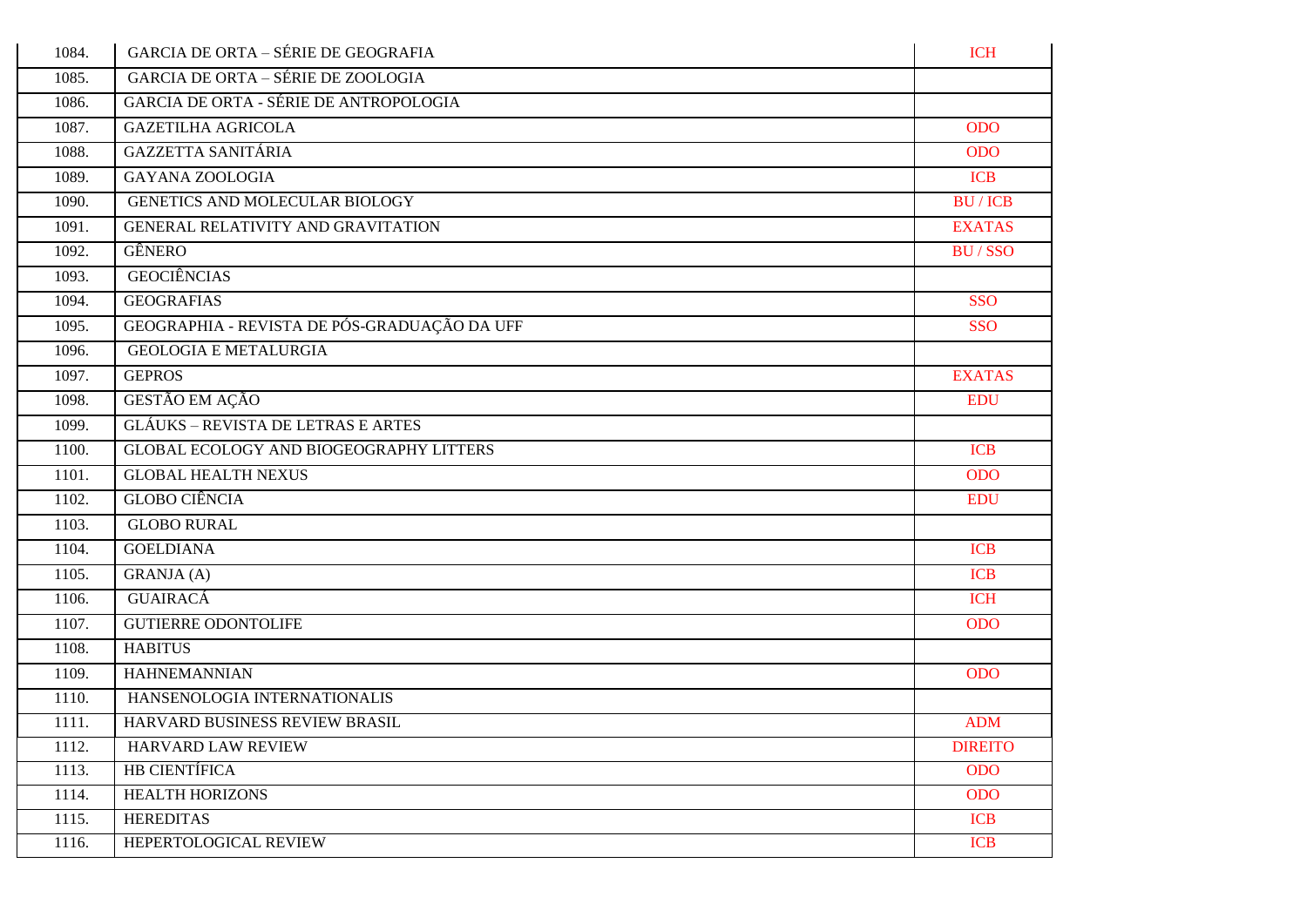| 1117. | HIDRO & HIDRO - PCH NOTÍCIAS & SHP NEWS                        | <b>EXATAS</b>  |
|-------|----------------------------------------------------------------|----------------|
| 1118. | <b>HIFEN</b>                                                   |                |
| 1119. | <b>HIGIENE ALIMENTAR</b>                                       | BU / ICB / ODO |
| 1120. | <b>HIGH TEMPERATURE</b>                                        | <b>EXATAS</b>  |
| 1121. | <b>HILEIA MÉDICA</b>                                           | <b>ICB</b>     |
| 1122. | <b>HIPERTENSÃO</b>                                             |                |
| 1123. | HISTÓRIA - QUESTÕES E DEBATES                                  |                |
| 1124. | HISTÓRIA - UNESP                                               |                |
| 1125. | HISTÓRIA CIÊNCIAS SAÚDE MANGUINHOS                             | <b>ICH</b>     |
| 1126. | HISTÓRIA DA EDUCAÇÃO                                           |                |
| 1127. | HISTÓRIA E PERSPECTIVAS                                        | <b>EDU</b>     |
| 1128. | HISTÓRIA NATURALIS                                             | <b>ICB</b>     |
| 1129. | HISTÓRIA SOCIAL (CAMPINAS)                                     | <b>ICH</b>     |
| 1130. | HISTÓRIA VIVA - ARQUIVOS                                       | <b>ICH</b>     |
| 1131. | HISTÓRIA VIVA - GRANDES RELIGIÕES                              | <b>ICH</b>     |
| 1132. | HISTÓRIA VIVA - JAPÃO                                          | <b>ICH</b>     |
| 1133. | HISTÓRIA Y VIDA                                                | <b>ICH</b>     |
| 1134. | <b>HISTORIAE</b>                                               |                |
| 1135. | <b>HISTORY OF RELIGIONS</b>                                    | <b>ICH</b>     |
| 1136. | HOLLAND HORIZON (ED. ESPANOLA)                                 | IAD / ODO      |
| 1137. | <b>HOMEOPATHIE</b>                                             | <b>ODO</b>     |
| 1138. | HOMEOPATIA BRASILEIRA                                          | BU/ODO         |
| 1139. | HOMEOPATIA DE MÉXICO (LA)                                      | ICB / ODO      |
| 1140. | HORA - CURSO DE LETRAS DA UFJF                                 |                |
| 1141. | <b>HORA PRESENTE</b>                                           |                |
| 1142. | HORIZONTE - REVISTA DE ESTUDOS DE TEOLOGIA E CIENCIAS RELIGIÃO | ICH / ODO      |
| 1143. | HORIZONTE GEOGRÁFICO                                           |                |
| 1144. | HORIZONTE MUNDIAL                                              |                |
| 1145. | HORIZONTE TEOLÓGICO                                            | <b>ICH</b>     |
| 1146. | HORIZONTES ANTROPOLÓGICOS                                      |                |
| 1147. | HORIZONTES SALUD                                               |                |
| 1148. | HORIZONTES USA                                                 | <b>ICH</b>     |
| 1149. | HORTICULTURA BRASILEIRA                                        | <b>BU/ICB</b>  |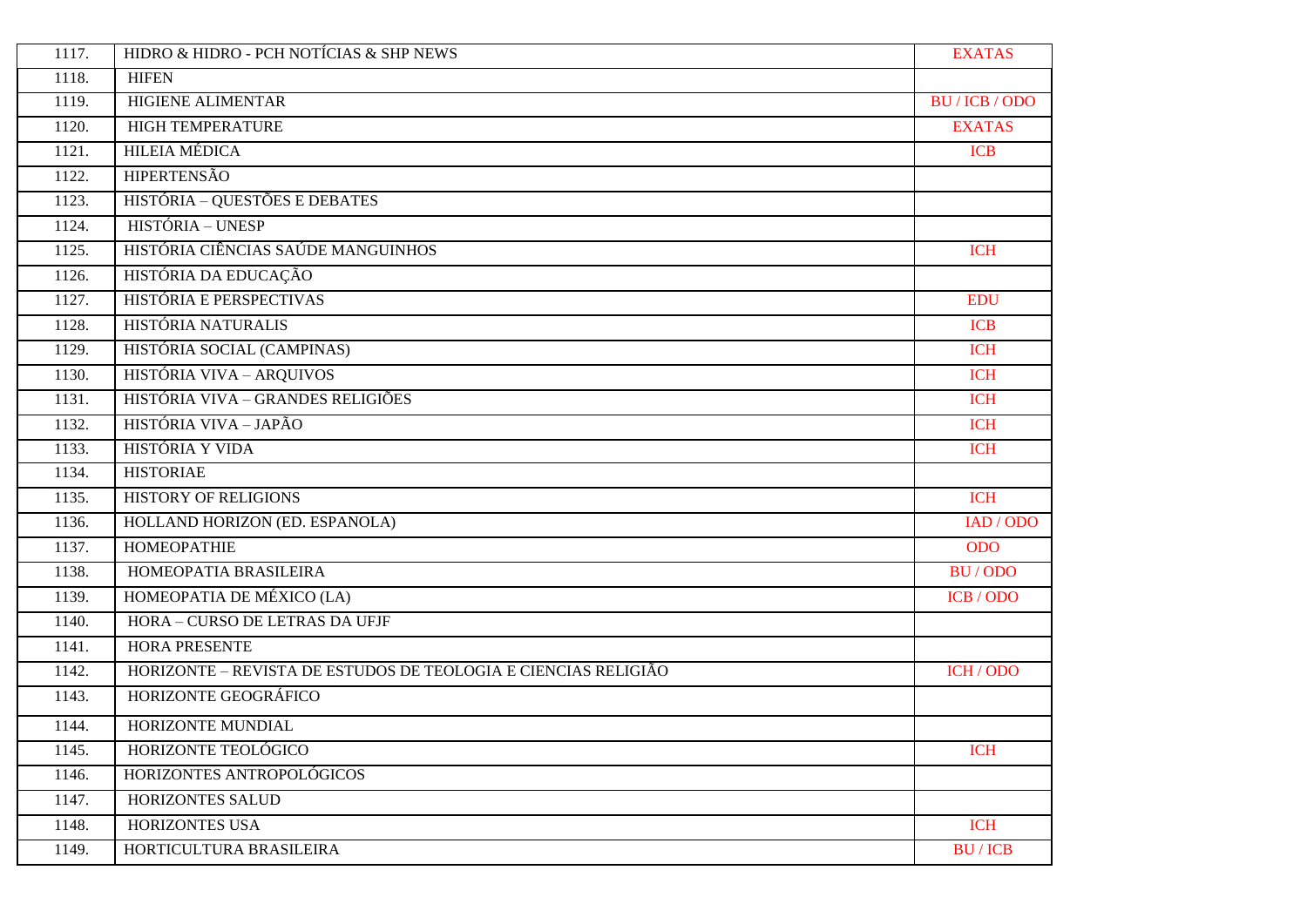| 1150. | HOSPITAL (O)                                              | <b>ICB</b>       |
|-------|-----------------------------------------------------------|------------------|
| 1151. | <b>HOUSE &amp; HOME</b>                                   |                  |
| 1152. | HOY EN EL TRABAJO SOCIAL                                  | <b>SSO</b>       |
| 1153. | <b>HU REVISTA - UFJF</b>                                  | BU/ICB/SSO/ODO   |
| 1154. | HUMAN DEVELOPMENT                                         | <b>EDU</b>       |
| 1155. | <b>HUMANIDADES</b>                                        | <b>ICH</b>       |
| 1156. | <b>HUMANITAS</b>                                          |                  |
| 1157. | <b>HUMBOLDT</b>                                           | <b>ICB</b>       |
| 1158. | <b>HYDRO</b>                                              | <b>BU/EXATAS</b> |
| 1159. | HYDROCARBON PROCESSING                                    | <b>ODO</b>       |
| 1160. | <b>IATROS</b>                                             | <b>ICB</b>       |
| 1161. | <b>IBM SYSTEMS JOURNAL</b>                                | <b>EXATAS</b>    |
| 1162. | ICHTHYLOGCAL EXPLORATION OF FRESHUWATERS                  | <b>ICB</b>       |
| 1163. | IDEAÇÃO (EDUCAÇÃO)                                        | <b>EDU</b>       |
| 1164. | <b>IDEAÇÃO</b> (FILOSOFIA)                                |                  |
| 1165. | <b>IDÉIAS</b>                                             |                  |
| 1166. | IEE PROCEEDINGS CIRCUITS, DEVICES AND SYSTEMS             | <b>EXATAS</b>    |
| 1167. | IEE PROCEEDINGS CONTROL THEORY AND APPLICATIONS           | <b>EXATAS</b>    |
| 1168. | IEE PROCEEDINGS ELECTRIC POWER APPLICATIONS               | <b>EXATAS</b>    |
| 1169. | IEE PROCEEDINGS GENERATION, TRANSMISSION AND DISTRIBUTION | <b>EXATAS</b>    |
| 1170. | IEE PROCEEDINGS SCIENCE, MEASUREMENT AND TECHNOLOGY       | <b>EXATAS</b>    |
| 1171. | <b>IEE REVIEW</b>                                         | <b>EXATAS</b>    |
| 1172. | IEEE ACM TRANSACTIONS ON NETWORKING                       | <b>EXATAS</b>    |
| 1173. | IEEE AEROSPACE AND ELECTRONIC SYSTEMS MAGAZINE            | <b>EXATAS</b>    |
| 1174. | IEEE ANNALS OF THE HISTORY OF COMPUTING                   | <b>EXATAS</b>    |
| 1175. | IEEE ANTENNAS & PROPAGATION MAGAZINE                      | <b>EXATAS</b>    |
| 1176. | IEEE ASME TRANSACTIONS ON MECHATRONIC                     | <b>EXATAS</b>    |
| 1177. | <b>IEEE CIRCUITS AND DEVICES MAGAZINE</b>                 | <b>EXATAS</b>    |
| 1178. | IEEE CIRCUITS AND SYSTEMS MAGAZINE                        | <b>EXATAS</b>    |
| 1179. | <b>IEEE CIRCUITS AND SYSTEMS SOCIETY NEWS LETTER</b>      | <b>EXATAS</b>    |
| 1180. | <b>IEEE COMMUNICATIONS LETTERS</b>                        | <b>EXATAS</b>    |
| 1181. | IEEE COMPUTATIONAL SCIENCE & ENGINEERING                  | <b>EXATAS</b>    |
| 1182. | <b>IEEE COMPUTER APPLICATIONS IN POWER</b>                | <b>EXATAS</b>    |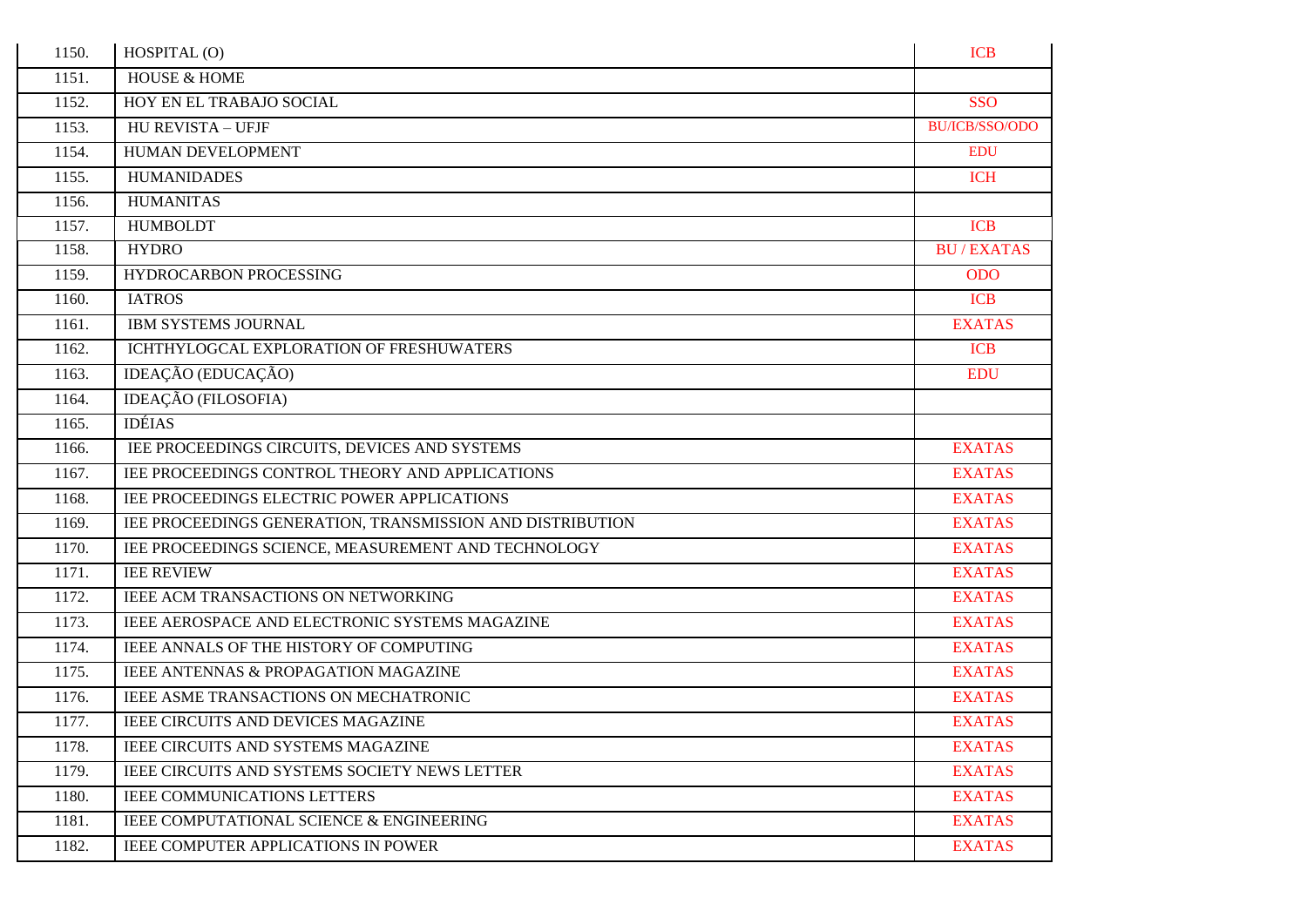| 1183. | IEEE COMPUTER GRAPHICS AND APPLICATIONS                | <b>EXATAS</b> |
|-------|--------------------------------------------------------|---------------|
| 1184. | <b>IEEE CONCURRENCY</b>                                | <b>EXATAS</b> |
| 1185. | <b>IEEE CONTROL SYSTEMS MAGAZINE</b>                   | <b>EXATAS</b> |
| 1186. | IEEE DESIGN & TEST OF COMPUTERS                        | <b>EXATAS</b> |
| 1187. | IEEE ELECTRICAL INSULATION MAGAZINE                    | <b>EXATAS</b> |
| 1188. | <b>IEEE ELECTRON DEVICE LETTERS</b>                    | <b>EXATAS</b> |
| 1189. | <b>IEEE EMC SOCIETY NEWSLETTER</b>                     | <b>EXATAS</b> |
| 1190. | IEEE ENGINEERING IN MEDICINE AND BIOLOGY MAGAZINE      | <b>EXATAS</b> |
| 1191. | IEEE ENGINEERING MANAGEMENT REVIEW                     | <b>EXATAS</b> |
| 1192. | <b>IEEE EXPERT</b>                                     | <b>EXATAS</b> |
| 1193. | IEEE INDUSTRY APPLICATIONS MAGAZINE                    | <b>EXATAS</b> |
| 1194. | IEEE INDUSTRY APPLICATIONS SOCIETY NEWSLETTER          | <b>EXATAS</b> |
| 1195. | <b>IEEE INSTRUMENTATION &amp; MEASUREMENT MAGAZINE</b> | <b>EXATAS</b> |
| 1196. | IEEE INTELLIGENT SYSTEMS & THEIR APPLICATIONS          | <b>EXATAS</b> |
| 1197. | <b>IEEE INTERNET COMPUTING</b>                         | <b>EXATAS</b> |
| 1198. | IEEE JOURNAL OF OCEANIC ENGINNERING                    | <b>EXATAS</b> |
| 1199. | IEEE JOURNAL OF QUANTUM ELECTRONICS                    | <b>EXATAS</b> |
| 1200. | IEEE JOURNAL OF ROBOTICS AND AUTOMATION                | <b>EXATAS</b> |
| 1201. | IEEE JOURNAL OF SOLID-STATE CIRCUITS                   | <b>EXATAS</b> |
| 1202. | IEEE JOURNAL SELECTED AREAS IN COMMUNICATIONS          | <b>EXATAS</b> |
| 1203. | IEEE JOURNAL SELECTED TOPICS IN QUANTUM ELECTRONICS    | <b>EXATAS</b> |
| 1204. | <b>IEEE MICRO</b>                                      | <b>EXATAS</b> |
| 1205. | IEEE MICROWAVE AND GUIDED WAVE LETTERS                 | <b>EXATAS</b> |
| 1206. | <b>IEEE MICROWAVE MAGAZINE</b>                         | <b>EXATAS</b> |
| 1207. | <b>IEEE MULTIMEDIA</b>                                 | <b>EXATAS</b> |
| 1208. | <b>IEEE NETWORK</b>                                    | <b>EXATAS</b> |
| 1209. | IEEE PARALLEL & DISTRIBUTED TECHNOLOGY                 | <b>EXATAS</b> |
| 1210. | IEEE PERSONAL COMMUNICATIONS                           | <b>EXATAS</b> |
| 1211. | IEEE PHOTONICS TECHNOLOGY LETTERS                      | <b>EXATAS</b> |
| 1212. | <b>IEEE POTENTIALS</b>                                 | <b>EXATAS</b> |
| 1213. | <b>IEEE POWER &amp; ENERGY</b>                         | <b>EXATAS</b> |
| 1214. | IEEE POWER ENGINEERING REWIEW                          | <b>EXATAS</b> |
| 1215. | IEEE ROBOTICS & AUTOMATION MAGAZINE                    | <b>EXATAS</b> |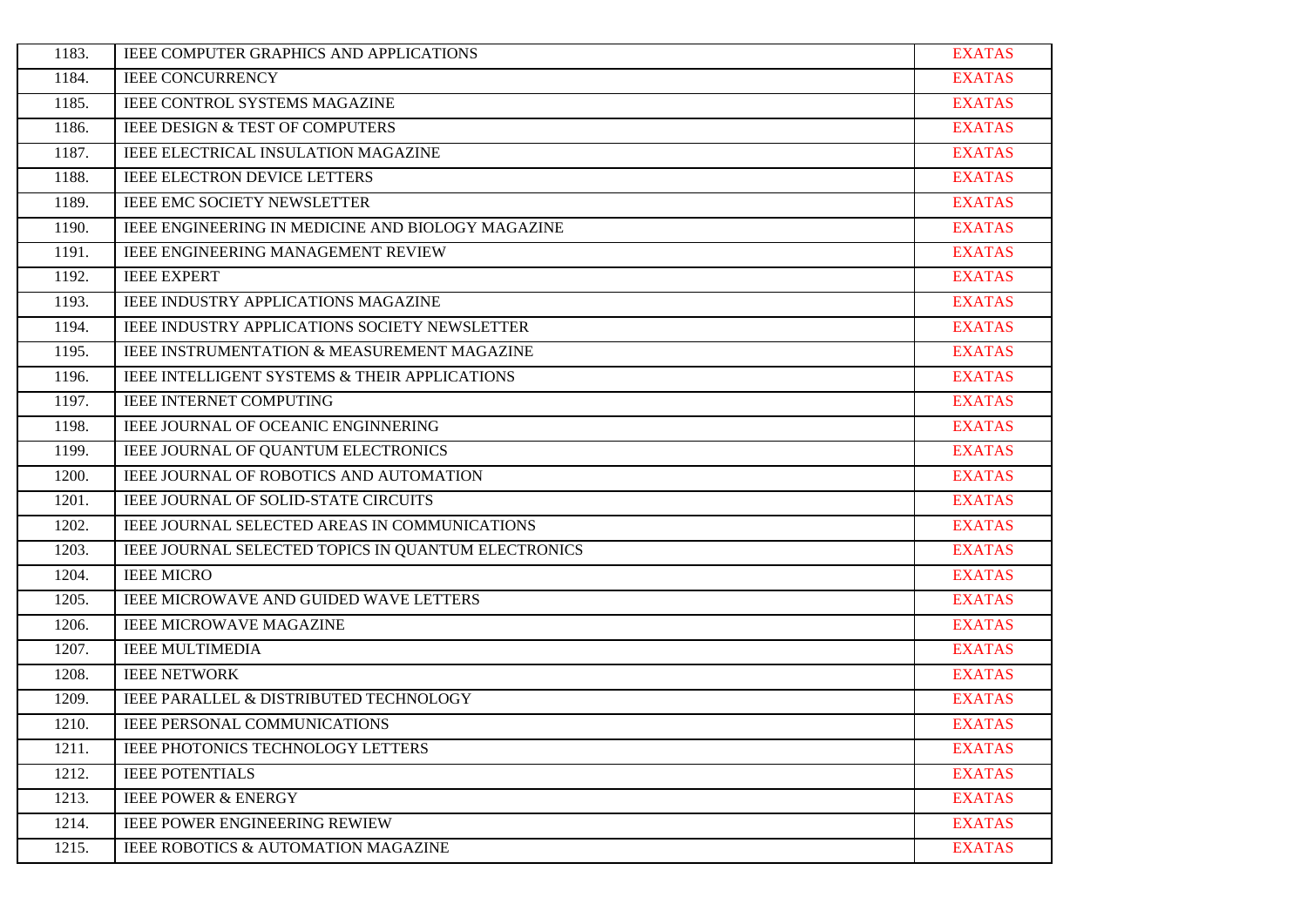| 1216. | <b>IEEE SIGNAL PROCESSING LETTERS</b>                                                                       | <b>EXATAS</b> |
|-------|-------------------------------------------------------------------------------------------------------------|---------------|
| 1217. | IEEE SIGNAL PROCESSING MAGAZINE                                                                             | <b>EXATAS</b> |
| 1218. | <b>IEEE SOFTWARE</b>                                                                                        | <b>EXATAS</b> |
| 1219. | <b>IEEE SPECTRUM</b>                                                                                        | <b>EXATAS</b> |
| 1220. | <b>IEEE TECHNICAL ACTIVITIES GUIDE</b>                                                                      | <b>EXATAS</b> |
| 1221. | IEEE TECHNOLOGY AND SOCIETY MAGAZINE                                                                        | <b>EXATAS</b> |
| 1222. | IEEE TRANSACTIONS ON ACOUSTICS, SPEECH, AND SIGNAL PROCESSING                                               | <b>EXATAS</b> |
| 1223. | IEEE TRANSACTIONS ON AEROSPACE AND ELECTRONIC SYSTEMS                                                       | <b>EXATAS</b> |
| 1224. | IEEE TRANSACTIONS ON ANTENNAS AND PROPAGATION                                                               | <b>EXATAS</b> |
| 1225. | IEEE TRANSACTIONS ON APPLIED SUPERCONDUCTIVITY                                                              | <b>EXATAS</b> |
| 1226. | IEEE TRANSACTIONS ON AUTOMATIC CONTROL                                                                      | <b>EXATAS</b> |
| 1227. | IEEE TRANSACTIONS ON BIOMEDICAL ENGINEERING                                                                 | <b>EXATAS</b> |
| 1228. | IEEE TRANSACTIONS ON BROADCASTING                                                                           | <b>EXATAS</b> |
| 1229. | <b>IEEE TRANSACTIONS ON CIRCUITS AND SYSTEMS</b>                                                            | <b>EXATAS</b> |
| 1230. | IEEE TRANSACTIONS ON CIRCUITS AND SYSTEMS - 1 - FUNDAMENTAL THEORY AND APPLICATIONS                         | <b>EXATAS</b> |
| 1231. | IEEE TRANSACTIONS ON CIRCUITS AND SYSTEMS - 2 - ANALOG AND DIGITAL SIGNAL PROCESSING                        | <b>EXATAS</b> |
| 1232. | IEEE TRANSACTIONS ON CIRCUITS AND SYSTEMS FOR VIDEO TECHNOLOGY                                              | <b>EXATAS</b> |
| 1233. | IEEE TRANSACTIONS ON COMMUNICATIONS                                                                         | <b>EXATAS</b> |
| 1234. | IEEE TRANSACTIONS ON COMPONENTS, HYBRIDS, AND MANUFACTURING TECHNOLOGY                                      | <b>EXATAS</b> |
| 1235. | IEEE TRANSACTIONS ON COMPONENTS, PACKAGING, AND MANUFACTURING TECHNOLOGY - PART A                           | <b>EXATAS</b> |
| 1236. | IEEE TRANSACTIONS ON COMPONENTS, PACKAGING, AND MANUFACTURING TECHNOLOGY - PART B -<br>ADVANCED PACKAGING   | <b>EXATAS</b> |
| 1237. | IEEE TRANSACTIONS ON COMPONENTS, PACKAGING, AND MANUFACTURING TECHNOLOGY - PART C -<br><b>MANUFACTURING</b> | <b>EXATAS</b> |
| 1238. | IEEE TRANSACTIONS ON COMPUTER - AIDED DESIGN OF INTEGRATED CIRCUITS AND SYSTEMS                             | <b>EXATAS</b> |
| 1239. | <b>IEEE TRANSACTIONS ON COMPUTERS</b>                                                                       | <b>EXATAS</b> |
| 1240. | IEEE TRANSACTIONS ON CONSUMER ELECTRONICS                                                                   | <b>EXATAS</b> |
| 1241. | IEEE TRANSACTIONS ON CONTROL SYSTEMS TECHNOLOGY                                                             | <b>EXATAS</b> |
| 1242. | IEEE TRANSACTIONS ON DIELECTRICS AND ELECTRICAL INSULATION                                                  | <b>EXATAS</b> |
| 1243. | <b>IEEE TRANSACTIONS ON EDUCATION</b>                                                                       | <b>EXATAS</b> |
| 1244. | IEEE TRANSACTIONS ON ELECTRICAL INSULATION                                                                  | <b>EXATAS</b> |
| 1245. | IEEE TRANSACTIONS ON ELECTROMAGNETIC COMPATIBILITY                                                          | <b>EXATAS</b> |
| 1246. | IEEE TRANSACTIONS ON ELECTRON DEVICES                                                                       | <b>EXATAS</b> |
| 1247. | IEEE TRANSACTIONS ON ENERGY CONVERSION                                                                      | <b>EXATAS</b> |
| 1248. | IEEE TRANSACTIONS ON ENGINEERING MANAGEMENT                                                                 | <b>EXATAS</b> |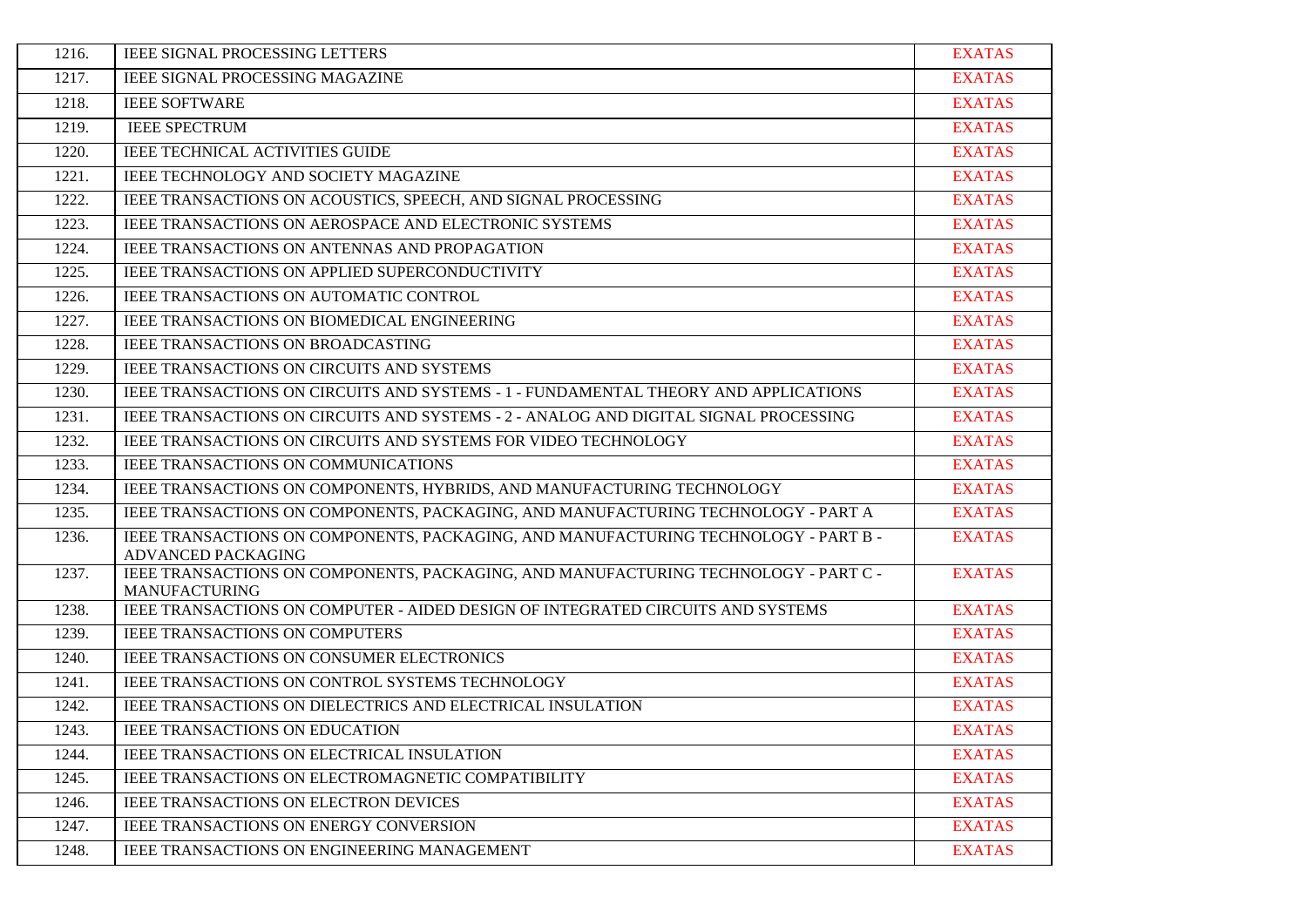| 1249. | <b>IEEE TRANSACTIONS ON EVOLUTIONARY COMPUTATION</b>                            | <b>EXATAS</b> |
|-------|---------------------------------------------------------------------------------|---------------|
| 1250. | IEEE TRANSACTIONS ON FUZZI SYSTEMS                                              | <b>EXATAS</b> |
| 1251. | IEEE TRANSACTIONS ON GEOSCIENCE AND REMOTE SENSING                              | <b>EXATAS</b> |
| 1252. | <b>IEEE TRANSACTIONS ON IMAGE PROCESSING</b>                                    | <b>EXATAS</b> |
| 1253. | IEEE TRANSACTIONS ON INDUSTRIAL ELECTRONICS                                     | <b>EXATAS</b> |
| 1254. | IEEE TRANSACTIONS ON INDUSTRY APPLICATIONS                                      | <b>EXATAS</b> |
| 1255. | IEEE TRANSACTIONS ON INFORMATION TECHNOLOGY IN BIOMEDICINE                      | <b>EXATAS</b> |
| 1256. | IEEE TRANSACTIONS ON INFORMATION THEORY                                         | <b>EXATAS</b> |
| 1257. | IEEE TRANSACTIONS ON INSTRUMENTATION AND MEASUREMENT                            | <b>EXATAS</b> |
| 1258. | IEEE TRANSACTIONS ON KNOWLEDGE AND DATA ENGINEERING                             | <b>EXATAS</b> |
| 1259. | <b>IEEE TRANSACTIONS ON MAGNETICS</b>                                           | <b>EXATAS</b> |
| 1260. | IEEE TRANSACTIONS ON MEDICAL IMAGING                                            | <b>EXATAS</b> |
| 1261. | IEEE TRANSACTIONS ON MICROWAVE THEORY AND TECHNIQUES                            | <b>EXATAS</b> |
| 1262. | IEEE TRANSACTIONS ON MULTIMEDIA                                                 | <b>EXATAS</b> |
| 1263. | IEEE TRANSACTIONS ON NANOBIOSCIENCE                                             | <b>EXATAS</b> |
| 1264. | IEEE TRANSACTIONS ON NEURAL NETWORKS                                            | <b>EXATAS</b> |
| 1265. | IEEE TRANSACTIONS ON NEURAL SYSTEMS AND REHABILITATION ENGINEERING              | <b>EXATAS</b> |
| 1266. | IEEE TRANSACTIONS ON NUCLEAR SCIENCE                                            | <b>EXATAS</b> |
| 1267. | IEEE TRANSACTIONS ON PARALLEL AND DISTRIBUTED SYSTEMS                           | <b>EXATAS</b> |
| 1268. | IEEE TRANSACTIONS ON PATTERN ANALYSIS AND MACHINE INTELLIGENCE                  | <b>EXATAS</b> |
| 1269. | IEEE TRANSACTIONS ON PLASMA SCIENCE                                             | <b>EXATAS</b> |
| 1270. | <b>IEEE TRANSACTIONS ON POWER DELIVERY</b>                                      | <b>EXATAS</b> |
| 1271. | IEEE TRANSACTIONS ON POWER ELECTRONICS                                          | <b>EXATAS</b> |
| 1272. | IEEE TRANSACTIONS ON POWER SYSTEMS                                              | <b>EXATAS</b> |
| 1273. | IEEE TRANSACTIONS ON PROFESSIONAL COMMUNICATION                                 | <b>EXATAS</b> |
| 1274. | IEEE TRANSACTIONS ON REHABILITATION ENGINEERING                                 | <b>EXATAS</b> |
| 1275. | IEEE TRANSACTIONS ON RELIABILITY                                                | <b>EXATAS</b> |
| 1276. | IEEE TRANSACTIONS ON ROBOTICS AND AUTOMATION                                    | <b>EXATAS</b> |
| 1277. | IEEE TRANSACTIONS ON SEMICONDUCTOR MANUFACTURING                                | <b>EXATAS</b> |
| 1278. | IEEE TRANSACTIONS ON SIGNAL PROCESSING                                          | <b>EXATAS</b> |
| 1279. | <b>IEEE TRANSACTIONS ON SOFTWARE ENGINEERING</b>                                | <b>EXATAS</b> |
| 1280. | IEEE TRANSACTIONS ON SPEECH AND AUDIO PROCESSING                                | <b>EXATAS</b> |
| 1281. | IEEE TRANSACTIONS ON SYSTEMS, MAN AND CYBERNETICS                               | <b>EXATAS</b> |
| 1282. | IEEE TRANSACTIONS ON SYSTEMS, MAN AND CYBERNETICS - PART A - SYSTEMS AND HUMANS | <b>EXATAS</b> |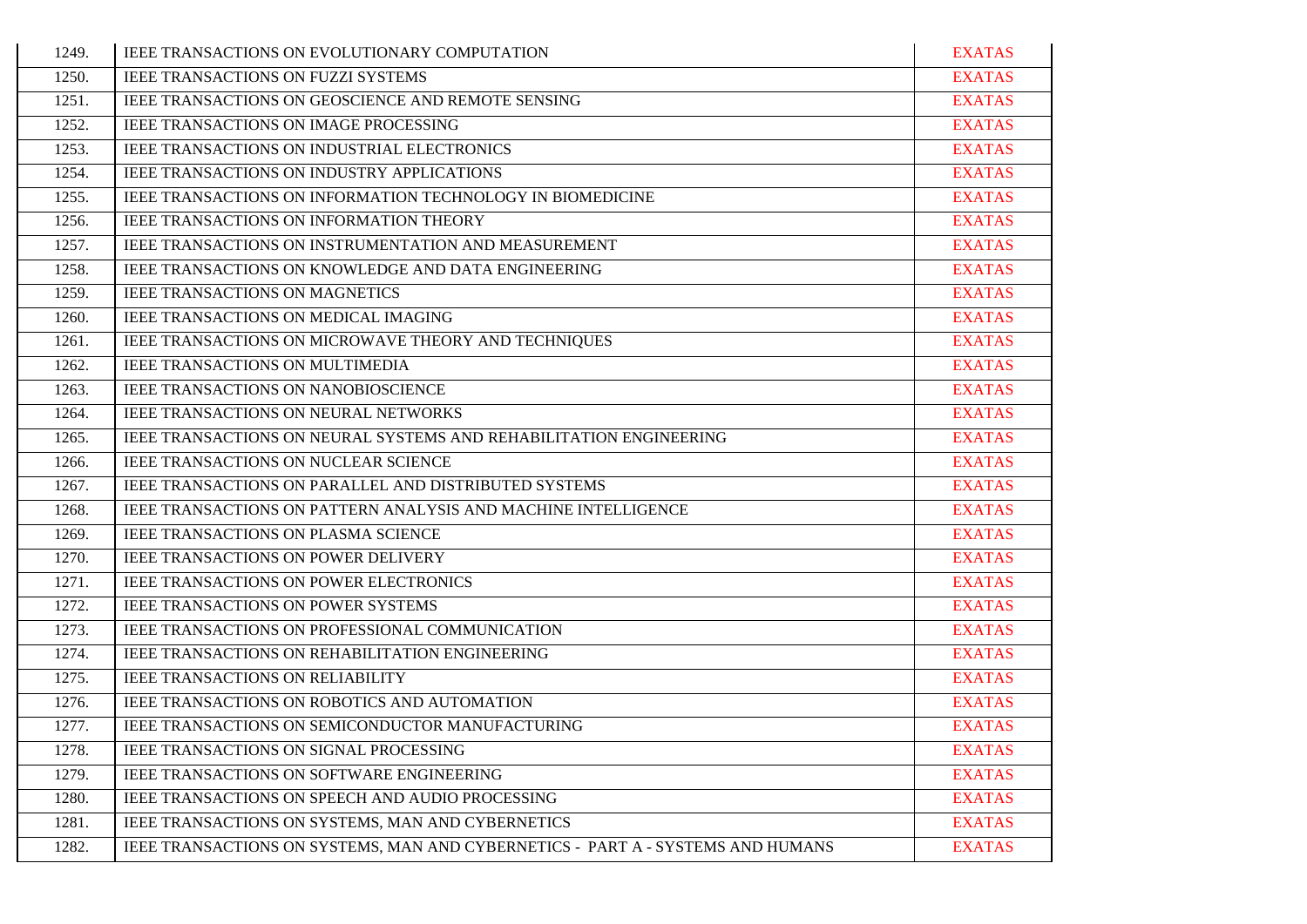| 1283. | IEEE TRANSACTIONS ON SYSTEMS, MAN AND CYBERNETICS - PART B - CYBERBETICS              | <b>EXATAS</b>  |
|-------|---------------------------------------------------------------------------------------|----------------|
| 1284. | IEEE TRANSACTIONS ON SYSTEMS, MAN AND CYBERNETICS - PART C - APPLICATIONS AND REVIEWS | <b>EXATAS</b>  |
| 1285. | IEEE TRANSACTIONS ON ULTRASONICS, FERROELECTRICS AND FREQUENCY CONTROL                | <b>EXATAS</b>  |
| 1286. | <b>IEEE TRANSACTIONS ON VEHICULAR TECHNOLOGY</b>                                      | <b>EXATAS</b>  |
| 1287. | IEEE TRANSACTIONS ON VERY LARGE SCALE INTEGRATION (VLSI) SYSTEMS                      | <b>EXATAS</b>  |
| 1288. | IEEE TRANSACTIONS ON VISUALIZATION AND COMPUTER GRAPHICS                              | <b>EXATAS</b>  |
| 1289. | <b>IHENRINGIA SERIE BOTANICA</b>                                                      | <b>ICB</b>     |
| 1290. | <b>IHENRINGIA SERIE ZOOLOGIA</b>                                                      | <b>ICB</b>     |
| 1291. | ILHA - REVISTA DE ANTROPOLOGIA                                                        |                |
| 1292. | <b>ILHA DO DESTERRO</b>                                                               |                |
| 1293. | <b>IMMUNOLOGY TODAY</b>                                                               | <b>ICB</b>     |
| 1294. | <b>IMPLANTARE</b>                                                                     | <b>ODO</b>     |
| 1295. | <b>IMPLANTNEWS</b>                                                                    | <b>ODO</b>     |
| 1296. | <b>IMPLANTNEWSPERIO</b>                                                               | <b>ODO</b>     |
| 1297. | <b>IMPRENSA</b>                                                                       |                |
| 1298. | <b>INCISIVO</b>                                                                       | <b>ODO</b>     |
| 1299. | INCLUSÃO (EDU. ESPECIAL)                                                              | <b>BU/EDU</b>  |
| 1300. | INCLUSIVIDADE – REVISTA TEOLOGICA DO CENTRO DE ESTUDOS ANGLÍCANOS – CEA               | <b>ICH</b>     |
| 1301. | <b>INDIANA</b>                                                                        | <b>ICH</b>     |
| 1302. | <b>INDIANA BEIHEFT</b>                                                                | <b>ICH</b>     |
| 1303. | <b>INDÚSTRIA ALIMENTAR</b>                                                            | <b>ODO</b>     |
| 1304. | <b>INDÚSTRIA BRASILEIRA</b>                                                           |                |
| 1305. | <b>INDÚSTRIA DE LATICÍNIOS</b>                                                        | <b>ODO</b>     |
| 1306. | INDÚSTRIA DE PANIFICAÇÃO                                                              | <b>ODO</b>     |
| 1307. | <b>INDÚSTRIAS LÁCTEAS</b>                                                             | <b>ODO</b>     |
| 1308. | <b>INFÂNCIA Y APRENDIZAJE</b>                                                         | <b>EDU</b>     |
| 1309. | <b>INFANT BEHAVIOR E DEVELOPMENT</b>                                                  | <b>EDU</b>     |
| 1310. | <b>INFARMA</b>                                                                        | <b>BU/ODO</b>  |
| 1311. | INFO EXAME - ANTIGA INFORMÁTICA EXAME                                                 |                |
| 1312. | <b>INFOCAPES</b>                                                                      | <b>BU/ICB</b>  |
| 1313. | <b>INFOGEO</b>                                                                        |                |
| 1314. | INFORMAÇÃO PARA A SAÚDE - BOLETIM                                                     | BU / ICB / ODO |
| 1315. | INFORMAÇÃO PSIQUIÁTRICA                                                               |                |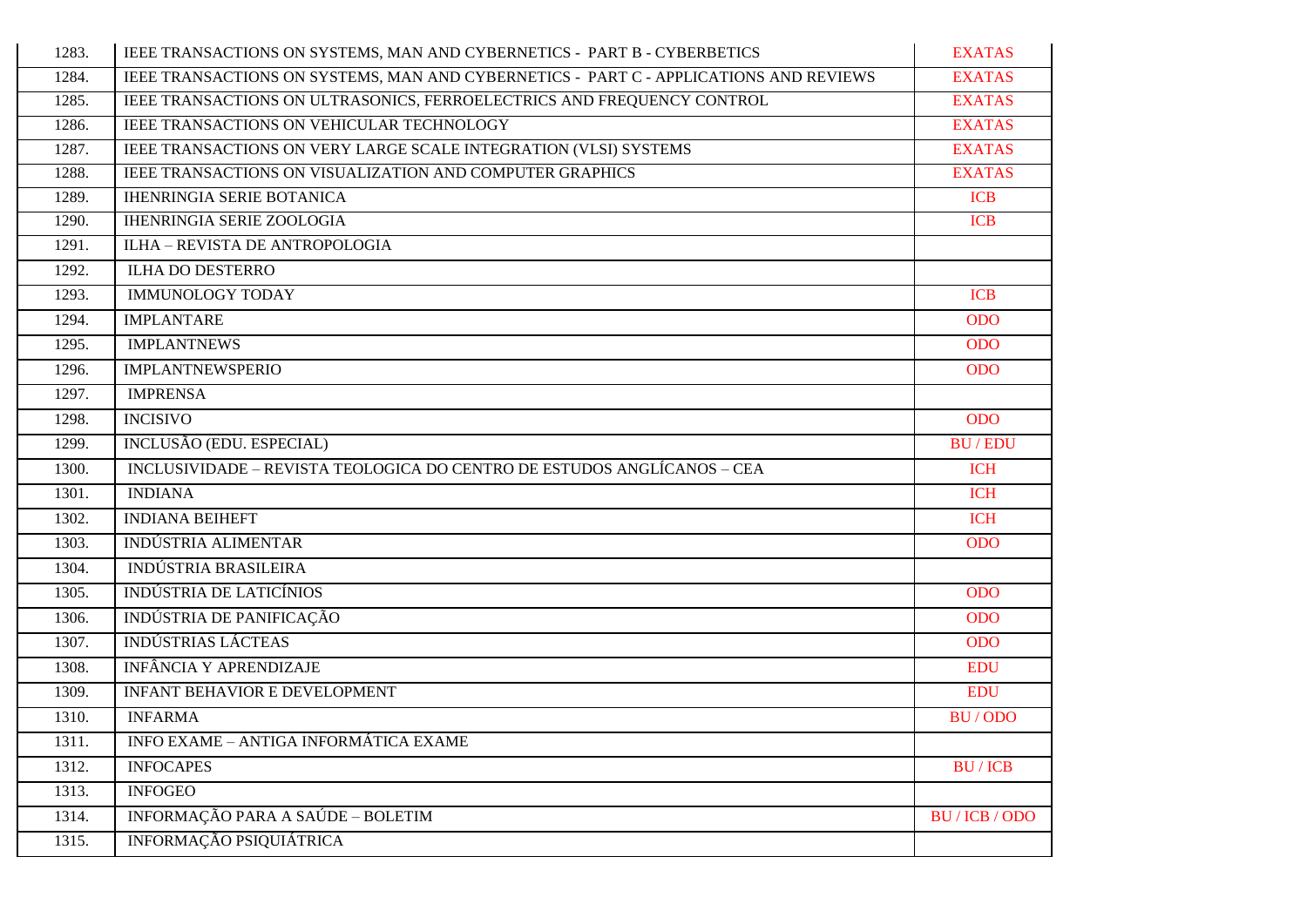| 1316. | <b>INFORMACION FARMACEUTICA OMS</b>                                                                             | <b>ODO</b>                                   |
|-------|-----------------------------------------------------------------------------------------------------------------|----------------------------------------------|
| 1317. | INFORMAÇÕES ECONÔMICAS                                                                                          |                                              |
| 1318. | <b>INFORMAÇÕES FIPE</b>                                                                                         |                                              |
| 1319. | INFORMATICA EXAME (MUDOU O NOME PARA INFO EXAME EM DEZEMBRO DE 1997)                                            |                                              |
| 1320. | <b>INFORMATICA Y DERECHO</b>                                                                                    |                                              |
| 1321. | INFORMATIONS PHARMACEUTIQUES OMS                                                                                | <b>ODO</b>                                   |
| 1322. | INFORMATIVO ANUAL DA FACULDADE DE ALIMENTOS TECNOLOGIA DE ALIMENTOS UNIVERSIDADE<br><b>ESTADUAL DE CAMPINAS</b> | <b>ODO</b>                                   |
| 1323. | INFORMATIVO ANUAL DA FACULDADE DE ENGENHARIA DE ALIMENTOS E ENGENHARIA AGRICOLA                                 | <b>ODO</b>                                   |
| 1324. | <b>INFORMATIVO CE</b>                                                                                           |                                              |
| 1325. | <b>INFORMATIVO DE ENSINO MINAS GERAIS</b>                                                                       | <b>EDU</b>                                   |
| 1326. | INFORMATIVO JURÍDICO DA BIBLIOTECA MINISTRO OSCAR SARAIVA                                                       | <b>DIREITO</b>                               |
| 1327. | INFORMATIVO MAI DE ENSINO DO ESTADO DE MINAS GERAIS                                                             |                                              |
| 1328. | INFORME AGROPECUÁRIO                                                                                            | <b>BU/ICB</b>                                |
| 1329. | <b>INFORME DA PESQUISA</b>                                                                                      |                                              |
| 1330. | INFORME EPIDEMIOLÓGICO DO SUS                                                                                   | BU/ODO                                       |
| 1331. | INFORMS JOURNAL ON COMPUTING                                                                                    | <b>EXATAS</b>                                |
| 1332. | <b>INMETRO INFORMAÇÃO</b>                                                                                       | BU/ODO                                       |
| 1333. | <b>INNOVATION</b>                                                                                               | ICB/ODO                                      |
| 1334. | INNOVATIONS IMPLANT JOURNAL: BIOMATERIAIS AND ESTHETICS                                                         | <b>ODO</b>                                   |
| 1335. | <b>INNOVATIONS JOURNAL</b>                                                                                      | <b>ODO</b>                                   |
| 1336. | <b>INORGÂNICA CHIMICA ACTA</b>                                                                                  | <b>EXATAS</b>                                |
| 1337. | <b>INSECTES SOCIAN</b>                                                                                          | <b>ICB</b>                                   |
| 1338. | <b>INSIGHT INTELIGÊNCIA</b>                                                                                     |                                              |
| 1339. | <b>INSTITUTO DE CIENCIAS BIOLÓGICAS - UFJF</b>                                                                  | <b>ICB</b>                                   |
| 1340. | INSTITUTO DE CIÊNCIAS BIOLÓGICAS E DE GEOCIÊNCIAS                                                               | <b>ICB</b>                                   |
| 1341. | INSTITUTO DE CIENCIAS HUMANAS E DE LETRAS - UFJF                                                                |                                              |
| 1342. | <b>INSTITUTO UNIVERSAL BRASILEIRO</b>                                                                           |                                              |
| 1343. | <b>INSTRUÇÃO PRÁTICA</b>                                                                                        | <b>ICB</b>                                   |
| 1344. | INSTRUMENTO REVISTA DE ESTUDO E PESQUISA EM EDUCAÇÃO - UFJF                                                     | <b>BU/EDU/</b><br>JOÃO XXIII/ICB/<br>SSO/ODO |
| 1345. | <b>INSULA REVISTA DE BOTÂNICA</b>                                                                               | <b>ICB</b>                                   |
| 1346. | <b>INTEGRAÇÃO</b>                                                                                               | <b>BU/EDU</b>                                |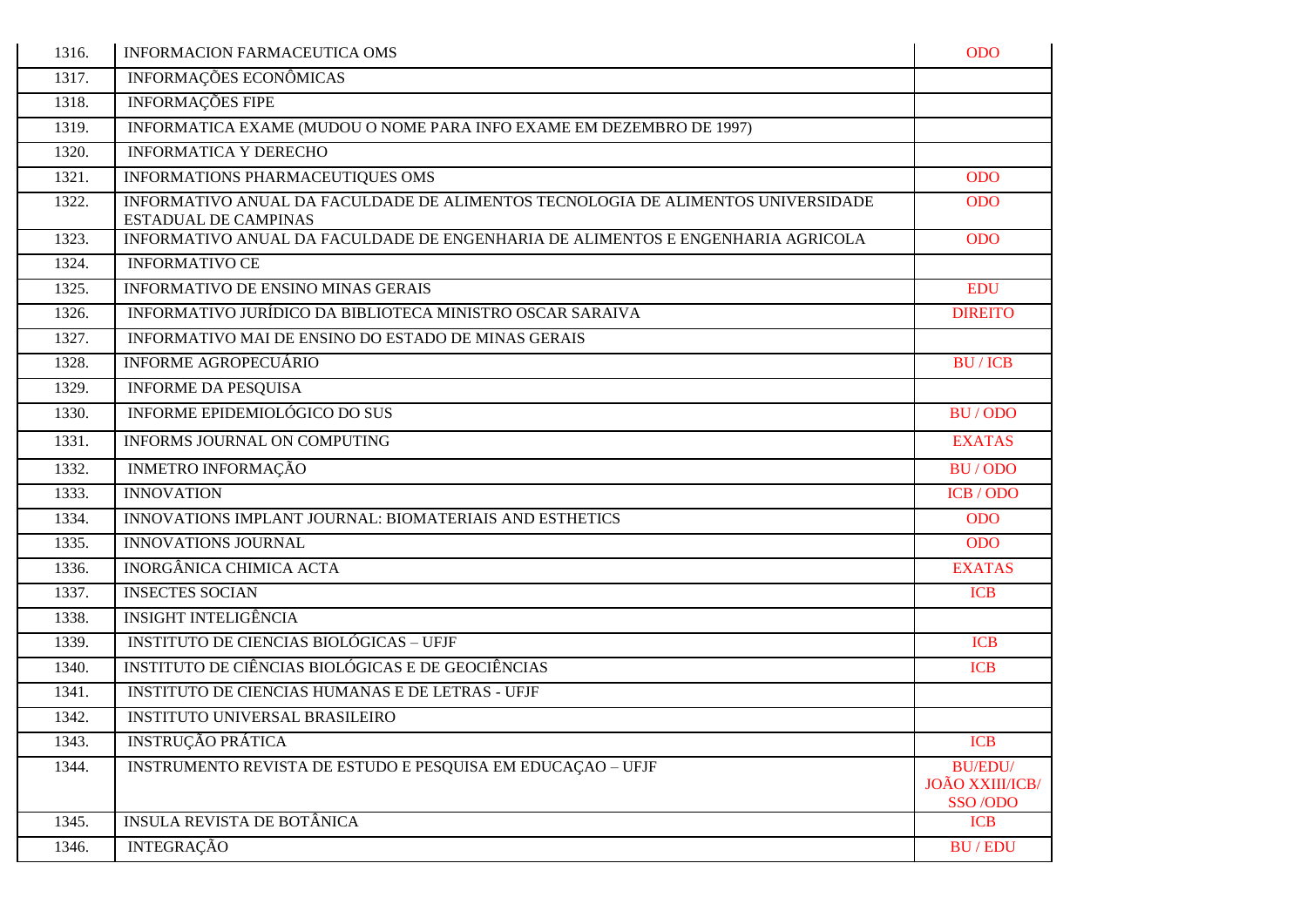| 1347. | INTER-AÇÃO (UFG)                                                | <b>EDU</b>       |
|-------|-----------------------------------------------------------------|------------------|
| 1348. | <b>INTERACTIONS</b>                                             | <b>EXATAS</b>    |
| 1349. | <b>INTERAGIR PENSANDO A EXTENSÃO</b>                            | <b>SSO</b>       |
| 1350. | INTERCOM – REVISTA BRASILEIRA DE COMUNICAÇÃO (1984)             |                  |
| 1351. | INTERCOM - REVISTA BRASILEIRA DE CIÊNCIAS DA COMUNICAÇÃO (2006) |                  |
| 1352. | <b>INTERCIÊNCIA</b>                                             | <b>ICB</b>       |
| 1353. | <b>INTERESSE PÚBLICO</b>                                        | <b>DIREITO</b>   |
| 1354. | INTERFACE COMUNICAÇÃO, SAÚDE, EDUCAÇÃO                          |                  |
| 1355. | <b>INTERMEIO</b>                                                | <b>EDU</b>       |
| 1356. | INTERNATIONAL ABSTRACTS IN OPERATION RESEARCH                   | <b>EXATAS</b>    |
| 1357. | <b>INTERNATIONAL BRAZ J UROL</b>                                |                  |
| 1358. | INTERNATIONAL FAMILY PLANNING PERSPECTIVES AN DIGEST            | <b>BU/ICB</b>    |
| 1359. | INTERNATIONAL JOURNAL ELECTRICAL POWER & ENERGY SYSTEMS         | <b>EXATAS</b>    |
| 1360. | INTERNATIONAL JOURNAL FOR PARASITOLOGY                          | <b>ICB</b>       |
| 1361. | INTERNATIONAL JOURNAL FOR THE PSYCHOLOGY OF RELIGION (THE)      | <b>ICH</b>       |
| 1362. | INTERNATIONAL JOURNAL OF ATHEROSCLEROSIS (THE)                  |                  |
| 1363. | INTERNATIONAL JOURNAL OF EDUCATIONAL DEVELOPMENT                | <b>EDU</b>       |
| 1364. | INTERNATIONAL JOURNAL OF EDUCATIONAL RESEARCH                   | <b>BU/EDU</b>    |
| 1365. | INTERNATIONAL JOURNAL OF MODERN PHYSICS A                       | <b>BU/EXATAS</b> |
| 1366. | INTERNATIONAL JOURNAL OF MODERN PHYSICS B                       |                  |
| 1367. | INTERNATIONAL JOURNAL OF MODERN PHYSICS C                       |                  |
| 1368. | INTERNATIONAL JOURNAL OF NUTROLOGY                              |                  |
| 1369. | INTERNATIONAL JOURNAL OF ODONTOSTOMATOLOGY                      | <b>ODO</b>       |
| 1370. | INTERNATIONAL JOURNAL OF PHILOSOPHY OF RELIGION                 |                  |
| 1371. | INTERNATIONAL JOURNAL OF QUANTUN CHEMISTRY                      | <b>BU/EXATAS</b> |
| 1372. | INTERNATIONAL JOURNAL OF THEORETICAL PHYSICS                    | <b>BU/EXATAS</b> |
| 1373. | INTERNATIONAL JOURNAL PHARMACEUTICAL COMPOUNDING                |                  |
| 1374. | INTERNATIONAL PHARMACY JOURNAL                                  | <b>ODO</b>       |
| 1375. | INTERNATIONAL REGIONAL SCIENCE REVIEW                           | <b>EXATAS</b>    |
| 1376. | INTERNATIONAL REVIEW OF SOCIOLOGY                               | <b>EDU</b>       |
| 1377. | INTERNATIONAL STATISTICAL REVIEW                                | <b>EXATAS</b>    |
| 1378. | <b>INTERNATIONAL TRADE FORUM</b>                                |                  |
| 1379. | INTERNATIONAL TRANSACTIONS IN OPERATIONAL RESEARCH              | <b>EXATAS</b>    |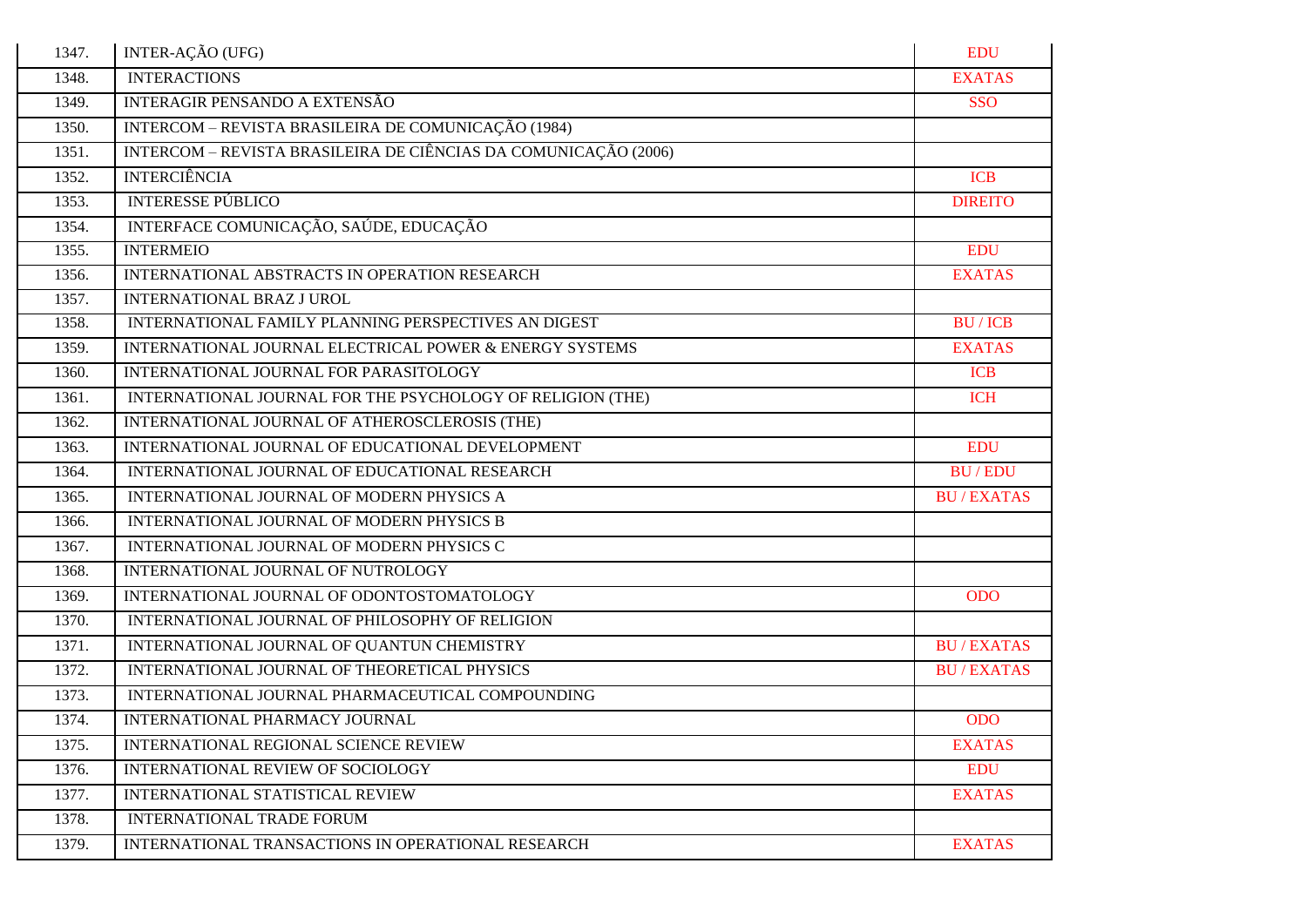| 1380. | <b>INTERNET WORLD</b>                                                         | <b>BU/EXATAS</b> |
|-------|-------------------------------------------------------------------------------|------------------|
| 1381. | <b>INTERTEMAS</b>                                                             |                  |
| 1382. | <b>INTERVENÇÃO SOCIAL</b>                                                     | <b>SSO</b>       |
| 1383. | <b>INVESTIGACION CLINICA</b>                                                  |                  |
| 1384. | <b>INVESTIGACION OPERATIVA</b>                                                | <b>EXATAS</b>    |
| 1385. | INVESTIGACIONES DE HISTÓRIA ECONOMICA                                         | <b>ICH</b>       |
| 1386. | IP INFORMÁTICA PÚBLICA                                                        | <b>EXATAS</b>    |
| 1387. | <b>IPOTESI - REVISTA DE ESTUDOS LITERARIOS - UFJF</b>                         |                  |
| 1388. | <b>IPSF NEWS BULLETIN</b>                                                     | <b>ODO</b>       |
| 1389. | <b>ISIDORIANUM</b>                                                            | <b>ICH</b>       |
| 1390. | <b>ISLAM CHRISTIAN- MUSLIM RELATIONS</b>                                      | <b>ICH</b>       |
| 1391. | ISRAEL JOURNAL OF MEDICAL SCIENCES                                            | <b>BU/ICB</b>    |
| 1392. | <b>ISTOE</b>                                                                  |                  |
| 1393. | IT PROFESSIONAL - TECHNOLOGY SOLUTIONS FOR THE ENTERPRISE                     | <b>EXATAS</b>    |
| 1394. | ITEM - IRRIGAÇÃO E TECNOLOGIA MODERNA                                         |                  |
| 1395. | JADA JOURNAL OF THE AMERICAN DENTAL ASSOCIATION                               | <b>ODO</b>       |
| 1396. | <b>JAMA BRASIL</b>                                                            |                  |
| 1397. | JAO JORNAL DE ASSESSORIA AO ODONTOLOGISTA                                     | <b>ODO</b>       |
| 1398. | JAPANESE JOURNAL OF APPLIED PHYSICS                                           | <b>EXATAS</b>    |
| 1399. | <b>JBA JORNAL BRASILEIRO DE AIDS</b>                                          | <b>BU/ICB</b>    |
| 1400. | JBC JORNAL BRASILEIRO DE CLÍNICA E ESTÉTICA EM ODONTOLOGIA                    | <b>ODO</b>       |
| 1401. | JBC JORNAL BRASILEIRO DE CLÍNICA ODONTOLOGICA INTEGRADA                       | <b>ODO</b>       |
| 1402. | JBC JORNAL BRASILEIRO DE ODONTOLOGIA CLÍNICA                                  | <b>ODO</b>       |
| 1403. | JBD JORNAL BRASILEIRO DE DENTÍSTICA E ESTÉTICA                                | <b>ODO</b>       |
| 1404. | JBD - REVISTA IBERO-AMERICANA DE ODONTOLOGIA ESTETICA & DENTISTICA OPERATORIA | <b>ODO</b>       |
| 1405. | JBE JORNAL BRASILEIRO DE ENDO/PERIO                                           | <b>ODO</b>       |
| 1406. | JBF JORNAL BRASILEIRO DE FITOMEDICINA                                         |                  |
| 1407. | JBP JORNAL BRASILEIRO DE ODONTOPEDIATRIA E ODONTOLOGIA DO BEBÊ                | <b>ODO</b>       |
| 1408. | JBT JORNAL BRASILEIRO DE TRANSPLANTES                                         |                  |
| 1409. | JIKEKAI MEDICAL JOURNAL                                                       |                  |
| 1410. | JORNAL BRASILEIRO DE GINECOLOGIA                                              |                  |
| 1411. | JORNAL BRASILEIRO DE MEDICINA                                                 | BU/ODO           |
| 1412. | JORNAL BRASILEIRO DE NEFROLOGIA                                               |                  |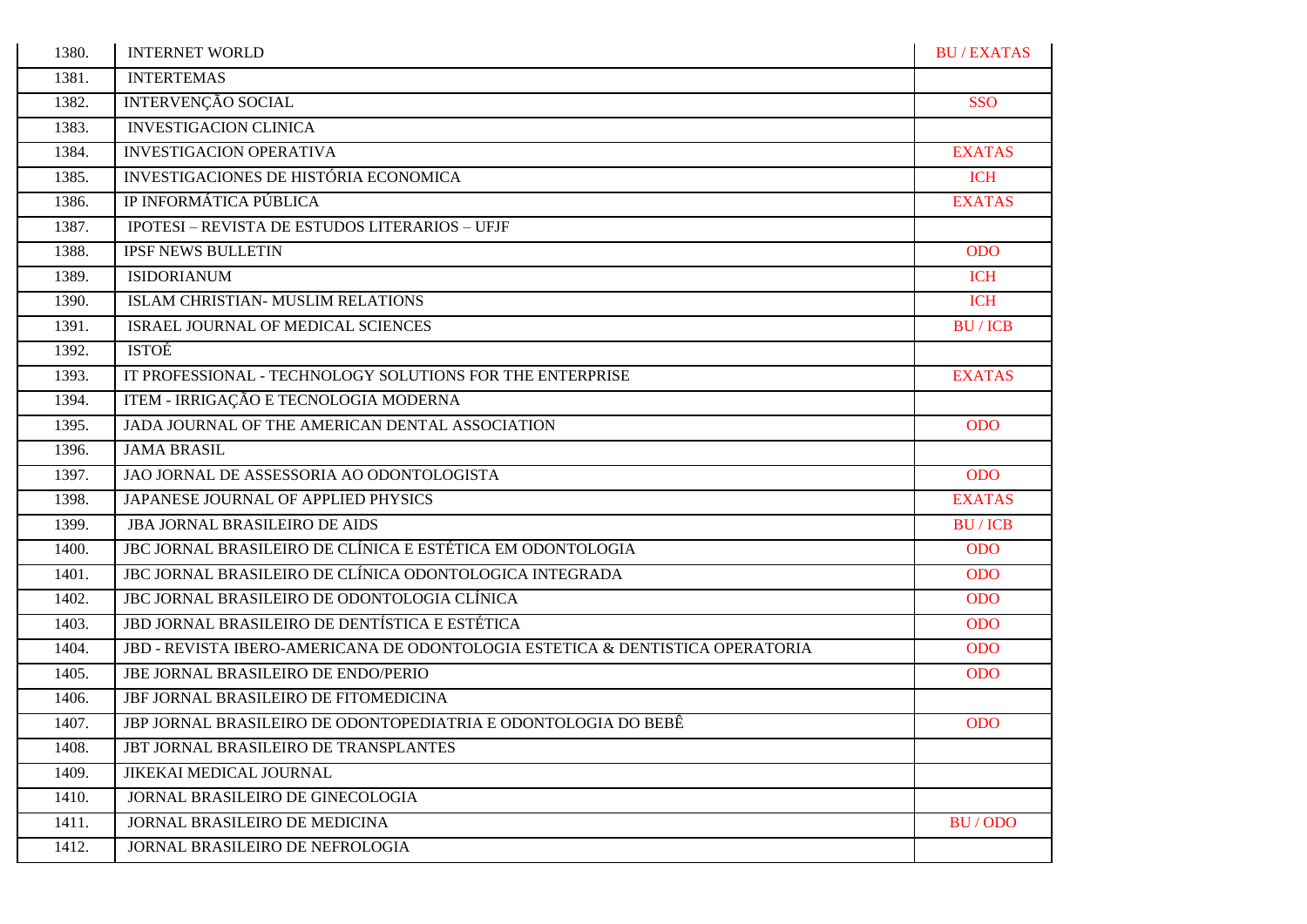| 1413. | JORNAL BRASILEIRO DE NEUROCIRURGIA                                      |                  |
|-------|-------------------------------------------------------------------------|------------------|
| 1414. | JORNAL BRASILEIRO DE ORTODONTIA & ORTOPEDIA FACIAL - JBO                | <b>ODO</b>       |
| 1415. | JORNAL BRASILEIRO DE PATOLOGIA                                          |                  |
| 1416. | JORNAL BRASILEIRO DE PATOLOGIA E MEDICINA LABORATORIAL                  |                  |
| 1417. | JORNAL BRASILEIRO DE PNEUMOLOGIA (ANTIGO JORNAL DE PNEUMOLOGIA)         |                  |
| 1418. | JORNAL BRASILEIRO DE PSIQUIATRIA                                        |                  |
| 1419. | JORNAL BRASILEIRO DE UROLOGIA                                           |                  |
| 1420. | <b>JORNAL DE PEDIATRIA</b>                                              | BU/ODO           |
| 1421. | JORNAL DE PNEUMOLOGIA (CONHECIDO COMO JORNAL BRASILEIRO DE PNEUMOLOGIA) |                  |
| 1422. | JORNAL DE POLÍTICAS EDUCACIONAIS                                        |                  |
| 1423. | <b>JORNAL DO CLÍNICO</b>                                                |                  |
| 1424. | <b>JORNAL DO SÉCULO</b>                                                 | <b>SSO</b>       |
| 1425. | JORNAL VASCULAR BRASILEIRO                                              |                  |
| 1426. | JOURNAL DE CHIMIE PHYSIQUE ET DE PHYSICO-CHIMIE BIOLOGIQUE              | <b>ODO</b>       |
| 1427. | JOURNAL DE CHIMIE PHYSIQUE-CHIMIE BIOLOGIQUE                            | <b>ODO</b>       |
| 1428. | JOURNAL EDUCATIONAL PSYCHOLOGY                                          | <b>EDU</b>       |
| 1429. | JOURNAL FOR RESEARCH MATHEMATICS EDUCATION                              | <b>EDU</b>       |
| 1430. | JOURNAL OF ECONOMIC LITERATURE [2006]                                   |                  |
| 1431. | JOURNAL OF ACCOUNTING EDUCATION                                         | <b>EDU</b>       |
| 1432. | JOURNAL OF AGRICULTURAL AND FOOD CHEMISTRY                              | <b>ODO</b>       |
| 1433. | JOURNAL OF ANIMAL ECOLOGY                                               | <b>BU/ICB</b>    |
| 1434. | JOURNAL OF APPLIED ORAL SCIENCE                                         |                  |
| 1435. | JOURNAL OF APPLIED PHYSICS                                              | <b>BU/EXATAS</b> |
| 1436. | JOURNAL OF APPLIED PROBABILITY                                          | <b>EXATAS</b>    |
| 1437. | JOURNAL OF ARTIFICIAL INTELLIGENCE IN EDUCATION                         | <b>EXATAS</b>    |
| 1438. | JOURNAL OF BIOGEOGRAPHY                                                 | <b>ICB</b>       |
| 1439. | JOURNAL OF BIOLOGICAL CHEMISTRY                                         | <b>ODO</b>       |
| 1440. | JOURNAL OF BIOMEDICAL SCIENCE                                           |                  |
| 1441. | JOURNAL OF BUSINESS & ECONOMIC STATISTICS                               | <b>EXATAS</b>    |
| 1442. | JOURNAL OF CHEMICAL EDUCATION                                           | <b>ODO</b>       |
| 1443. | JOURNAL OF CHEMICAL PHYSICS (THE)                                       | <b>BU/EXATAS</b> |
| 1444. | JOURNAL OF CHROMATOGRAPHY                                               | <b>EXATAS</b>    |
| 1445. | JOURNAL OF CLINICA ORTHODONTICS                                         | <b>ODO</b>       |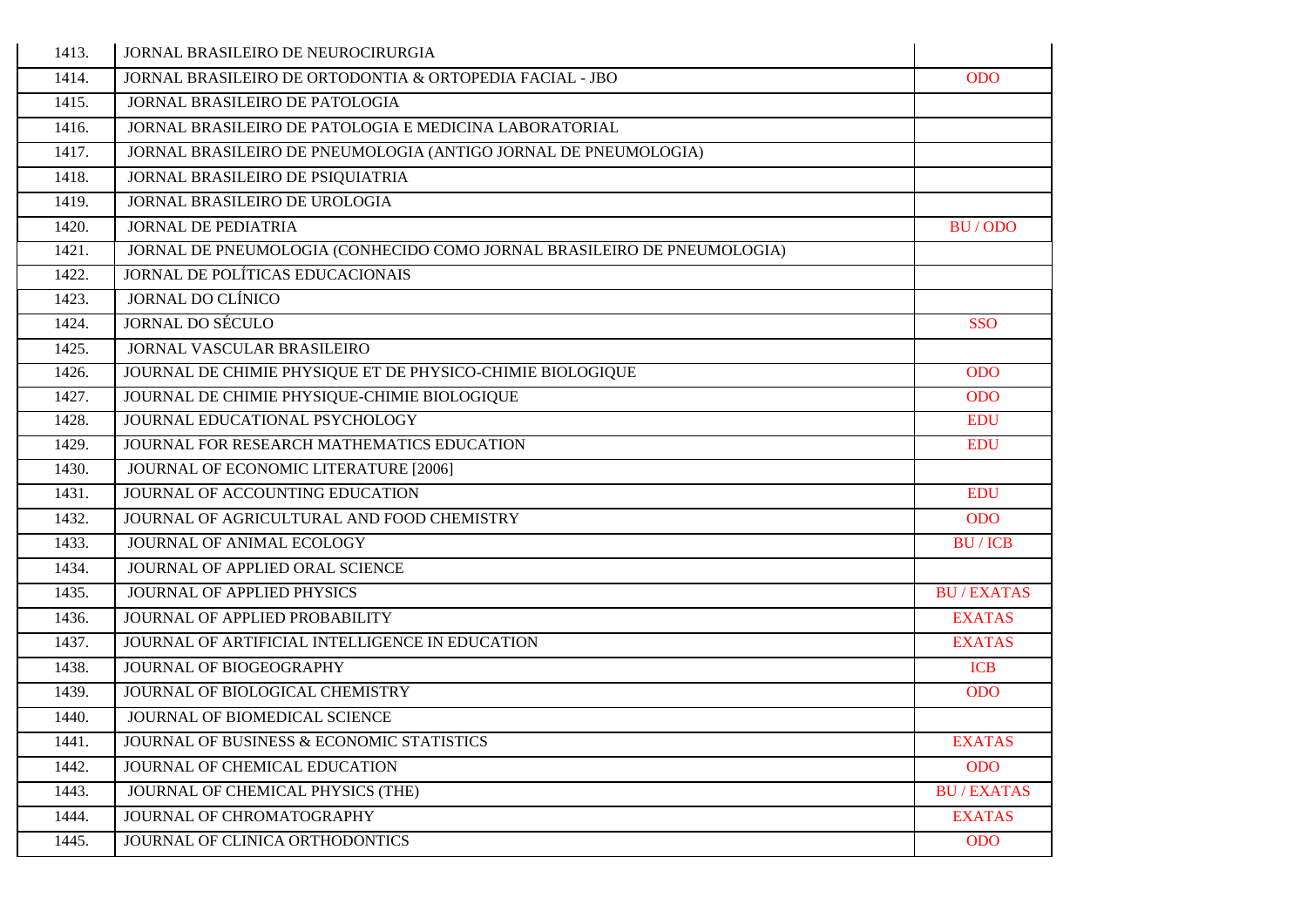| 1446. | JOURNAL OF COMMUNITY HEALTH                                                      |                  |
|-------|----------------------------------------------------------------------------------|------------------|
| 1447. | JOURNAL OF COMPUTACIONAL AND GRAPHICAL STATISTICS                                | <b>EXATAS</b>    |
| 1448. | JOURNAL OF COMPUTATIONAL CHEMISTRY                                               |                  |
| 1449. | JOURNAL OF COUNSELING PSYCHOLOGY                                                 | <b>EDU</b>       |
| 1450. | <b>JOURNAL OF DAIRY SCIENCE</b>                                                  | <b>ODO</b>       |
| 1451. | JOURNAL OF DENTAL EDUCATION                                                      | <b>ODO</b>       |
| 1452. | JOURNAL OF DENTAL RESEARCH                                                       | BU/ODO           |
| 1453. | <b>JOURNAL OF ECOLOGY</b>                                                        | <b>ICB</b>       |
| 1454. | JOURNAL OF ECONOMIC INTEGRATION                                                  |                  |
| 1455. | JOURNAL OF ECONOMIC LITERATURE (THE)                                             |                  |
| 1456. | JOURNAL OF ECUMENICAL STUDIES                                                    | <b>ICH</b>       |
| 1457. | JOURNAL OF ELECTRON SPECTROSCOPY AND RELATED PHENOMENA                           |                  |
| 1458. | JOURNAL OF ETHOLOGY                                                              | <b>BU/ICB</b>    |
| 1459. | JOURNAL OF EXPERIMENTAL BIOLOGY (THE)                                            | <b>ICB</b>       |
| 1460. | <b>JOURNAL OF FOOD SCIENCE</b>                                                   | <b>ODO</b>       |
| 1461. | JOURNAL OF GEOTECHNICAL AND GEOENVIRONMENTAL ENG                                 |                  |
| 1462. | JOURNAL OF HEALTH SCIENCES INSTITUTE - REVISTA DO INSTITUTO DE CIÊNCIAS DE SAÚDE | <b>ODO</b>       |
| 1463. | JOURNAL OF HERPETOLOGY                                                           | <b>ICB</b>       |
| 1464. | <b>JOURNAL OF HIDROLOGY</b>                                                      | <b>EXATAS</b>    |
| 1465. | JOURNAL OF HYDRAULIC RESEARCH                                                    | <b>EXATAS</b>    |
| 1466. | JOURNAL OF IMMUNOLOGY (THE)                                                      | BU/ICB/ODO       |
| 1467. | JOURNAL OF IMPLANT DENTISTRY (EDIÇÃO EM ESPANHOL E PORTUGUÊS)                    | <b>ODO</b>       |
| 1468. | JOURNAL OF INSECT PHYSIOLOGY                                                     | <b>ICB</b>       |
| 1469. | JOURNAL OF INTERNATIONAL MEDICAL RESEARCH (THE)                                  |                  |
| 1470. | JOURNAL OF LIGHTWARE TECHNOLOGY                                                  | <b>EXATAS</b>    |
| 1471. | <b>JOURNAL OF LINGUISTICS</b>                                                    |                  |
| 1472. | JOURNAL OF LOW TEMPERATURE PHYSICS                                               | <b>EXATAS</b>    |
| 1473. | JOURNAL OF MAGNETISM AND MAGNETIC MATERIALS                                      | <b>EXATAS</b>    |
| 1474. | JOURNAL OF MATHEMATICAL PHYSICS                                                  | <b>BU/EXATAS</b> |
| 1475. | JOURNAL OF MICROELECTROMECHANICAL SYSTEMS                                        | <b>EXATAS</b>    |
| 1476. | JOURNAL OF MOLECULAR STRUCTURE - TEOCHEM                                         | <b>BU/EXATAS</b> |
| 1477. | JOURNAL OF MORFOLOGY                                                             |                  |
| 1478. | JOURNAL OF NIHON UNIVERSITY SCHOOL OF DENTISTRY                                  | <b>ODO</b>       |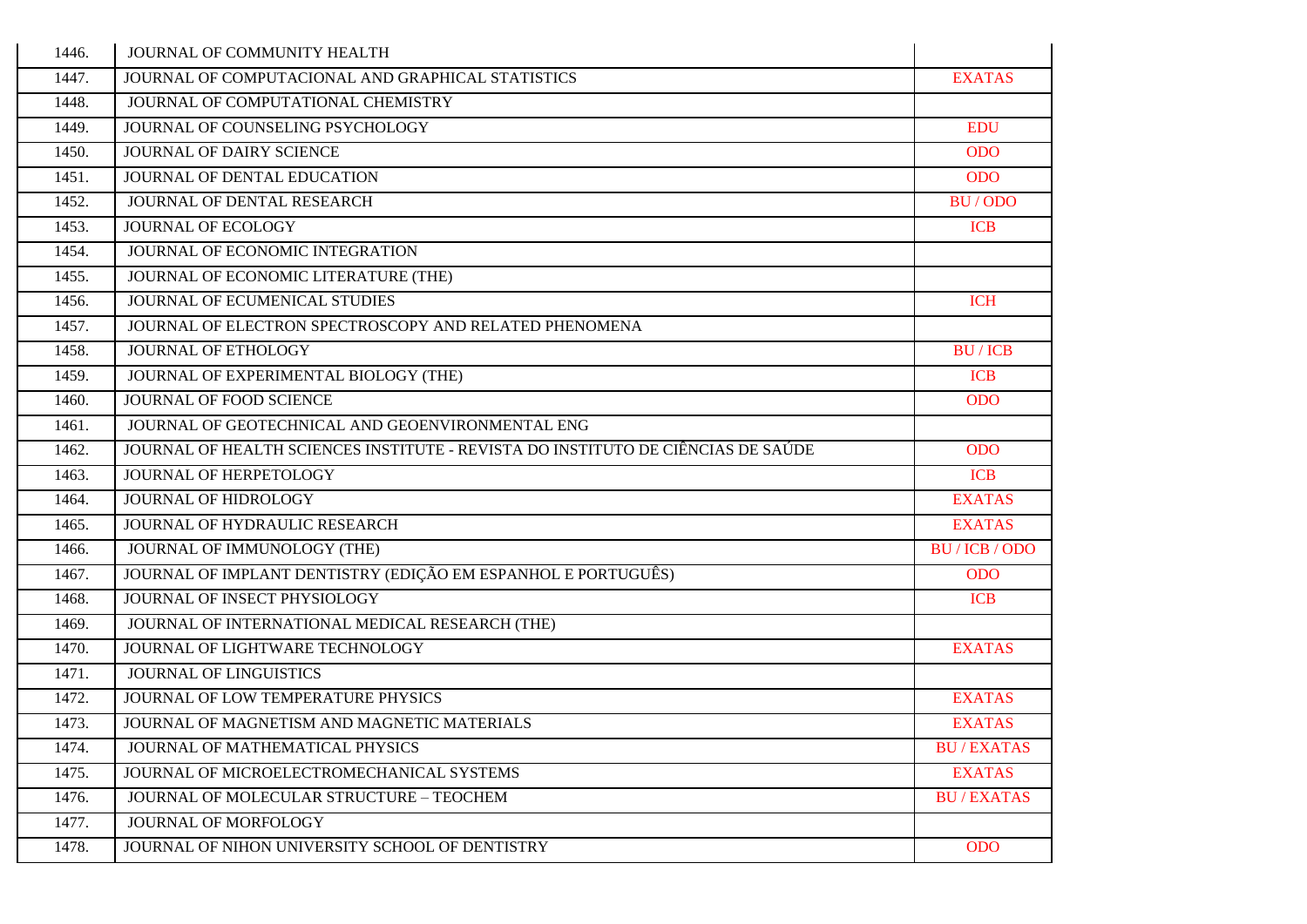| 1479. | JOURNAL OF NON-CRISTALLINE SOLIDS                           | <b>EXATAS</b>    |
|-------|-------------------------------------------------------------|------------------|
| 1480. | JOURNAL OF NUTRITION (THE)                                  | <b>ODO</b>       |
| 1481. | JOURNAL OF ORAL AND MAXILLOFACIAL SURGERY                   | <b>ODO</b>       |
| 1482. | JOURNAL OF ORAL SCIENCE                                     | <b>ODO</b>       |
| 1483. | JOURNAL OF ORAL SURGERY                                     | <b>ODO</b>       |
| 1484. | JOURNAL OF ORAL THERAPEUTICS AND PHARMACOLOGY               | <b>ODO</b>       |
| 1485. | JOURNAL OF OSAKA DENTAL UNIVERSITY                          | <b>ODO</b>       |
| 1486. | JOURNAL OF PERIODONTOLOGY (THE)                             | <b>ODO</b>       |
| 1487. | JOURNAL OF PHARMACEUTICAL SCIENCES                          | <b>ODO</b>       |
| 1488. | JOURNAL OF PHYSICAL CHEMISTRY (THE)                         | <b>BU/EXATAS</b> |
| 1489. | JOURNAL OF PHYSICS A - MATHEMATICAL AND GENERAL             |                  |
| 1490. | JOURNAL OF PHYSICAL A - MATHEMATICAL AND THEORETICAL        |                  |
| 1491. | JOURNAL OF PHYSICS B - ATOMIC MOLECULAR AND OPTICAL PHYSICS | <b>BU/EXATAS</b> |
| 1492. | JOURNAL OF PHYSICS AND CHEMISTRY OF SOLIDS                  | <b>EXATAS</b>    |
| 1493. | JOURNAL OF PHYSIOLOGY (THE)                                 | <b>ICB</b>       |
| 1494. | JOURNAL OF PROSTHETIC DENTISTRY                             | BU/ODO           |
| 1495. | JOURNAL OF QUANTITATIVE SPECTROSCOPY AND RADIATIVE TRANSFER | <b>EXATAS</b>    |
| 1496. | JOURNAL OF REGIONAL SCIENCE                                 | <b>EXATAS</b>    |
| 1497. | JOURNAL OF RELIGION (THE)                                   |                  |
| 1498. | JOURNAL OF RESEARCH IN READING                              |                  |
| 1499. | JOURNAL OF RESEARCH IN SCIENCE TEACHING                     |                  |
| 1500. | JOURNAL OF RUSSIAN AND EAST EUROPEAN PSYCHOLOGT             | <b>EDU</b>       |
| 1501. | JOURNAL OF SCHOOL PSYCHOLOGY                                | <b>BU/EDU</b>    |
| 1502. | <b>JOURNAL OF SEMANTICS</b>                                 | <b>ICH</b>       |
| 1503. | JOURNAL OF SOCIAL WORK IN DISABILITY A REHABILITATION       | <b>SSO</b>       |
| 1504. | JOURNAL OF STATISTICAL PHYSICS                              | <b>EXATAS</b>    |
| 1505. | JOURNAL OF THE ACM                                          | <b>EXATAS</b>    |
| 1506. | JOURNAL OF THE AMERICAN CHEMICAL SOCIETY                    | <b>EXATAS</b>    |
| 1507. | JOURNAL OF THE AMERICAN DENTAL ASSOCIATION (THE)            | <b>ODO</b>       |
| 1508. | JOURNAL OF THE AMERICAN INSTITUTE OF HOMEOPATHY             | <b>ODO</b>       |
| 1509. | JOURNAL OF THE AMERICAN SOCIETY OF NEPHROLOGY               |                  |
| 1510. | JOURNAL OF THE AMERICAN STATISTICAL ASSOCIATION             | <b>EXATAS</b>    |
| 1511. | JOURNAL OF THE BRAZILIAN COMPUTER SOCIETY                   | <b>EXATAS</b>    |
| 1512. | JOURNAL OF THE CHEMICAL SOCIETY - DALTON TRANSACTIONS       | <b>EXATAS</b>    |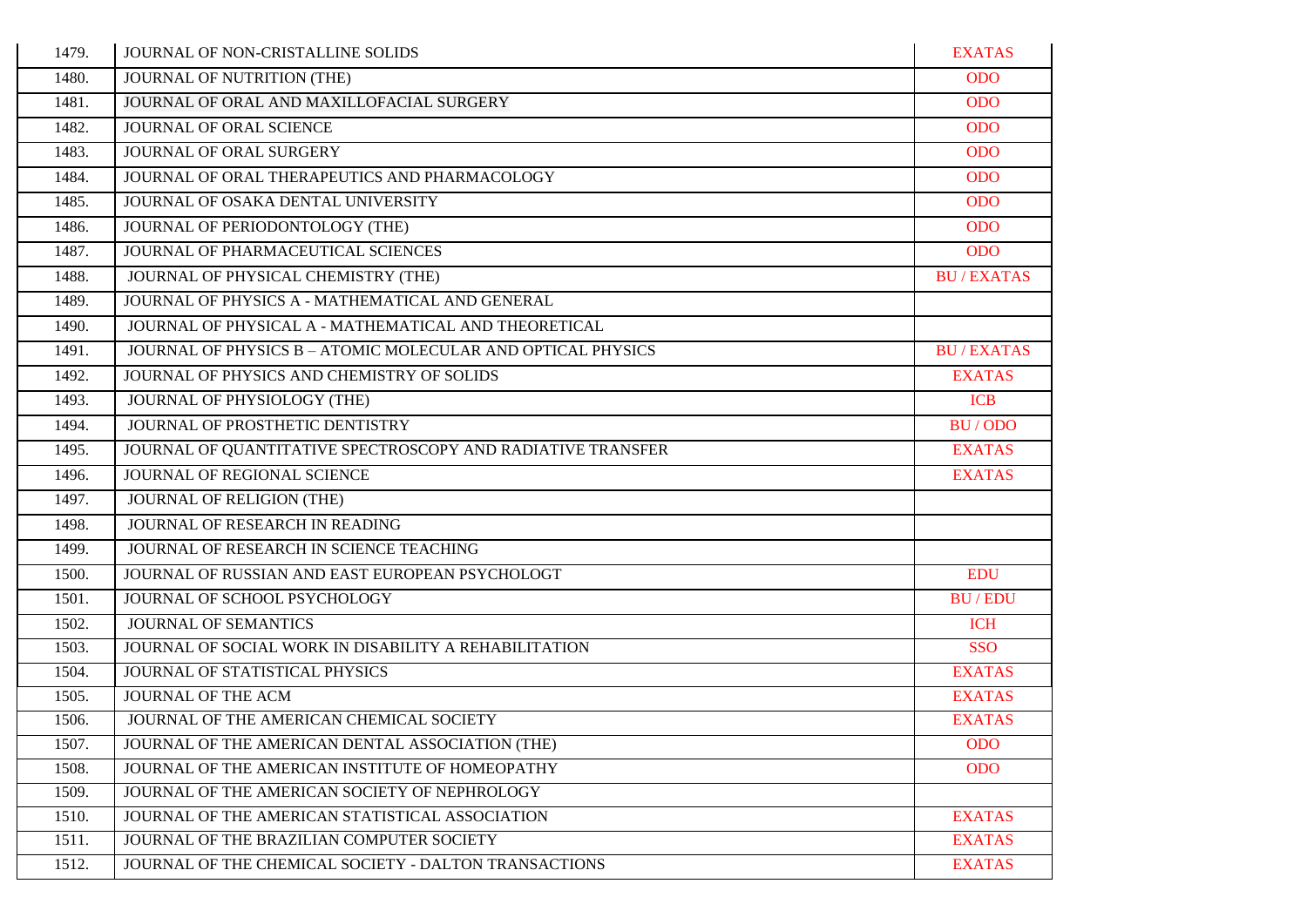| 1513. | JOURNAL OF THE JAPONESE STOMATOLOGICAL SOCIETY     | <b>ODO</b>       |
|-------|----------------------------------------------------|------------------|
| 1514. | JOURNAL OF THE OPTICAL SOCIETY OF AMERICA          | <b>EXATAS</b>    |
| 1515. | JOURNAL OF THE OPTICAL SOCIETY OF AMERICA A        | <b>BU/EXATAS</b> |
| 1516. | JOURNAL OF THE OPTICAL SOCIETY OF AMERICA B        | <b>BU/EXATAS</b> |
| 1517. | JOURNAL OF TOXICOLOGY AND ENVIRONMENTAL HEALTH     |                  |
| 1518. | JOURNAL OF TROPICAL ECOLOGY                        | <b>BU/ICB</b>    |
| 1519. | <b>JOURNAL OF UROLOGY (THE)</b>                    |                  |
| 1520. | JOURNAL OF VACUUM SCIENCE AND TECHNOLOGY           | <b>EXATAS</b>    |
| 1521. | JOURNAL OF VACUUM SCIENCE AND TECHNOLOGY A         | <b>EXATAS</b>    |
| 1522. | JOURNAL OF VACUUM SCIENCE AND TECHNOLOGY B         | <b>EXATAS</b>    |
| 1523. | JOURNAL OF ZOOLOGY                                 | <b>BU/ICB</b>    |
| 1524. | JOURNAL PHYSICAL CHEMISTRY (THE)                   |                  |
| 1525. | JURISPRUDÊNCIA - CONSELHO NACIONAL DO TRABALHO     |                  |
| 1526. | JURISPRUDENCIA - ORGAÕS DA ADMINISTRAÇÃO           |                  |
| 1527. | <b>JURISPRUDENCIA - SUPREMO TRIBUNAL FEDERAL</b>   |                  |
| 1528. | JURISPRUDENCIA - TRIBUNAL DE APELAÇÃO              |                  |
| 1529. | JURISPRUDENCIA CATARINENSE                         |                  |
| 1530. | JURISPRUDÊNCIA DO SUPERIOR TRIBUNAL MILITAR        |                  |
| 1531. | JURISPRUDÊNCIA DO TRIBUNAL SUPERIOR ELEITORAL      |                  |
| 1532. | KIDNEY INTERNATIONAL                               |                  |
| 1533. | KINAM - REVISTA DE FÍSICA                          | <b>EXATAS</b>    |
| 1534. | <b>KIRU</b>                                        | <b>ODO</b>       |
| 1535. | KMJ KUWAIT MEDICAL JOURNAL                         |                  |
| 1536. | <b>KRITERION</b>                                   | <b>ICH</b>       |
| 1537. | KS - KINESTHERAPIE SCIENTIFIQUE                    |                  |
| 1538. | KULTUR - CHRONIK                                   |                  |
| 1539. | KURUME MEDICAL JOURNAL (THE)                       |                  |
| 1540. | L & LETRAS - UNI. FED. DE UBERLÂNDIA               |                  |
| 1541. | L'HOMME ET SOCIEÉTÉ                                | <b>EDU</b>       |
| 1542. | <b>LAES &amp; HAES</b>                             | BU / ICB / ODO   |
| 1543. | <b>LANCET</b> (THE)                                | <b>BU/EXATAS</b> |
| 1544. | LANGUAGE E COMMUNICATION INTERDISCIPLINARY JOURNAL | <b>EDU</b>       |
| 1545. | <b>LANGUAGE IN SOCIETY</b>                         | <b>EDU</b>       |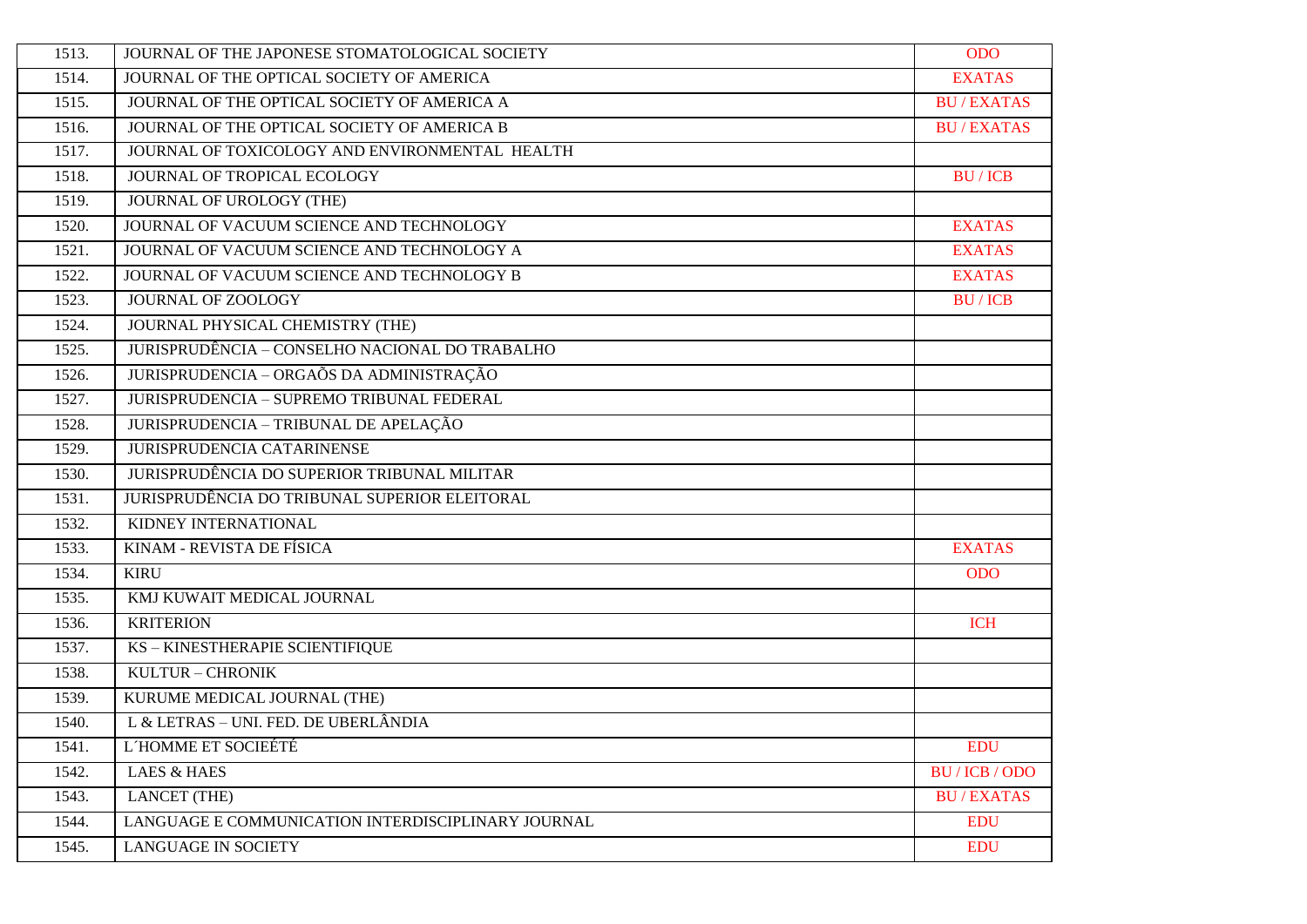| 1546. | LANGUAGE VARIATION AND CHANGE                           |                                |
|-------|---------------------------------------------------------|--------------------------------|
| 1547. | <b>LASER FOCUS</b>                                      | <b>EXATAS</b>                  |
| 1548. | LATIN AMERICAN JOURNAL OF AQUATIC MAMMALS (THE)         | <b>BU</b> /ICB                 |
| 1549. | LAVOURA (A)                                             |                                |
| 1550. | <b>LEARNING AND INSTRUCTION</b>                         | <b>EDU</b>                     |
| 1551. | <b>LECTA</b>                                            | ICB / ODO                      |
| 1552. | <b>LEITE &amp; DERIVADOS</b>                            | BU/ODO                         |
| 1553. | LEITURA DE ECONOMIA POLÍTICA                            |                                |
| 1554. | LEMI - REVISTA JURÍDICA                                 |                                |
| 1555. | <b>LEOPOLDIANUM</b>                                     | <b>BU/SSO</b>                  |
| 1556. | <b>LETRAS - PUC CAMPINAS</b>                            |                                |
| 1557. | <b>LETRAS &amp; LETRAS -UFU</b>                         |                                |
| 1558. | LETRAS DE HOJE - PONTIFÍCIA UNIVERSIDADE CATÓLICA DO RS |                                |
| 1559. | LETTERS IN MATHEMATICAL PHYSICS                         |                                |
| 1560. | LIBERTAS - REVISTA DO SERVIÇO SOCIAL - UFJF             | BU / ICB / SSO                 |
| 1561. | <b>LINGUAGEM &amp; ENSINO</b>                           |                                |
| 1562. | LINGUAGEM EM (DIS)CURSO                                 |                                |
| 1563. | LINGUAGENS, EDUCAÇÃO E SOCIEDADE                        | <b>EDU</b>                     |
| 1564. | <b>LINGUISTICS</b>                                      |                                |
| 1565. | <b>LINGUISTICS ABSTRACTS</b>                            |                                |
| 1566. | <b>LINGUISTICS AND EDUCATION</b>                        | <b>EDU</b>                     |
| 1567. | <b>LINHAS CRITICAS</b>                                  | <b>BU/EDU</b>                  |
| 1568. | LOCUS - REVISTA DE HISTORIA - UFJF                      | <b>BU/IAD/ICH/SSO</b>          |
| 1569. | <b>LOGOS</b>                                            | <b>ICB</b>                     |
| 1570. | <b>LUA NOVA</b>                                         | <b>SSO</b>                     |
| 1571. | <b>LUMÍERE &amp; VÍE</b>                                | <b>ICH</b>                     |
| 1572. | <b>LUMINA - UFJF</b>                                    | BU / IAD / ICH /<br><b>SSO</b> |
| 1573. | <b>LUNDIANA</b>                                         | <b>ICB</b>                     |
| 1574. | LVMINA SPARGERE - REVISTA DA UFJF                       |                                |
| 1575. | MAGIS CADERNOS DE FÉ E CULTURA                          |                                |
| 1576. | <b>MAGIS OPUS</b>                                       |                                |
| 1577. | <b>MAGIS SUBSÍDIOS</b>                                  |                                |
| 1578. | MAIS 60                                                 | <b>BU/SSO</b>                  |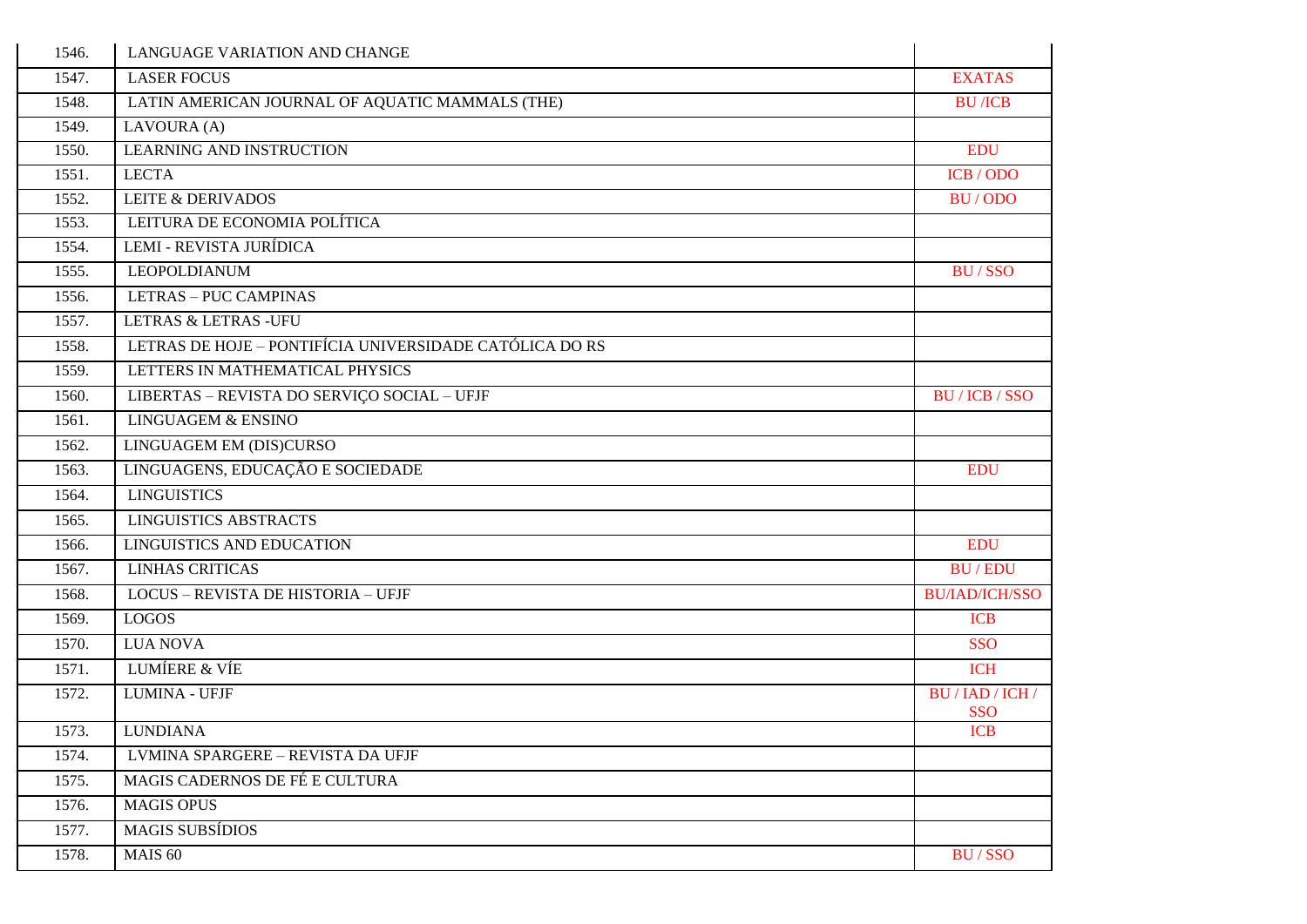| 1579. | MANAGEMENT-HSM                                             | <b>ADM</b>        |
|-------|------------------------------------------------------------|-------------------|
| 1580. | <b>MANUSCRITO</b>                                          | <b>ICH</b>        |
| 1581. | MARGEM ESQUERDA - ENSAIOS MARXISTAS                        | <b>SSO</b>        |
| 1582. | MARIA, MARIA - REVISTA DO UNIFEM                           | <b>SSO</b>        |
| 1583. | MARXISMO VIVO - REVISTA DE TEORIA E POLÍTICA INTERNACIONAL | <b>SSO</b>        |
| 1584. | MATEMÁTICA APLICADA E COMPUTACIONAL                        |                   |
| 1585. | MATEMÁTICA CONTEMPORÂNEA                                   | <b>EXATAS</b>     |
| 1586. | MATERNIDADE E INFÂNCIA                                     |                   |
| 1587. | MATEMÁTICA UNIVERSITÁRIA                                   | <b>EXATAS</b>     |
| 1588. | MATHEMATICS OF OPERATIONS RESEARCH                         | <b>EXATAS</b>     |
| 1589. | <b>MATHEMATICS TEACHER</b>                                 | <b>EDU</b>        |
| 1590. | MATHEMATICS TEACHING CHILDREN                              | <b>EDU</b>        |
| 1591. | <b>MATRIZES</b>                                            |                   |
| 1592. | <b>MAURITIANA</b>                                          | <b>ICB</b>        |
| 1593. | MCB-MOLECULAR AND CELULAR BIOLOGY                          | <b>ICB</b>        |
| 1594. | MEASUREMENTE SCIENCE & TECHNOLOGY                          | <b>EXATAS</b>     |
| 1595. | <b>MECCANICA</b>                                           |                   |
| 1596. | MEDIAÇÃO                                                   |                   |
| 1597. | MEDICAMENTO Y TERAPEUTICA                                  | <b>ODO</b>        |
| 1598. | MEDICINA & SAÚDE                                           | <b>ICB</b>        |
| 1599. | MEDICINA CIRURGIA FARMÁCIA                                 | <b>ODO</b>        |
| 1600. | MEDICINA RIBEIRÃO PRETO                                    |                   |
| 1601. | <b>MEDICINA SOCIAL</b>                                     | <b>ODO</b>        |
| 1602. | MEDICINE TROPICALE                                         | <b>BU/ICB</b>     |
| 1603. | <b>MEDITERRANEA</b>                                        | <b>ICB</b>        |
| 1604. | <b>MEGADIVERSIDADE</b>                                     |                   |
| 1605. | MEMÓRIAS DO INSTITUTO BUTANTAN                             | <b>BU/ICB</b>     |
| 1606. | MEMÓRIAS DO INSTITUTO OSWALDO CRUZ                         | BU / ICB / ODO    |
| 1607. | MERCADO COMUM                                              | <b>ECO</b>        |
| 1608. | MERCADO DE TRABALHO - CONJUNTURA E ANÁLISE                 | <b>BU/ECO</b>     |
| 1609. | MESOTERAPIA ATUAL                                          | <b>ODO</b>        |
| 1610. | <b>METAL ABSTRACTS</b>                                     | <b>EXATAS</b>     |
| 1611. | MÉTIS HISTÓRIA E CULTURA                                   | <b>JOÃO XXIII</b> |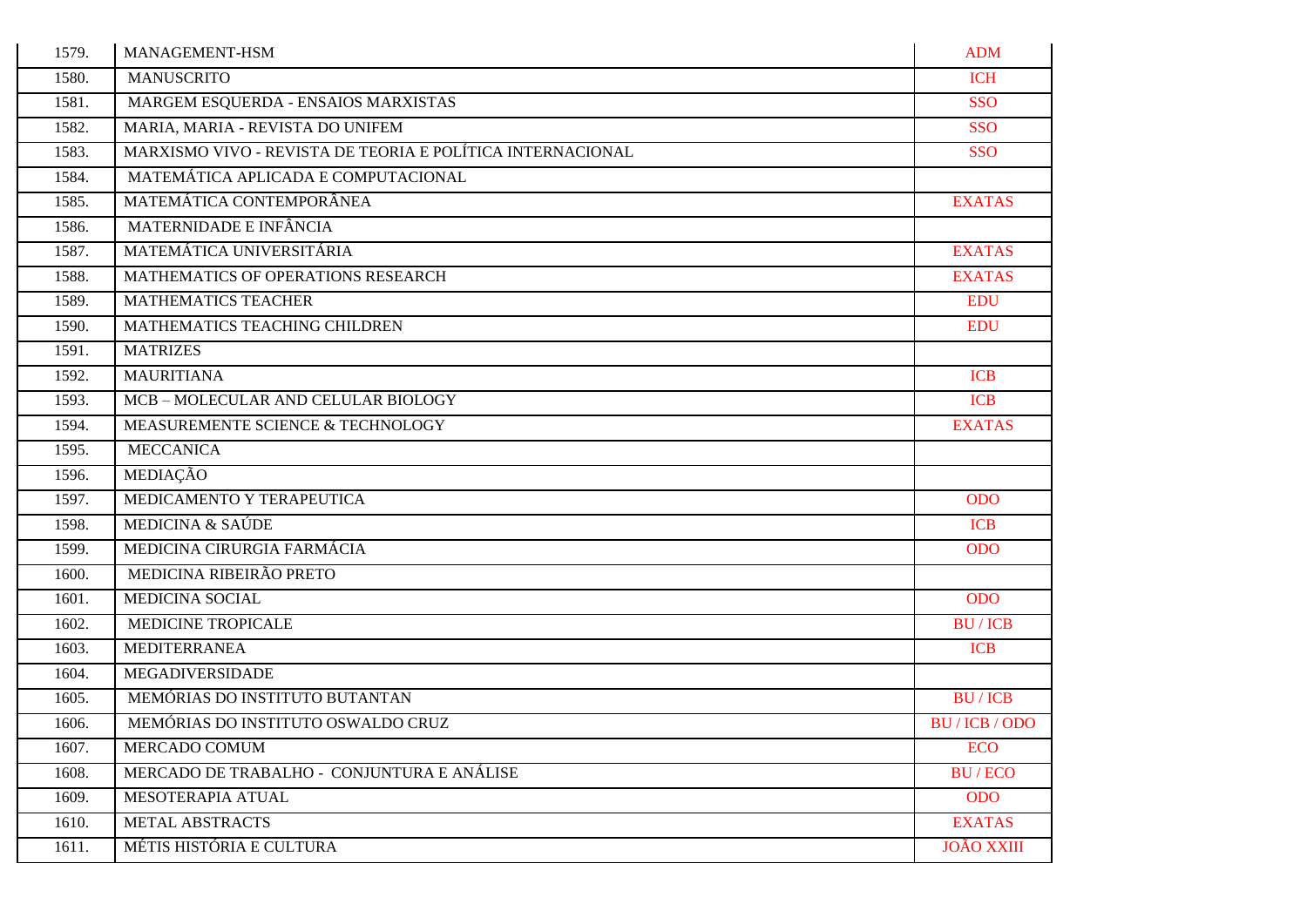| 1612. | <b>MG BIOTA</b>                                                     | <b>BU/ICB</b>       |
|-------|---------------------------------------------------------------------|---------------------|
| 1613. | MICROBIOLOGY: BACTERIOLOGY, MYCOLOGY, PARASITOLOGY E VIROLOGY       | <b>ICB</b>          |
| 1614. | MICRON: THE INTERNATIONAL RESARCH AND REVIEW JOURNAL FOR MICROSCOPY | <b>ICB</b>          |
| 1615. | MISCROCOPY AND ANALYSIS                                             | <b>ICB</b>          |
| 1616. | MÍE MEDICAL JOURNAL                                                 |                     |
| 1617. | MINAS FAZ CIÊNCIA                                                   | BU / ICB / ODO      |
| 1618. | MINEIRA Y GEOLOGIA                                                  | <b>ODO</b>          |
| 1619. | MINERALES INSTITUTO DE INGENIEROS DE MINAS DE CHILE                 |                     |
| 1620. | MOBILE NETWORKS & APPLICATIONS                                      | <b>EXATAS</b>       |
| 1621. | MODERN PHYSICS LETTERS A                                            | <b>BU/EXATAS</b>    |
| 1622. | MODERN PHYSICS LETTERS B                                            |                     |
| 1623. | MOLECULAR MICROBIOLOGY                                              | <b>ICB</b>          |
| 1624. | MOLECULAR PHYSICS                                                   |                     |
| 1625. | MOLECULAR SIMULATION                                                | <b>BU/EXATAS</b>    |
| 1626. | <b>MOMENTO</b>                                                      |                     |
| 1627. | MONOGRAFIAS DA SOCIEDADE PARANAENSE DE MATEMÁTICA                   |                     |
| 1628. | MOTRIVIVÊNCIA                                                       |                     |
| 1629. | MOVIMENTO - REVISTA DA UNIÃO NACIONAL DOS ESTUDANTES - UNE          | EDU / SSO           |
| 1630. | MPMG INSTITUCIONAL                                                  |                     |
| 1631. | <b>MPMG JURÍDICO</b>                                                | <b>BU/DIREITO</b>   |
| 1632. | MULTIMEDIA SYSTEMS                                                  | <b>EXATAS</b>       |
| 1633. | MUNDO DA SAÚDE (O)                                                  |                     |
| 1634. | <b>MUNDO PANGEA</b>                                                 | <b>ODO</b>          |
| 1635. | <b>MUSAS</b>                                                        |                     |
| 1636. | MÚSICA EM PERSPECTIVA                                               |                     |
| 1637. | NATIONAL GEOGRAPHIC                                                 | $ICB / ICH$         |
| 1638. | NATIONAL SCIENCE COUNCIL REVIEW                                     |                     |
| 1639. | <b>NATTERERIA</b>                                                   | <b>ICB</b>          |
| 1640. | <b>NATURALIA</b>                                                    | ICB / ODO           |
| 1641. | <b>NATURE</b>                                                       | <b>EXATAS / ICB</b> |
| 1642. | NATUREZA & CONSERVAÇÃO                                              | <b>ICB</b>          |
| 1643. | NATUREZA HUMANA                                                     | <b>ICH</b>          |
| 1644. | NEOTROPICAL ENTOMOLOGY                                              |                     |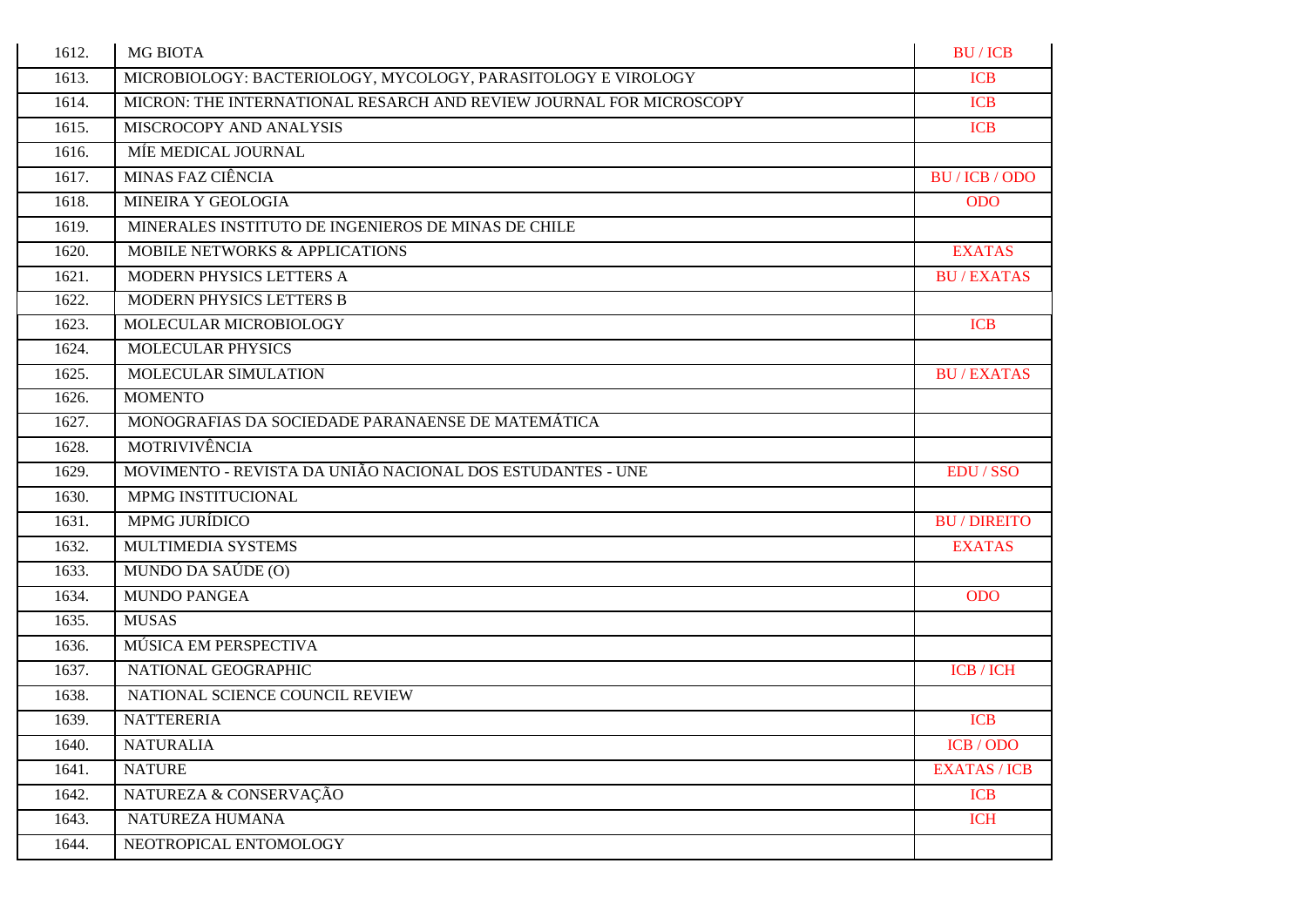| 1645. | <b>NETWORK</b>                                                        | <b>ODO</b>            |
|-------|-----------------------------------------------------------------------|-----------------------|
| 1646. | NEUE ZEITSCHRIFT FÜR SYSTEMATISCHE THEOLOGIE UND RELIGIONSPHILOSOPHIE | <b>ICH</b>            |
| 1647. | <b>NEURON</b>                                                         | <b>ICB</b>            |
| 1648. | NEW ENGLAND JOURNAL OF MEDICINE (THE)                                 | <b>ICB</b>            |
| 1649. | <b>NEW LEFT REVIEW</b>                                                | <b>EDU</b>            |
| 1650. | <b>NEWSLAB</b>                                                        | <b>ODO</b>            |
| 1651. | NEWSLETTER OF MEDICINAL AND AROMATIC PLANTS                           | BU / ODO              |
| 1652. | NIPPON DENTAL UNIVERSITY ANNUAL PUBLICATIONS                          | <b>ODO</b>            |
| 1653. | NONADA LETRAS EM REVISTA                                              | <b>JOÃO XXIII</b>     |
| 1654. | <b>NONLINEARITY</b>                                                   | <b>EXATAS</b>         |
| 1655. | NORTE - REVISTA HISPANO AMERICANA                                     |                       |
| 1656. | NOSSA HISTÓRIA                                                        |                       |
| 1657. | NOTICES OF THE AMERICAN MATHEMATICAL SOCIETY                          | <b>EXATAS</b>         |
| 1658. | NOTÍCIA BIBLIOGRÁFICA E HISTÓRICA                                     | <b>ICH</b>            |
| 1659. | NOTICIAS DE SEGURIDAD                                                 | <b>ODO</b>            |
| 1660. | NOVA CIÊNCIA                                                          | <b>ICB</b>            |
| 1661. | <b>NOVA ECONOMIA</b>                                                  | <b>BU/ECO</b>         |
| 1662. | <b>NOVA ESCOLA</b>                                                    | <b>BU/EDU</b>         |
| 1663. | NOVO TEMPO - UFJF                                                     | <b>SSO</b>            |
| 1664. | <b>NOVOS CADERNOS NAEA</b>                                            |                       |
| 1665. | <b>NOVOS ESTUDOS CEBRAP</b>                                           | <b>SSO</b>            |
| 1666. | NUANCES ESTUDOS SOBRE EDUCAÇÃO                                        | EDU/JOÃO XXIII        |
| 1667. | <b>NUCLEAR PHYSICS B</b>                                              |                       |
| 1668. | NUMEN – REVISTA DE ESTUDOS E PESQUISA DA RELIGIÃO – UFJF              | <b>BU/IAD/ICH/SSO</b> |
| 1669. | NUMERICAL AND ANALYTICAL METHODS IN GEOMECHANICS                      |                       |
| 1670. | NUOVO CIMENTO A                                                       | <b>EXATAS</b>         |
| 1671. | NUOVO CIMENTO B                                                       | <b>EXATAS</b>         |
| 1672. | NUOVO CIMENTO C                                                       | <b>EXATAS</b>         |
| 1673. | <b>NURSING</b>                                                        | BU/ODO                |
| 1674. | NUTRIÇÃO EM PAUTA                                                     | <b>ICB</b>            |
| 1675. | NUTRIÇÃO PROFISSIONAL                                                 |                       |
| 1676. | <b>NUTRIRE</b>                                                        | ICB / ODO             |
| 1677. | OBSERVATÓRIO DA CIDADANIA                                             | <b>SSO</b>            |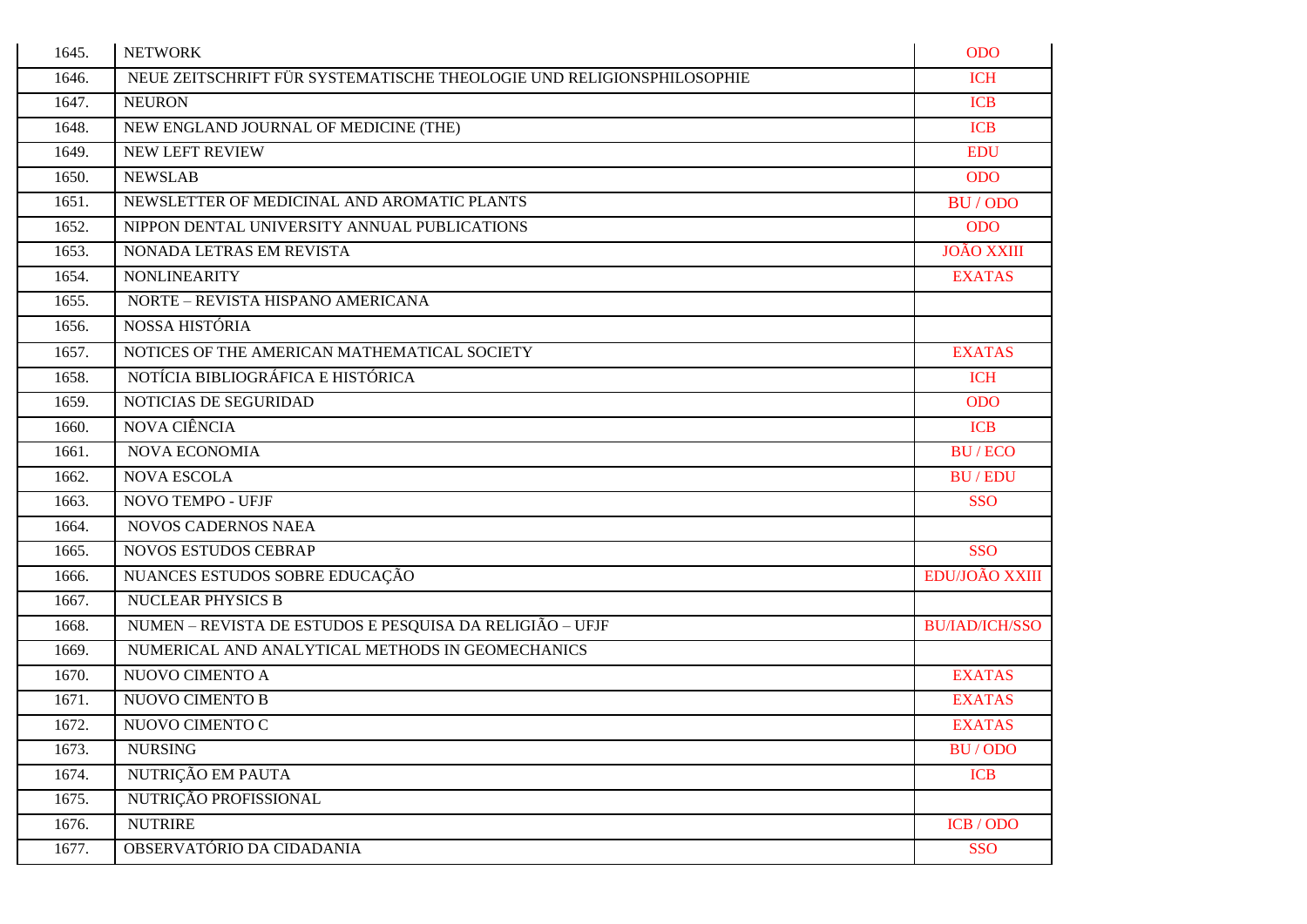| 1678. | OBSERVATÓRIO SOCIAL EM REVISTA                        | <b>SSO</b>        |
|-------|-------------------------------------------------------|-------------------|
| 1679. | OBSTETRICS AND GYNECOLOGY                             |                   |
| 1680. | <b>OCULUM ENSAIOS</b>                                 |                   |
| 1681. | <b>ODONTO</b>                                         | <b>ODO</b>        |
| 1682. | <b>ODONTO POPE</b>                                    | <b>ODO</b>        |
| 1683. | ODONTOLOGIA CLÍNICA                                   | <b>ODO</b>        |
| 1684. | ODONTOLOGIA CLÍNICA-CIENTÍFICA                        | <b>ODO</b>        |
| 1685. | ODONTOLOGIA DE GRUPO                                  | <b>ODO</b>        |
| 1686. | ODONTOLOGIA EM FASCÍCULO                              | <b>ODO</b>        |
| 1687. | ODONTÓLOGO MODERNO                                    | BU/ODO            |
| 1688. | <b>OIKOS</b>                                          | ICB / SSO         |
| 1689. | <b>OLHAR DE PROFESSOR</b>                             | <b>BU/EDU</b>     |
| 1690. | <b>OLHARES E TRILHAS</b>                              | <b>JOÃO XXIII</b> |
| 1691. | <b>OLHO MAGICO</b>                                    | BU/ODO            |
| 1692. | <b>ONCOLOGIA ATUAL</b>                                |                   |
| 1693. | <b>OPHTHALMOLOGY</b>                                  |                   |
| 1694. | OPINIÃO JURÍDICA                                      | <b>DIREITO</b>    |
| 1695. | OPTICS AND SPECTROSCOPY                               | <b>EXATAS</b>     |
| 1696. | OPTICS COMMUNICATIONS                                 | <b>BU/EXATAS</b>  |
| 1697. | <b>OPTICS LETTERS</b>                                 | <b>BU/EXATAS</b>  |
| 1698. | <b>OPTICS NEWS</b>                                    | <b>EXATAS</b>     |
| 1699. | OPTIK - ZEITSCHRIFT FUR LCHT UND ELEKTRONENOPTIK      | <b>EXATAS</b>     |
| 1700. | OPTIMAL CONTROL APLLICATIONS & METHODS                |                   |
| 1701. | ORAL SURGERY ORAL MEDICINE ORAL PATHOLOGY             | <b>ODO</b>        |
| 1702. | <b>ORÉADES</b>                                        | <b>ODO</b>        |
| 1703. | ORGANIZAÇÕES & SOCIEDADE                              | <b>ECO</b>        |
| 1704. | ORGANIZAÇÕES RURAIS & AGROINDUSTRIAIS                 |                   |
| 1705. | <b>ORMS TODAY</b>                                     | <b>EXATAS</b>     |
| 1706. | <b>ORNITHOLOGIA</b>                                   | <b>ICB</b>        |
| 1707. | ORTODONTIA GAÚCHA                                     | <b>ODO</b>        |
| 1708. | ORTODONTIA SPO                                        | BU/ODO            |
| 1709. | <b>ORTOLATINA</b>                                     | <b>ODO</b>        |
| 1710. | OUTUBRO - REVISTA DO INSTITUTO DE ESTUDOS SOCIALISTAS | <b>SSO</b>        |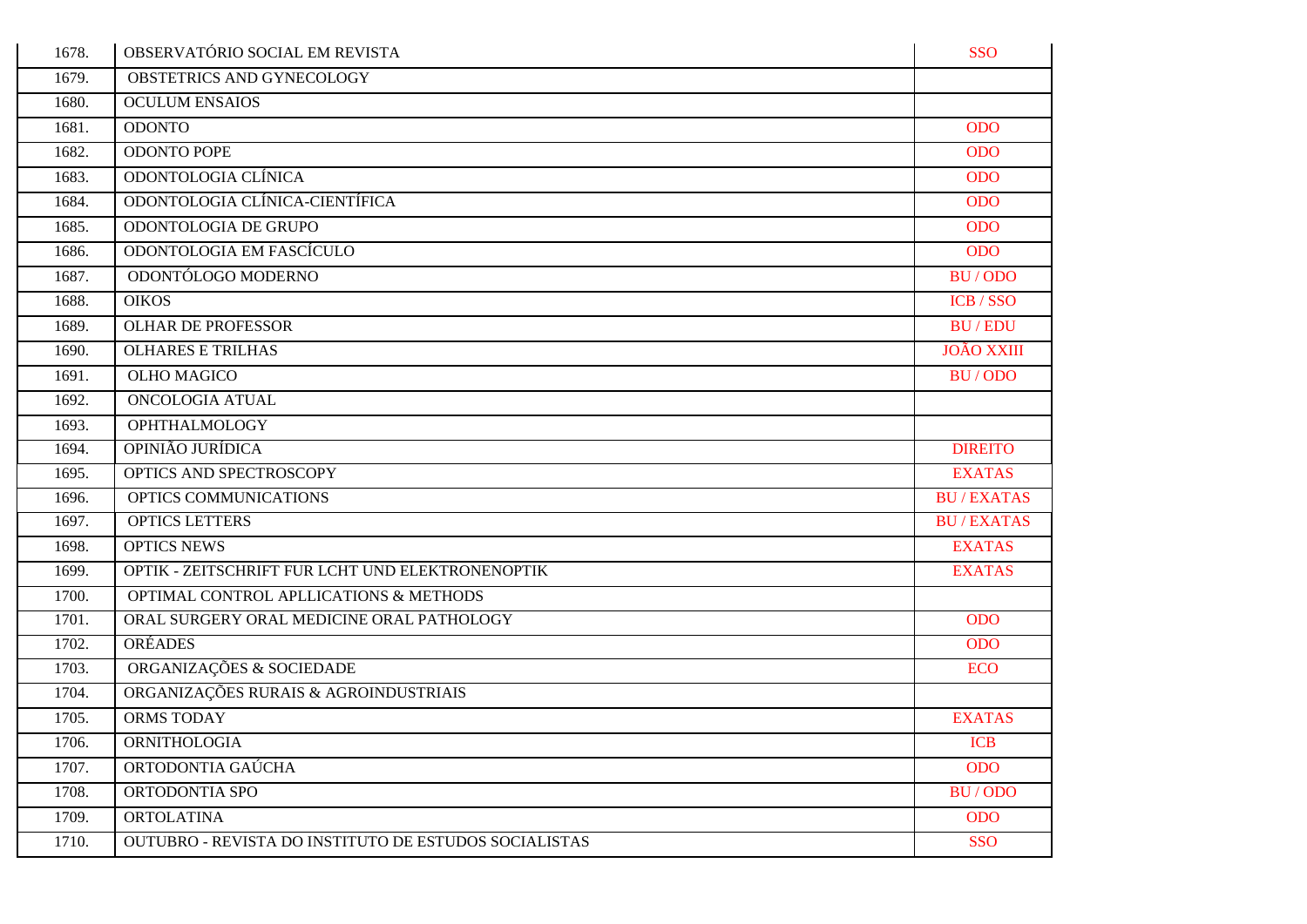| 1711. | PÁGINAS                                                    | <b>ICH</b>                |
|-------|------------------------------------------------------------|---------------------------|
| 1712. | PAIDÉIA (BELO HORIZONTE)                                   |                           |
| 1713. | PAIDÉIA (RIBEIRÃO PRETO)                                   |                           |
| 1714. | PAINEL DE HUMANAS - UFJF                                   | BU / SSO / ODO            |
| 1715. | PANMINERVA MÉDICA                                          |                           |
| 1716. | PANORAMA - REVISTA PORTUGUESA DE ARTE E TURISMO            |                           |
| 1717. | PAPEIS AVULSOS DE ZOOLOGIA                                 | <b>BU/ICB</b>             |
| 1718. | PAPERS IN REGIONAL SCIENCE                                 | <b>ECO</b> / <b>EXATA</b> |
| 1719. | <b>PARADIGMAS</b>                                          | ICB / ODO                 |
| 1720. | PARANÁ ELEITORAL                                           |                           |
| 1721. | PARCERIAS ESTRATÉGICAS                                     |                           |
| 1722. | PARFUMS, COSMETIQUES, AROMES                               | <b>ODO</b>                |
| 1723. | PARTICIPAÇÃO                                               |                           |
| 1724. | PÁTIO (ED. INFANTIL)                                       | <b>EDU</b>                |
| 1725. | PÁTIO VER. PEDAGÓGICA                                      | <b>EDU</b>                |
| 1726. | PCL - REVISTA BRASILEIRA DE PRÓTESE CLÍNICA E LABORATORIAL | <b>ODO</b>                |
| 1727. | PEDAGOGIA UFF                                              | <b>EDU</b>                |
| 1728. | PEDAGOGIA PARA EL ADIESTRAMIENTO                           |                           |
| 1729. | PEDIATRIA (SÃO PAULO)                                      |                           |
| 1730. | PEDIATRIA MODERNA                                          |                           |
| 1731. | PENSAMENTO & REALIDADE                                     | BU/SSO                    |
| 1732. | PENSAR BH - POLÍTICA SOCIAL                                | <b>SSO</b>                |
| 1733. | PENSAR CONTÁBIL                                            |                           |
| 1734. | <b>PERCURSO</b>                                            |                           |
| 1735. | PERFORMANCE EVALUATION                                     | <b>EDU</b>                |
| 1736. | <b>PERFIL</b>                                              |                           |
| 1737. | PERINATOLOGIA Y REPRODUCCIÓN HUMANA                        | <b>ICB</b>                |
| 1738. | PERIÓDICOS BIOMÉDICOS                                      | <b>ICB</b>                |
| 1739. | <b>PERIODONTIA</b>                                         | <b>ODO</b>                |
| 1740. | <b>PERIONEWS</b>                                           | <b>ODO</b>                |
| 1741. | PERSEU - HISTÓRIA, MEMÓRIA E POLÍTICA                      |                           |
| 1742. | PERSPECTIVA TEOLÓGICA                                      | <b>ICH</b>                |
| 1743. | PERSPECTIVAS - REVISTA DE CIÊNCIAS SOCIAIS                 |                           |
|       |                                                            |                           |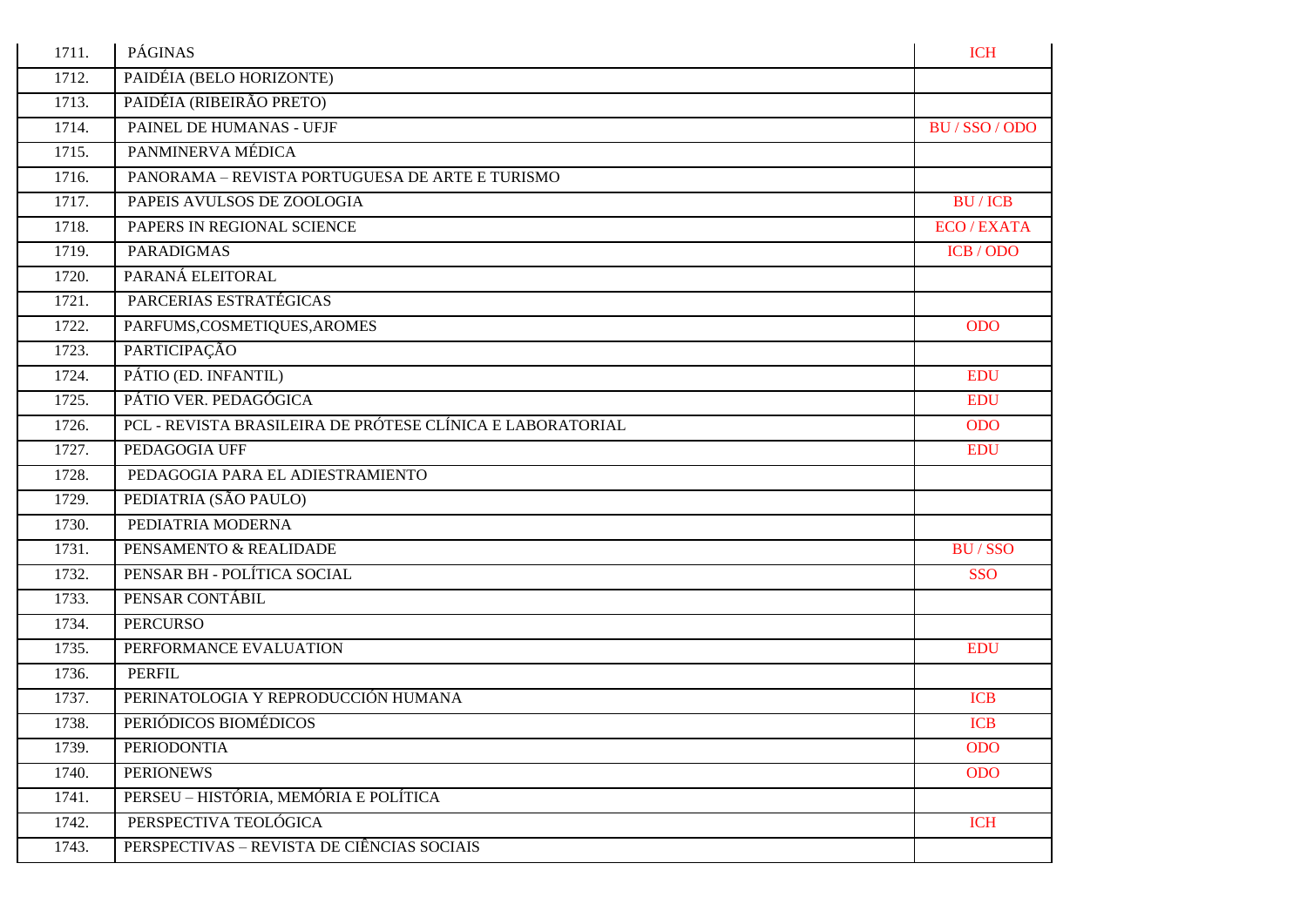| 1744. | PERSPECTIVAS EM CIENCIA DA INFORMAÇÃO                      |                  |
|-------|------------------------------------------------------------|------------------|
| 1745. | PERSPECTIVAS EM POLITICAS PUBLICAS                         | <b>ECO</b>       |
| 1746. | PERSPECTIVAS REVISTA TRIMESTRAL DE EDUCACIÓN COMPARADA     | <b>EDU</b>       |
| 1747. | PESQUISA – REVISTA DE TECNOLOGIA E DIVULGAÇÃO DA EFEI      |                  |
| 1748. | PESQUISA AGROPECUÁRIA BRASILEIRA                           | <b>BU/ICB</b>    |
| 1749. | PESQUISA AGROPECUÁRIA BRASILEIRA 1977                      |                  |
| 1750. | PESQUISA AGROPECUÁRIA BRASILEIRA SÉRIE AGRONOMIA           |                  |
| 1751. | PESQUISA AGROPECUÁRIA BRASILEIRA SÉRIE VETERINÁRIA         |                  |
| 1752. | PESQUISA AGROPECUÁRIA BRASILEIRA SÉRIE ZOOTECNIA           |                  |
| 1753. | PESQUISA APLICADA & AGROTECNOLOGIA                         |                  |
| 1754. | PESQUISA BRASILEIRA EM ODONTOPEDIATRIA E CLÍNICA INTEGRADA | <b>ODO</b>       |
| 1755. | PESQUISA E DESENVOLVIMENTO TECNOLÓGICO                     |                  |
| 1756. | PESQUISA E PLANEJAMENTO ECONÔMICO                          | BU / ECO / SSO   |
| 1757. | PESQUISA EM FOCO                                           |                  |
| 1758. | <b>PESQUISA FAPESP</b>                                     | <b>BU/EXATAS</b> |
| 1759. | PESQUISA HOMEOPÁTICA                                       | <b>ODO</b>       |
| 1760. | PESQUISA MÉDICA                                            | <b>ICB</b>       |
| 1761. | PESQUISA NACIONAL POR AMOSTRAS DE DOMICILIO                |                  |
| 1762. | PESQUISA ODONTOLOGICA BRASILEIRA                           | <b>BU/ODO</b>    |
| 1763. | PESQUISA OPERACIONAL                                       | <b>EXATAS</b>    |
| 1764. | PESQUISAS - ANTROPOLOGIA                                   |                  |
| 1765. | PESTICIDAS REVISTA DE ECOTOXICOLOGIA E MEIO AMBIENTE       |                  |
| 1766. | PGR POS-GRADUAÇÃO EM REVISTA                               | <b>ODO</b>       |
| 1767. | PHARMA INTERNATIONAL                                       | <b>ODO</b>       |
| 1768. | PHARMACEUTICAL TECNOLOGY                                   | <b>ODO</b>       |
| 1769. | <b>PHARMACIA</b>                                           | BU/ODO           |
| 1770. | PHARMACIA BRASILEIRA                                       | BU/ODO           |
| 1771. | PHARMACOLOGICAL REWIEWS                                    | <b>ICB</b>       |
| 1772. | PHILIPS JOURNAL OF RESEARCH                                | <b>EXATAS</b>    |
| 1773. | PHOSPHORUS, SULFUR AND SILICON AND THE RELATED ELEMENTS    | <b>EXATAS</b>    |
| 1774. | PHYSICA B                                                  |                  |
| 1775. | PHYSICAL REVIEW (THE)                                      | <b>EXATAS</b>    |
| 1776. | PHYSICAL REVIEW AB                                         | <b>EXATAS</b>    |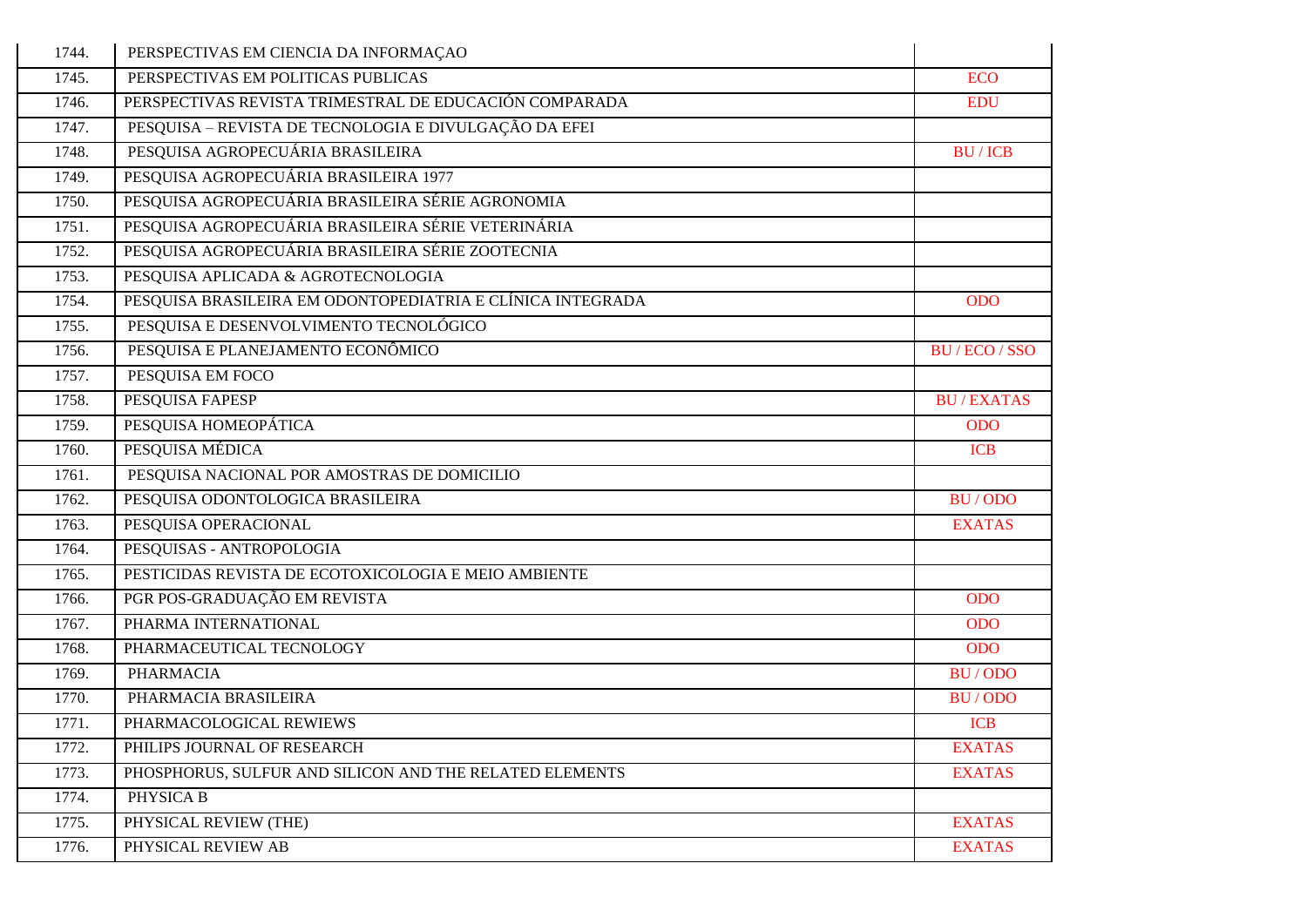| 1777. | PHYSICAL REVIEW B                                           | <b>EXATAS</b>     |
|-------|-------------------------------------------------------------|-------------------|
| 1778. | PHYSICAL REVIEW C                                           | <b>EXATAS</b>     |
| 1779. | PHYSICAL REVIEW D                                           | <b>EXATAS</b>     |
| 1780. | PHYSICAL REVIEW E                                           | <b>EXATAS</b>     |
| 1781. | PHYSICAL REVIEW ABSTRACTS                                   | <b>EXATAS</b>     |
| 1782. | PHYSICAL REVIEW LETTERS                                     | <b>BU/EXATAS</b>  |
| 1783. | PHYSICS ABSTRACTS                                           | <b>EXATAS</b>     |
| 1784. | PHYSICS LETTERS A                                           | <b>BU/EXATAS</b>  |
| 1785. | PHYSICS LETTERS B                                           | <b>BU/EXATAS</b>  |
| 1786. | PHYSICS OF FLUIDS                                           | <b>EXATAS</b>     |
| 1787. | PHYSICS OF FLUIDS A                                         | <b>EXATAS</b>     |
| 1788. | PHYSICS OF FLUIDS B                                         | <b>EXATAS</b>     |
| 1789. | PHYSICS REPORTS                                             | <b>BU/EXATAS</b>  |
| 1790. | PHYSICS TEACHER                                             | <b>EXATAS</b>     |
| 1791. | PHYSICS TODAY                                               | <b>EXATAS</b>     |
| 1792. | PHYSICS USPEKHI                                             | <b>EXATAS</b>     |
| 1793. | <b>PHYTOCHEMISTRY</b>                                       | <b>ICB</b>        |
| 1794. | PLANEJAMENTO E POLITICAS PUBLICAS                           | <b>BU/ECO</b>     |
| 1795. | PLANTA MEDICA                                               | <b>ODO</b>        |
| 1796. | PLANTIO DIRETO NO ESTADO DO PARANÁ                          | <b>ICB</b>        |
| 1797. | PLATINUM METALS REVIEW                                      | <b>EXATAS</b>     |
| 1798. | PLURAL                                                      | <b>ICB</b>        |
| 1799. | POESIA SEMPRE                                               |                   |
| 1800. | POIÉSIS - REVISTA CIENTÍFICA EM EDUCAÇÃO - UNISUL           |                   |
| 1801. | <b>POLÊMICA</b>                                             | <b>SSO</b>        |
| 1802. | POLÍTICA DEMOCRÁTICA                                        |                   |
| 1803. | POLÍTICA EXTERIOR                                           |                   |
| 1804. | POLÍTICAS SOCIAIS                                           |                   |
| 1805. | PÓLIS - ESTUDOS, FORMAÇÃO E ASSESSORIA EM POLÍTICAS SOCIAIS | SSO               |
| 1806. | POLYPHONIA REVISTA DE EDUCAÇÃO BÁSICA DO CEPAE/UFG          | <b>JOÃO XXIII</b> |
| 1807. | PONTO DE VISTA                                              | <b>JOÃO XXIII</b> |
| 1808. | POPULAÇÃO E DESENVOLVIMENTO                                 | <b>ODO</b>        |
| 1809. | PÓS - PERSPECTIVES IN ORAL SCIENCES                         | <b>ODO</b>        |
| 1810. | PÓS-HISTÓRIA - REVISTA DE PÓS GRADUAÇÃO EM HISTÓRIA         |                   |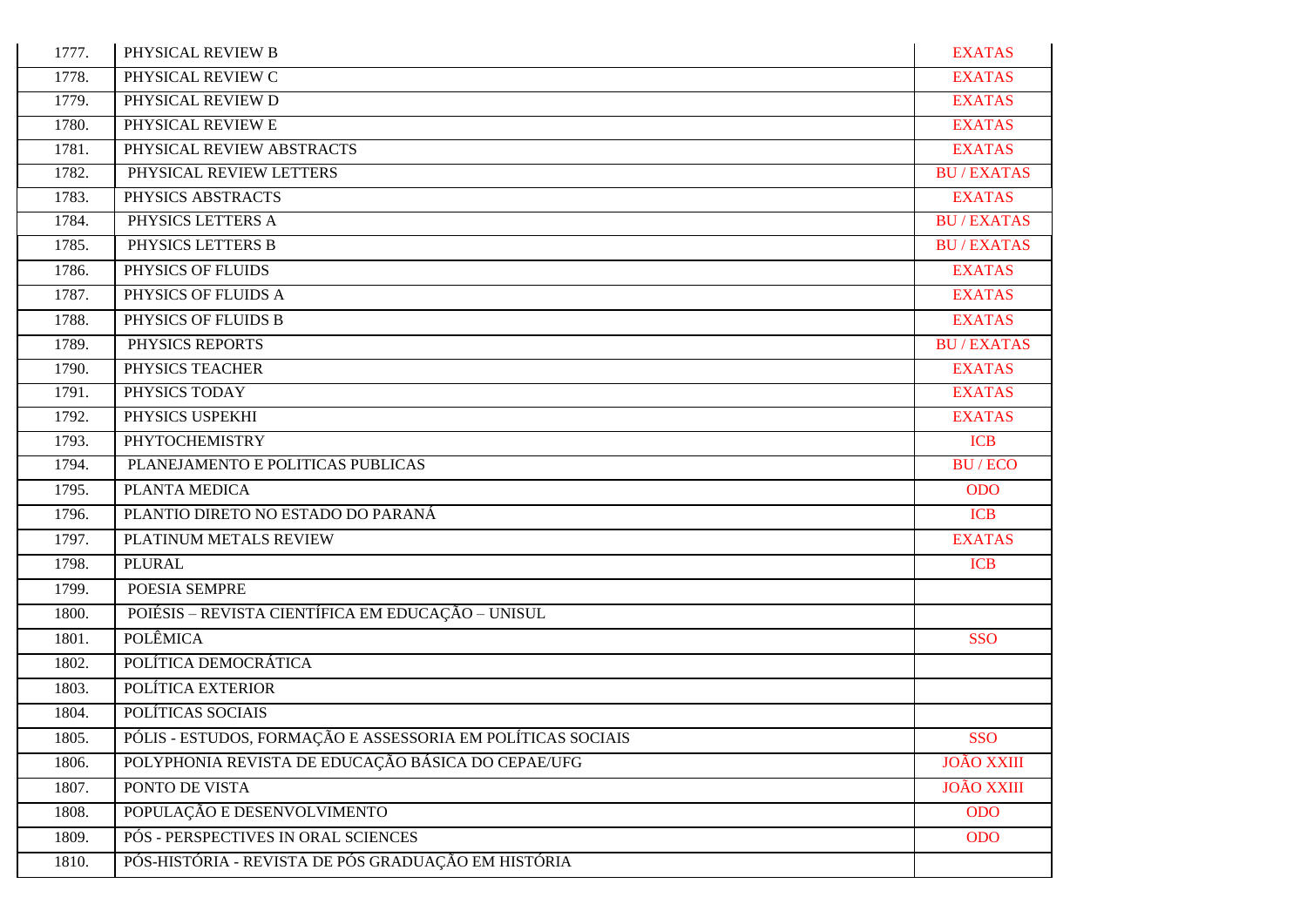| 1811. | PRAIA VERMELHA - ESTUDOS DE POLÍTICA E TEORIA SOCIAL | <b>SSO</b>                                               |
|-------|------------------------------------------------------|----------------------------------------------------------|
| 1812. | PRÁTICA HOSPITALAR                                   |                                                          |
| 1813. | <b>PRÁXIS</b>                                        | <b>SSO</b>                                               |
| 1814. | PREÇOS AGRÍCOLAS                                     |                                                          |
| 1815. | PRESENÇA ÉTICA: ÉTICA, POLÍTICA E EMANCIPAÇÃO HUMANA | <b>SSO</b>                                               |
| 1816. | PRESENÇA PEDAGÓGICA                                  | <b>EDU</b>                                               |
| 1817. | <b>PRETEXTO</b>                                      |                                                          |
| 1818. | PRINCIPIA - CAMINHOS DA INICIAÇÃO CIENTÍFICA - UFJF  | <b>BU/IAD/ICB/ICH/</b><br><b>JOÃO XXIII</b> /<br>ODO/SSO |
| 1819. | PRO DIÁLOGO                                          |                                                          |
| 1820. | PRÓ DISCENTE - UNIVERSIDADE ESPÍRITO SANTO           | <b>EDU</b>                                               |
| 1821. | PROBLEMAS BRASILEIROS                                |                                                          |
| 1822. | PROCEEDINGS OF THE ACADEMY OF NATURAL SCIENCES       | <b>ICB</b>                                               |
| 1823. | PROCEEDINGS OF THE IEEE                              | <b>EXATAS</b>                                            |
| 1824. | PRODUÇÃO                                             | <b>ADM</b>                                               |
| 1825. | PRODUÇÃO & SOCIEDADE                                 |                                                          |
| 1826. | PROGRESS OF THEORETICAL PHYSICS                      | <b>EXATAS</b>                                            |
| 1827. | PROMOÇÃO DA SAÚDE                                    | BU / ICB / ODO                                           |
| 1828. | PRO-ODONTO - CIRURGIA                                | <b>ODO</b>                                               |
| 1829. | PRO-ODONTO - ESTÉTICA                                | <b>ODO</b>                                               |
| 1830. | PRO-ODONTO - IMPLANTE                                | <b>ODO</b>                                               |
| 1831. | PRO-ODONTO - ORTODONTIA                              | <b>ODO</b>                                               |
| 1832. | PRO-ODONTO - PREVENÇÃO                               | <b>ODO</b>                                               |
| 1833. | PRO-ODONTO - PROTÉSE                                 | <b>ODO</b>                                               |
| 1834. | <b>PROPAGANDA</b>                                    |                                                          |
| 1835. | PRO-POSICOES                                         | BU/EDU/<br><b>JOÃO XXIII</b>                             |
| 1836. | PROPOSTA - EXPERIÊNCIAS DE EDUCAÇÃO POPULAR          | <b>SSO</b>                                               |
| 1837. | <b>PROSPECTIVAS</b>                                  | <b>EDU</b>                                               |
| 1838. | PROTEÇÃO                                             | <b>BU/EXATAS</b>                                         |
| 1839. | <b>PRÓTESENEWS</b>                                   | <b>ODO</b>                                               |
| 1840. | PROTOZOOLOGICAL ABSTRACTS                            | <b>ICB</b>                                               |
| 1841. | PSICO - UNIV. DE SÃO FRANCISCO                       | <b>ICH</b>                                               |
| 1842. | PSICOLOGIA – CIÊNCIA E PROFISSÃO                     |                                                          |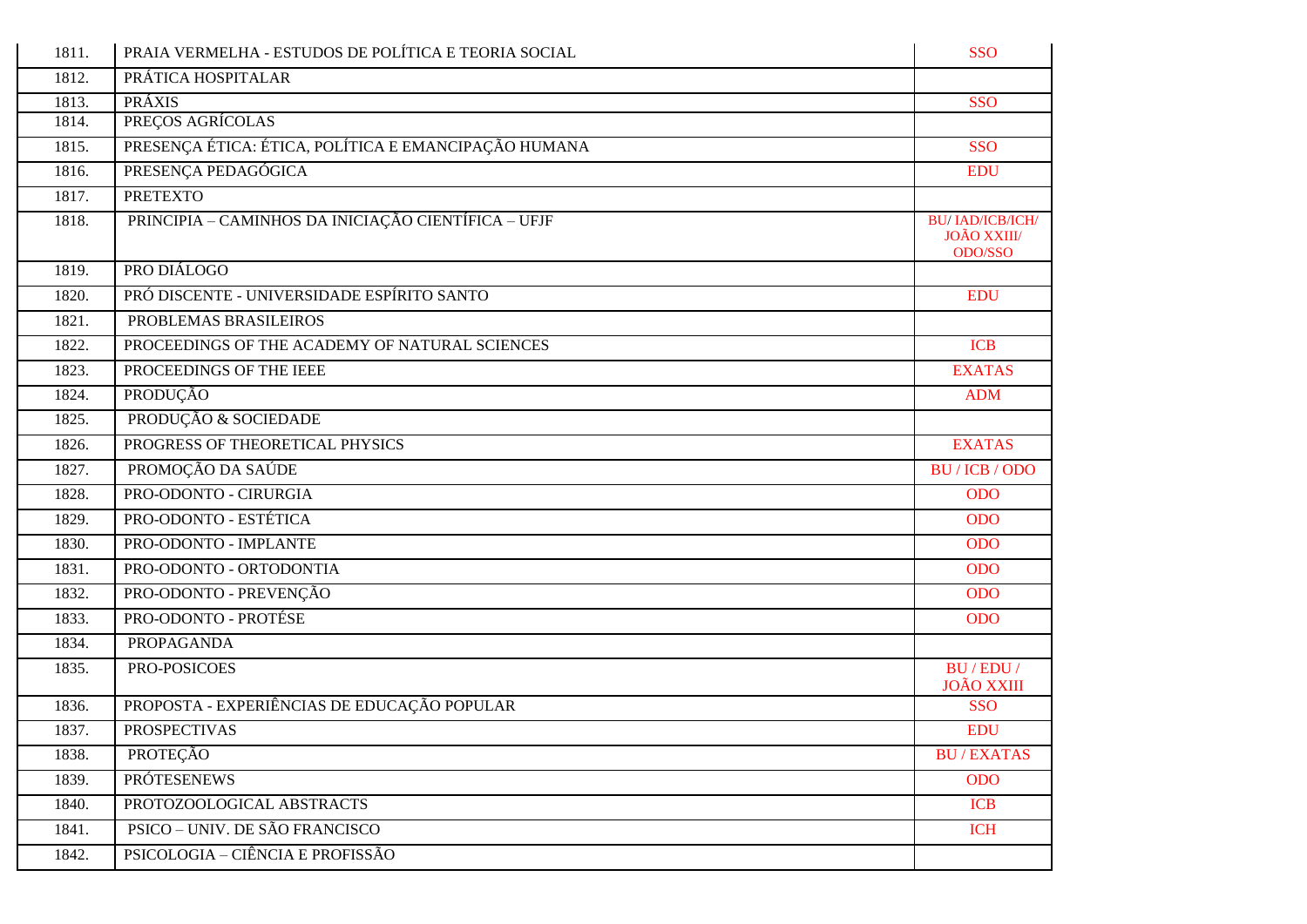| 1843. | PSICOLOGIA DA EDUCAÇÃO (PUC SP)                                     | <b>EDU</b>                          |
|-------|---------------------------------------------------------------------|-------------------------------------|
| 1844. | PSICOLOGIA EM ESTUDOS                                               | <b>ICH</b>                          |
| 1845. | PSICOLOGIA EM REVISTA                                               | <b>ICH</b>                          |
| 1846. | PSICOLOGIA ESCOLAR E EDUCACIONAL                                    |                                     |
| 1847. | PSICOLOGIA TEORIA E PESQUISA                                        | <b>ICH</b>                          |
| 1848. | PSICOLOGIA TEORIA E PRÁTICA                                         | <b>ICH</b>                          |
| 1849. | PSICOPEDAGOGIA REVISTA DA ASSOCIAÇÃO BRASILEIRA DE PSICOPEDAGOGIA   | <b>EDU</b>                          |
| 1850. | PSIKHI - REVISTA DO CURSO DE PSICOLOGIA DO CENTRO UNIVERSITARIO FMU | <b>ODO</b>                          |
| 1851. | PUBLICAÇÕES AVULSAS DO MUSEU NACIONAL                               |                                     |
| 1852. | PUBLICAÇÕES DA ESCOLA DA AGU                                        |                                     |
| 1853. | PUBLICAÇÕES PHARMACÊUTICAS                                          | <b>ODO</b>                          |
| 1854. | PUBLICATIO UEPG                                                     |                                     |
| 1855. | PUBLICATIO UEPG (CIENCIAS EXATAS E DA TERRA, AGRARIAS E ENGENHARIA) |                                     |
| 1856. | PUBLICATIO UEPG (CIENCIAS HUMANAS)                                  |                                     |
| 1857. | PUBLICATIO UEPG (LINGUISTICA, LETRAS E ARTES)                       |                                     |
| 1858. | PUBLICATIO UEPG (SOCIAIS APLICADAS, LINGUISTICA, LETRAS E ARTES)    |                                     |
| 1859. | PUBLICATIO UEPG (CIENCIAS SOCIAIS APLICADAS)                        |                                     |
| 1860. | <b>QUANTUM ELECTRONICS</b>                                          | <b>EXATAS</b>                       |
| 1861. | QUARTERLY BIBLIOGRAPHY OF MAJOR TROPICAL DISEASES                   | <b>ODO</b>                          |
| 1862. | QUARTERLY JOURNAL OF MATHEMATICS (THE)                              |                                     |
| 1863. | <b>QUÍMICA E DERIVADOS</b>                                          | <b>BU/EXATAS/ICB/</b><br><b>ODO</b> |
| 1864. | QUÍMICA NOVA                                                        | <b>EXATAS / ODO</b>                 |
| 1865. | QUINTESSENCE INTERNATIONAL                                          | <b>ODO</b>                          |
| 1866. | QUINTESSÊNCIA - REVISTA DE ODONTOLOGIA CLÍNICA                      | <b>ODO</b>                          |
| 1867. | <b>RADAR</b>                                                        | <b>BU/ECO</b>                       |
| 1868. | RADIOLOGIA BRASILEIRA                                               | <b>ODO</b>                          |
| 1869. | <b>RADIOLOGY</b>                                                    | <b>ODO</b>                          |
| 1870. | RAÍZES E SUMO                                                       | <b>ODO</b>                          |
| 1871. | RASSEGNA DI TEOLOGIA                                                | <b>ICH</b>                          |
| 1872. | RBCEH REVISTA BRASILEIRA DE CIÊNCIAS DO ENVELHECIMENTO HUMANO       |                                     |
| 1873. | RBE - CADERNO DE ENGENHARIA BIOMÉDICA                               | <b>EXATAS</b>                       |
| 1874. | RBE - CADERNO DE ENGENHARIA ELÉTRICA                                | <b>EXATAS</b>                       |
| 1875. | RBE - CADERNO DE RECURSOS HÍDRICOS                                  | <b>EXATAS</b>                       |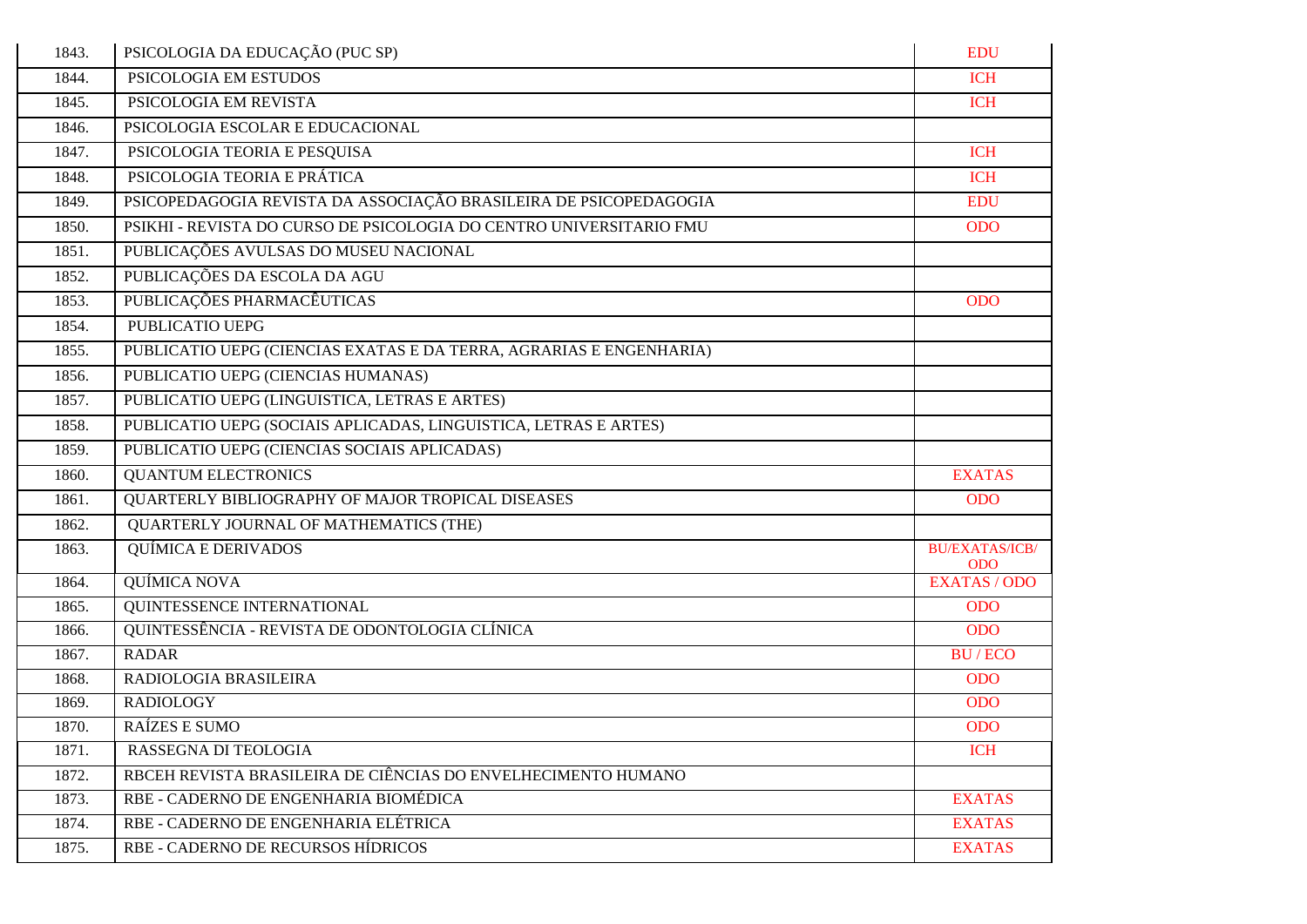| 1876. | RBP - REVISTA BRASILEIRO DE IMPLANTODONTIA & PROTESE SOBRE IMPLANTES    | <b>ODO</b>    |
|-------|-------------------------------------------------------------------------|---------------|
| 1877. | RBPG REVISTA BRASILEIRA DE PÓS-GRADUAÇÃO                                |               |
| 1878. | RBT - REGISTRO BRASILEIRO DE TRANSPLANTES                               |               |
| 1879. | RCO - REVISTA DO CURSO DE ODONTOLOGIA DA UNIEVANGÉLICA                  | <b>ODO</b>    |
| 1880. | READ REVISTA ELETRÔNICA DE ADMINISTRAÇÃO                                | <b>ADM</b>    |
| 1881. | REBLAMPA-REVISTA BRASILEIRA E LATINO AMERICANA DE MARCAPASSO E ARRITMIA |               |
| 1882. | <b>RECHERCHE (LA)</b>                                                   |               |
| 1883. | RECHERCHES DE SCIENCE RELIGIEUSE                                        | <b>ICH</b>    |
| 1884. | <b>REDES</b>                                                            |               |
| 1885. | <b>REFLEXÃO</b>                                                         | <b>ICH</b>    |
| 1886. | REFLEXÃO E AÇÃO                                                         | <b>ICH</b>    |
| 1887. | REFORMA AGRÁRIA E MEIO AMBIENTE                                         | <b>SSO</b>    |
| 1888. | REGNELLEA SCIENTIA                                                      | <b>ICB</b>    |
| 1889. | REGNO (IL)                                                              |               |
| 1890. | <b>REGIONAL STUDIES</b>                                                 | <b>ECO</b>    |
| 1891. | <b>REGIONS</b>                                                          | <b>ECO</b>    |
| 1892. | RELAÇÕES HUMANAS                                                        |               |
| 1893. | <b>RELAMPA</b>                                                          |               |
| 1894. | RELATÓRIO DE ESTABILIDADE FINANCEIRA                                    |               |
| 1895. | RELATÓRIO DE INFLAÇÃO                                                   |               |
| 1896. | RELEITURA - COMPILAÇÃO DE TEXTOS PARA DISCUSSÃO                         | <b>BU/IAD</b> |
| 1897. | RELIGIÃO E SOCIEDADE                                                    | <b>ICH</b>    |
| 1898. | REM REVISTA ESCOLA DE MINAS                                             |               |
| 1899. | REME - REVISTA MINEIRA DE ENFERMAGEM                                    | BU/ODO        |
| 1900. | <b>REPENSAR</b>                                                         | <b>ICH</b>    |
| 1901. | REPRODUÇÃO E CLIMATÉRIO                                                 |               |
| 1902. | REPRODUÇÃO-SOCIEDADE BRASILEIRA DE REPRODUÇÃO HUMANA                    |               |
| 1903. | <b>RESENHA</b>                                                          |               |
| 1904. | RESENHA BM & F BRASIL                                                   |               |
| 1905. | RESENHA DE POLÍTICA EXTERIOR DO BRASIL                                  |               |
| 1906. | RESENHA ELEITORAL [2006]                                                |               |
| 1907. | RESENHA LEGISLATIVA                                                     |               |
| 1908. | RESULTADO DO TESOURO NACIONAL                                           |               |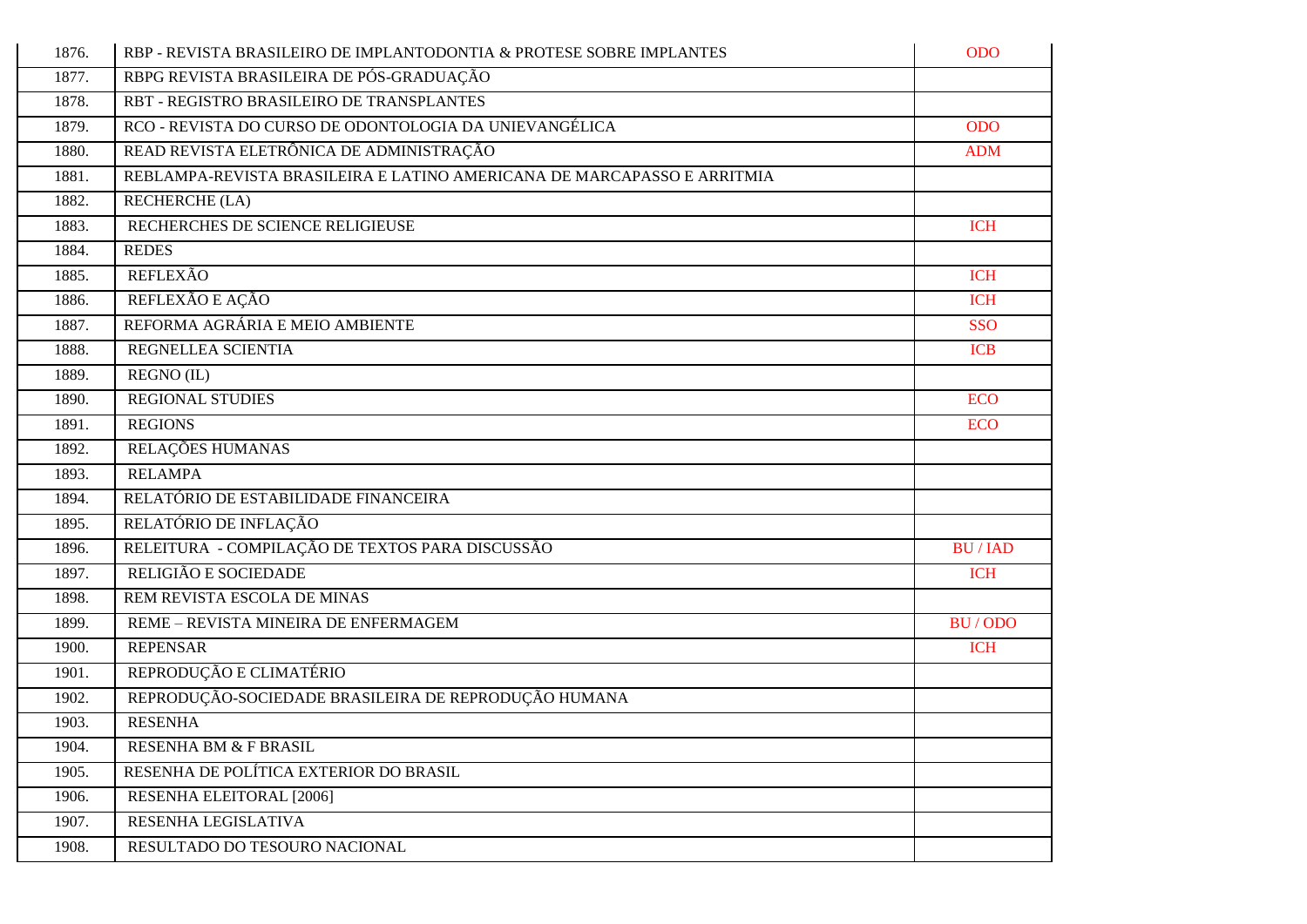| 1909. | RETRATOS DA ESCOLA                                   | <b>EDU</b>       |
|-------|------------------------------------------------------|------------------|
| 1910. | <b>REUNA</b>                                         | <b>ECO</b>       |
| 1911. | <b>REV RENE</b>                                      |                  |
| 1912. | REVIEW OF EDUCATIONAL RESEARCH                       | <b>EDU</b>       |
| 1913. | <b>REVIEWS OF MODERN PHYSICS</b>                     | <b>BU/EXATAS</b> |
| 1914. | <b>REVISTA ABERT</b>                                 |                  |
| 1915. | REVISTA ABIA/SAPRO                                   | <b>ODO</b>       |
| 1916. | REVISTA ABO NACIONAL                                 | BU/ODO           |
| 1917. | REVISTA ADUSP - ASSOCIAÇÃO DOS DOCENTES DA USP       | <b>SSO</b>       |
| 1918. | <b>REVISTA ADVIR</b>                                 | <b>SSO</b>       |
| 1919. | <b>REVISTA AFARGS</b>                                | <b>ODO</b>       |
| 1920. | REVISTA AGROGEOAMBIENTAL                             |                  |
| 1921. | REVISTA AGUSTINIANA                                  | <b>ICH</b>       |
| 1922. | REVISTA ALVARES PENTEADO                             |                  |
| 1923. | REVISTA ANFARMAG                                     | BU/ODO           |
| 1924. | REVISTA ANISTIA POLÍTICA E JUSTIÇA DE TRANSIÇÃO      |                  |
| 1925. | REVISTA ÁRVORE                                       | <b>ODO</b>       |
| 1926. | REVISTA BAIANA DE SAÚDE PÚBLICA                      | BU/ODO           |
| 1927. | REVISTA BANCÁRIA BRASILEIRA                          |                  |
| 1928. | REVISTA BIOCIÊNCIAS                                  | <b>ICB</b>       |
| 1929. | REVISTA BIOÉTICA                                     | BU/ICB/ODO       |
| 1930. | REVISTA BOLETIM DO LEITE E SEUS DERIVADOS            | <b>ODO</b>       |
| 1931. | REVISTA BRASILEIRA DE ADMINISTRAÇÃO DA EDUCAÇÃO      |                  |
| 1932. | REVISTA BRASILEIRA DE ALERGIA E IMUNOPATOLOGIA       | BU/ODO           |
| 1933. | REVISTA BRASILEIRA DE ANÁLISES CLÍNICAS - RBAC       | BU / ICB / ODO   |
| 1934. | REVISTA BRASILEIRA DE ANESTESIOLOGIA                 |                  |
| 1935. | REVISTA BRASILEIRA DE ARMAZENAMENTO                  | <b>BU/ODO</b>    |
| 1936. | REVISTA BRASILEIRA DE BIBLIOTECONOMIA E DOCUMENTAÇÃO |                  |
| 1937. | REVISTA BRASILEIRA DE BIOCIÊNCIAS                    |                  |
| 1938. | REVISTA BRASILEIRA DE BIOLOGIA                       | BU / ICB / ODO   |
| 1939. | REVISTA BRASILEIRA DE CANCEROLOGIA                   | BU/ODO           |
| 1940. | REVISTA BRASILEIRA DE CARTOGRAFIA                    |                  |
| 1941. | REVISTA BRASILEIRA DE CIÊNCIA DO SOLO                |                  |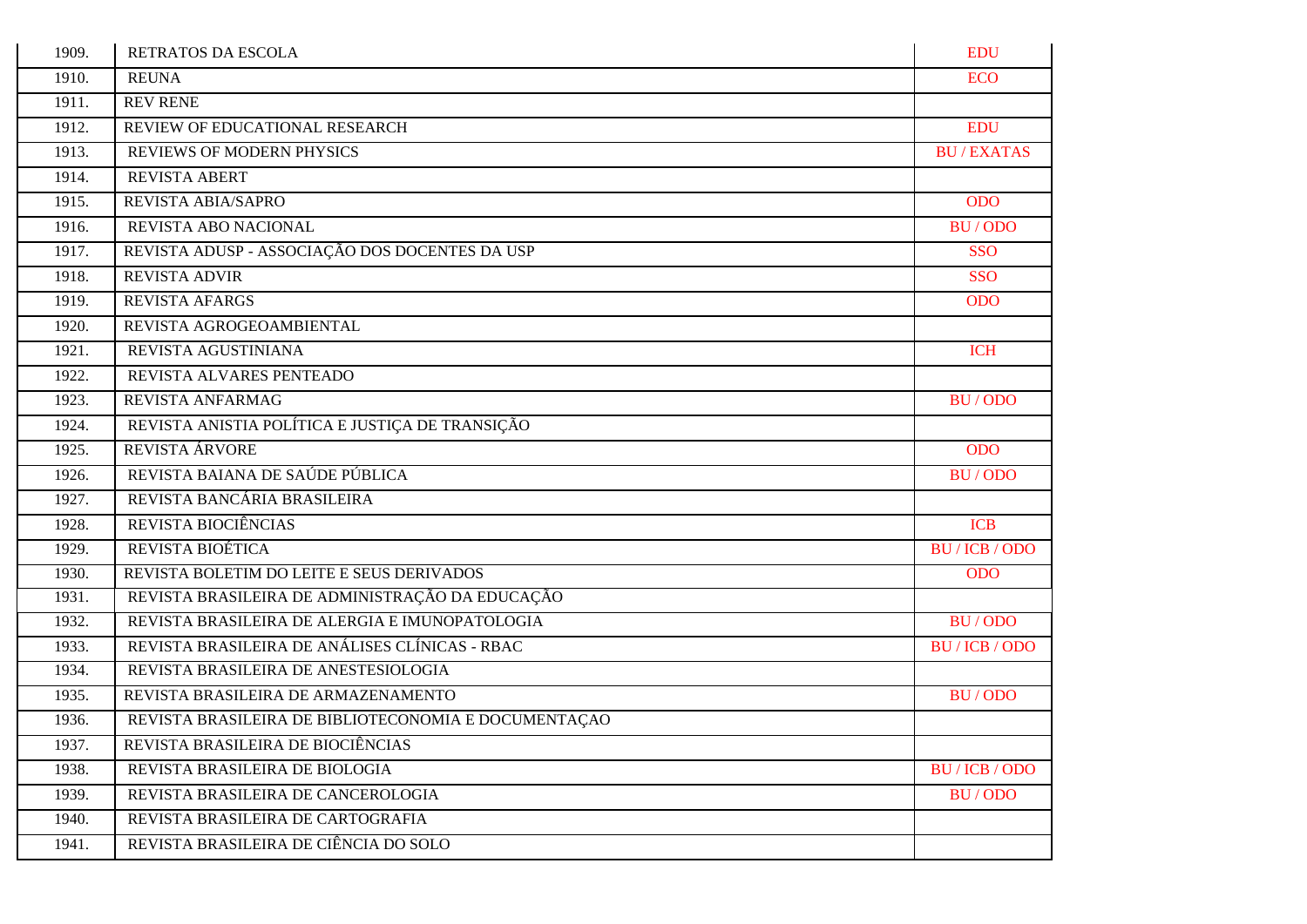| 1942. | REVISTA BRASILEIRA DE CIÊNCIA POLÍTICA                            |                                     |
|-------|-------------------------------------------------------------------|-------------------------------------|
| 1943. | REVISTA BRASILEIRA DE CIÊNCIA VETERINÁRIA                         | <b>BU/ICB</b>                       |
| 1944. | REVISTA BRASILEIRA DE CIÊNCIAS                                    | <b>ICB</b>                          |
| 1945. | REVISTA BRASILEIRA DE CIÊNCIAS CRIMINAIS                          | <b>DIREITO</b>                      |
| 1946. | REVISTA BRASILEIRA DE CIÊNCIAS DA SAÚDE                           | <b>ODO</b>                          |
| 1947. | REVISTA BRASILEIRA DE CIÊNCIAS DO ENVELHECIMENTO HUMANO           |                                     |
| 1948. | REVISTA BRASILEIRA DE CIÊNCIAS DO ESPORTE                         |                                     |
| 1949. | REVISTA BRASILEIRA DE CIÊNCIAS FARMACÊUTICAS                      | <b>BU</b> / <b>ICB</b> / <b>ODO</b> |
| 1950. | REVISTA BRASILEIRA DE CIÊNCIAS SOCIAIS [2006]                     |                                     |
| 1951. | REVISTA BRASILEIRA DE CIRURGIA                                    |                                     |
| 1952. | REVISTA BRASILEIRA DE CIRURGIA CRANIOMAXILOFACIAL                 |                                     |
| 1953. | REVISTA BRASILEIRA DE CIRURGIA E TRAUMATOLOGIA BUCO-MAXILO-FACIAL | <b>ODO</b>                          |
| 1954. | REVISTA BRASILEIRA DE CIRURGIA PLÁSTICA                           |                                     |
| 1955. | REVISTA BRASILEIRA DE CIRURGIA PRÓTESE E TRAUMATOLOGIA            | <b>ODO</b>                          |
| 1956. | REVISTA BRASILEIRA DE CLIMATOLOGIA                                |                                     |
| 1957. | REVISTA BRASILEIRA DE CONTABILIDADE                               | <b>ADM</b>                          |
| 1958. | REVISTA BRASILEIRA DE CRESCIMENTO E DESENVOLVIMENTO HUMANO        |                                     |
| 1959. | REVISTA BRASILEIRA DE CRIMINOLOGIA E DIREITO PENAL                |                                     |
| 1960. | REVISTA BRASILEIRA DE DIREITO                                     |                                     |
| 1961. | REVISTA BRASILEIRA DE DIREITO PROCESSUAL                          |                                     |
| 1962. | REVISTA BRASILEIRA DE ECONOMIA                                    |                                     |
| 1963. | REVISTA BRASILEIRA DE ECONOMIA DE EMPRESAS                        | <b>ECO</b>                          |
| 1964. | REVISTA BRASILEIRA DE EDUCAÇÃO                                    | EDU / ODO                           |
| 1965. | REVISTA BRASILEIRA DE EDUCAÇÃO ESPECIAL                           |                                     |
| 1966. | REVISTA BRASILEIRA DE EDUCAÇÃO FÍSICA                             |                                     |
| 1967. | REVISTA BRASILEIRA DE EDUCAÇÃO FÍSICA E DESPORTIVA                |                                     |
| 1968. | REVISTA BRASILEIRA DE EDUCAÇÃO FISICA E DESPORTOS                 |                                     |
| 1969. | REVISTA BRASILEIRA DE EDUCAÇÃO FISICA E ESPORTE                   |                                     |
| 1970. | REVISTA BRASILEIRA DE EDUCAÇÃO MÉDICA                             | <b>BU</b> /ICB                      |
| 1971. | REVISTA BRASILEIRA DE ENERGIA ELÉTRICA                            |                                     |
| 1972. | REVISTA BRASILEIRA DE ENFERMAGEM                                  |                                     |
| 1973. | REVISTA BRASILEIRA DE ENGENHARIA BIOMÉDICA                        | <b>EXATAS</b>                       |
| 1974. | REVISTA BRASILEIRA DE ENGENHARIA QUÍMICA                          |                                     |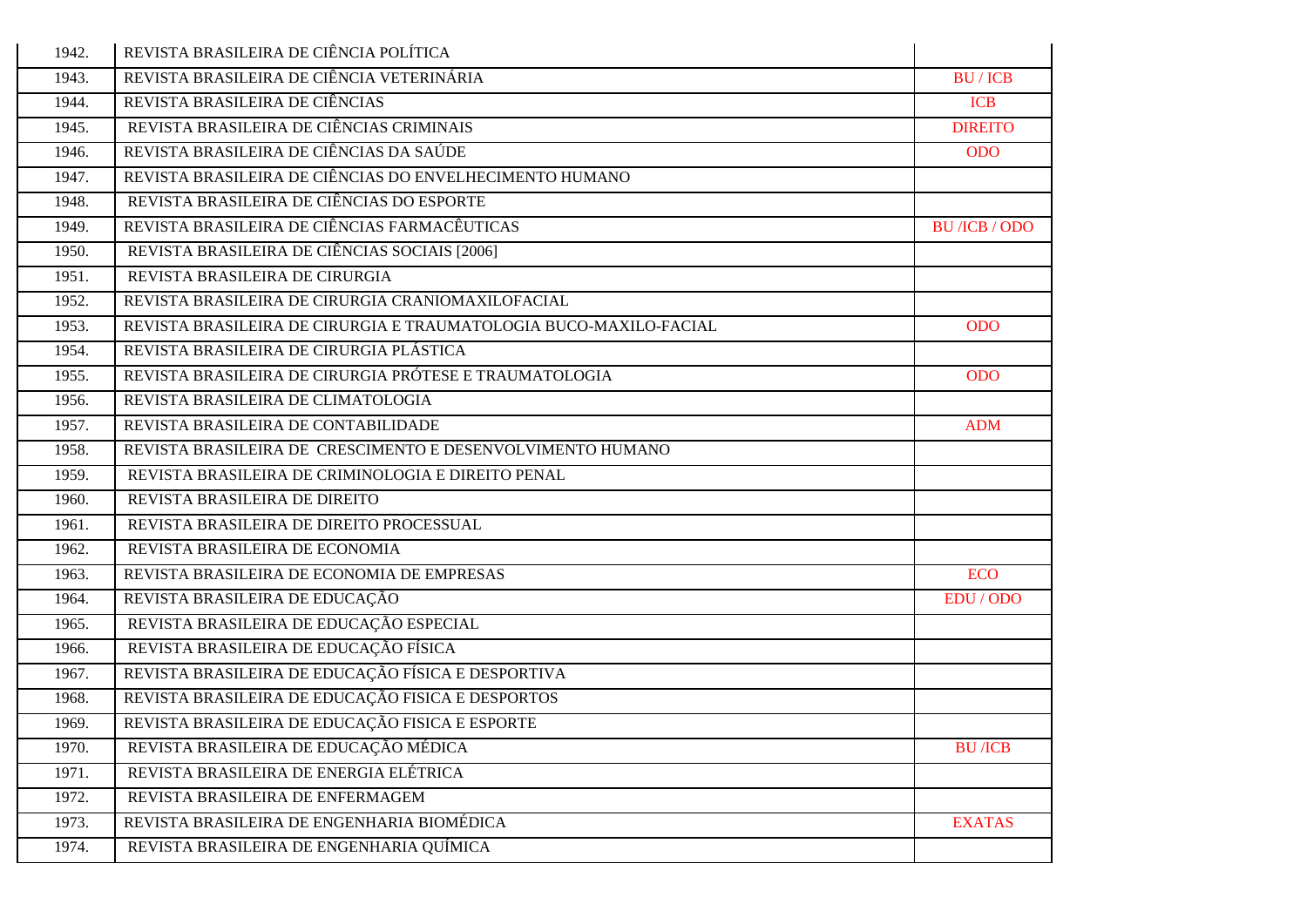| 1975. | REVISTA BRASILEIRA DE ENSINO DE FÍSICA                                   | <b>BU/EXATAS</b>        |
|-------|--------------------------------------------------------------------------|-------------------------|
| 1976. | REVISTA BRASILEIRA DE ENTOMOLOGIA                                        | <b>ICB</b>              |
| 1977. | REVISTA BRASILEIRA DE EPIDEMIOLOGIA                                      | <b>ICB</b>              |
| 1978. | REVISTA BRASILEIRA DE ESTATÍSTICA - IBGE                                 | <b>BU/EXATAS</b>        |
| 1979. | REVISTA BRASILEIRA DE ESTUDOS DE POPULAÇÃO                               |                         |
| 1980. | REVISTA BRASILEIRA DE ESTUDOS PEDAGÓGICOS                                | <b>BU/EDU</b>           |
| 1981. | REVISTA BRASILEIRA DE ESTUDOS POLÍTICOS                                  | <b>BU/DIREITO</b>       |
| 1982. | REVISTA BRASILEIRA DE FARMÁCIA                                           | <b>ODO</b>              |
| 1983. | REVISTA BRASILEIRA DE FARMACOGNOSIA - BRAZILIAN JOURNAL OF PHARMACOGNOSY | <b>ODO</b>              |
| 1984. | REVISTA BRASILEIRA DE FILOSOFIA                                          | <b>EDU</b> / ICH        |
| 1985. | REVISTA BRASILEIRA DE FINANÇAS                                           |                         |
| 1986. | REVISTA BRASILEIRA DE FISICA                                             | <b>BU/EXATAS</b>        |
| 1987. | REVISTA BRASILEIRA DE GENÉTICA                                           | <b>BU/ICB</b>           |
| 1988. | REVISTA BRASILEIRA DE GEOCIÊNCIAS                                        | <b>BU/ICB</b>           |
| 1989. | REVISTA BRASILEIRA DE GEOFÍSICA                                          | <b>BU/EXATAS</b>        |
| 1990. | REVISTA BRASILEIRA DE GEOGRAFIA                                          | <b>ICH</b>              |
| 1991. | REVISTA BRASILEIRA DE GEOMORFOLOGIA                                      | <b>ICH</b>              |
| 1992. | REVISTA BRASILEIRA DE HIPERTENSÃO                                        |                         |
| 1993. | REVISTA BRASILEIRA DE HIPERTENSÃO (HIPERATIVO)                           |                         |
| 1994. | REVISTA BRASILEIRA DE HISTÓRIA DA EDUCAÇÃO                               | <b>EDU</b>              |
| 1995. | REVISTA BRASILEIRA DE HOMEOPATIA                                         | <b>ODO</b>              |
| 1996. | REVISTA BRASILEIRA DE INFORMÁTICA EM SAÚDE                               | <b>ICB</b>              |
| 1997. | REVISTA BRASILEIRA DE INOVAÇÃO                                           | <b>ECO</b> / <b>ICH</b> |
| 1998. | REVISTA BRASILEIRA DE LINGUISTÍCA APLICADA                               |                         |
| 1999. | REVISTA BRASILEIRA DE MALARIOLOGIA                                       | <b>ICB</b>              |
| 2000. | REVISTA BRASILEIRA DE MARCAPASSO E ARRITMIA                              |                         |
| 2001. | REVISTA BRASILEIRA DE MEDICINA                                           |                         |
| 2002. | REVISTA BRASILEIRA DE MEDICINA DO ESPORTE                                |                         |
| 2003. | REVISTA BRASILEIRA DE MEDICINA DO TRABALHO                               |                         |
| 2004. | REVISTA BRASILEIRA DE MEDICINA PSICOSSOMÁTICA                            |                         |
| 2005. | REVISTA BRASILEIRA DE NEUROLOGIA                                         |                         |
| 2006. | REVISTA BRASILEIRA DE OCEANOGRAFIA                                       |                         |
| 2007. | REVISTA BRASILEIRA DE ODONTOLOGIA                                        | BU/ODO                  |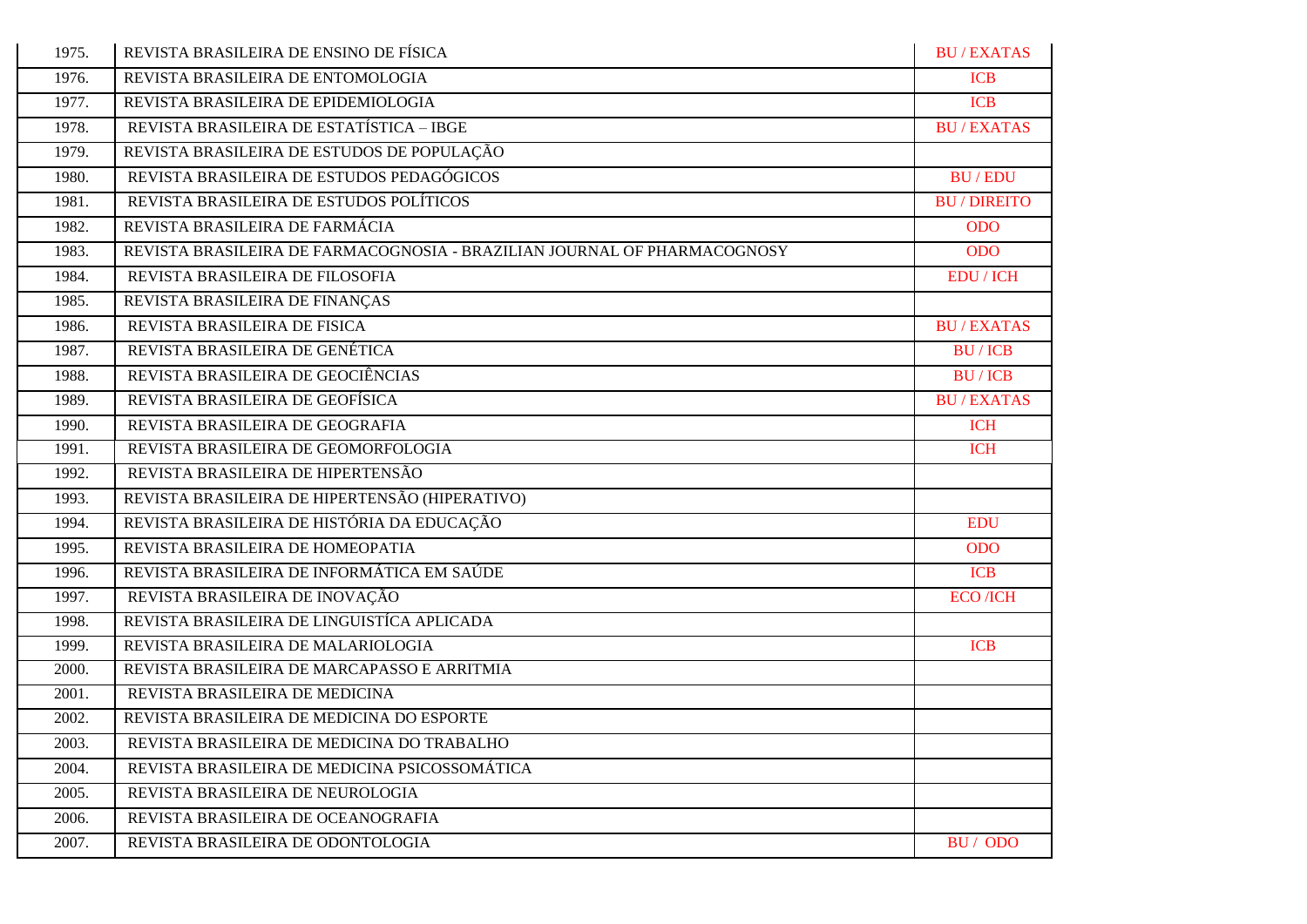| 2008. | REVISTA BRASILEIRA DE ODONTOLOGIA MILITAR                  | <b>ODO</b>     |
|-------|------------------------------------------------------------|----------------|
| 2009. | REVISTA BRASILEIRA DE OFTALMOLOGIA                         |                |
| 2010. | REVISTA BRASILEIRA DE ONCOLOGIA CLÍNICA                    |                |
| 2011. | REVISTA BRASILEIRA DE ORIENTAÇÃO PROFISISONAL              |                |
| 2012. | REVISTA BRASILEIRA DE ORNITOLOGIA                          |                |
| 2013. | REVISTA BRASILEIRA DE ORTOPEDIA                            | BU/ODO         |
| 2014. | REVISTA BRASILEIRA DE ORTOPEDIA E TRAUMATOLOGIA            |                |
| 2015. | REVISTA BRASILEIRA DE OTORRINGOLARINGOLOGIA                |                |
| 2016. | REVISTA BRASILEIRA DE PALEONTOLOGIA                        |                |
| 2017. | REVISTA BRASILEIRA DE PATOLOGIA CLÍNICA                    |                |
| 2018. | REVISTA BRASILEIRA DE PARASITOLOGIA VETERINÁRIA            | <b>BU</b> /ICB |
| 2019. | REVISTA BRASILEIRA DE PESQUISA EM SAÚDE                    | <b>ODO</b>     |
| 2020. | REVISTA BRASILEIRA DE PESQUISAS MÉDICAS E BIOLÓGICAS       |                |
| 2021. | REVISTA BRASILEIRA DE POLÍTICA E ADMINISTRAÇÃO DA EDUCAÇÃO | <b>EDU</b>     |
| 2022. | REVISTA BRASILEIRA DE POLÍTICA INTERNACIONAL               |                |
| 2023. | REVISTA BRASILEIRA DE PSICOTERAPIA                         | <b>ICH</b>     |
| 2024. | REVISTA BRASILEIRA DE QUEIMADURAS                          |                |
| 2025. | REVISTA BRASILEIRA DE QUÍMICA                              |                |
| 2026. | REVISTA BRASILEIRA DE REUMATOLOGIA                         |                |
| 2027. | REVISTA BRASILEIRA DE SAÚDE                                |                |
| 2028. | REVISTA BRASILEIRA DE SAÚDE DA FAMÍLIA                     | <b>BU/SSO</b>  |
| 2029. | REVISTA BRASILEIRA DE SAUDE MATERNO INFANTIL               |                |
| 2030. | REVISTA BRASILEIRA DE SAÚDE OCUPACIONAL - RBSO             |                |
| 2031. | REVISTA BRASILEIRA DE SEMENTES                             | <b>ICB</b>     |
| 2032. | REVISTA BRASILEIRA DE TECNOLOGIA                           | BU / ICB / ODO |
| 2033. | REVISTA BRASILEIRA DE TECNOLOGIA DE ALIMENTOS              | <b>ICB</b>     |
| 2034. | REVISTA BRASILEIRA DE ZOOCIÊNCIAS - UFJF                   | <b>BU/ICB</b>  |
| 2035. | REVISTA BRASILEIRA DE ZOOLOGIA                             | <b>ICB</b>     |
| 2036. | REVISTA BRASILEIRA DE ZOOTECNIA                            |                |
| 2037. | REVISTA BRASILEIRA DO CARIBE                               |                |
| 2038. | REVISTA CAMARGO CORRÊA                                     | <b>ODO</b>     |
| 2039. | REVISTA CAPITAL CIENTÍFICO                                 | <b>SSO</b>     |
| 2040. | REVISTA CATARINENSE DA CIÊNCIA CONTÁBIL                    | <b>BU/ADM</b>  |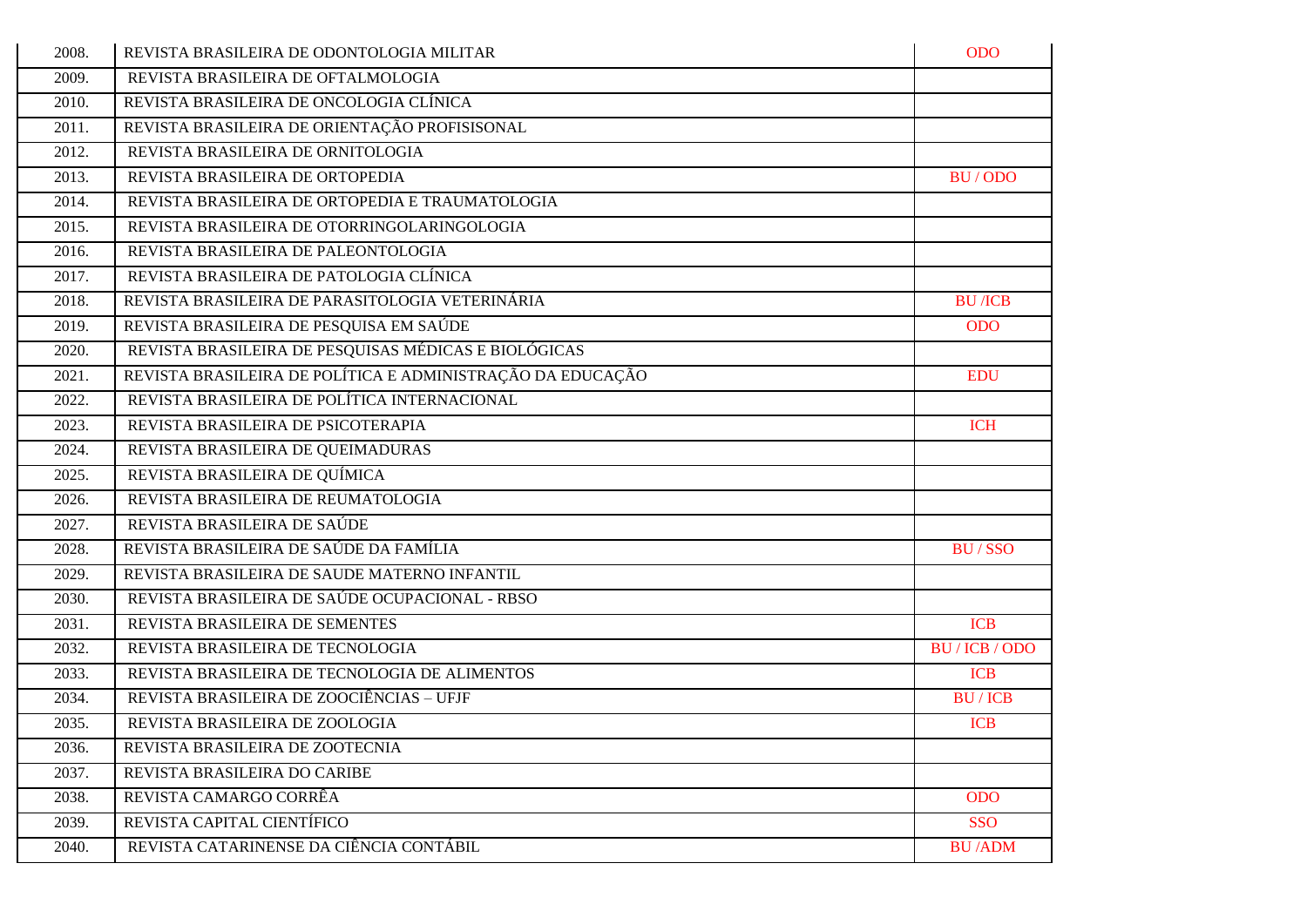| 2041. | <b>REVISTA CEJ</b>                                          |                |
|-------|-------------------------------------------------------------|----------------|
| 2042. | REVISTA CERES - UNIVERSIDADE FEDERAL DE VIÇOSA              | <b>BU/ICB</b>  |
| 2043. | <b>REVISTA CFMV</b>                                         |                |
| 2044. | REVISTA CIÊNCIAS EXATAS                                     |                |
| 2045. | REVISTA CIÊNCIAS EXATAS E NATURAIS                          |                |
| 2046. | REVISTA CIÊNCIAS HUMANAS                                    | <b>BU/SSO</b>  |
| 2047. | REVISTA CIENTÍFICA – (CENTRO UNIVERSITÁRIO DE BARRA MANSA)  |                |
| 2048. | REVISTA CIENTÍFICA CRO-RJ                                   | <b>ODO</b>     |
| 2049. | REVISTA CIENTÍFICA DA APEC                                  | <b>ODO</b>     |
| 2050. | REVISTA CIENTÍFICA DA UNOESTE                               | <b>ICB</b>     |
| 2051. | REVISTA CLÍNICA DE ORTODONTIA DENTAL PRESS                  | <b>ODO</b>     |
| 2052. | REVISTA CLÍNICA DE SÃO PAULO                                |                |
| 2053. | <b>REVISTA CNT</b>                                          | <b>ODO</b>     |
| 2054. | REVISTA COLOMBIANA DE CIENCIAS QUIMICA-FARMACEUTICAS        | <b>ODO</b>     |
| 2055. | REVISTA COLOMBIANA DE OBSTETRICIA Y GINECOLOGIA             |                |
| 2056. | REVISTA CONATUS                                             |                |
| 2057. | REVISTA CONEXÃO GERAES                                      | <b>SSO</b>     |
| 2058. | REVISTA CONGRESSÃO PAULO                                    | <b>ODO</b>     |
| 2059. | REVISTA CRIANÇA (ED. INFANTIL)                              | <b>EDU</b>     |
| 2060. | <b>REVISTA DA ABENO</b>                                     | <b>ODO</b>     |
| 2061. | <b>REVISTA DA ABOPREV</b>                                   | <b>ODO</b>     |
| 2062. | <b>REVISTA DA ABRO</b>                                      | <b>ODO</b>     |
| 2063. | REVISTA DA ACADEMIA BRASILEIRA DE LETRAS JURÍDICAS          |                |
| 2064. | REVISTA DA ACADEMIA CEARENSE DE FARMÁCIA                    |                |
| 2065. | REVISTA DA AGU                                              |                |
| 2066. | <b>REVISTA DA AJUFE</b>                                     | <b>DIREITO</b> |
| 2067. | REVISTA DA ANPOLL                                           |                |
| 2068. | <b>REVISTA DA AONP</b>                                      | <b>ODO</b>     |
| 2069. | REVISTA DA ASSOCIAÇÃO BRASILEIRA DE MEDICINA PSICOSSOMATICA |                |
| 2070. | REVISTA DA ASSOCIAÇÃO BRASILEIRA DE NUTRIÇÃO                | <b>ICB</b>     |
| 2071. | REVISTA DA ASSOCIAÇÃO DOS CIRURGIÕES DENTISTAS              | <b>ODO</b>     |
| 2072. | REVISTA DA ASSOCIAÇÃO MÉDICA BRASILEIRA - AMB               | BU/ODO         |
| 2073. | REVISTA DA ASSOCIAÇÃO MÉDICA BRASILEIRA - 1954              |                |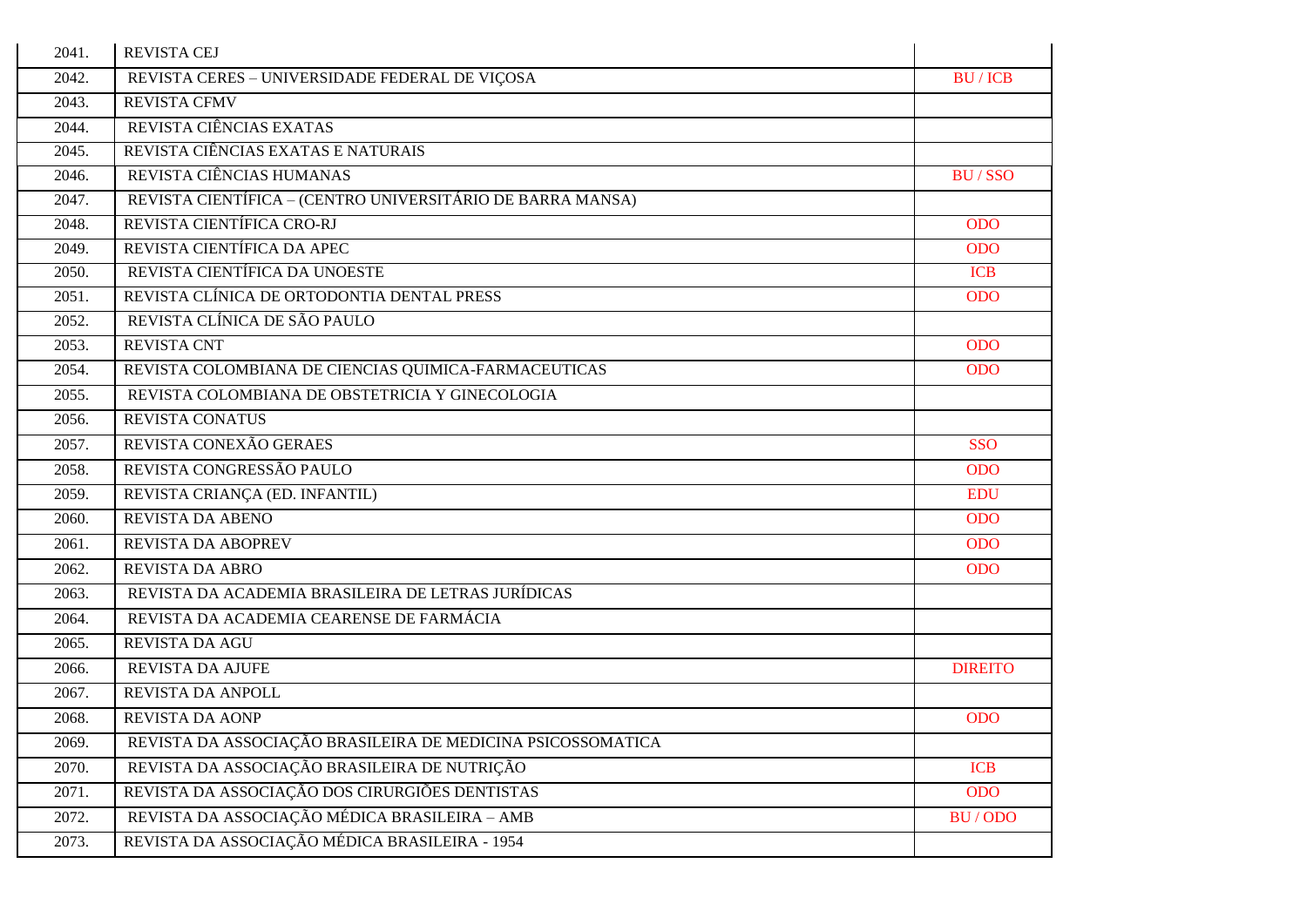| 2074. | REVISTA DA ASSOCIAÇÃO MÉDICA BRASILEIRA - 1992                             |                      |
|-------|----------------------------------------------------------------------------|----------------------|
| 2075. | REVISTA DA ASSOCIAÇÃO MÉDICA DE MINAS GERAIS [2006]                        | <b>BU/ICB</b>        |
| 2076. | REVISTA DA ASSOCIAÇÃO PAULISTA DE CIRURGIÕES DENTISTAS                     | <b>BU/ODO</b>        |
| 2077. | REVISTA DA BIBLIOTECA MÁRIO DE ANDRADE                                     | <b>BU/IAD</b>        |
| 2078. | REVISTA DA CÁTEDRA JAIME CORTESÃO                                          |                      |
| 2079. | REVISTA DA DIVISÃO NACIONAL DE TUBERCULOSE                                 | <b>ODO</b>           |
| 2080. | REVISTA DA EAP/APCD                                                        | <b>ODO</b>           |
| 2081. | REVISTA DA ESCOLA DE AGRONOMIA E VETERINÁRIA                               |                      |
| 2082. | REVISTA DA ESCOLA DE BIBLIOTECONOMIA DA UFMG                               |                      |
| 2083. | REVISTA DA ESCOLA DE ENFERMAGEM DA USP                                     |                      |
| 2084. | REVISTA DA ESCOLA DE FARMÁCIA DE OURO PRETO                                | <b>ODO</b>           |
| 2085. | REVISTA DA ESCOLA DE FARMÁCIA E ODONTOLOGIA DE ALFENAS-MG                  | BU/ODO               |
| 2086. | REVISTA DA ESCOLA PAULISTA DA MAGISTRATURA                                 | <b>DIREITO</b>       |
| 2087. | REVISTA DA ESPM                                                            |                      |
| 2088. | REVISTA DA FACULDADE CHRISTUS                                              |                      |
| 2089. | REVISTA DA FACULDADE DE DIREITO CANDIDO MENDES                             | <b>DIREITO</b>       |
| 2090. | REVISTA DA FACULDADE DE DIREITO DA UNIVERSIDADE DE LISBOA                  |                      |
| 2091. | REVISTA DA FACULDADE DE DIREITO DA UNIVERSIDADE DE SÃO PAULO               |                      |
| 2092. | REVISTA DA FACULDADE DE DIREITO DA UNIVERSIDADE DE UBERLÂNIA               |                      |
| 2093. | REVISTA DA FACULDADE DE DIREITO DA UNIVERSIDADE FEDERAL DE GOIÁS           |                      |
| 2094. | REVISTA DA FACULDADE DE DIREITO DA UNIVERSIDADE FEDERAL DE JUIZ DE FORA    | <b>DIREITO / ODO</b> |
| 2095. | REVISTA DA FACULDADE DE DIREITO DA UNIVERSIDADE FEDERAL DE MINAS GERAIS    | <b>DIREITO</b>       |
| 2096. | REVISTA DA FACULDADE DE DIREITO DE CAMPOS                                  | <b>DIREITO</b>       |
| 2097. | REVISTA DA FACULDADE DE DIREITO DE PELOTAS                                 |                      |
| 2098. | REVISTA DA FACULDADE DE DIREITO DE PORTO ALEGRE                            |                      |
| 2099. | REVISTA DA FACULDADE DE DIREITO DE SÃO BERNARDO DO CAMPO                   | <b>DIREITO</b>       |
| 2100. | REVISTA DA FACULDADE DE DIREITO DO ALTO PARANAÍBA - ARAXÁ - MG             |                      |
| 2101. | REVISTA DA FACULDADE DE EDUCAÇÃO - MATO GROSSO                             | <b>EDU</b>           |
| 2102. | REVISTA DA FACULDADE DE EDUCAÇÃO - UFF                                     | <b>EDU</b>           |
| 2103. | REVISTA DA FACULDADE DE EDUCAÇÃO - USP                                     | <b>BU/EDU</b>        |
| 2104. | REVISTA DA FACULDADE DE FARMÁCIA DE SANTA MARIA                            | BU/ODO               |
| 2105. | REVISTA DA FACULDADE DE FARMÁCIA E BIOQUIMICA DA UNIVERSIDADE DE SÃO PAULO | BU/ODO               |
| 2106. | REVISTA DA FACULDADE DE FARMÁCIA E BIOQUÍMICA DE SANTA MARIA               | BU/ODO               |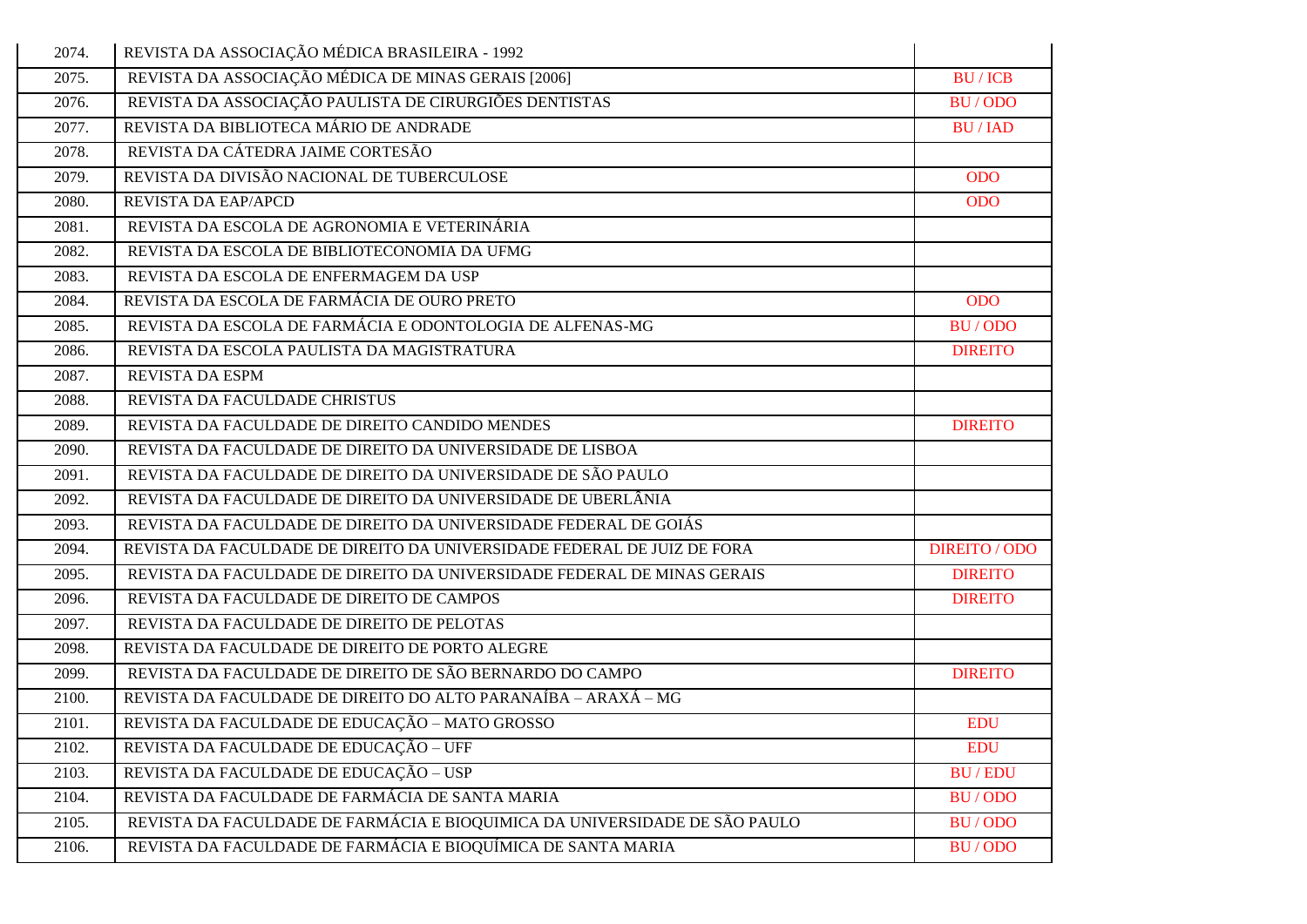| 2107. | REVISTA DA FACULDADE DE FARMÁCIA E ODONTOLOGIA DA UFJF               | BU/ODO         |
|-------|----------------------------------------------------------------------|----------------|
| 2108. | REVISTA DA FACULDADE DE FARMÁCIA E ODONTOLOGIA DE ARARAQUARA         | <b>ODO</b>     |
| 2109. | REVISTA DA FACULDADE DE FARMÁCIA E ODONTOLOGIA DE RIBEIRÃO PRETO     | <b>ODO</b>     |
| 2110. | REVISTA DA FACULDADE DE ODONTOLOGIA DA UNIVERSIDADE FEDERAL DA BAHIA | <b>ODO</b>     |
| 2111. | REVISTA DA FACULDADE DE ODONTOLOGIA DA USP                           | <b>BU/ODO</b>  |
| 2112. | REVISTA DA FACULDADE DE ODONTOLOGIA DE ARAÇATUBA                     | <b>ODO</b>     |
| 2113. | REVISTA DA FACULDADE DE ODONTOLOGIA DE BAURU-USP                     | <b>ODO</b>     |
| 2114. | REVISTA DA FACULDADE DE ODONTOLOGIA DE LINS                          | <b>BU/ODO</b>  |
| 2115. | REVISTA DA FACULDADE DE ODONTOLOGIA DE PERNAMBUCO                    | <b>ODO</b>     |
| 2116. | REVISTA DA FACULDADE DE ODONTOLOGIA DE PORTO ALEGRE                  | BU/ODO         |
| 2117. | REVISTA DA FACULDADE DE ODONTOLOGIA DE SÃO JOSÉ DOS CAMPOS           | <b>ODO</b>     |
| 2118. | REVISTA DA FAEEBA                                                    |                |
| 2119. | REVISTA DA MADEIRA                                                   |                |
| 2120. | REVISTA DA ORDEM DOS ADVOGADOS DO BRASIL                             |                |
| 2121. | REVISTA DA PESQUISA & PÓS-GRADUAÇÃO                                  |                |
| 2122. | REVISTA DA PISCINA                                                   | <b>ODO</b>     |
| 2123. | REVISTA DA PROCURADORIA GERAL DO BANCO CENTRAL                       | <b>DIREITO</b> |
| 2124. | REVISTA DA PROCURADORIA GERAL DO ESTADO DE SÃO PAULO                 |                |
| 2125. | REVISTA DA PROCURADORIA GERAL DO ESTADO DO RIO GRANDE DO SUL         |                |
| 2126. | REVISTA DA SOCIEDADE BRASILEIRA DE CANCEROLOGIA                      |                |
| 2127. | REVISTA DA SOCIEDADE BRASILEIRA DE CLÍNICA MÉDICA                    |                |
| 2128. | REVISTA DA SOCIEDADE BRASILEIRA DE ECONOMIA POLITICA                 | <b>ECO</b>     |
| 2129. | REVISTA DA SOCIEDADE BRASILEIRA DE MEDICINA TROPICAL                 | <b>BU/ICB</b>  |
| 2130. | REVISTA DA SOCIEDADE BRASILEIRA DE NUTRIÇÃO PARENTERAL               | <b>ODO</b>     |
| 2131. | REVISTA DA SOCIEDADE DE CARDIOLOGIA DO ESTADO DE SÃO PAULO           |                |
| 2132. | REVISTA DA SUINOCULTURA                                              |                |
| 2133. | REVISTA DA UNIVERSIDADE DE ALFENAS                                   |                |
| 2134. | REVISTA DA UNIVERSIDADE DO AMAZONAS - SÉRIE CIÊNCIAS AGRÁRIAS        |                |
| 2135. | REVISTA DA UNIVERSIDADE DO AMAZONAS - SÉRIE CIÊNCIAS BIOLÓGICAS      | <b>BU/ICB</b>  |
| 2136. | REVISTA DA UNIVERSIDADE DO AMAZONAS - SÉRIE CIÊNCIAS DA SAÚDE        |                |
| 2137. | REVISTA DA UNIVERSIDADE DO AMAZONAS - SÉRIE CIÊNCIAS HUMANAS         | <b>BU/ICH</b>  |
| 2138. | REVISTA DA UNIVERSIDADE DO AMAZONAS - SÉRIE CIÊNCIAS TECNOLÓGICAS    |                |
| 2139. | REVISTA DA UNIVERSIDADE FEDERAL DE JUIZ DE FORA - UFJF               |                |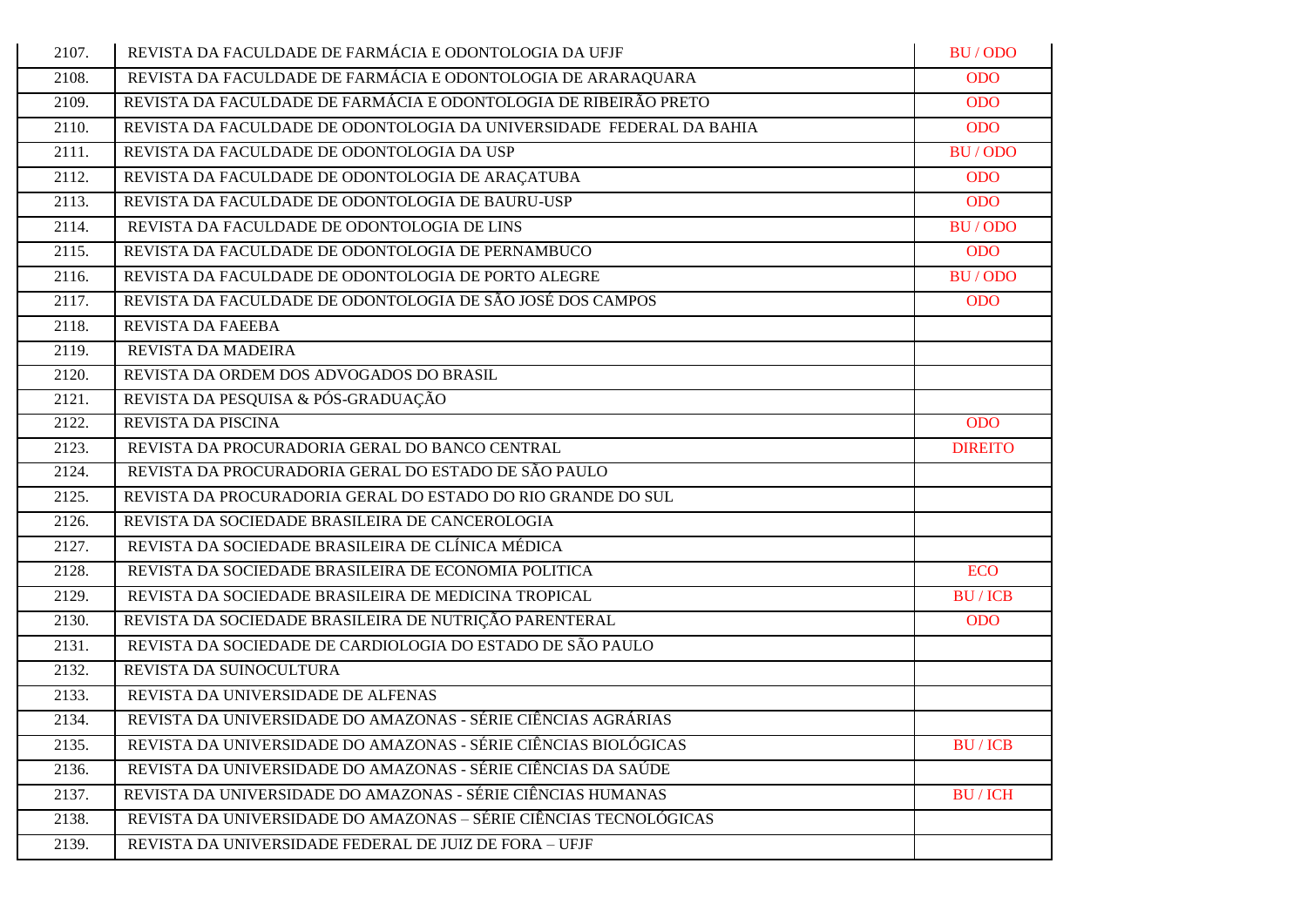| 2140. | REVISTA DA UNIVERSIDADE SÃO FRANCISCO                       |                       |
|-------|-------------------------------------------------------------|-----------------------|
| 2141. | REVISTA DE ADMINISTRAÇÃO - UNIVERSIDADE DE SÃO PAULO        |                       |
| 2142. | REVISTA DE ADMINISTRAÇÃO CONTEMPORÂNEA                      | <b>ADM</b>            |
| 2143. | REVISTA DE ADMINISTRAÇÃO DE EMPRESAS - RAE                  | <b>ADM</b>            |
| 2144. | REVISTA DE ADMINISTRAÇÃO MACKENZIE                          |                       |
| 2145. | REVISTA DE ADMINISTRAÇÃO MUNICIPAL                          |                       |
| 2146. | REVISTA DE ADMINISTRAÇÃO PÚBLICA-FUNDAÇÃO GETÚLIO VARGAS    |                       |
| 2147. | REVISTA DE AGRICULTURA                                      |                       |
| 2148. | REVISTA DE ALAFO                                            | <b>ODO</b>            |
| 2149. | REVISTA DE APS - REVISTA DE ATENÇÃO PRIMARIA A SAÚDE - UFJF | <b>BU/ICB/ODO/SSO</b> |
| 2150. | REVISTA DE ANTROPOLOGIA                                     |                       |
| 2151. | REVISTA DE ARQUITETURA                                      |                       |
| 2152. | REVISTA DE BIBLIOTECONOMIA & COMUNICAÇÃO                    |                       |
| 2153. | REVISTA DE BIBLIOTECONOMIA DE BRASÍLIA                      |                       |
| 2154. | REVISTA DE BIBLIOTECONOMIA DO MARANHÃO                      |                       |
| 2155. | REVISTA DE BIOLOGIA                                         | <b>ICB</b>            |
| 2156. | REVISTA DE BIOLOGIA Y MEDICINA NUCLEAR                      | <b>ODO</b>            |
| 2157. | REVISTA DE CIÊNCIA & TECNOLOGIA                             | <b>BU/ICB</b>         |
| 2158. | REVISTA DE CIÊNCIA POLÍTICA                                 |                       |
| 2159. | REVISTA DE CIÊNCIAS AGRÁRIAS                                |                       |
| 2160. | REVISTA DE CIÊNCIAS AGROVETERINARIAS                        |                       |
| 2161. | REVISTA DE CIÊNCIAS BIOMÉDICAS                              | BU/ODO                |
| 2162. | REVISTA DE CIÊNCIAS EMPRESARIAIS DA UNIPAR                  |                       |
| 2163. | REVISTA DE CIÊNCIAS FARMACÊUTICAS                           | BU/ODO                |
| 2164. | REVISTA DE CIÊNCIAS FARMACÊUTICAS BÁSICA E APLICADA         | <b>ODO</b>            |
| 2165. | REVISTA DE CIÊNCIAS HUMANAS (FLORIANÓPOLIS)                 |                       |
| 2166. | REVISTA DE CIÊNCIAS HUMANAS (VIÇOSA)                        | <b>BU/ECO</b>         |
| 2167. | REVISTA DE CIÊNCIAS JURIDÍCAS                               |                       |
| 2168. | REVISTA DE CIÊNCIAS JURIDICAS E SOCIAIS DA UNIPAR           |                       |
| 2169. | REVISTA DE CIÊNCIAS MÉDICAS E BIOLÓGICAS                    | <b>BU/ICB</b>         |
| 2170. | REVISTA DE CIÊNCIAS MÉDICAS PUCCAMP                         |                       |
| 2171. | REVISTA DE CIÊNCIAS SOCIAIS UFC                             |                       |
| 2172. | REVISTA DE CLÍNICA E PESQUISA ODONTOLÓGICA                  |                       |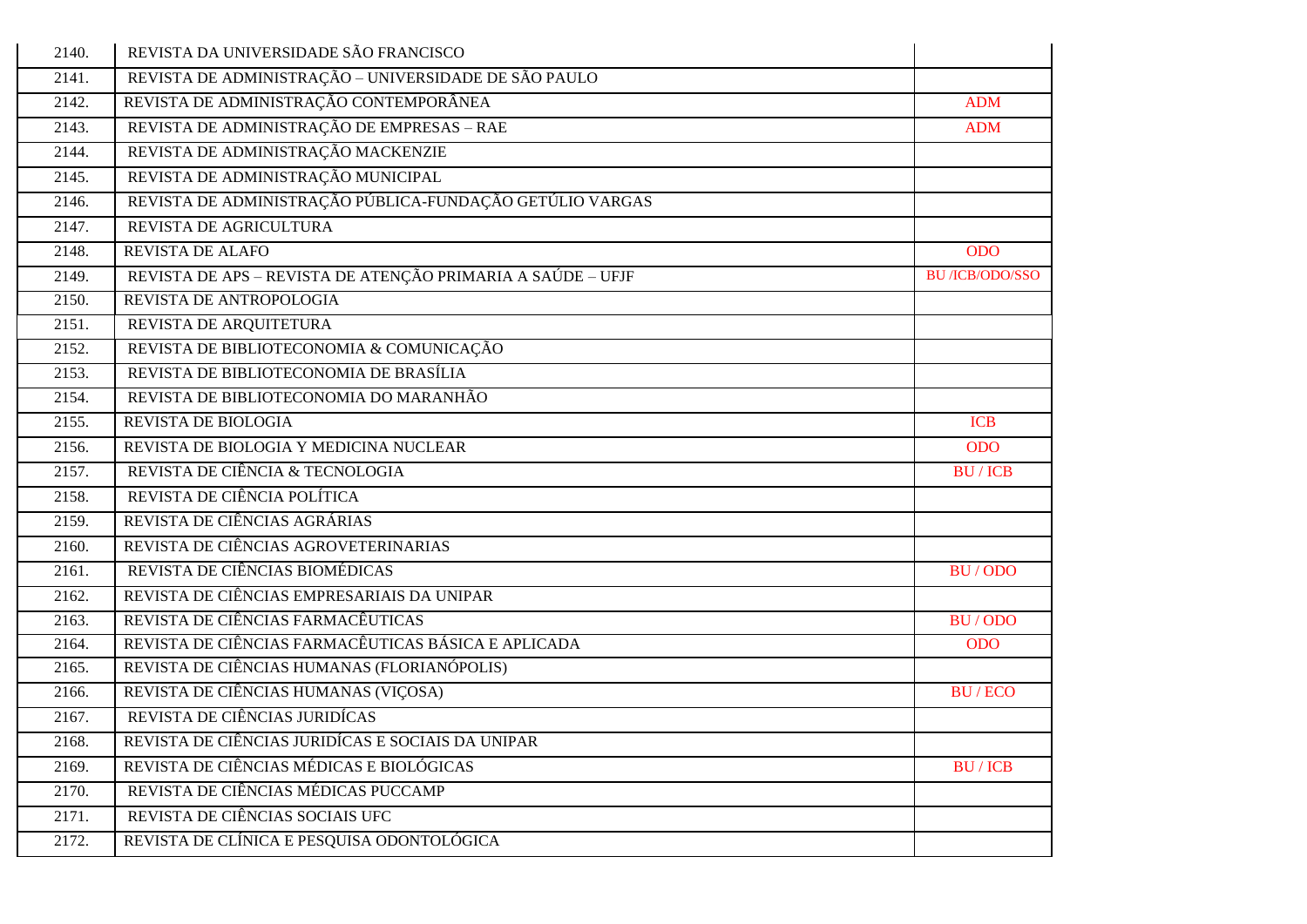| 2173. | REVISTA DE COMUNICAÇÃO                                    |                   |
|-------|-----------------------------------------------------------|-------------------|
| 2174. | REVISTA DE CULTURA TEOLÓGICA                              |                   |
| 2175. | REVISTA DE CULTURA-UNIVERSIDADE FEDERAL DO ESPÍRITO SANTO |                   |
| 2176. | REVISTA DE DIREITO ADMINISTRATIVO                         | <b>DIREITO</b>    |
| 2177. | REVISTA DE DIREITO AGRÁRIO                                |                   |
| 2178. | REVISTA DE DIREITO AGRÁRIO E MEIO AMBIENTE                | <b>DIREITO</b>    |
| 2179. | REVISTA DE DIREITO AMBIENTAL                              | <b>DIREITO</b>    |
| 2180. | REVISTA DE DIREITO BANCARIO E DO MERCADO DE CAPITAIS      | <b>DIREITO</b>    |
| 2181. | REVISTA DE DIREITO CIVIL                                  | <b>DIREITO</b>    |
| 2182. | REVISTA DE DIREITO CONSTITUCIONAL E INTERNACIONAL         | <b>DIREITO</b>    |
| 2183. | REVISTA DE DIREITO DA CONCORRENCIA                        | <b>BU/DIREITO</b> |
| 2184. | REVISTA DE DIREITO DA DEFENSORIA PÚBLICA                  | <b>DIREITO</b>    |
| 2185. | REVISTA DE DIREITO DO CONSUMIDOR                          | <b>DIREITO</b>    |
| 2186. | REVISTA DE DIREITO DO TRABALHO                            | <b>DIREITO</b>    |
| 2187. | REVISTA DE DIREITO ECONÔMICO                              | <b>DIREITO</b>    |
| 2188. | REVISTA DE DIREITO PRIVADO                                | <b>DIREITO</b>    |
| 2189. | REVISTA DE DIREITO PÚBLICO                                | <b>DIREITO</b>    |
| 2190. | REVISTA DE DIREITO PÚBLICO E CIÊNCIA POLÍTICA             |                   |
| 2191. | REVISTA DE DIREITO UPIS                                   | <b>SSO</b>        |
| 2192. | REVISTA DE DIREITOS E GARANTIAS FUNDAMENTAIS              | <b>DIREITO</b>    |
| 2193. | REVISTA DE DOUTRINA E JURISPRUDÊNCIA                      |                   |
| 2194. | REVISTA DE ECONOMETRIA [2006]                             |                   |
| 2195. | REVISTA DE ECONOMIA (UFPR)                                | <b>ECO</b>        |
| 2196. | REVISTA DE ECONOMIA & RELAÇÕES INTERNACIONAIS             |                   |
| 2197. | REVISTA DE ECONOMIA CONTEMPORÂNEA                         | <b>BU/ECO</b>     |
| 2198. | REVISTA DE ECONOMIA E AGRONEGÓCIOS                        | <b>ECO</b>        |
| 2199. | REVISTA DE ECONOMIA E SOCIOLOGIA RURAL                    | <b>BU/ECO</b>     |
| 2200. | REVISTA DE ECONOMIA POLÍTICA                              |                   |
| 2201. | REVISTA DE ECONOMIA RURAL                                 |                   |
| 2202. | REVISTA DE EDUCAÇÃO - PUCCAMP                             |                   |
| 2203. | REVISTA DE EDUCAÇÃO CONTINUADA DO CRMV-SP                 |                   |
| 2204. | REVISTA DE EDUCAÇÃO DO CONGEIME                           | <b>EDU</b>        |
| 2205. | REVISTA DE EDUCAÇÃO PÚBLICA                               | <b>BU/EDU</b>     |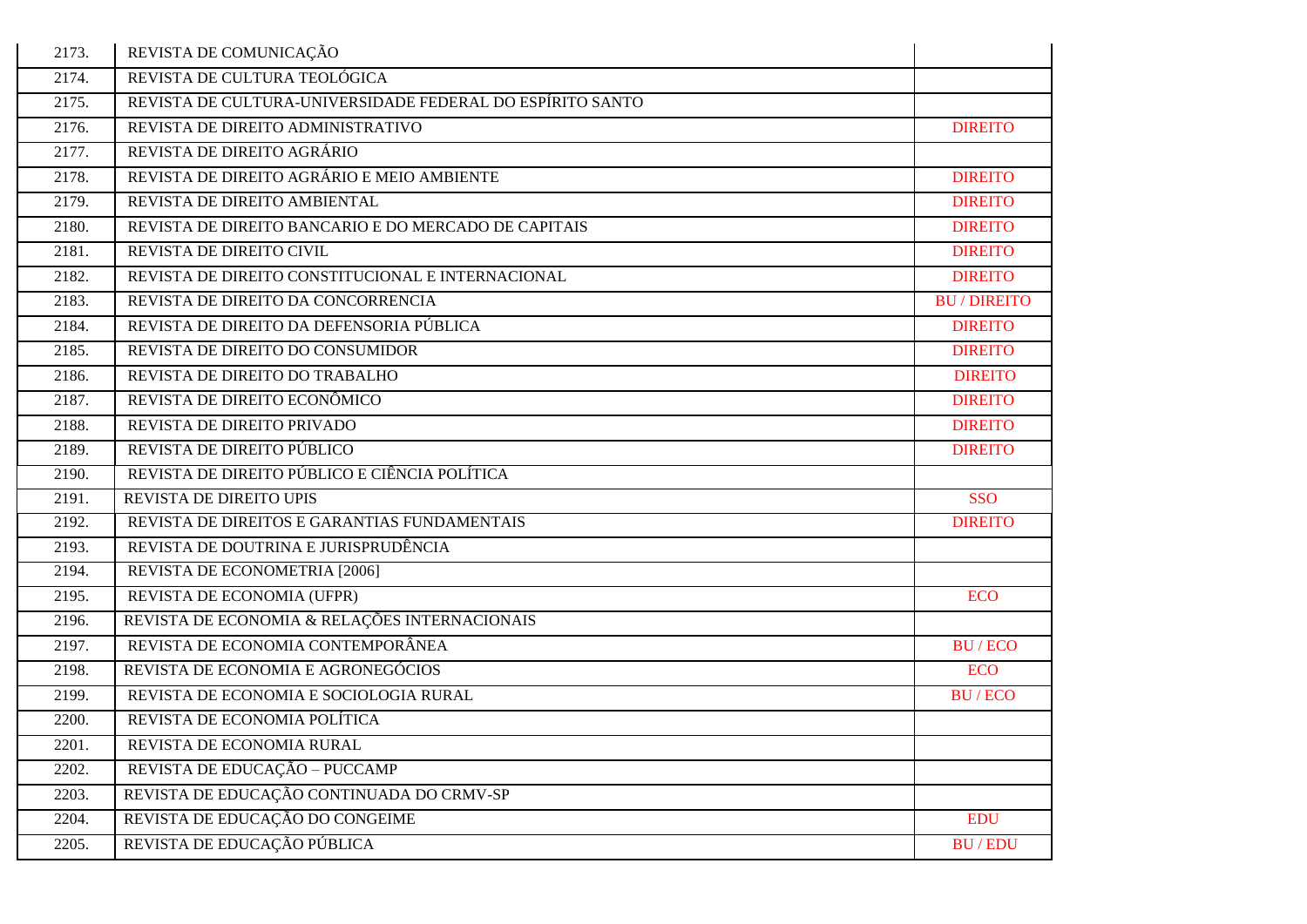| 2206.              | REVISTA DE ENFERMAGEM                                                     |                  |
|--------------------|---------------------------------------------------------------------------|------------------|
| 2207.              | REVISTA DE ENFERMARIA                                                     |                  |
| 2208.              | REVISTA DE ENFERMERÍA DEL INSTITUTO MEXICANO DEL SEGURO SOCIAL            |                  |
| 2209.              | REVISTA DE ENSINO DE ENGENHARIA                                           | <b>EXATAS</b>    |
| 2210.              | REVISTA DE ESTUDOS AMBIENTAIS                                             |                  |
| 2211.              | REVISTA DE ESTUDOS DA COMUNICAÇÃO                                         |                  |
| 2212.              | REVISTA DE ESTUDOS GERMÂNICOS                                             |                  |
| 2213.              | REVISTA DE ETOLOGIA                                                       | <b>BU/ICB</b>    |
| 2214.              | REVISTA DE EXTENSION AGRÁRIA                                              |                  |
| 2215.              | REVISTA DE FARMÁCIA E BIOQUÍMICA DA UFMG                                  | <b>BU/ODO</b>    |
| 2216.              | REVISTA DE FARMÁCIA E BIOQUÍMICA DA USP                                   | <b>BU/ICB</b>    |
| 2217.              | REVISTA DE FARMÁCIA E ODONTOLOGIA                                         | <b>ODO</b>       |
| 2218.              | REVISTA DE FILOSOFIA SEAF                                                 | <b>EDU</b>       |
| $\overline{22}19.$ | REVISTA DE FINANÇAS PÚBLICAS                                              |                  |
| 2220.              | REVISTA DE FÍSICA APLICADA E INSTRUMENTAÇÃO                               | <b>BU/EXATAS</b> |
| 2221.              | REVISTA DE GEOCIÊNCIAS                                                    |                  |
| 2222.              | REVISTA DE GEOGRAFIA                                                      | <b>ICH</b>       |
| 2223.              | <b>REVISTA DE GEOLOGIA</b>                                                |                  |
| 2224.              | REVISTA DE GINECOLOGIA E D'OBSTETRÍCIA                                    |                  |
| 2225.              | REVISTA DE HISTÓRIA                                                       | <b>ICH</b>       |
| 2226.              | REVISTA DE HISTÓRIA DA BIBLIOTECA NACIONAL                                | <b>ICH</b>       |
| 2227.              | REVISTA DE HISTÓRIA DA UPIS                                               | <b>SSO</b>       |
| 2228.              | REVISTA DE HISTÓRIA REGIONAL                                              | <b>ICH</b>       |
| 2229.              | REVISTA DE HOMEOPATIA (RIO DE JANEIRO)                                    | <b>ODO</b>       |
| 2230.              | REVISTA DE HUMANIDADES                                                    |                  |
| 2231.              | REVISTA DE IDENTIFICAÇÃO E CIÊNCIAS CONEXAS                               |                  |
| 2232.              | REVISTA DE INFORMAÇÃO LEGISLATIVA                                         |                  |
| 2233.              | REVISTA DE INVESTIGACIÓN CLÍNICA                                          |                  |
| 2234.              | REVISTA DE JENA                                                           |                  |
| 2235.              | REVISTA DE JULGADOS                                                       |                  |
| 2236.              | REVISTA DE JURISPRUDÊNCIA DO TRIBUNAL DE JUSTIÇA DO ESTADO DO RS          |                  |
| 2237.              | REVISTA DE LA ASOCIACION ESPANOLA DE FARMACEUTICOS                        | <b>ODO</b>       |
| 2238.              | REVISTA DE LA FACULTAD DE FARMACIA DE LA UNIVERSIDAD CENTRAL DE VENEZUELA | <b>ODO</b>       |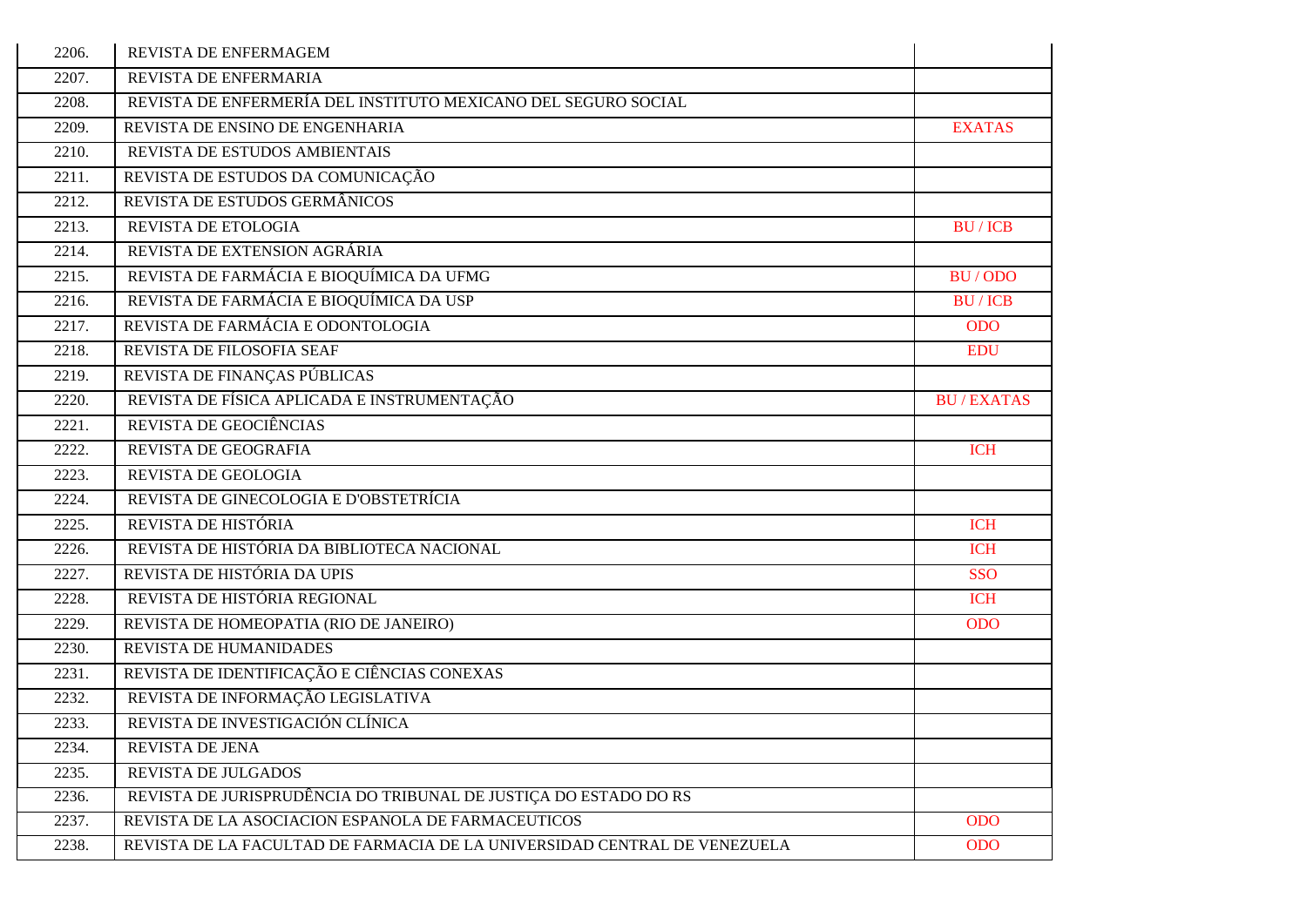| 2239. | REVISTA DE LA FACULTAD DE FARMACIA Y BIOQUIMÍCA - UNIVERSIDAD NACIONAL MAYOR DE SAN<br><b>MARCOS</b> | <b>ODO</b>     |
|-------|------------------------------------------------------------------------------------------------------|----------------|
| 2240. | REVISTA DE LA FARMACIA Y BIOQUIMÍCA - UNIVERSIDAD CENTRAL DEL ECUADOR                                | <b>ODO</b>     |
| 2241. | REVISTA DE LETRAS (FORTALEZA)                                                                        |                |
| 2242. | REVISTA DE LETRAS (SÃO PAULO)                                                                        |                |
| 2243. | REVISTA DE MEDICINA (SÃO PAULO)                                                                      |                |
| 2244. | REVISTA DE MEDICINA DA PUCRS                                                                         |                |
| 2245. | REVISTA DE MEDICINA DA UNIVERSIDADE FEDERAL DO CEARÁ                                                 |                |
| 2246. | REVISTA DE MEDICINA VETERINARIA Y PARASITOLOGIA                                                      | <b>ODO</b>     |
| 2247. | REVISTA DE METABOLISMO E NUTRIÇÃO                                                                    | <b>BU/ICB</b>  |
| 2248. | REVISTA DE MICROBIOLOGIA                                                                             | BU / ICB / ODO |
| 2249. | REVISTA DE NUTRIÇÃO - BRAZILIAN JOURNAL OF NUTRITION                                                 | <b>BU/ICB</b>  |
| 2250. | REVISTA DE NUTRIÇÃO DA PUCCAMP                                                                       | BU/ODO         |
| 2251. | REVISTA DE OCCIDENTE                                                                                 |                |
| 2252. | REVISTA DE ODONTOLOGIA DA CIDADE DE SÃO PAULO                                                        |                |
| 2253. | REVISTA DE ODONTOLOGIA DA UNESP                                                                      | <b>BU/ODO</b>  |
| 2254. | REVISTA DE ODONTOLOGIA DA UNICID                                                                     | BU/ODO         |
| 2255. | REVISTA DE ODONTOLOGIA DA UNISA - CONHECIDA ANTIGAMENTE COMO REVISTA ODONTOLOGICA<br>DE SANTO AMARO  |                |
| 2256. | REVISTA DE ODONTOLOGIA DA USP                                                                        | BU/ODO         |
| 2257. | REVISTA DE ODONTOPEDIATRIA                                                                           | <b>ODO</b>     |
| 2258. | REVISTA DE OXIDOLOGIA                                                                                | <b>ODO</b>     |
| 2259. | REVISTA DE PATOLOGIA TROPICAL                                                                        | <b>BU/ICB</b>  |
| 2260. | REVISTA DE POLITICA AGRÍCOLA                                                                         | <b>BU/ECO</b>  |
| 2261. | REVISTA DE POLÍTICAS PÚBLICAS                                                                        | <b>BU/SSO</b>  |
| 2262. | REVISTA DE PROCESSO                                                                                  | <b>DIREITO</b> |
| 2263. | REVISTA DE PSIQUIATRIA CLÍNICA                                                                       | BU/ODO         |
| 2264. | REVISTA DE QUÍMICA E FARMÁCIA                                                                        | <b>ODO</b>     |
| 2265. | REVISTA DE QUÍMICA INDUSTRIAL                                                                        | <b>ODO</b>     |
| 2266. | REVISTA DE SAÚDE DO DISTRITO FEDERAL                                                                 |                |
| 2267. | REVISTA DE SAÚDE PÚBLICA                                                                             | BU / ICB / ODO |
| 2268. | REVISTA DE SERVIÇO SOCIAL DO HOSPITAL DAS CLÍNICAS - FMUSP                                           | SSO            |
| 2269. | REVISTA DE TEATRO                                                                                    | <b>BU/IAD</b>  |
| 2270. | REVISTA DE TECNOLOGIA EDUCATIVA                                                                      | <b>EDU</b>     |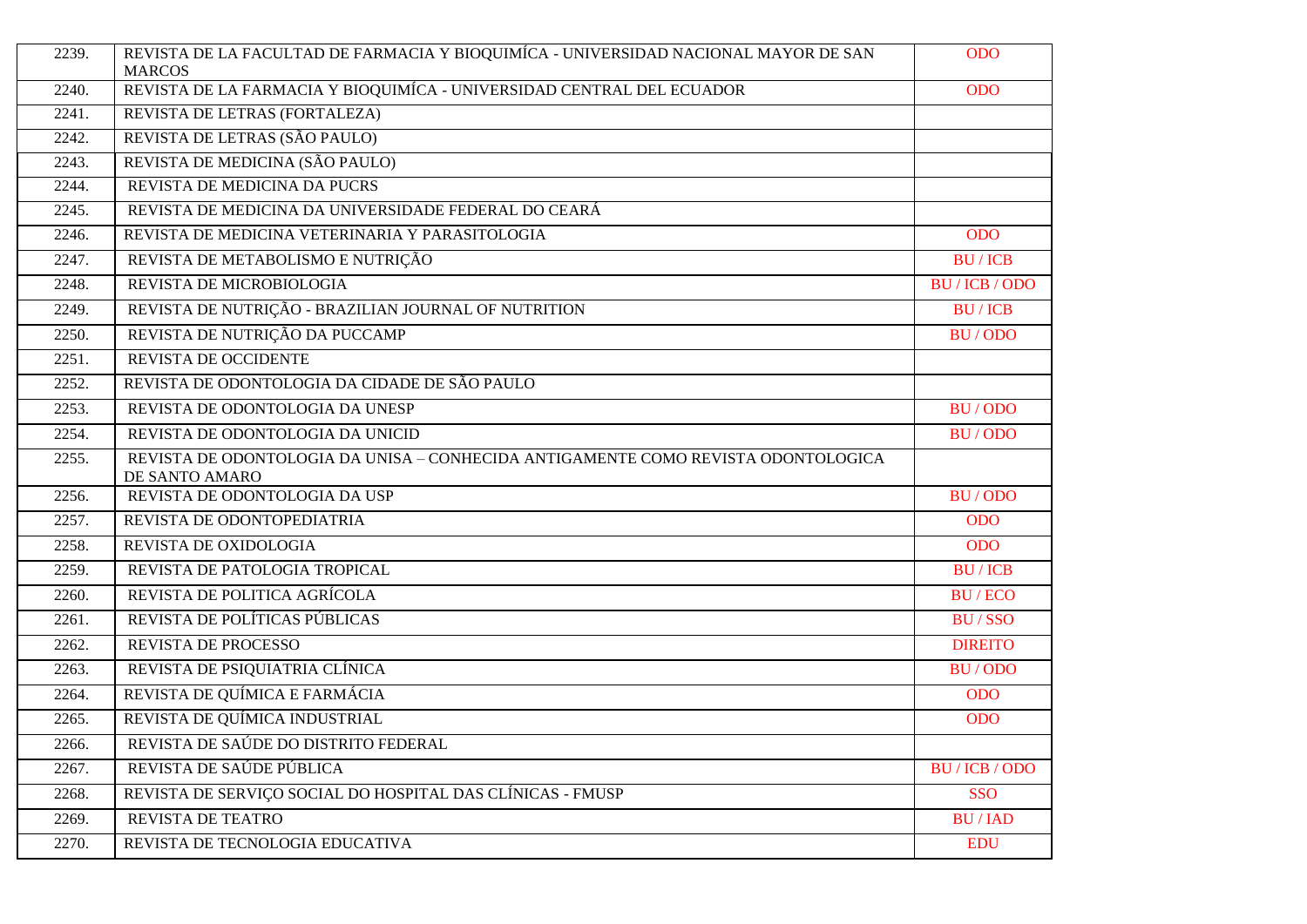| 2271. | REVISTA DE TEOLOGIA E CIENCIAS DA RELIGIÃO DA UNICAP                           | <b>ICH</b>       |
|-------|--------------------------------------------------------------------------------|------------------|
| 2272. | REVISTA DIALÉTICA DE DIREITO PROCESSUAL                                        | <b>DIREITO</b>   |
| 2273. | REVISTA DIÁLOGO EDUCACIONAL                                                    | <b>EDU</b> / ICH |
| 2274. | REVISTA DIÁLOGO ECONÔMICO                                                      |                  |
| 2275. | REVISTA DI DIRITTO AGRARIO                                                     |                  |
| 2276. | REVISTA DIREITO MACKENZIE                                                      | <b>DIREITO</b>   |
| 2277. | REVISTA DIREITOS HUMANOS                                                       | <b>SSO</b>       |
| 2278. | REVISTA DO ARQUIVO PÚBLICO MINEIRO                                             | <b>BU/ICH</b>    |
| 2279. | <b>REVISTA DO BNDES</b>                                                        | <b>BU/ECO</b>    |
| 2280. | REVISTA DO CENTRO DE CIÊNCIAS BIOLÓGICAS DA UNIVERSIDADE FEDERAL DE UBERLÂNDIA | <b>ICB</b>       |
| 2281. | REVISTA DO CENTRO DE CIÊNCIAS DA SAÚDE                                         | <b>ICB</b>       |
| 2282. | REVISTA DO CENTRO DE CIÊNCIAS RURAIS                                           |                  |
| 2283. | REVISTA DO CENTRO DE TECNOLOGIA-UNIVERSIDADE FEDERAL DE SANTA MARIA            |                  |
| 2284. | REVISTA DO CÍRCULO DE ENGENHARIA MILITAR                                       |                  |
| 2285. | REVISTA DO COLÉGIO BRASILEIRO DE CIRURGIÕES                                    | BU/ODO           |
| 2286. | REVISTA DO CONFEA                                                              |                  |
| 2287. | REVISTA DO CONSELHO DE CRIMINOLOGIA E PÓLITICA CRIMINAL                        |                  |
| 2288. | REVISTA DO CONSELHO ESTADUAL DE EDUCAÇÃO                                       | <b>BU/EDU</b>    |
| 2289. | REVISTA DO CREMERJ                                                             |                  |
| 2290. | REVISTA DO CROMG                                                               | <b>ODO</b>       |
| 2291. | REVISTA DO CURSO DE DIREITO – A E U D F                                        | <b>DIREITO</b>   |
| 2292. | REVISTA DO CURSO DE DIREITO DA UNIVERSIDADE FEDERAL DE UBERLÂNDIA              |                  |
| 2293. | REVISTA DO CURSO DE PEDAGOGIA                                                  |                  |
| 2294. | REVISTA DO DEPARTAMENTO DE CIÊNCIAS JURÍDICAS                                  |                  |
| 2295. | REVISTA DO DEPARTAMENTO DE DIREITO DO TRABALHO E DA SEGURIDADE SOCIAL          | <b>DIREITO</b>   |
| 2296. | REVISTA DO DEPARTAMENTO DE PSICOLOGIA - UFF                                    |                  |
| 2297. | REVISTA DO DIREITO - SANTA CRUZ DO SUL                                         | <b>DIREITO</b>   |
| 2298. | REVISTA DO ENSINO                                                              | <b>EDU</b>       |
| 2299. | REVISTA DO EXÉRCITO BRASILEIRO                                                 |                  |
| 2300. | REVISTA DO FARMACÊUTICO (SÃO PAULO)                                            | <b>ODO</b>       |
| 2301. | REVISTA DO GELNE                                                               |                  |
| 2302. | REVISTA DO HOSPITAL DAS CLINICAS DA FACULDADE DE MEDICINA DE SÃO PAULO         |                  |
| 2303. | REVISTA DO HOSPITAL DE SÃO PAULO - ESCOLA PAULISTA DE MEDICINA                 | <b>ICB</b>       |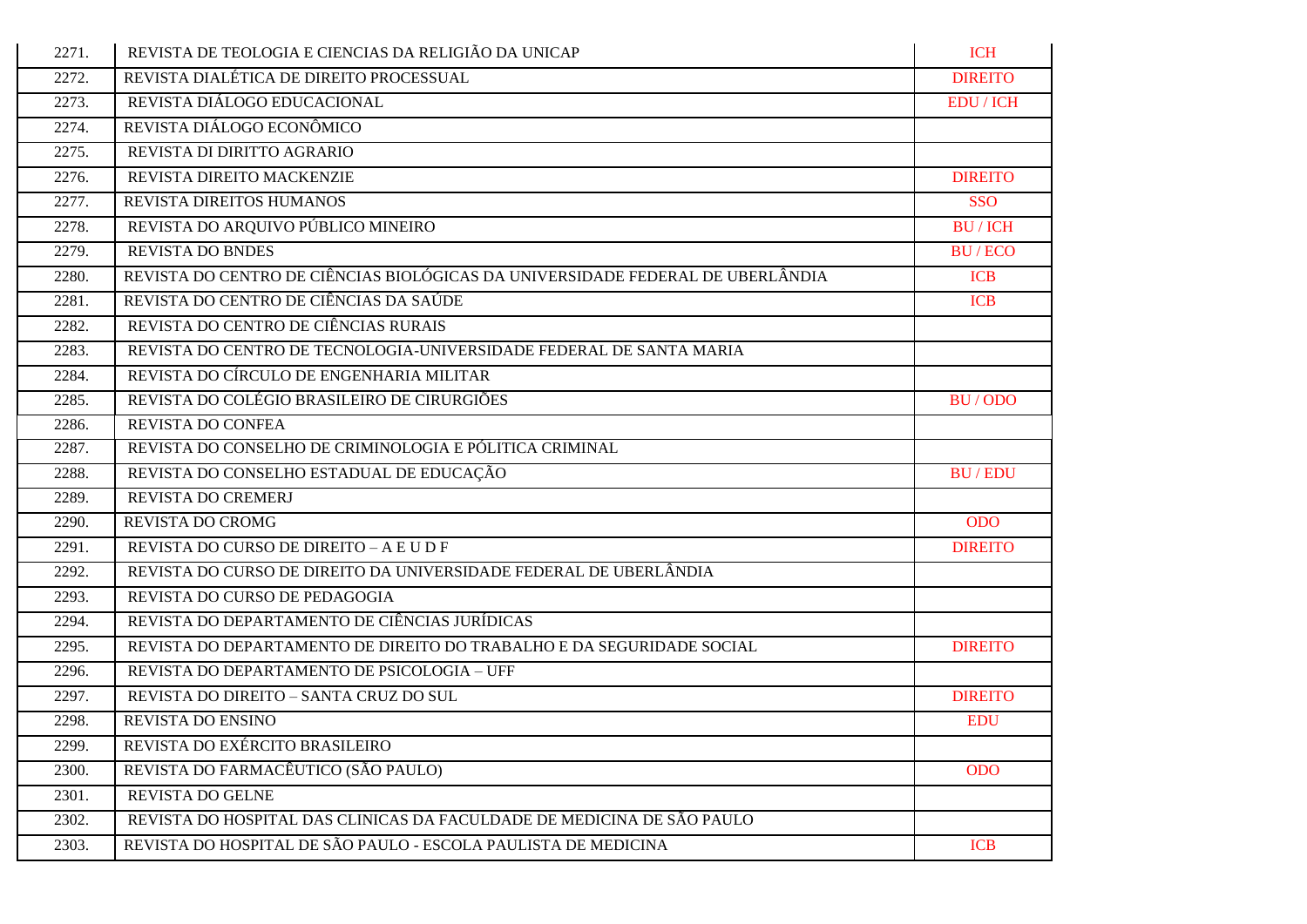| 2304.              | REVISTA DO HOSPITAL UNIVERSITÁRIO DA UFAL                                                |                |
|--------------------|------------------------------------------------------------------------------------------|----------------|
| 2305.              | <b>REVISTA DO IBRAC</b>                                                                  | <b>DIREITO</b> |
| 2306.              | REVISTA DO IMIP                                                                          |                |
| 2307.              | REVISTA DO INSTITUTO ADOLFO LUTZ                                                         |                |
| 2308.              | REVISTA DO INSTITUTO DE ANTIBIÓTICOS                                                     |                |
| 2309.              | REVISTA DO INSTITUTO DE CIÊNCIAS DA SAÚDE                                                | <b>ODO</b>     |
| 2310.              | REVISTA DO INSTITUTO DE ESTUDOS BRASILEIROS                                              | <b>BU/IAD</b>  |
| 2311.              | REVISTA DO INSTITUTO DE INFORMÁTICA                                                      |                |
| 2312.              | REVISTA DO INSTITUTO DE LATICÍNIOS CÂNDIDO TOSTES                                        | BU / ICB / ODO |
| 2313.              | REVISTA DO INSTITUTO DE MEDICINA TROPICAL DE SÃO PAULO                                   | BU / ICB / ODO |
| 2314.              | REVISTA DO INSTITUTO DE PESQUISAS E ESTUDOS DIVISÃO JURÍDICA                             |                |
| 2315.              | REVISTA DO INSTITUTO DE PESQUISAS E ESTUDOS JURÍDICO-ECONÔMICO-SOCIAIS                   |                |
| 2316.              | REVISTA DO INSTITUTO DOS ADVOGADOS DE MINAS GERAIS                                       | <b>DIREITO</b> |
| 2317.              | REVISTA DO INSTITUTO GEOLÓGICO                                                           |                |
| 2318.              | REVISTA DO INSTITUTO HISTÓRICO E GEOGRÁFICO BRASILEIRO                                   |                |
| 2319.              | REVISTA DO INSTITUTO HISTÓRICO E GEOGRÁFICO DE JUIZ DE FORA                              |                |
| 2320.              | REVISTA DO MESTRADO DE HISTÓRIA                                                          | <b>ICH</b>     |
| 2321.              | REVISTA DO MINISTÉRIO PÚBLICO                                                            |                |
| 2322.              | REVISTA DO MUSEU DE ARQUEOLOGIA E ETNOLOGIA                                              | <b>BU/IAD</b>  |
| 2323.              | REVISTA DO PATRIMÔNIO HISTÓRICO E ARTÍSTICO NACIONAL                                     | <b>BU/IAD</b>  |
| 2324.              | REVISTA DO PROFESSOR DE MATEMÁTICA                                                       |                |
| 2325.              | REVISTA DO PROGRAMA CENTRAL DE PENAS ALTERNATIVAS DO ESTADO DE MINAS GERAIS              | <b>SSO</b>     |
| 2326.              | REVISTA DO SERVIÇO ATM - UFJF                                                            | BU/ODO         |
| 2327.              | REVISTA DO SERVIÇO PÚBLICO                                                               |                |
| 2328.              | REVISTA DO SETOR DE CIENCIAS AGRÁRIAS                                                    |                |
| 2329.              | REVISTA DO SUPERIOR TRIBUNAL DE JUSTIÇA                                                  |                |
| 2330.              | REVISTA DO SUPERIOR TRIBUNAL MILITAR                                                     |                |
| 2331.              | <b>REVISTA DO TRE / RS</b>                                                               |                |
| $\overline{2}332.$ | REVISTA DO TRIBUNAL DE CONTAS DA UNIÃO                                                   |                |
| 2333.              | REVISTA DO TRIBUNAL DE CONTAS DO ESTADO DE MINAS GERAIS                                  |                |
| 2334.              | REVISTA DO TRIBUNAL DE CONTAS DO ESTADO DE SÃO PAULO                                     |                |
| 2335.              | REVISTA DO TRIBUNAL DE JUSTIÇA (PARÁ)                                                    |                |
| 2336.              | REVISTA DO TRIBUNAL REGIONAL DO TRABALHO 3ª REGIAO - MINAS GERAIS, GOIÁS E BRASÍLIA - DF |                |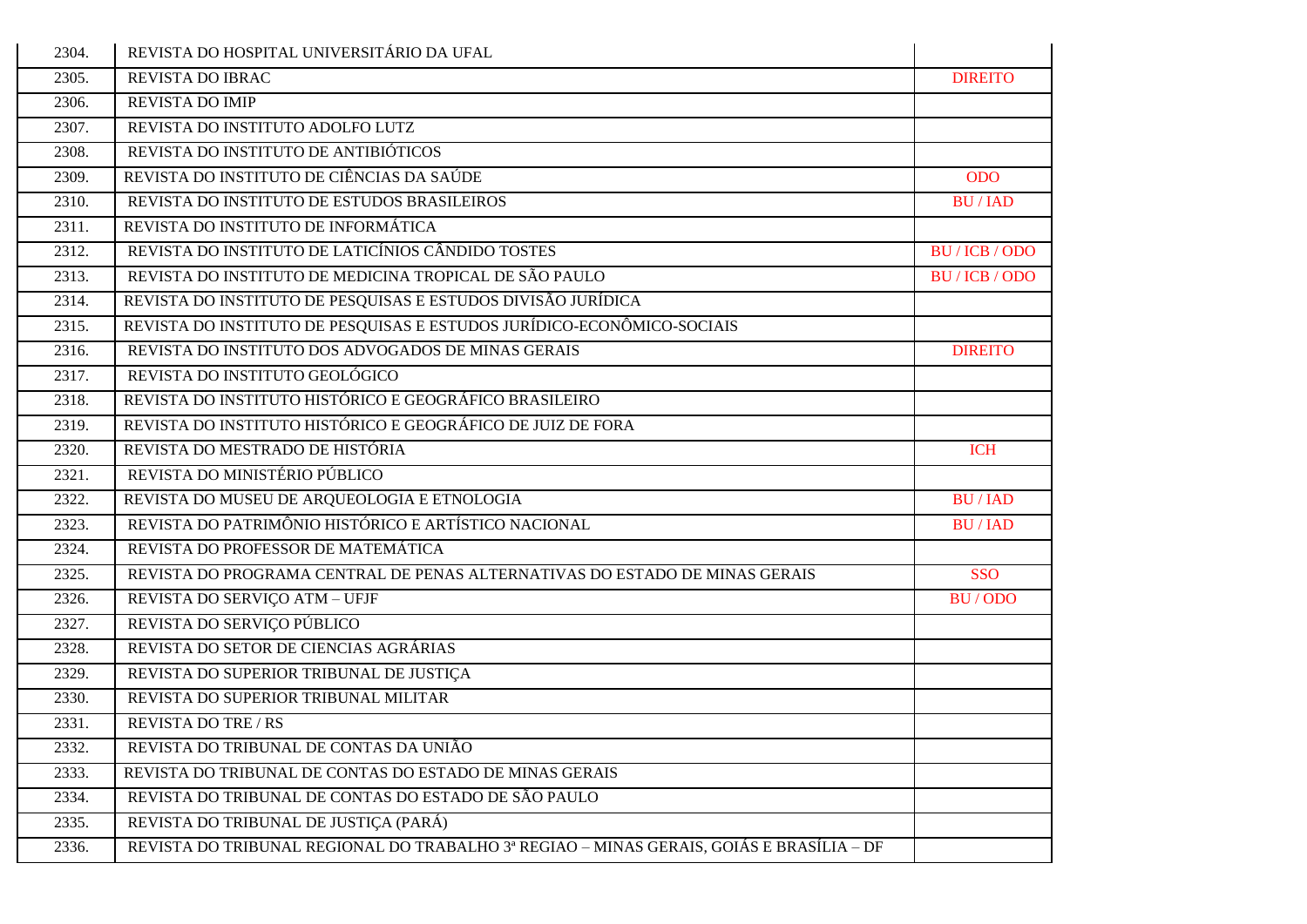| 2337. | REVISTA DO TRIBUNAL REGIONAL DO TRABALHO 8ª REGIAO - BELEM - PARÁ         |                   |
|-------|---------------------------------------------------------------------------|-------------------|
| 2338. | REVISTA DO TRIBUNAL REGIONAL DO TRABALHO 9ª REGIAO – CURITIBA – PARANÁ    |                   |
| 2339. | REVISTA DO TRIBUNAL REGIONAL DO TRABALHO 15ª REGIAO - SÃO PAULO           |                   |
| 2340. | REVISTA DO TRIBUNAL REGIONAL FEDERAL 1ª REGIÃO                            |                   |
| 2341. | REVISTA DO TRIBUNAL REGIONAL FEDERAL 3ª REGIÃO                            |                   |
| 2342. | REVISTA DO TRIBUNAL REGIONAL FEDERAL 3ª REGIÃO - EMENTÁRIO JURISPRUDÊNCIA |                   |
| 2343. | REVISTA DO TRIBUNAL SUPERIOR DO TRABALHO                                  |                   |
| 2344. | <b>REVISTA DOR</b>                                                        |                   |
| 2345. | REVISTA DOS JUIZADOS ESPECIAIS                                            |                   |
| 2346. | REVISTA DOS TRANSPORTES PÚBLICOS                                          | <b>BU/EXATAS</b>  |
| 2347. | <b>REVISTA DOS TRIBUNAIS</b>                                              | <b>BU/DIREITO</b> |
| 2348. | REVISTA ECONÔMICA                                                         |                   |
| 2349. | REVISTA ECONOMICA DO NORDESTE                                             |                   |
| 2350. | REVISTA ECONOMICA E DESENVOLVIMENTO                                       | <b>ECO</b>        |
| 2351. | REVISTA EDUCAÇÃO ESPECIAL                                                 |                   |
| 2352. | REVISTA ENGENHARIA, CIÊNCIA E TECNOLOGIA                                  | <b>EXATAS</b>     |
| 2353. | REVISTA ENGENHARIA CIVIL                                                  | <b>EXATAS</b>     |
| 2354. | REVISTA ESPAÑOLA DE CARDIOLOGIA                                           |                   |
| 2355. | REVISTA ESTOMALÓGICA HEREDIANA                                            | <b>ODO</b>        |
| 2356. | <b>REVISTA FACED</b>                                                      | <b>EDU</b>        |
| 2357. | REVISTA FERROVIÁRIA                                                       |                   |
| 2358. | <b>REVISTA FGM NEWS</b>                                                   | <b>ODO</b>        |
| 2359. | <b>REVISTA FITOS</b>                                                      | ICB / ODO         |
| 2360. | REVISTA FOLA ORAL                                                         | <b>ODO</b>        |
| 2361. | REVISTA FORENSE                                                           | <b>DIREITO</b>    |
| 2362. | REVISTA GAUCHA DE ENFERMAGEM                                              |                   |
| 2363. | REVISTA GAUCHA DE ODONTOLOGIA                                             | BU/ODO            |
| 2364. | REVISTA GEOGRÁFICA UNIVERSAL                                              | <b>ICB</b> / ICH  |
| 2365. | REVISTA GEOLÓGICA DE CHILE                                                |                   |
| 2366. | REVISTA GOIANA DE MEDICINA                                                |                   |
| 2367. | REVISTA GOIANA DE ORTODONTIA                                              | BU/ODO            |
| 2368. | <b>REVISTA GTD</b>                                                        | <b>EXATAS</b>     |
| 2369. | REVISTA HCPA                                                              | <b>ICB</b>        |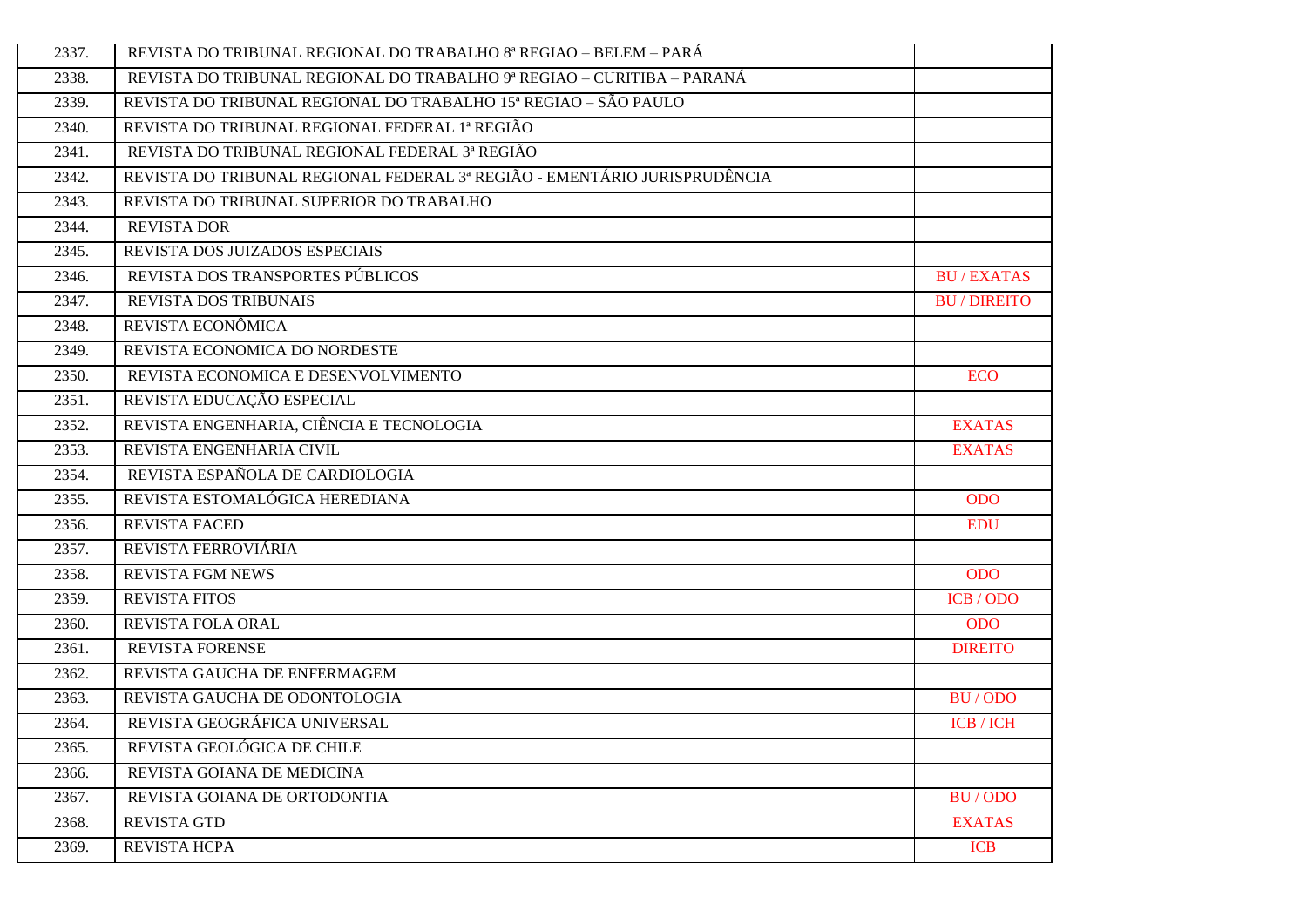| 2370. | REVISTA IBERO-AMERICANA DE ORTODONTIA                              | <b>ODO</b>        |
|-------|--------------------------------------------------------------------|-------------------|
| 2371. | <b>REVISTA IBRACON</b>                                             |                   |
| 2372. | <b>REVISTA IF</b>                                                  | <b>ODO</b>        |
| 2373. | REVISTA INMETRO                                                    |                   |
| 2374. | REVISTA INSCRITA - CFESS                                           | <b>SSO</b>        |
| 2375. | REVISTA INTEGRAÇÃO                                                 | <b>SSO</b>        |
| 2376. | REVISTA INTENSIVA                                                  | <b>ODO</b>        |
| 2377. | REVISTA INTERDISCIPLINAR DE ESTUDOS EXPERIMENTAIS - UFJF           | BU / ICB / ODO    |
| 2378. | REVISTA INTERNACIONAL DE EDUCACION PARA LA SALUD                   |                   |
| 2379. | REVISTA INTERNACIONAL DE LINGUA PORTUGUESA                         |                   |
| 2380. | REVISTA INTERNACIONAL MARX AHORA                                   | <b>SSO</b>        |
| 2381. | REVISTA JURIDICA                                                   | <b>DIREITO</b>    |
| 2382. | REVISTA JURÍDICA DE OSASCO                                         |                   |
| 2383. | REVISTA JURÍDICA LEMI                                              |                   |
| 2384. | REVISTA JURÍDICA LEMI - LEGISLAÇÃO ESTADUAL                        |                   |
| 2385. | REVISTA JURÍDICA UNIGRAN                                           | <b>DIREITO</b>    |
| 2386. | REVISTA KATÁLYSIS                                                  | <b>BU/SSO</b>     |
| 2387. | REVISTA LATINO AMERICANA DE HIDROGEOLOGIA                          |                   |
| 2388. | REVISTA LATINO AMERICANA DE MICROBIOLOGIA                          |                   |
| 2389. | REVISTA LATINO AMERICANA DE TEOLOGIA                               | <b>ICH</b>        |
| 2390. | REVISTA LATINOAMERICANA DE ESTÚDIOS EDUCATIVOS                     | <b>EDU</b>        |
| 2391. | REVISTA LETRAS                                                     |                   |
| 2392. | <b>REVISTA LTR</b>                                                 | <b>BU/DIREITO</b> |
| 2393. | <b>REVISTA LUMIÉRE</b>                                             | <b>EXATAS</b>     |
| 2394. | REVISTA LUSO-BRASILEIRA DE DIREITO DO CONSUMO                      |                   |
| 2395. | REVISTA MARACANAN                                                  | <b>ICH</b>        |
| 2396. | REVISTA MARITIMA BRASILEIRA                                        |                   |
| 2397. | REVISTA MÉDICA DE MINAS GERAIS (RMMG)                              | BU/ODO            |
| 2398. | REVISTA MÉDICA DEL INSTITUTO MEXICANO DEL SEGURO SOCIAL            |                   |
| 2399. | REVISTA MESTRADO EM DIREITO - DIREITOS HUMANOS FUNDAMENTAIS (FIEO) |                   |
| 2400. | REVISTA MEXICANA DE SOCIOLOGIA                                     | <b>EDU</b>        |
| 2401. | REVISTA MINEIRA DE ESTOMATOLOGIA                                   | <b>ODO</b>        |
| 2402. | REVISTA MINEIRA DE SAÚDE PÚBLICA                                   |                   |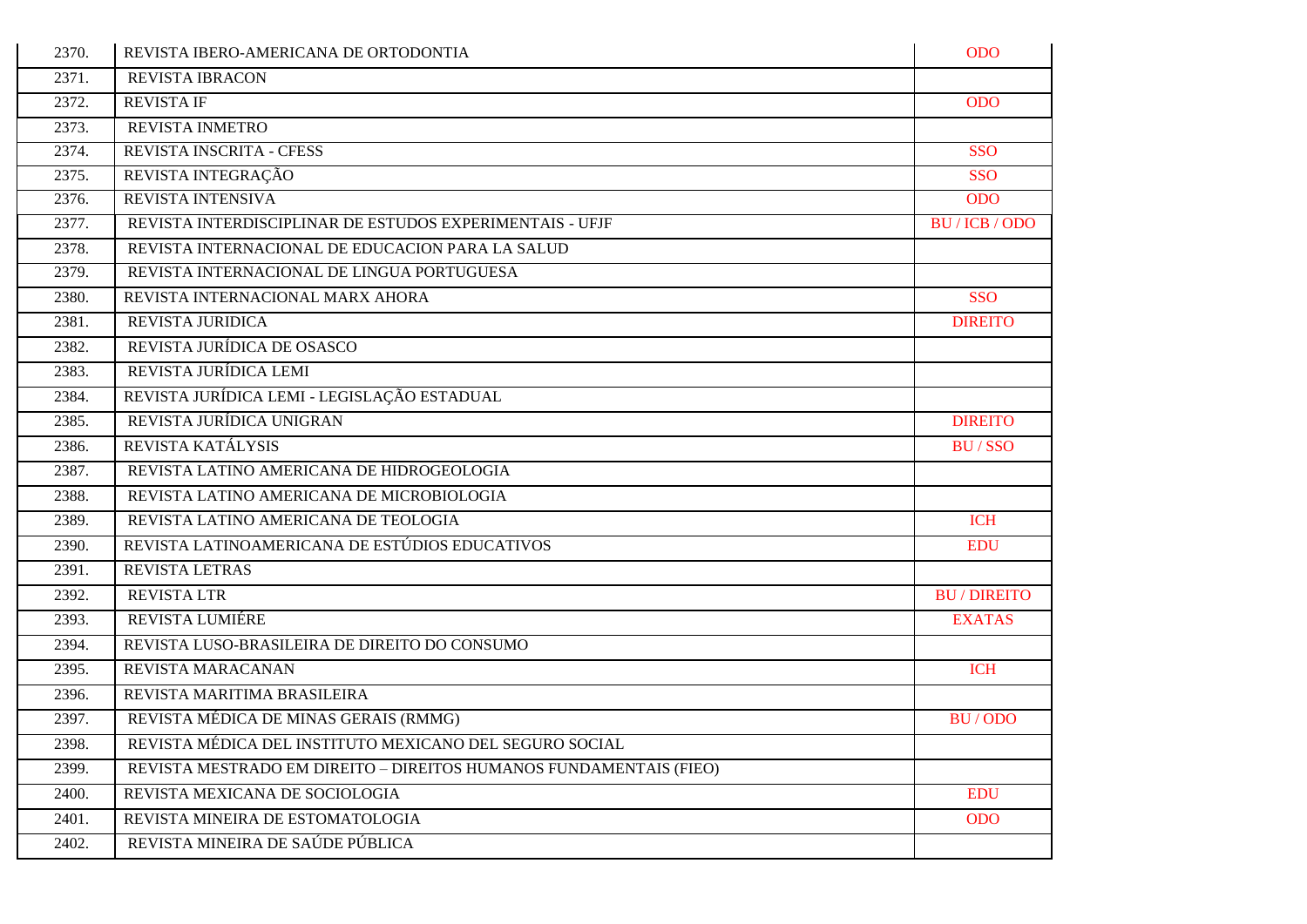| 2403. | REVISTA MINERVA                                     |                       |
|-------|-----------------------------------------------------|-----------------------|
| 2404. | REVISTA MÚLTIPLA                                    | BU / ICH / SSO        |
| 2405. | REVISTA NACIONAL DA CARNE                           | <b>ODO</b>            |
| 2406. | REVISTA NAVAL DE ODONTOLOGIA                        | <b>ODO</b>            |
| 2407. | REVISTA ODONTO CIÊNCIA                              | BU/ODO                |
| 2408. | REVISTA ODONTO-ESTOMATOLOGIA                        | <b>ODO</b>            |
| 2409. | REVISTA ODONTOLÓGICA DA UNIVERSIDADE DE SANTO AMARO | <b>BU/ODO</b>         |
| 2410. | REVISTA PARLAMENTO E SOCIEDADE                      | <b>SSO</b>            |
| 2411. | REVISTA PAULISTA DE MEDICINA                        |                       |
| 2412. | REVISTA PAULISTA DE ODONTOLOGIA                     | <b>ODO</b>            |
| 2413. | REVISTA PESQUISA NAVAL                              |                       |
| 2414. | REVISTA PISTIS & PRAXIS                             | <b>ICH</b>            |
| 2415. | <b>REVISTA PLURAIS</b>                              | <b>SSO</b>            |
| 2416. | REVISTA PORTUGUESA DE CIÊNCIAS DO DESPORTO          |                       |
| 2417. | REVISTA PORTUGUESA DE FARMACIA                      | <b>ODO</b>            |
| 2418. | REVISTA PORTUGUESA DE FILOSOFIA                     |                       |
| 2419. | REVISTA PORTUGUESA DE PNEUMOLOGIA                   |                       |
| 2420. | REVISTA PÓS CIENCIAS SOCIAIS                        | <b>ICH</b>            |
| 2421. | <b>REVISTA RACINE</b>                               | BU/ODO                |
| 2422. | REVISTA SALA DE AULA                                | <b>EDU</b>            |
| 2423. | REVISTA SAÚDE                                       | <b>ODO</b>            |
| 2424. | REVISTA SEM TERRA                                   | <b>SSO</b>            |
| 2425. | REVISTA SEMESTRAL DE DIREITO EMPRESARIAL            | <b>DIREITO</b>        |
| 2426. | REVISTA SOLTA A VOZ                                 | <b>BU /JOÃO XXIII</b> |
| 2427. | REVISTA TECNOLOGÍSTICA                              | <b>ADM</b>            |
| 2428. | REVISTA TECNOPAN                                    | <b>ODO</b>            |
| 2429. | REVISTA TELEBRÁS TECNOLOGIA                         |                       |
| 2430. | REVISTA TEMAS SOCIAIS EM EXPRESSÃO                  | <b>SSO</b>            |
| 2431. | REVISTA TEMPO DO MUNDO                              | <b>ECO</b>            |
| 2432. | REVISTA TRÊS PONTOS                                 |                       |
| 2433. | REVISTA TRIBUTÁRIA E DE FINANÇAS PÚBLICAS           | <b>DIREITO</b>        |
| 2434. | REVISTA TRIMESTRAL DE JURISPRUDÊNCIA                |                       |
| 2435. | REVISTA TRIMESTRAL DE JURISPRUDÊNCIA DOS ESTADOS    |                       |
| 2436. | <b>REVISTA UFG</b>                                  |                       |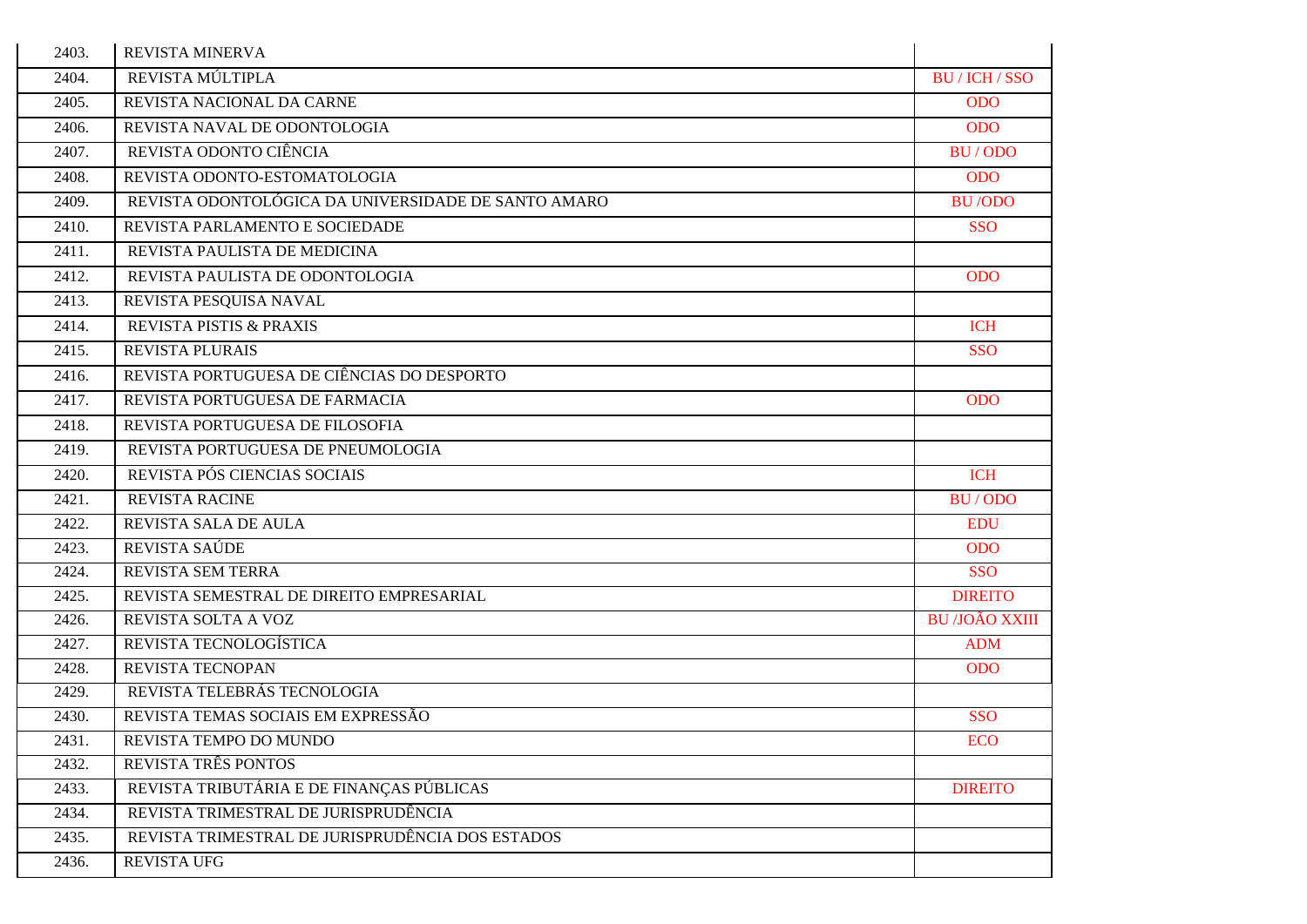| 2437. | <b>REVISTA UNIMAR</b>                                       | <b>ICB</b>       |
|-------|-------------------------------------------------------------|------------------|
| 2438. | REVISTA UNIVERSIDADE DE GUARULHOS                           | <b>BU/ICB</b>    |
| 2439. | REVISTA UNIVERSIDADE RURAL SÉRIE CIÊNCIAS DA VIDA           |                  |
| 2440. | REVISTA UNIVERSIDADE RURAL SÉRIE CIÊNCIAS EXATAS E DA TERRA |                  |
| 2441. | REVISTA UNIVERSIDADE RURAL SÉRIE CIÊNCIAS HUMANAS           |                  |
| 2442. | REVISTA ZOOTÉCNICA                                          | <b>ICB</b>       |
| 2443. | <b>REVUE ATIP</b>                                           |                  |
| 2444. | REVUE BELGE D'HOMOEOPATHIE                                  | <b>ODO</b>       |
| 2445. | REVUE D'ETHIQUE ET DE THEOLOGIE MORALE "LE SUPPLEMENT"      | <b>ICH</b>       |
| 2446. | REVUE D'HISTOIRE ET DE PHILOSOPHIE RELIGIEUSES              | <b>ICH</b>       |
| 2447. | REVUE D'ORTHOPEDIE DENTO FACIALE                            | <b>ODO</b>       |
| 2448. | REVUE D' STOMALOGIE - SOCIETE ODONTOLOGIQUE DE PARIS        | <b>ODO</b>       |
| 2449. | REVUE DE l'HISTOIRE DES RELIGIONS                           | <b>ICH</b>       |
| 2450. | <b>REVUE DE L'AIRE</b>                                      |                  |
| 2451. | <b>REVUE DES DEUX MONDES</b>                                |                  |
| 2452. | REVUE DES SCIENCES MORALES & POLITIQUES                     |                  |
| 2453. | REVUE DES CIENCES RELIGIEUSES                               | <b>ICH</b>       |
| 2454. | REVUE FRANÇAISE DE PEDAGOGIE                                | <b>EDU</b>       |
| 2455. | REVUE INTERNACIONALE D'AMIANTE - CIMENT                     |                  |
| 2456. | REVUE MÉDICALE DE LIEGE                                     |                  |
| 2457. | REVUE SCIENTIFIQUE ET TECHNIQUE                             |                  |
| 2458. | REVUE THEOLOGIQUE DE LOUVAIN                                | <b>ICH</b>       |
| 2459. | RGO - REVISTA GAÚCHA DE ODONTOLOGIA                         | BU/ODO           |
| 2460. | <b>RHEMA</b>                                                | <b>ICH</b>       |
| 2461. | RILA - REVISTA DE INTEGRAÇÃO LATINO-AMERICANA               |                  |
| 2462. | <b>RIOPHARMA</b>                                            | <b>ODO</b>       |
| 2463. | ROBRAC - REVISTA ODONTOLOGICA DO BRASIL CENTRAL             | <b>ODO</b>       |
| 2464. | ROCCA REVISTA DELLA PRO CIVITATE CHRISTIANA ASSISI          | <b>ICH</b>       |
| 2465. | ROCHAS DE QUALIDADE                                         | <b>BU/EXATAS</b> |
| 2466. | <b>ROCHENEWS</b>                                            | <b>ODO</b>       |
| 2467. | <b>RODRIGUÉSIA</b>                                          | <b>ODO</b>       |
| 2468. | RPG - REVISTA DA PÓS-GRADUAÇÃO                              | <b>ODO</b>       |
| 2469. | RSBO - REVISTA SUL-BRASILEIRA DE ODONTOLOGIA                | <b>ODO</b>       |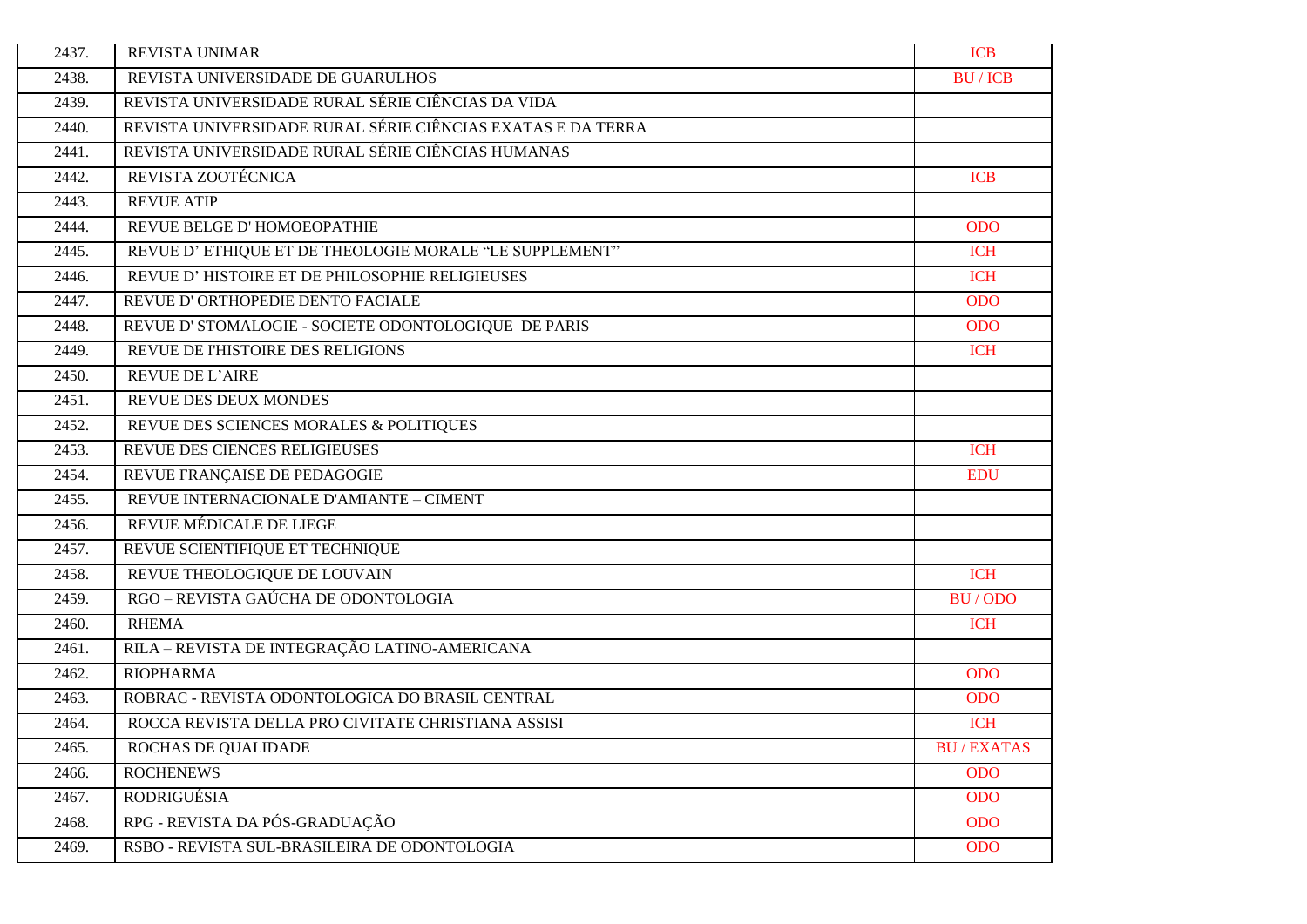| 2470. | RSTPR - REVISTA DE LA SECRETARÍA DEL TRIBUNAL PERMANENTE DE REVISION |                      |
|-------|----------------------------------------------------------------------|----------------------|
| 2471. | RTI - REDES, TELECON E INSTALACOES                                   | <b>BU/EXATAS</b>     |
| 2472. | <b>RUA LARGA</b>                                                     |                      |
| 2473. | <b>RUMOS</b>                                                         | <b>BU/ECO/ICB</b>    |
| 2474. | RUMOS DO DESENVOLVIMENTO                                             |                      |
| 2475. | <b>RURIS</b>                                                         |                      |
| 2476. | <b>SACRILEGENS - UFJF</b>                                            | <b>BU/EXATAS</b>     |
| 2477. | SAFRA - REVISTA DO AGRONEGÓCIO                                       |                      |
| 2478. | SAL TERRAE - REVISTA DE TEOLOGIA PASTORAL                            | <b>ICH</b>           |
| 2479. | SALLE – REVISTA DE EDUCAÇÃO, CIÊNCIA E CULTURA (LA)                  |                      |
| 2480. | <b>SALUD BUCAL</b>                                                   | <b>ODO</b>           |
| 2481. | SALUD PUBLICA DE MÉXICO                                              | BU/ODO               |
| 2482. | <b>SALUSVITA</b>                                                     | ICB / ODO            |
| 2483. | <b>SANEAMENTO</b>                                                    | <b>ODO</b>           |
| 2484. | <b>SANEAS</b>                                                        |                      |
| 2485. | SÃO PAULO EM PERSPECTIVA                                             | <b>SSO</b>           |
| 2486. | SÃO PAULO MEDICAL JOURNAL                                            |                      |
| 2487. | <b>SAPIENTIA CRUCÍS</b>                                              | <b>ICH</b>           |
| 2488. | SAÚDE - REVISTA DO CENTRO DE CIÊNCIAS DA SAÚDE UFSM                  | <b>ICB</b>           |
| 2489. | SAÚDE COLETIVA                                                       | <b>ODO</b>           |
| 2490. | SAÚDE DO MUNDO (A)                                                   | <b>ICB</b>           |
| 2491. | SAÚDE E DIREITOS HUMANOS                                             |                      |
| 2492. | SAÚDE EM DEBATE                                                      | <b>BU/ICB</b>        |
| 2493. | SAÚDE EM REVISTA                                                     | <b>ICB</b>           |
| 2494. | SAÚDE, ÉTICA & JUSTIÇA                                               |                      |
| 2495. | SAUDI JOURNAL OF GASTROENTEROLOGY (THE)                              |                      |
| 2496. | <b>SCIENCE (WASHINGTON)</b>                                          | <b>BU/ICB/EXATAS</b> |
| 2497. | <b>SCIENCE &amp; MEDICINE</b>                                        | <b>ICB</b>           |
| 2498. | SCIENCE, TECHNOLOGY & HUMAN VALUES                                   |                      |
| 2499. | <b>SCIENCES</b>                                                      | <b>EXATAS</b>        |
| 2500. | SCIENTIA AGRARIA                                                     |                      |
| 2501. | <b>SCIENTIA AGRICOLA</b>                                             | <b>ICB</b>           |
| 2502. | <b>SCIENTIAE STUDIA</b>                                              | <b>ICH</b>           |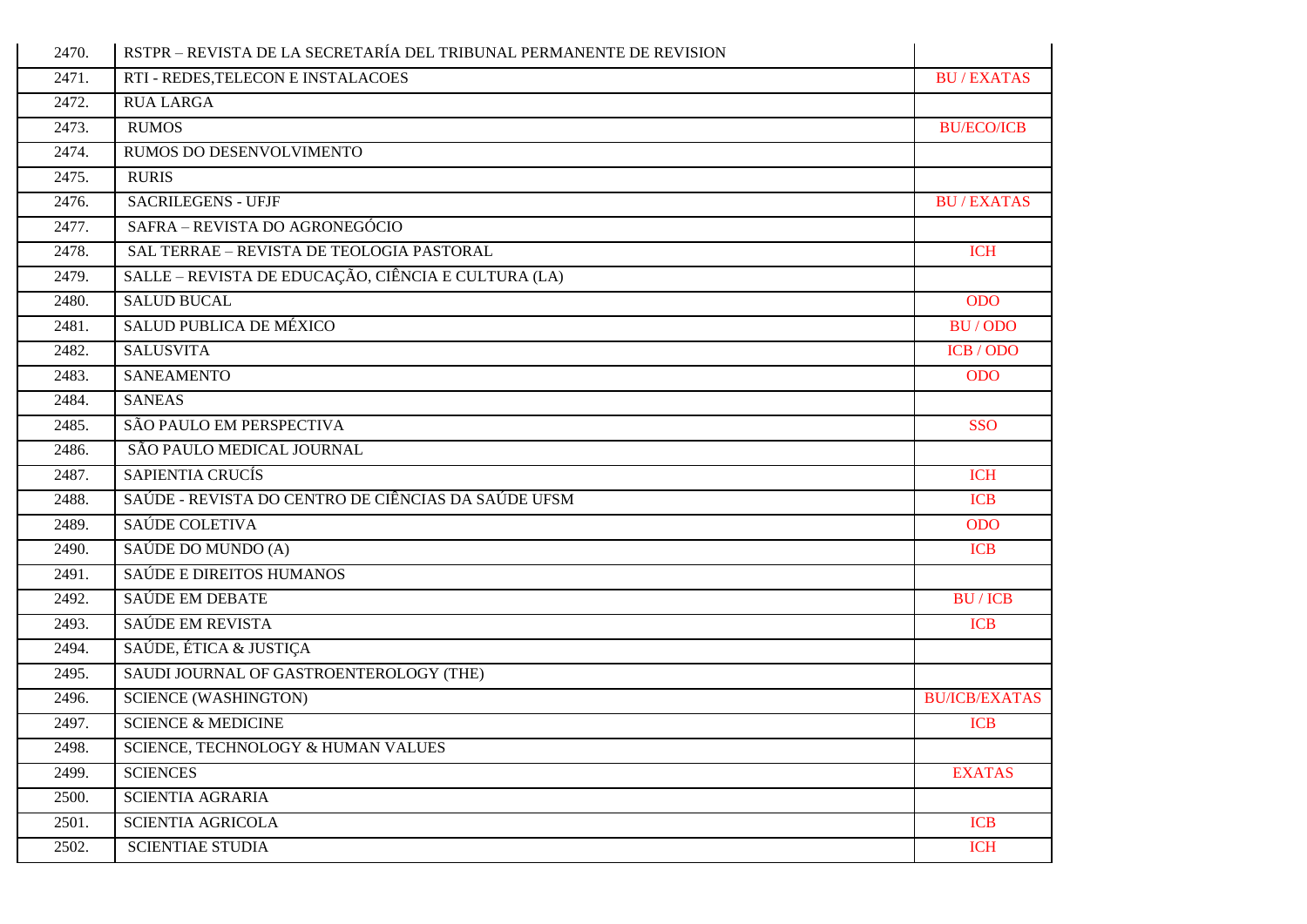| 2503. | <b>SCIENTIFIC AMERICAN</b>                                                | <b>BU/EXATAS</b>  |
|-------|---------------------------------------------------------------------------|-------------------|
| 2504. | SCIENTIFIC AMERICAN BRASIL                                                |                   |
| 2505. | SCIENTIFIC AMERICAN HISTORIA                                              |                   |
| 2506. | SECRETÁRIOS DE SAÚDE                                                      | <b>ODO</b>        |
| 2507. | SELEÇÃO DE ARTIGOS DO BOLETIM DO SERVIÇO ALEMÃO DE PESQUISA - UFJF        | ICB / ODO         |
| 2508. | SELECCIONES DEL SERVICIO SOCIAL                                           | <b>SSO</b>        |
| 2509. | SELEÇÕES ODONTOLÓGICAS                                                    | <b>ODO</b>        |
| 2510. | SEMINA REVISTA CULTURAL E CIENTÍFICA                                      | BU/ODO            |
| 2511. | SEMINA CIÊNCIAS AGRÁRIAS                                                  |                   |
| 2512. | SEMINA CIÊNCIAS BIOLÓGICAS E DA SAÚDE                                     |                   |
| 2513. | SEMINA CIÊNCIAS EXATAS E TECNOLOGICAS                                     |                   |
| 2514. | SEMINA CIÊNCIAS SOCIAIS E HUMANAS                                         |                   |
| 2515. | <b>SENATUS</b>                                                            |                   |
| 2516. | SER SOCIAL: REVISTA DO PROGRAMA DE PÓS-GRADUAÇÃO EM POLÍTICA SOCIAL - UNB | <b>SSO</b>        |
| 2517. | <b>SÉRIE ESTUDOS</b>                                                      | <b>BU/EDU</b>     |
| 2518. | SÉRIE POLÍTICAS PÚBLICAS EM DEBATE                                        | <b>SSO</b>        |
| 2519. | SERVICE SOCIAL DANS LE MONDE                                              | <b>SSO</b>        |
| 2520. | SERVIÇO SOCIAL É NOTÍCIA - INFORMATIVO ANUAL DO CONJUNTO CFESS-CRESS      | <b>SSO</b>        |
| 2521. | SERVIÇO SOCIAL E CONTEMPORANEIDADE                                        | <b>SSO</b>        |
| 2522. | SERVIÇO SOCIAL E REALIDADE                                                | <b>BU/SSO</b>     |
| 2523. | SERVIÇO SOCIAL E SAÚDE                                                    | <b>SSO</b>        |
| 2524. | SERVIÇO SOCIAL E SOCIEDADE                                                | <b>SSO</b>        |
| 2525. | SERVIÇO SOCIAL EM REVISTA                                                 | <b>SSO</b>        |
| 2526. | <b>SIDA</b>                                                               | <b>ICB</b>        |
| 2527. | <b>SIGNAL PROCESSING</b>                                                  | <b>EXATAS</b>     |
| 2528. | <b>SIGNIFICAÇÃO</b>                                                       | <b>BU/IAD</b>     |
| 2529. | SIGNUM - ESTUDOS DA LINGUAGEM                                             |                   |
| 2530. | <b>SINAIS SOCIAIS</b>                                                     | <b>BU/SSO</b>     |
| 2531. | <b>SITIENTIBUS</b>                                                        |                   |
| 2532. | SITIENTIBUS - SÉRIE CIENCIAS BIOLOGICAS                                   | <b>BU/ICB</b>     |
| 2533. | SÓ TÉCNICAS ESTÉTICAS                                                     | <b>ODO</b>        |
| 2534. | <b>SOBRETUDO</b>                                                          | <b>JOÃO XXIII</b> |
| 2535. | SOCIAIS E HUMANAS - UNIVERSIDADES FEDERAL DE SANTA MARIA                  | <b>ICH</b>        |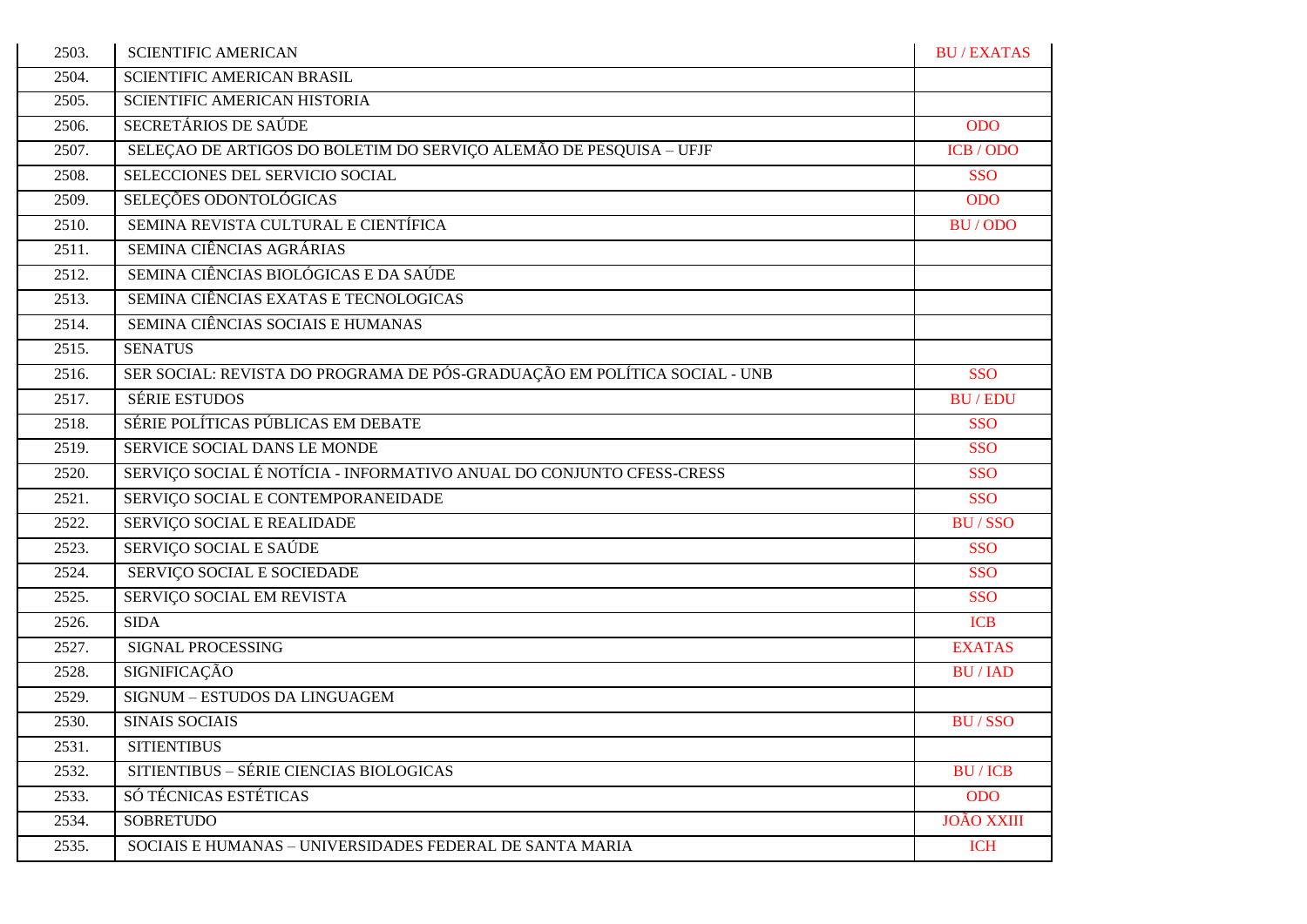| 2536. | <b>SOCIAL COMPASS</b>                                                     |               |
|-------|---------------------------------------------------------------------------|---------------|
| 2537. | SOCIAL EM QUESTÃO (O)                                                     | <b>SSO</b>    |
| 2538. | SOCIAL POLICY JOURNAL (THE)                                               | <b>SSO</b>    |
| 2539. | SOCIAL WORK IN MENTAL HEALTH                                              | <b>SSO</b>    |
| 2540. | <b>SOCIEDADE E CULTURA</b>                                                |               |
| 2541. | SOCIEDADE E ESTADO                                                        |               |
| 2542. | <b>SOCIEDADE EM DEBATE</b>                                                | <b>SSO</b>    |
| 2543. | SOCIOLOGIE                                                                |               |
| 2544. | SOFTWARE - PRACTICE AND EXPERIENCE                                        | <b>EXATAS</b> |
| 2545. | SOLID STATE COMMUNICATIONS                                                | <b>EXATAS</b> |
| 2546. | <b>SOLID STATE ELETRONICS</b>                                             | <b>EXATAS</b> |
| 2547. | SORVETERIA CONFEITARIA                                                    | <b>ODO</b>    |
| 2548. | SOS SAÚDE OCUPACIONAL E SEGURANÇA                                         |               |
| 2549. | SOVIET JOURNAL OF OPTICAL TECHNOLOGY                                      | <b>EXATAS</b> |
| 2550. | SOVIET PHYSICS JOURNAL                                                    | <b>EXATAS</b> |
| 2551. | SPATIAL ECONOMIC ANALYSIS                                                 | <b>ECO</b>    |
| 2552. | SPECTROCHIMICA ACTA                                                       | <b>EXATAS</b> |
| 2553. | <b>SPECTRUM</b>                                                           | <b>ICB</b>    |
| 2554. | SPEECH COMMUNICATION- NORTH HOLLAND                                       | <b>EDU</b>    |
| 2555. | SPIN - ENSINO E PESQUISA                                                  | <b>EXATAS</b> |
| 2556. | <b>SPIRITUS</b>                                                           | <b>ICH</b>    |
| 2557. | <b>SPRINT</b>                                                             |               |
| 2558. | <b>STUDIA PATAVINA</b>                                                    | <b>ICH</b>    |
| 2559. | STUDIES IN EDUCATIONAL EVALUATION                                         | <b>EDU</b>    |
| 2560. | STUDIES IN HISTORY AND PHILOSOPHY OF SCIENCE                              | <b>EDU</b>    |
| 2561. | SUBIC-SUMÁRIO BIOMÉDICOS CORRENTES                                        | <b>ICB</b>    |
| 2562. | SUMÁRIOS DE ODONTOLOGIA                                                   | <b>ODO</b>    |
| 2563. | SUMMA PHYTOPATHOLOGICA                                                    | <b>ICB</b>    |
| 2564. | SUPER INTERESSANTE                                                        |               |
| 2565. | <b>SUPER VAREJO</b>                                                       |               |
| 2566. | SUPERANDO DESAFIOS - CADERNOS DO SERVIÇO SOCIAL DO HOSPITAL PEDRO ERNESTO | <b>SSO</b>    |
| 2567. | SUPRA INDUSTRIAL                                                          | <b>ODO</b>    |
| 2568. | SURGICAL & COSMETIC DERMATOLOGY                                           |               |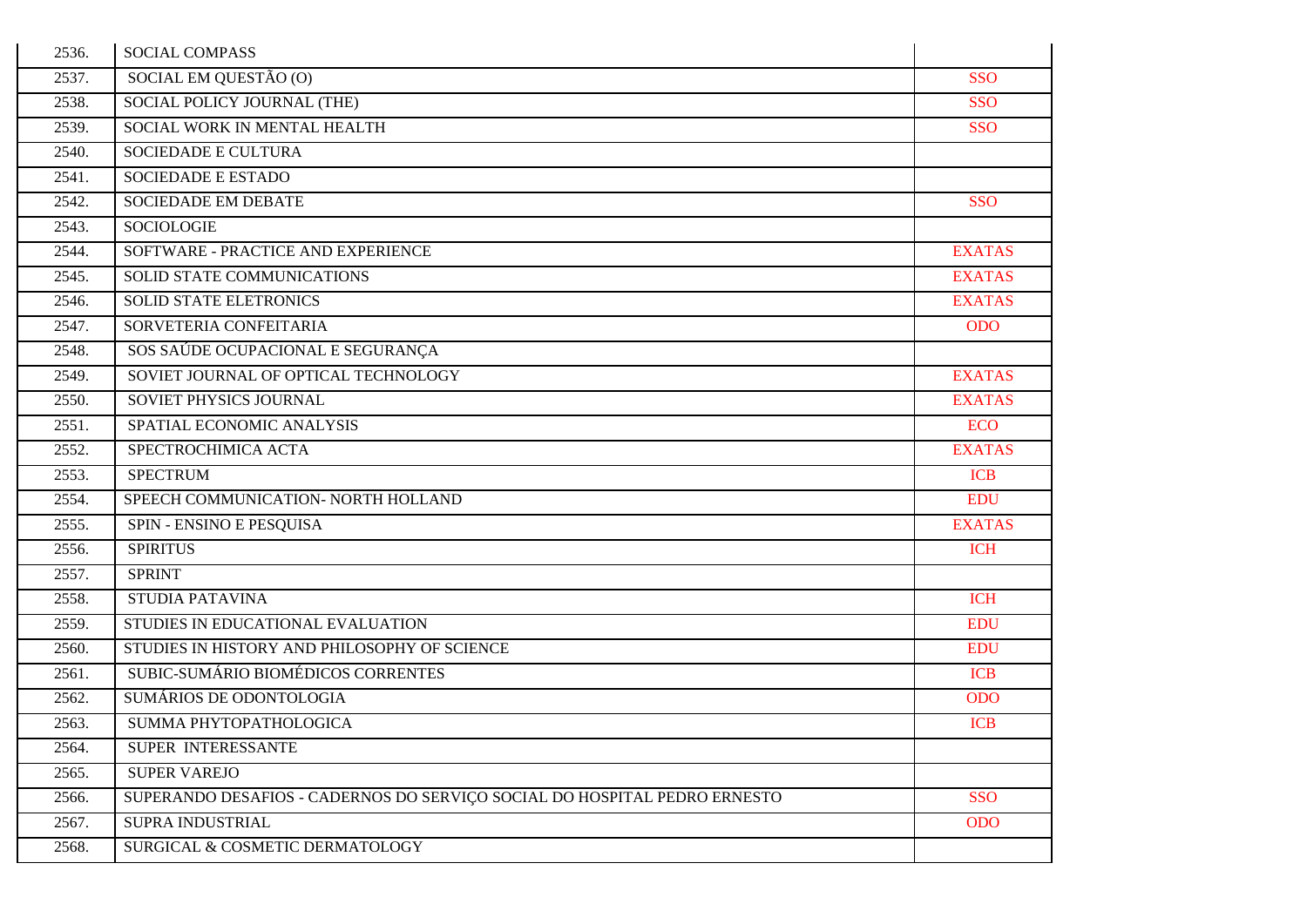| 2569. | <b>SWSS PHARMA</b>                                                                   | <b>ODO</b>     |
|-------|--------------------------------------------------------------------------------------|----------------|
| 2570. | <b>SYNTHESIS</b>                                                                     | <b>EXATAS</b>  |
| 2571. | TABVLAE - REVISTA DA FACULDADE DE DIREITO UFJF                                       | <b>BU/SSO</b>  |
| 2572. | <b>TAXON</b>                                                                         | <b>ICB</b>     |
| 2573. | <b>TDIMA</b>                                                                         | <b>ICB</b>     |
| 2574. | TEACHER COLLEGE RECORD                                                               | <b>EDU</b>     |
| 2575. | TEACHERS AND TEACHER EDUCATION                                                       | <b>EDU</b>     |
| 2576. | TÉCHNE - REVISTA DE TECNOLOGIA DA CONSTRUÇÃO                                         | <b>EXATAS</b>  |
| 2577. | TECHNOLOGY IN SOCIETY                                                                | <b>EDU</b>     |
| 2578. | <b>TECHNOMETRICS</b>                                                                 | <b>EXATAS</b>  |
| 2579. | TECNEWS - ATUALIDADES TECNOLÓGICAS                                                   | <b>ODO</b>     |
| 2580. | <b>TECNOLOGIA DE CRÉDITO</b>                                                         |                |
| 2581. | TECNOLOGIA EDUCACIONAL                                                               | <b>EDU</b>     |
| 2582. | TELCON REPORT INTERNATIONAL                                                          | <b>EXATAS</b>  |
| 2583. | TEMA UNIVERSIDADE - UFV/UFJF                                                         | <b>SSO</b>     |
| 2584. | TEMAS - TEORIA E PRÁTICA DO PSIQUIATRA                                               |                |
| 2585. | <b>TEMAS E MATIZES</b>                                                               | <b>ICH</b>     |
| 2586. | TEMAS EM PSICOLOGIA DA SBP                                                           |                |
| 2587. | TEMAS SOBRE DESENVOLVIMENTO                                                          | <b>SSO</b>     |
| 2588. | <b>TEMÁTICAS</b>                                                                     |                |
| 2589. | TEMPO (UFF)                                                                          | <b>ICH</b>     |
| 2590. | <b>TEMPO BRASILEIRO</b>                                                              | <b>ICH/SSO</b> |
| 2591. | TEMPO E PRESENÇA                                                                     | <b>ICH/SSO</b> |
| 2592. | TEMPO SOCIAL - REVISTA DE SOCIOLOGIA DA USP                                          | <b>SSO</b>     |
| 2593. | TEMPORALIS - REVISTA DA ASSOCIAÇÃO BRASILEIRA DE ENSINO E PESQUISA EM SERVIÇO SOCIAL | <b>SSO</b>     |
| 2594. | <b>TEMPOS HISTORICOS</b>                                                             | <b>ICH</b>     |
| 2595. | <b>TENSOES MUNDIAIS</b>                                                              |                |
| 2596. | TEOCOMUNICAÇÃO                                                                       | <b>ICH</b>     |
| 2597. | TEORIA E CULTURA - UFJF                                                              |                |
| 2598. | TEORIA E EVIDÊNCIA ECONÔMICA                                                         |                |
| 2599. | TERCEIRA IDADE (A)                                                                   | <b>BU/SSO</b>  |
| 2600. | TERRITÓRIOS TRANSVERSAIS - RESISTÊNCIA URBANA EM MOVIMENTO                           | <b>SSO</b>     |
| 2601. | TERRITORY, POLITICS, GOVERNANCE                                                      | <b>ECO</b>     |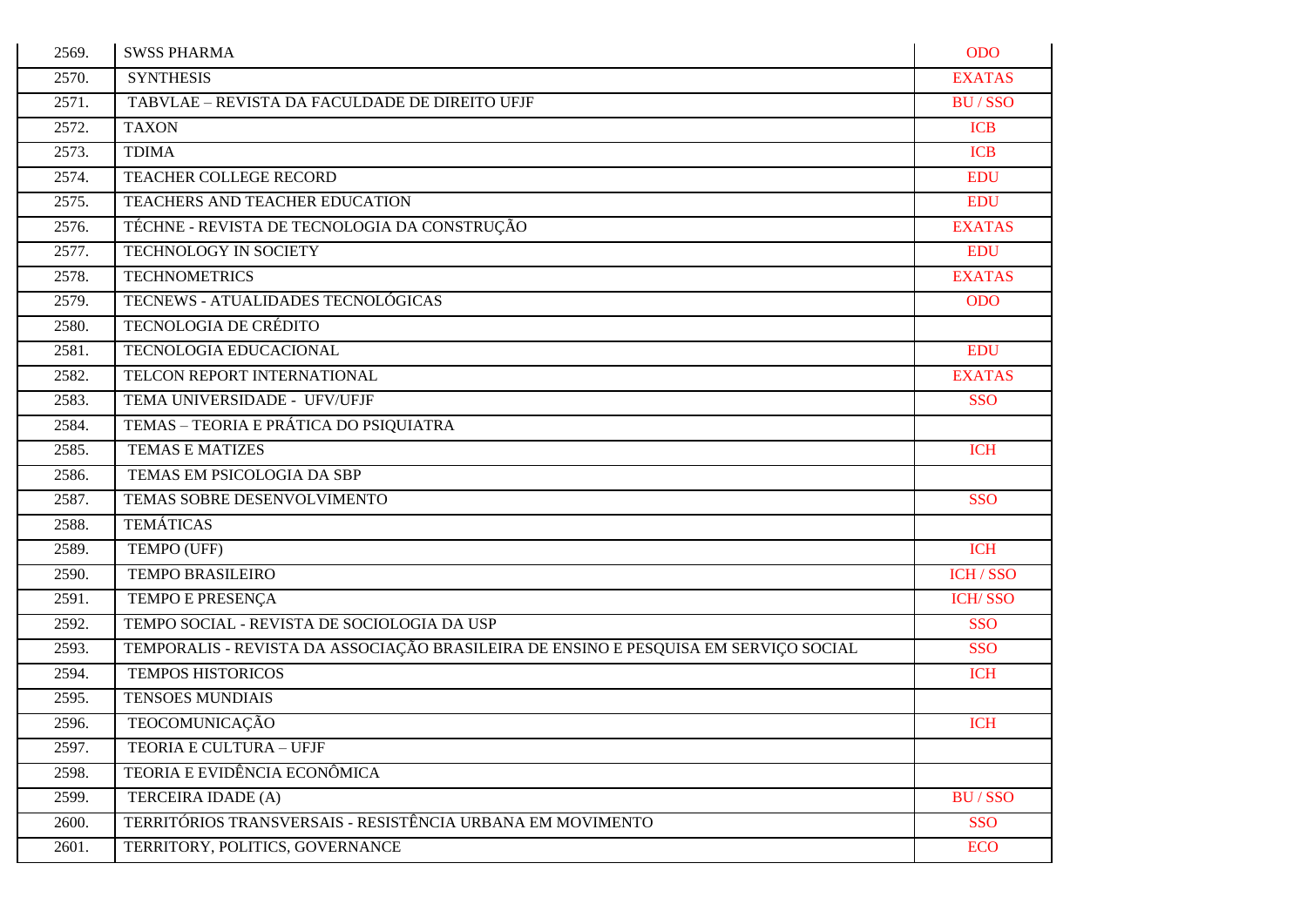| 2602. | TESES EM EDUCAÇÃO                          | <b>EDU</b>          |
|-------|--------------------------------------------|---------------------|
| 2603. | <b>TETRAHEDRON LETTERS</b>                 | <b>EXATAS / ICB</b> |
| 2604. | TEXTO & CONTEXTO ENFERMAGEM                |                     |
| 2605. | TEXTO EM DISCUSSÃO                         | <b>ECO</b>          |
| 2606. | TEXTO PARA DISCUSSÃO                       | <b>BU/ECO</b>       |
| 2607. | <b>TEXTOS DE ECONOMIA</b>                  | <b>ECO</b>          |
| 2608. | THEORETICAL AND MATHEMATICAL PHYSICS       | <b>EXATAS</b>       |
| 2609. | ТНОТН                                      |                     |
| 2610. | <b>TISSUE &amp; CELL</b>                   | <b>ICB</b>          |
| 2611. | TODAS AS LETRAS                            |                     |
| 2612. | <b>TOLIMA</b>                              | <b>ICB</b>          |
| 2613. | TÓPICOS EDUCACIONAIS                       | <b>EDU</b>          |
| 2614. | TOXICOLOGY AND APPLIED PHARMACOLOGY        | <b>ODO</b>          |
| 2615. | TR - TECNOLOGIA EM REVISTA                 | <b>ODO</b>          |
| 2616. | <b>TRABAJO</b>                             | ICH/SSO             |
| 2617. | <b>TRABAJO SOCIAL</b>                      | <b>SSO</b>          |
| 2618. | TRABALHADORES E SINDICATOS                 | <b>SSO</b>          |
| 2619. | TRABALHO & EDUCAÇÃO                        | <b>BU/EDU</b>       |
| 2620. | TRABALHO, EDUCAÇÃO E SAÚDE                 |                     |
| 2621. | TRANSFORMAÇÃO - REVISTA DE FILOSOFIA       |                     |
| 2622. | TRANSINFORMAÇÃO                            |                     |
| 2623. | TRANSPLANT                                 |                     |
| 2624. | <b>TRANSPLANTATION</b>                     |                     |
| 2625. | TRANSPLANTATION PROCEEDINGS                |                     |
| 2626. | TRANSPORTATION ENGINEERING JOURNAL OF ASCE | <b>EXATAS</b>       |
| 2627. | TRENDS IN FOOD SCIENCE & TECHNOLOGY        | <b>ICB</b>          |
| 2628. | TRENDS IN MICROBIOLOGY                     | <b>ICB</b>          |
| 2629. | <b>TRIBUNA DA TARDE</b>                    |                     |
| 2630. | TRIBUNA DE MINAS                           |                     |
| 2631. | TRIBUNA FARMACÊUTICA                       | <b>ODO</b>          |
| 2632. | TROPICAL ZOOLOGY                           | <b>BU/ICB</b>       |
| 2633. | TURISMO – VISÃO E AÇÃO                     |                     |
| 2634. | UFES REVISTA DE ODONTOLOGIA                | <b>ODO</b>          |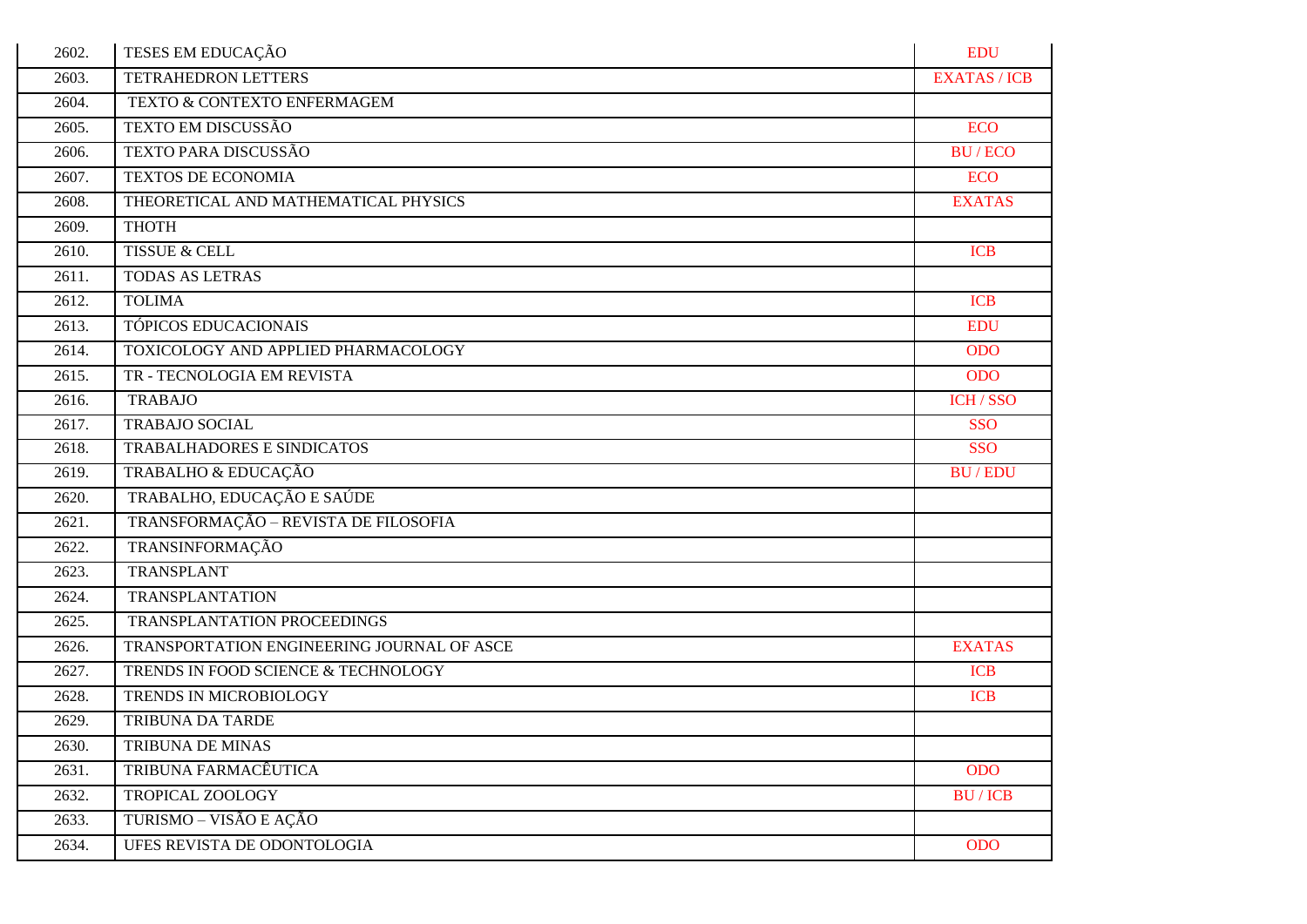| 2635. | UFOLOGIA NACIONAL & INTERNACIONAL                     |                   |
|-------|-------------------------------------------------------|-------------------|
| 2636. | <b>UNICIÊNCIAS</b>                                    |                   |
| 2637. | <b>UNIFRANCE FILM</b>                                 |                   |
| 2638. | <b>UNILETRAS</b>                                      |                   |
| 2639. | <b>UNIMAR CIÊNCIAS</b>                                | BU / ICB / ODO    |
| 2640. | UNIVERSIDADE E SOCIEDADE                              | <b>BU/EDU/SSO</b> |
| 2641. | UNIVERSITAS ARQUITETURA E COMUNICAÇÃO SOCIAL          |                   |
| 2642. | UNIVERSITAS CIÊNCIAS DA SAÚDE                         |                   |
| 2643. | UNIVERSITAS GESTÃO E TI                               |                   |
| 2644. | UNIVERSITAS HUMANAS                                   |                   |
| 2645. | <b>UNIVERSITAS JUS</b>                                |                   |
| 2646. | UNIVERSITAS RELAÇÕES INTERNACIONAIS                   |                   |
| 2647. | UNIVERSITAS ARQUITETURA E COMUNICAÇÃO SOCIAL          |                   |
| 2648. | UNIVERSITAS CIÊNCIAS DA SAÚDE                         |                   |
| 2649. | UNIVERSITAS GESTÃO E TI                               |                   |
| 2650. | UNIVERSITAS HUMANAS                                   |                   |
| 2651. | <b>UNIVERSITAS JUS</b>                                |                   |
| 2652. | UNIVERSITAS RELAÇÕES INTERNACIONAIS                   |                   |
| 2653. | UNIVERSITY OF CHICAGO LAW REVIEW (THE)                | <b>DIREITO</b>    |
| 2654. | <b>UNOPAR CIENTÍFICA</b>                              |                   |
| 2655. | UNOPAR CIENTÍFICA - CIÊNCIAS BIOLÓGICAS E DA SAÚDE    |                   |
| 2656. | UNOPAR CIENTÍFICA - CIÊNCIAS EXATAS E TECNOLÓGICAS    |                   |
| 2657. | UNOPAR CIENTÍFICA - CIÊNCIAS HUMANAS E EDUCAÇÃO       |                   |
| 2658. | UNOPAR CIENTÍFICA - CIÊNCIAS JURÍDICAS E EMPRESARIAIS |                   |
| 2659. | <b>VACUUM</b>                                         | <b>EXATAS</b>     |
| 2660. | VARIA HISTORIA                                        | <b>ICH</b>        |
| 2661. | <b>VEJA</b>                                           |                   |
| 2662. | <b>VERBO DE MINAS</b>                                 |                   |
| 2663. | <b>VEREDAS DO DIREITO</b>                             |                   |
| 2664. | VEREDAS REVISTA DE ESTUDO LINGUISTICO - UFJF          |                   |
| 2665. | <b>VERITAS - PUCRS</b>                                |                   |
| 2666. | <b>VERSUS</b>                                         | BU / ECO / SSO    |
| 2667. | <b>VERTENTES</b>                                      |                   |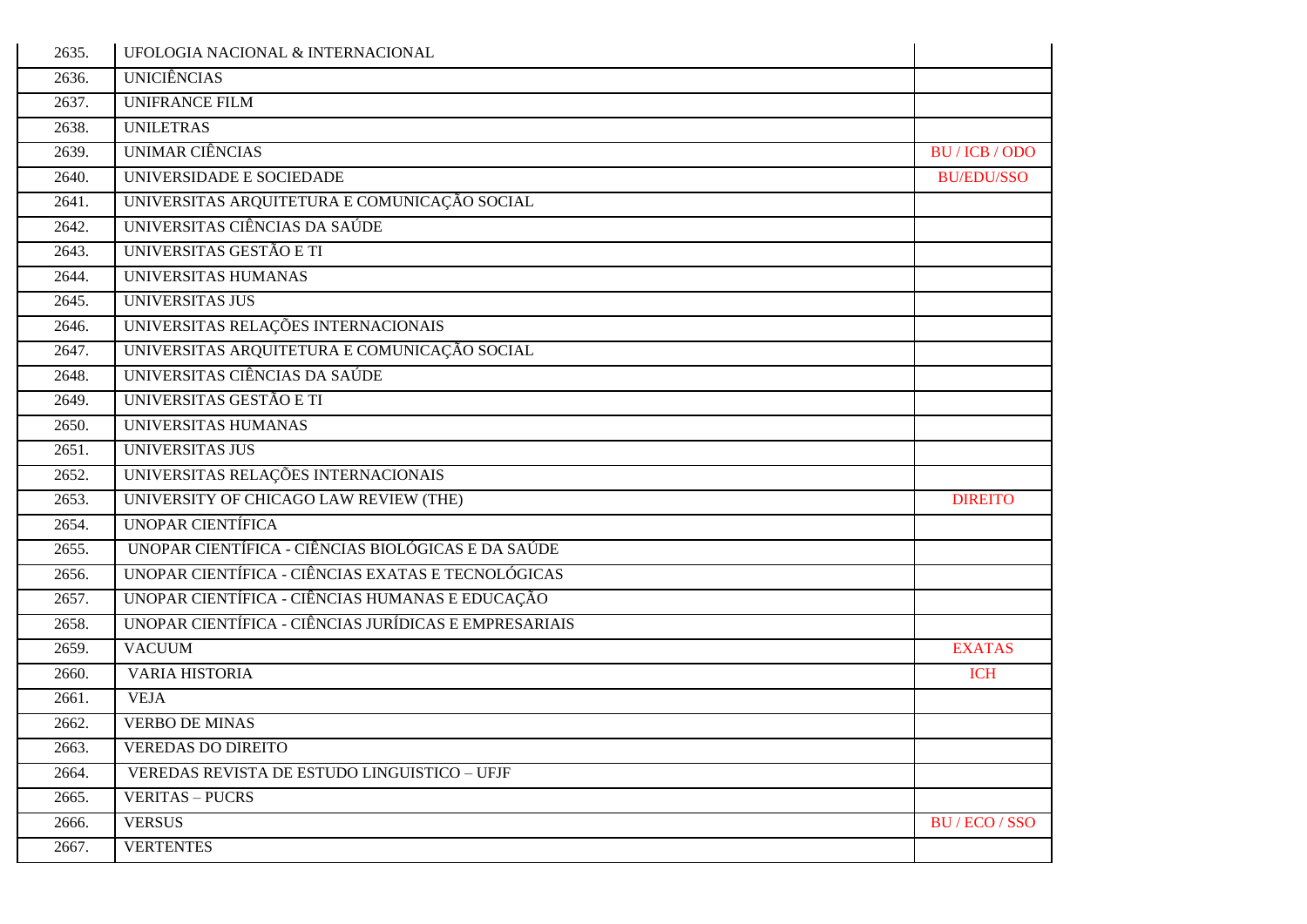| 2668. | VETERINÁRIA E ZOOTECNIA                                              |               |
|-------|----------------------------------------------------------------------|---------------|
| 2669. | VETERINÁRIA NOTÍCIAS                                                 |               |
| 2670. | VETERINARY PARASITOLOGY                                              | <b>ICB</b>    |
| 2671. | VIA TEOLÓGICA                                                        | <b>ICH</b>    |
| 2672. | <b>VIDA PASTORAL</b>                                                 |               |
| 2673. | VIDA SILVESTRE NEOTROPICAL                                           | <b>ICB</b>    |
| 2674. | <b>VIDYA</b>                                                         | <b>BU/EDU</b> |
| 2675. | VISÃO ACADÊMICA                                                      | <b>ODO</b>    |
| 2676. | VISÃO GLOBAL                                                         |               |
| 2677. | VITTALLE REVISTA DE CIÊNCIAS DA SAÚDE                                |               |
| 2678. | <b>VIVÊNCIA</b>                                                      |               |
| 2679. | <b>WEBBIA</b>                                                        | <b>ICB</b>    |
| 2680. | WHO DRUG INFORMATION                                                 | <b>ODO</b>    |
| 2681. | WHO EXPERT COMMITEE ONSPECEFECATIONS FOR PHARMACEUTICAL PREPARATIONS | <b>ODO</b>    |
| 2682. | <b>WIRELESS NETWORKS</b>                                             | <b>EXATAS</b> |
| 2683. | WORLD JOURNAL OF ORTHODONTICS                                        | <b>ODO</b>    |
| 2684. | XXI CIÊNCIA PARA A VIDA                                              |               |
| 2685. | XXV DE JANEIRO                                                       | <b>ODO</b>    |
| 2686. | ZEITSCHRIFT FUR NATURFORSCHUNG A: A JOURNAL OF PHYSICAL SCIENCES     | <b>EXATAS</b> |
| 2687. | ZEITSCHRIFT FUR NATURFORSCHUNG B: A JOURNAL OF CHEMICAL SCIENCES     | <b>EXATAS</b> |
| 2688. | ZODIAC                                                               | <b>EXATAS</b> |
| 2689. | ZOOLOGIA                                                             | <b>ICB</b>    |
| 2690. | ZOOLOGICAL RECORD SECTION 1                                          | <b>BU/ICB</b> |
| 2691. | ZOOLOGICAL RECORD SECTION 2                                          |               |
| 2692. | ZOOLOGICAL RECORD SECTION 3                                          |               |
| 2693. | ZOOLOGICAL RECORD SECTION 4                                          |               |
| 2694. | ZOOLOGICAL RECORD SECTION 5                                          |               |
| 2695. | ZOOLOGICAL RECORD SECTION 6                                          |               |
| 2696. | ZOOLOGICAL RECORD SECTION 7                                          |               |
| 2697. | ZOOLOGICAL RECORD SECTION 8                                          |               |
| 2698. | ZOOLOGICAL RECORD SECTION 9                                          |               |
| 2699. | ZOOLOGICAL RECORD SECTION 10                                         |               |
| 2700. | ZOOLOGICAL RECORD SECTION 11                                         |               |